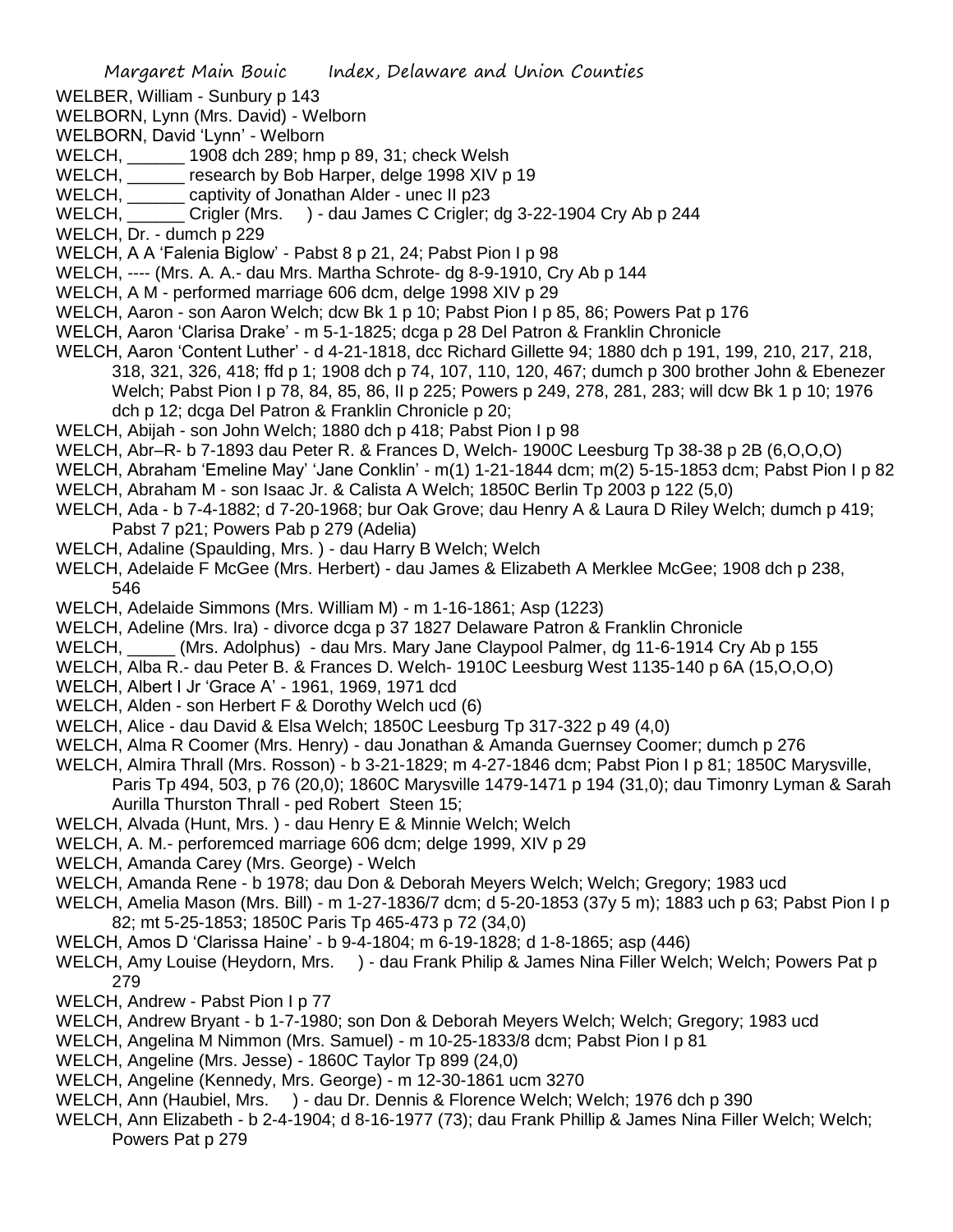- WELCH, Ann Elizah Laine (Mrs. Francis A) dau Peter & Elizabeth Laine m 7-22-1855; dumch p 144; Powell p 345
- WELCH, Anna dau Robert G & Betty Welch; 1959 ucd (3)
- WELCH, Anna E (Peet, Mrs. William J) m 9-14-1854 ucm 2172; mt 9-20-1854; dau Hiram Welch; 1908 dch p 678, 731, 732; 1850C Troy Tp 2503 p 133 (20,0)
- WELCH, Annisa b 1968; dau Jerome E & Mae V Welch; 1980 dcd
- WELCH, Anthony 'Connie' 1975 ucd
- WELCH, Anthony A 1979, 1981, 1983 ucd
- WELCH, Archelous Pabst Pion I p 77
- WELCH, Arilla dau Rawson & Almira Thrall Welch; 1860C Marysville 1479-1471 p 195 (7,0)
- WELCH, Arthur son Henry & Minnie Welch; Welch
- WELCH, Arthur son Lida Viola Welch dg 2-16-1915 Cry Ab p 18
- WELCH, Arthur son Jasper & Lida Jane Welch dg 2-24-1911 Cry Ab p 11
- WELCH, Arthur Clarence 'Ethel Ruth Tuller' b 1-6-1912; m 9-9-1933; Weiser p 249
- WELCH, Artimuss d 10-25-1851 (10m); son Bill & Amelia Welch; Oakdale Cem 1725 (10-or)
- WELCH, Arvesta (Wells, Mrs. Robert A) m 4-24-1861 dcm; Pabst Pion I p 81
- WELCH, Asael son Bill & Amelia Mason Welch; 1850C Paris Tp 465-472 p 72 (7,0)
- WELCH, Asahel 'Luretta' 1880 dch p 319, 391; 1850C Delaware Town 1098 p 85 (51,NY); hadc p 56; Pabst Pion I p 849; 1976 dch p12; brother William L Welch, dcw Bk 4 p 212 (24); 1835 men p 63 #125 p 117 Troy Tp
- WELCH, Ashael d Tuesday dg 11-14-1876 Cry Ab p 116
- WELCH, Augustus Aspinwall 'Juliann Storm' 'Philena Begelow' b 6-16-1813; m 8-16-1838; d 12-6-1887; m(2) dcm - son Billdad Welch; 1880 dch p 396, 418, 650; 1908 dch p 227, 244, 245; dumch p 419; Pabst 6 p 60; 1869 wsc p 12; ffd p 15; wsc Graham p 23, 27, 31, 50, 53; hadc p 66, 76; Pabst Pion I p 82, 84, 98; Powers Pat p 263, 266, 274; dcw Bk 4 p 379 (40) witness; dg 1-8-1901 Cry Ab p 53; dg 6- 26-1906 Cry Ab p 105; dg 3-22-1912 Cry Ab p 110
- WELCH, Austin son John B & Sarah Hubbard Welch; Welch
- WELCH, Barbara (Burroughs, Mrs. Tom) d 1975; dau Russell C & Gladys Welch; Welch
- WELCH, Barney Pabst Pion I p 77
- WELCH, Becky (Ike, Mrs. Jack) dau Stephen S & Ellena Strauss Welch; Welch
- WELCH, Belinda (Mrs. Edmund) 1850C Liberty Tp Un Co 1003-1020 p 150 (49, Vt); 1860C Taylor Tp 900
- (54, Vt); 1870C Taylor Tp 188-179 p 23 (63,Vt); 1880C Taylor Tp 206-208 p 20 (74,Vt,NH,NH)
- WELCH, Bros 1883 uch V p 233
- WELCH, Belinda (Shirk, Mrs. William H) m 2-2-1878 ucm 6200; dau John A & Louise Welch; Welch; 1883 uch V p 693; Un Co Probate Deaths, Vol II, (1879-1886\_
- WELCH, Benjamin 1835 men p 65 #117 p 122 Westfield Tp
- WELCH, Benjamin son Mathias & Elizabeth Welch; 1870C Milford 68-67 p 7 (7,0)
- WELCH, Benjamin 1840C Leesburg tp (20-30) uccp p 27 tavern JB3 p 140
- WELCH, Benjamin uccp p 11 sec JB3 p 2; J1 p 208
- WELCH, Benjamin uccp p 21 adm JB2 p 256; uccp p 22 appr JB2 p322
- WELCH, Benjamin 'Elizabeth' Pabst Pion I p 77; 1015 uch p 458, 471, 510; 1883 uch V p 492, 493, 427, 428, 676; 1850C Leesburg Tp 332-337 p 51 (55,0)
- WELCH, Bernice (Earl, Mrs. ) dau Dr Denis & Florence Maloney Welch; 1976 dch p 390; Welch
- WELCH, Bernice (Jolliff, Mrs. Donald) dau Russell & Lois Welch; 1949 ucd; Welch
- WELCH, Bertha M dau Edmond & Orilla L Jackson Welch; 1880C Taylor Tp 32-33 p 3 (5/12,0,0,0)
- WELCH, Betsey dau Ebenezer & Susan Bennett Welch dumch p 144
- WELCH, Betty (Mrs. Robert G) 1959 ucd
- WELCH, Betty (Pillow, Mrs. ) dau Henry & Minnie Welch; Welch
- WELCH, Betty (Shackelford, Mrs. William) dau Edgar M & Ethel M Shelton Welch; Welch
- WELCH, Beverly (McNicholas, Mrs. Terry) ch Ray A & Letha Drumm Welch; 1959 ucd (14); Welch
- WELCH, Bildad d 9-1823 (55), dcga p 29, Delaware Patron & Franklin Chronicle; 1820C Liberty Tp, Del Co; 1880 dch p 319, 418, 651; son John Welch; Pabst Pion I p 98,278; 1976 dch p 12; dg 9-2-1892 Cry Ab p 102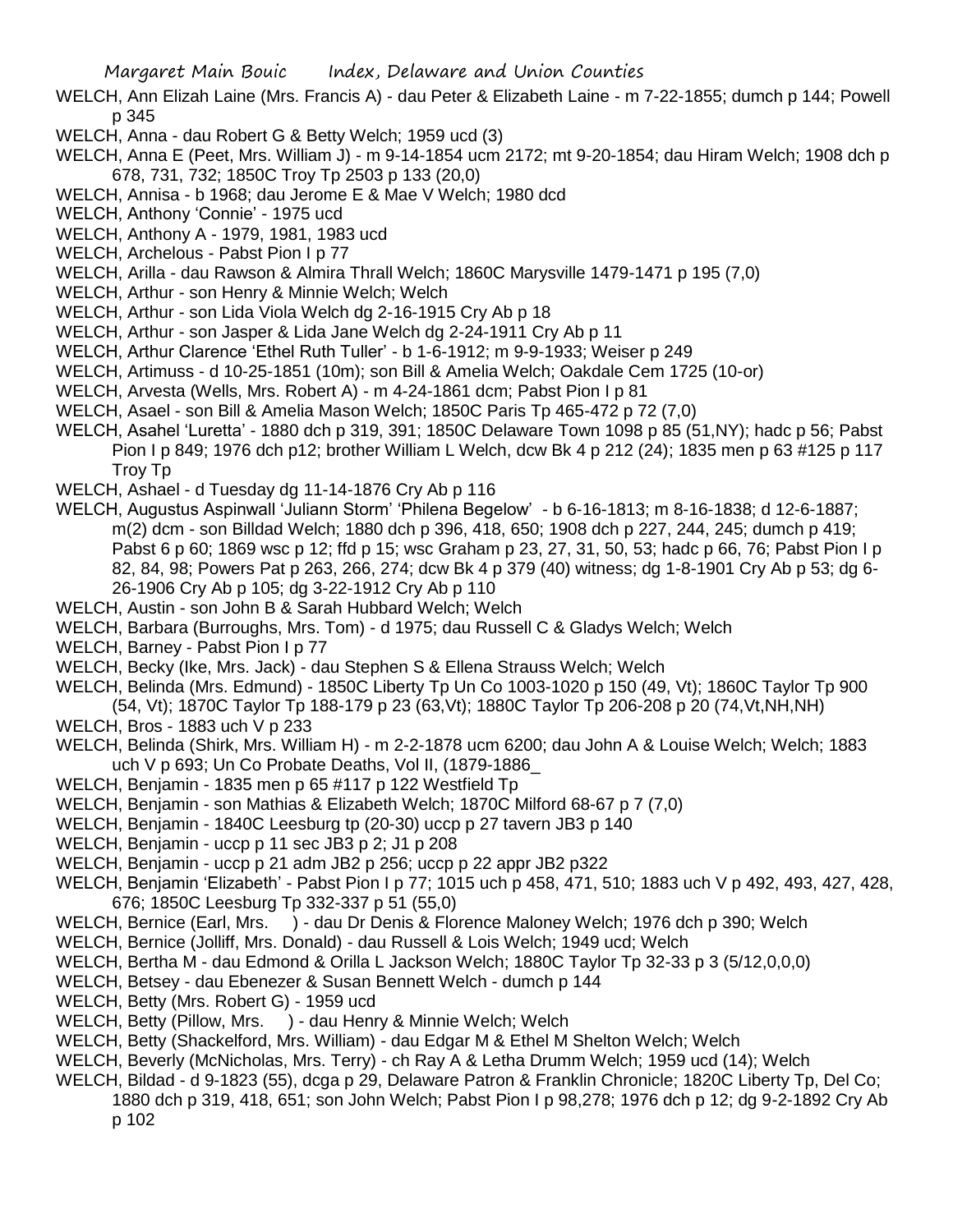- WELCH, Bill 1835 men p 63 #124 p 117 Troy Tp; uccp p 28 tavern JB3 p 185; uccp p 32 tavern JB3 p 364; uccp p33 tavern JB3 p 401; uccp p35 tavern JB4 p 26; uccp p 30 tavern JB3 p 261; uccp p 38 JB4 p 166; uccp p 42 tavern JB4 p 288; uccp p 37 sec JB4 p 165; uccp p 38 sec JB4 p 163, 177; uccp p 39 sec JB4 p 206; uccp p 31 sec JB3 p 270; uccp p 34 appr JB3 p 469
- WELCH, Bill 'Amelia Mason' m 1-27-1836 dcm; d 10-31-1859 (54y 5m) Oakdale Cem 1707 (12E); mt 5-25- 1853; 1883 uch V p 48, 51, 63; Pabst Pion I p 82; 1850C Paris Tp 465-473 p 72 (45,NY)
- WELCH, Bill 'Elizabeth Kirk' ucm 2454; m 8-3
- WELCH, Billy b 1955; son Albert I Jr & Grace A Welch; 1969, 1971 dcd
- WELCH, Blanche honorary pallbearer for Warren Heinlen dg 9-22-1911 Cry Ab p 65
- WELCH, Brenda b 1955; dau Chester L & Thelma A Phipps Welch; 1967, 1971, 1973 ucd; Welch
- WELCH, Brenda K (Mrs. Carl D) 1979, 1981 ucd; 1983 uch
- WELCH, Byron L son Bill & Amelia Mason Welch; 1908 dch p 408; 1850C Paris Tp 465-473 p 72 (13,0)
- WELCH, Byron T son George Welch; Welch
- WELCH, C wsc Graham p 37
- WELCH, Cairl b 1972 ch Carl D & Brenda K Welch; 1979, 1981, 1983 ucd
- WELCH, Calista E May (Mrs. Isaac) m 9-15-1842 dcm; 1850C Berlin Tp 2003 p 122 (29,0); Pabst Pion I p 81
- WELCH, Dr. Calvin 'Helen M Cronkleton' m 2-25-1864 dcm; son Isaac & Laverna Hendrick Welch; 1880 dch p 238, 239; 1908 dch p 245, 358, 372, 731; Cherington p 3; Pabst Pion I p 81, 90, 98; Fowler p 56, 69, 73, 118, 128; Cronkleton; Welch; Pabst 8 p 21; dg 8-4-1911 Cry Ab p 57; brother-in-law of Herman Cronkleton, dg 11-15-1872 Cry Ab p 101; dg 8-4-1911Cry Ab p 57; dg 7-26-1901 Cry Ab p 91 funeral
- WELCH, (Coulter or Colter, Mrs. Dr L S) dau Dr & Mrs. Calvin Welch, dg 12-16-1916 Cry Ab p 112; dg 8-4-1911 Cry Ab p 58
- WELCH, \_\_\_\_\_\_ (Hadley, Mrs W I ) dau Dr & Mrs. Calvin Welch, dg 12-16-1916 Cry Ab p 112; dg 8-4-1911 Cry Ab p 58
- WELCH, (Patten, Mrs Freeman F) d 'Saturday' (43); dg 8-4-1911 Cry Ab p 57
- WELCH, Calvin E 'Mary E Myers' m 2-12-1871 ucm 4866
- WELCH, Carl D "Brenda K' 1979, 1981, 1983 ucd
- WELCH, Carleton 1870C Claibourne tp 20 (11.0)
- WELCH, Carmel 'Hattie' grandparents of kenneth Welch; 1985 uch p 62
- WELCH, Caroline b 1968; dau Craig J & Mary K Welch; 1980 dcd
- WELCH, Carolyn dau Herbert F & Dorothy Welch; 1959 ucd (9)
- WELCH, Carroll C 'Lucille Linh' b 2-23-1904; d 2-9-1993 (88); Greenmound Cem; son Clyde & Lillie Cowgill Welch; Welch; 1961, 1969, 1971 dcd
- WELCH, Catharine C (Kendree, Mrs. Homer M) m 11-15-1849 dcm
- WELCH, Catharine Sue (Jones, Mrs. ) dau Robert Earl Sr & Mirian Welch; Welch' 1961 dcd (8)
- WELCH, Catharine Wynegar (Mrs. John) ucm 1547 license 7-2-1850
- WELCH, Celinda dau John A & Louise Welch; Welch; 1860C Taylor Tp 889 (6,0)
- WELCH, Charlene (Zinn, Mrs. Larry) m 6-21-1959; dau Louise Welch; Welch
- WELCH, Charles d 7-14-1963 (89); bur Oak Grove; Welch
- WELCH, Charles son Jasper & Emma West Welch; dg 2-2-24-1911 Cry Ab p 11
- WELCH, Charles 'Margaret Karn' Welch
- WELCH, Charles H 'Mary Fairchild' 'Martha Butler' b 5-22-1841; son Amos D & Clarissa Maine Welch; Asp 1224
- WELCH, Charles Orvin b 9-28-1853; d 5-13-1885; son Augustus Aspinwall & Julia Ann Storm Welch; Powers Pat p 279
- WELCH, Charles W.'Margaret'- b 11-1887 son Peter B.& Frances D. Welch- 1900C Leesburg Tp 38-38 p 2B (12,O,O,O); 1910C Leesburg Tp West 138-143 p 6A (22,O,O,O) m 4y
- WELCH, Charley 1869 wsc p 11; Pabst 8 p 23
- WELCH, Charlott (Smith, Mrs. John) m 7-21-1807 onwq I
- WELCH, Charlotte dau David & Elisa Welch; 1850C Leesburg Tp 317-322 p 49 (8,0)
- WELCH, Chasity b 1975; ch Carl D & Brenda K Welch; 1979, 1981, 1983 ucd
- WELCH, Cheryl (Mrs. Fred)- Welch
- WELCH, Chester L 'Thelma Phipps' b 8-23-1923; m 12-29-1942; d 1-22-1982; son James G & Imoe Jane Thompson Welch; 1967, 1971, 1973, 1979, 1981 dcd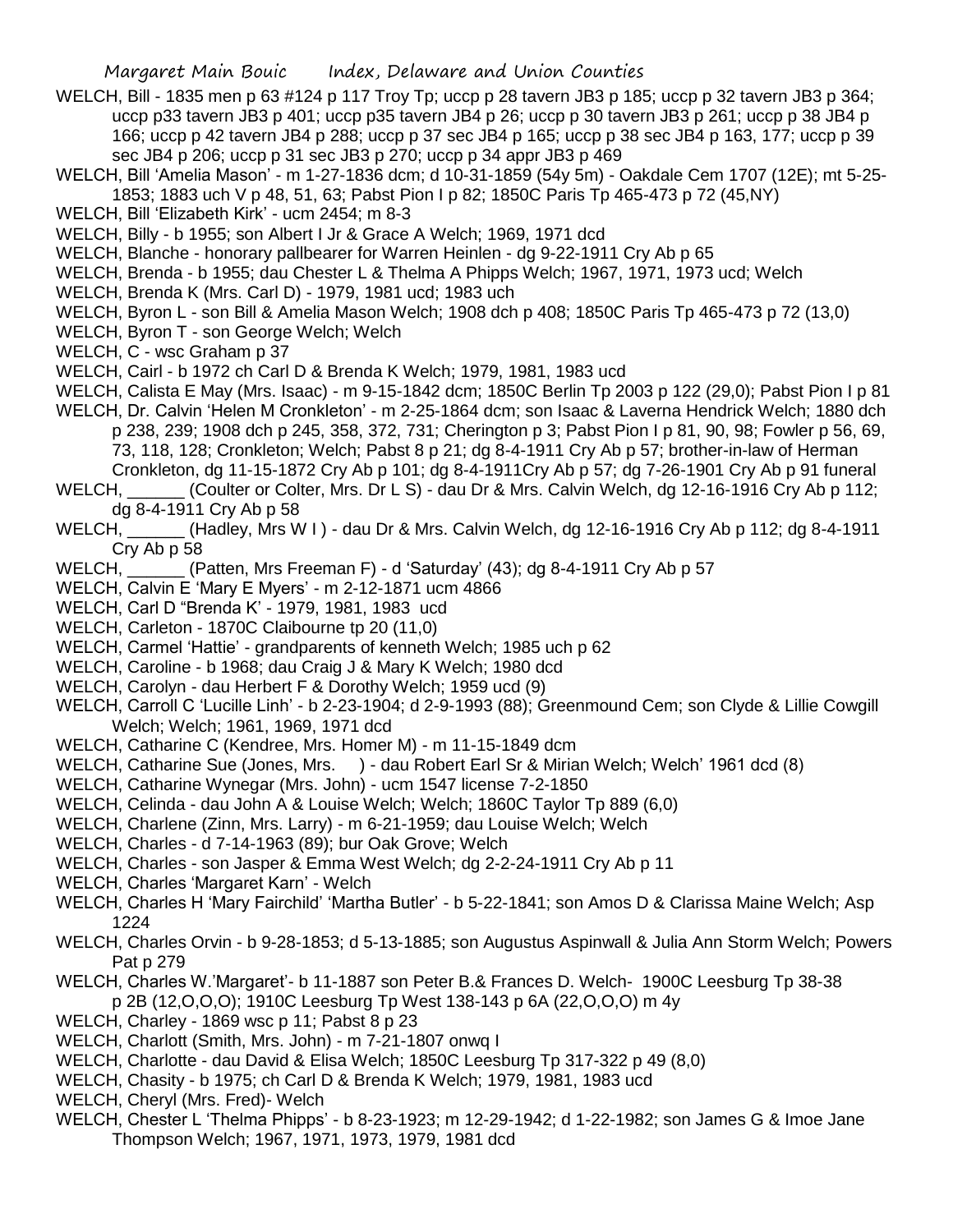- WELCH, Christena (Jackson, Mrs. Henry) m 9-23-1865 ucm 3774; dau John A & Louise Welch; Welch; 1883 uch V p 407, 693; 1850C Taylor Tp 1122-1140 p 167 (4,0); 1860C Taylor Tp 889 (15,0)
- WELCH, Christopher b 1966/2 son Jerry & Paula Welch; 1967, 1971 ucd
- WELCH, Clair or Clare son Herbert F & Doroth Welch; 1959 ucd (9)1969 ucd
- WELCH, Clare ch Emerson E & Jessie Doty Welch; dumch p 144
- WELCH, Clarisa Drake (Mrs. Aaron) m 5-1-1825; dau Hon William Drake; dcga p 28 Delaware Patron & Franklin Chronicle
- WELCH, Clarisa (McNeal, Mrs. Daniel W) m 5-24-1868 ucm 4383
- WELCH, Clarissa dau John A & Louise Welch; Welch; 1883 uch V p 693; 1850C Taylor tp 1122-1140 p 167 (2,0); 1860C Taylor Tp 889 (13,0)
- WELCH, Clarissa Louisa (Buch, Mrs. Nathan) b 3-10-1833; d 6-21-1880; dau Amos D & Clarissa Maine Welch; Asp 1221
- WELCH, Clarissa Maine (Mrs. Amos D) b 1-16-1811; m 6-19-1828; dau Paul B & Lydia Miner Maine; Asp 446
- WELCH, Clayton son Nathaniel Welch; 1880C Taylor Tp 15-16 p 2 (17,0, Vt, Vt)
- WELCH, Clinton 'Mary Anna Lodwig' b 6-13-1850; d 1930; Cindy Diehl chart 22
- WELCH, Clyde CCC p 8; Pabst Pion I p 84
- WELCH, Clyde son Robert Earl, Sr & Mirian Welch; Welch
- WELCH, Clyde 'Lillie Cowgill' parents of Carroll C- Welch
- WELCH, Connie (Mrs. Anthony) 1975 ucd
- WELCH, Content Luther (Mrs. Aaron) b ca 1764; d 1-26-1849; dcc Richard Gillette 95; dumch p 300; dcw Bk 1 p 10; Pabst Pion I p 85, 86, II p 225
- WELCH, Cordelia Pabst Pion I p 84
- WELCH, Cordelia Lane (Mrs. James) b 1831; m 4-4-1851 dcm; d 1910; Curtis Cem; Powell p 111; Pabst Pion I p 81;
- WELCH, Craig J 'Mary K' 1980 dcd
- WELCH, Capt Crawford McKitrick p 175
- WELCH, Cynthia Harden (Mrs. ) dau Isaac Harden; dcw Bk 4 p 192 (21)
- WELCH, Cynthia Purington (Mrs. George) Peru Tp; Powell p 336
- WELCH, Cynthia Welch (Mrs. John S) m 1-2-1842 dcm; 1850C Liberty Tp Del Co 1594 p 106 (40,0); Pabst Pion I p 82, 83
- WELCH, D Pabst Pion I p 80 (1830C)
- WELCH, D.- pallbearer for Michael MdCartyt- dg 3-28-1916, Cry Ab p 40
- WELCH, D D 1883 uch V p 365
- WELCH, Dale b 1954; son Jerry P & Ruth J Welch; 1971 dcd
- WELCH, Dale Richard 'Linda Lee Glick' m 9-30-1972; son Harry Erwin & Helena Welch; Welch
- WELCH, Daniel dcw Bk 4 p 77 (9)
- WELCH, Daniel son Ebenezer & Susan Bennett Welch; Pabst Pion I p 77; dumch p 144
- WELCH, Daniel C 'Josephine Blendina Maine' Asp (1073)
- WELCH, Danny b 1955; son Jerry P & Ruth J Welch; 1971 dcd
- WELCH, Darryl 'Nancy Ann Kearns' m 7-11-1970; son Derwin Welch; Welch; (Kearns)
- WELCH, David son Charles Welch; Welch
- WELCH, David Pabst Pion I p 77
- WELCH, David Pabst 2 p 43; 1820C Radnor Tp; 1915 uch p 471
- WELCH, David 1820C Sunbury Tp; Pabst 5 p 3
- WELCH, David 1835 men p 43 #201 p 78 Marlborough Tp
- WELCH, David 1840C Jackson Tp 214 (60-70)
- WELCH, David 1840C Jackson Tp 216 (30-40)
- WELCH, David uccp p 22 sec JB2 p 332, uccp p 34 appr JB3 p 491
- WELCH, David uccp p 38 gd JB4 p 177
- WELCH, Dr. David b 6-22-1777 d 8-27-1863 (87) physician; son John Welch; Powers pat p 278; 1880 dch p 418; 1908 dch p 467; 1915 uch p 163, 167, 194, 472; Pabst Pion I p 77, 98; Powell p 344; 1883 uch V p 492, 493, 498, III p 397; Robert Steen ped 56; dg 9-18-1863 Cry Ab p 35
- WELCH, David 'Elisa' 1883 uch V p 155; 1840C Leesburg 171 (20-30); 1850C Leesburg Tp 317-322 p 49 (32,0); uccp p 2242, tavern, Leesburg Tp JB5 p 2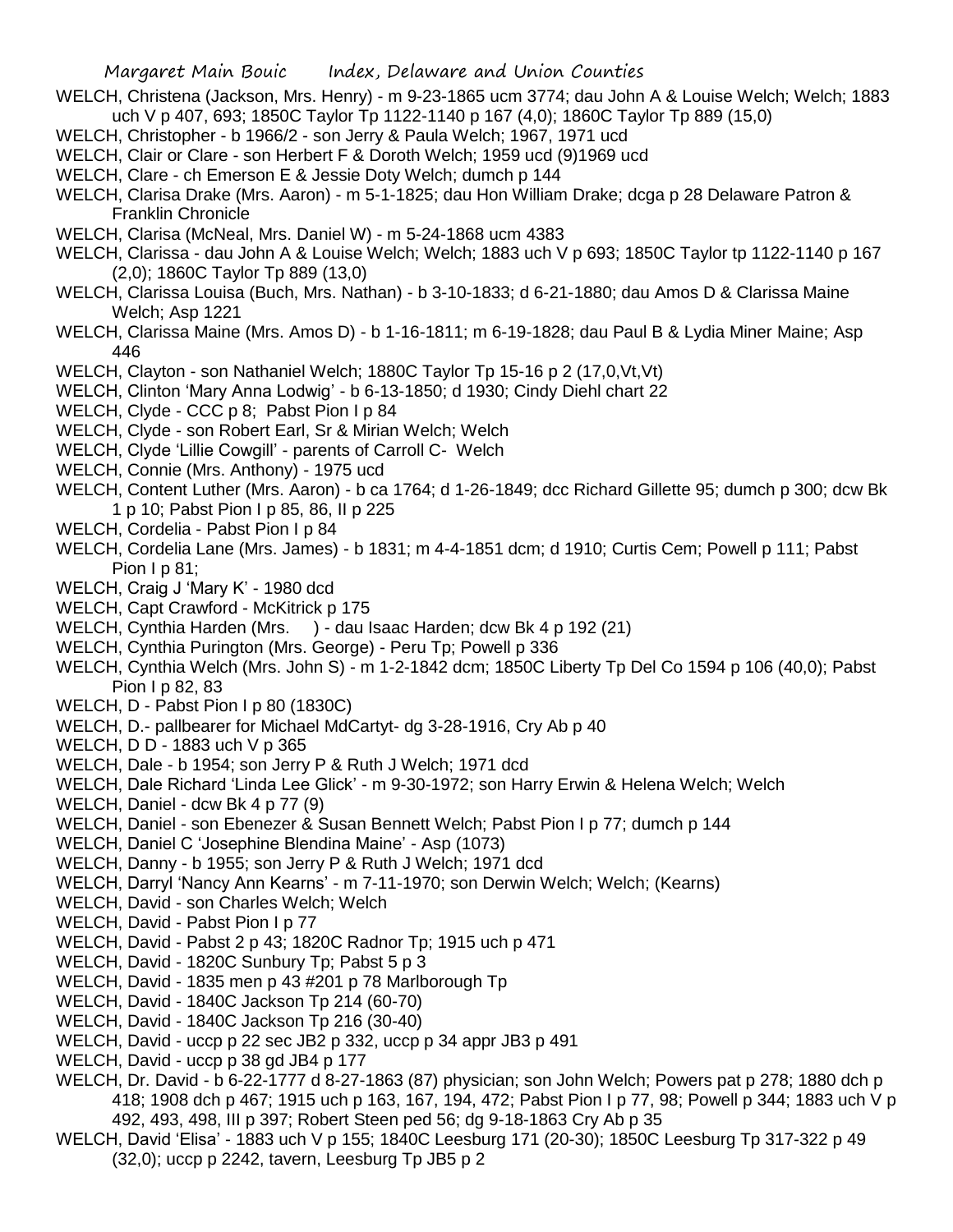- WELCH, David 'Elizabeth Mader) m 9-21-1957, Rausch (16415), III p 298
- WELCH, David D 1883 uch V p 152, 676; uccp p 22, JV 2 p 332, uccp p 34, appr JV 3 p 401
- WELCH, David Gilmore b 7-30-1958; son David & Elizabeth Mader Welch Rausch 164151, III p 298
- WELCH, Deborah (Mrs. ) d summer 1828 (82y); dcga p 43 Delaware Patron, Franklin Chronicle
- WELCH, Deborah Meyers (Mrs. Donald L) dau Joel & Mabel Gregory Meyers; 1975, 1979, 1981 1983 uch; Gregory 4; Welch;
- WELCH, Delia Rosevelt (Mrs. Lyman) dumch p 144
- WELCH, Della dau Jasper & Emma West Welch, dg 2-24-1911 Cry Ab p 11
- WELCH, Della (Mrs. Lester) d 11-16-1969; bur Mich; Welch
- WELCH, Dennis brother David & Benjamin Welch; 1915 uch p 471; 1883 uch V p 485
- WELCH, Dr. Dennis G 'Florence Maloney' b 8-17-1884; d 1957; son Rodman P & Ella Dennis Welch; 1976 dch p 390
- WELCH, Dennison P 'Mary McCuen' b 4-25-1835; m 2-8-1858; son Amos & Clarissa Maine Welch; Asp 1222
- WELCH, Derwin son Ray & Letha Drumm Welch; Welch
- WELCH, Dick pallbearer for Mrs. Joseph Collins; dg 10-1-1915 Cry AB p 80
- WELCH, Dolly (Mrs. Nehemiah) 1850C Taylor Tp 1121-1139 p 167 (46, Vt)
- WELCH, Don 'Joan McDowell' d 8-25-1970; Welch
- WELCH, Donald L 'Deborah Meyers' b 1956; son Kenneth L & Marcia A Green Welch; 1959, 1967, 1971, 1975, 1979, 1981, 1983 ucd
- WELCH, Dorothy (Mrs. H F) 1949 ucd
- WELCH, Dorothy (Bill, Mrs. William H) m 3-12-1935; dau Henry E & Minnie Welch; 1985 uch p 40; **Welch**
- WELCH, Dorothy (May, Mrs. Robert Shannon) b 9-13-1895; m 6-28-1921; dau Louis & Mary Lybrand Welch; Powers Pat p 280; dg 6-26-1906; Cry Ab p 105
- WELCH, Dorothy (Blanks, Mrs. Anthony F) m 6-1914; dau Rev Herbert & Adelaide F McGee Welch; 1908 dch p 546
- WELCH, Douglas b 1959 son Robert E & Margaret Welch 1967, 1971, 1973, 1975 ucd
- WELCH, Dwight b 1959 son Jerry P & Ruth J Welch; 1971 dcd
- WELCH, Ebenezer 'Sally' brother Aaron & John Welch; 1820C Liberty Tp, Del Co; ffd p 1; Pabst 7 p1; 1880 dch p 191, 199, 418; Powell p 170; 1908 dch p 74, 467; Pabst 1 p 1; Pabst Pion I p 77, 98; Powers p 278; dcga p 51 Ohio State Gazette
- WELCH, Ebenezer 'Susan Bennett' dumch p 144; Powell p 345; son John Welch
- WELCH, Ed pallbearer for Michael McCarty, dg 3-28-1916; Cry Ab p40
- WELCH, Ed- son Margaret, brother Mary Welch- dg 11-1-1895, Cry Ab p 44
- WELCH, Edgar son James G & Imo Thompson Welch; Welch
- WELCH, Edgar E 'Imogene' b 1959, 1971 ucd
- WELCH, Edgar M 'Ethel M Shelton' m 12-29-1910; d 1958; Welch; 1915 uch p 778
- WELCH, Edgar- b 4-1890 grandson Mary Welch- 1900C Taylor Tp 266-272 (10,O,O,O); 1910C Taylor Tp 83- 87 p 4A (20,O,O,O)
- WELCH, Edith 1869 wsc p 12; Pabst 8 p 25
- WELCH, Edith 1883 uch V p 365
- WELCH, Edmund Pabst Pion I p 77
- WELCH, Edmund 'Belinda' 1850C Liberty Tp Un Co 1003-1020; p 150 (55,Vt); 1860C Taylor Tp 900 (64,Vt)
- WELCH, Edmund son John A. & Lois Welch- 1850c Taylor Tp 1122-1140 p 167 (5/12,O); 1870C Taylor Tp 183-174 o 22 (19,O)
- WELCH, Edmund T 'Orilla L Jackson' m 5-1-1878 ucm 6256; 1880C Taylor Tp 32-33 p 3 (30,0,0,0) carpenter
- WELCH, Edna dau James Welch; d age 40; mt 1-19-1916
- WELCH, Edna (Cooley, Mrs James Ermil) dau George & Amanda Carey Welch; Welch
- WELCH, Edna Frances (McKittrick, Mrs. Isiah Humphreys) McKitrick p 347, 348
- WELCH, Edna M.- dau George W. & Nettie A. Welch- 1910C Leesburg Tp 322 p 13B (2,OO,O)
- WELCH, Edward 'Ida May Shur' b 12-22-1851; m 10-7-1874; d 1-12-1920; son Augustus Aspinwall & Julia
- Ann Storm Welch; 1908 dch p 103, 433, 827; Pabst 8 p 24; dg 6-26-1906 Cry Ab p 105
- WELCH, Edward A b 10-10-1880; son Martin & Margaret Welch; d 1-5-1966 (85) Welch
- WELCH, W. Edward 'Elizabeth R'- d 8-20-1975 bur St. Mary's- Welch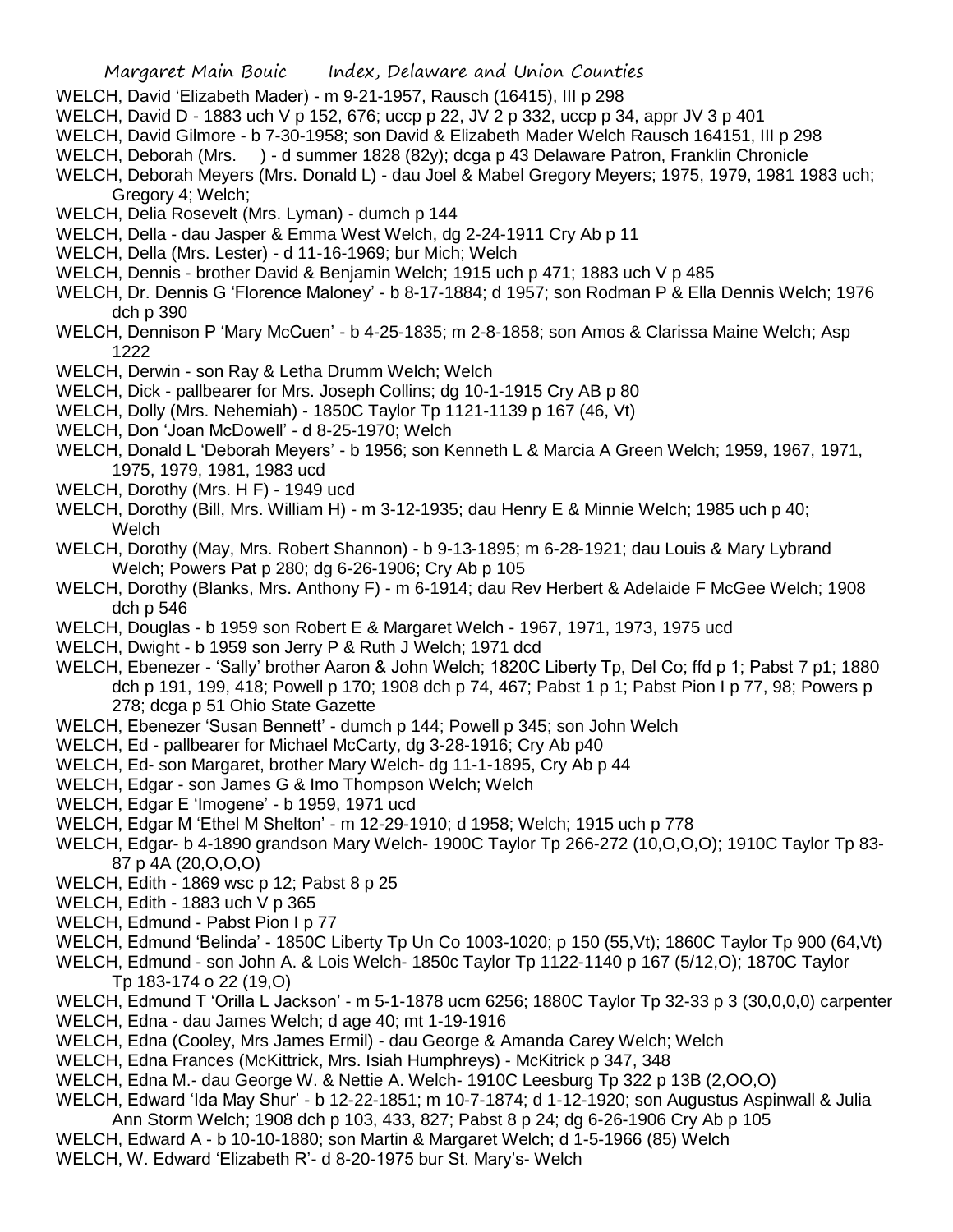WELCH, Edward F.- 1883 uch V 631

- WELCH, Edward- received work of death of son of Mrs. Orvil Welch- William Longsdorf- dg 11-14-1913, Cry Ab p 70
- WELCH, Edward P.- d 7-8-1966 (59) bur St. Mary's- son Mrs. Mary Welch- Welch
- WELCH, Edward- pallbearer for Patrick Welch, dg 7-11-1905, Cry Ab p 35, for Harriet Storm Ranney,
- nephew, dg 1-4-1901, dg 1-8-1901 Cry Ab p 51, 53; cousin George Storm- dg 2-9-1906, Cry Ab p 80
- WELCH, Edwin F.- son john A. & Louise Welch Welch- 1883 uch V 693; 1860C Taylor Tp 990 (10,O)
- WELCH, Effa (Andrews, Mrs. William)- m 11-12-1841 dcm d 5-3-1897 (75-8-9); Oller Cem p 11; 1915 uch p 878; Pabst Pion I p 82
- WELCH, Effa (Poorman, Mrs. Phineas)- m 8-28-1845 dcnl Pabst Pion I p 82
- WELCH, E.J.- Pabst Pion I p 97, pallbearer for Morris Lynch- dg 6-15-1905m Cry Ab p 32
- WELCH, Dr,. Elda- 1908 dch p 478
- WELCH, Elder- hmp p 31
- WELCH, Eleanor- dau Rev. Herbert & Adelaide F. McGee Welch- 1908 dch p 546; Welch
- WELCH, Eleanor (Riley, Mrs. William Smith)- m 10-3-1833 dau Dr. David Welch- Powell p 344
- WELCH, Electa Adams- dau Samuel Adams- dcw Bk 2 p 248
- WELCH, Elijah- dcw Bk 4 p 77(9)
- WELCH, Eliza (Mrs. David)- 1850c Leesburg Tp 317-322 p 49 (31,NY)
- WELCH, Elizah- 18335 men p 22 #84 p 36, Delaware Tp
- WELCH, ---- 'Eliza'- b 3-1838' 10–C Marysville 4th ward 228-235 p 9B (62,Irel,Irel,Irel) m 38h
- WELCH, Eliza (Mrs. )- b 4-1830; 1900C Marysville 4th ward 22-8-235 p 9B (62,Irel,Irel,Irel) m 35y 3 ch, 2 living
- WELCH, Elizabeth- d 9-20-1891 Deaths Un Co Probate, Vol 3
- WELCH, Elizabeth A.- dau Nehemiah & Dolly Welch- 1850c Taylor Tp 1121-1129 p 167 (10,Vt)
- WELCH, Elizabeth (Mrs. Benjamin W.)- 1883 uch V p 428; 1850C Leesburg Tp 332-337 p 51 (32,O)
- WELCH, Elizabeth Concklin (Mrs. Milton)- m 11-4-1860 dcm; Pabst Pion I p 82
- WELCH, Elizabeth Ferson (Mrs. Isaac)- m 9-27-1858 dcm; Pabst Pion I p 81
- WELCH, Elizabeth Kirk (Mrs. Bill) m 8-30-1856 ucm 2454
- WELCH, Elizabeth Mader (Mrs. David)- m 9-21-1957 dau Gerhard & Ida Ahrens Mader- Rausch 16415, III p 298
- WELCH, Elizabeth (Mrs. Mathias)- 1870C Milford 68-67 p 7 (27,O)
- WELCH, Elizabeth McClary (Mrs. Luther)- m 11-4-1847 dcm; Pabst Pioin I p 81
- WELCH, Elizabeth R. (Mrs. W. Edward)- b 10-20-1982 (69) bur St. Mary's- Welch
- WELCH, Dr. Ella Dennis (Mrs. Rodney P.)- b 12-10-1863 dau David & Lucetta Marehous Dennis- 1976 dch p 295, 390; 1908 dch p 365; Pabst 7 p 20; Pabst Pion 98; Fowler p 93; dg 8-12-1910, Cry Ab p 146
- WELCH, Ella- d 1874 (16y) dau Mrs. Mary Welch- mt 3 p 3, 11-4-1874
- WELCH, Ellen- 1850C Orange Tp 1788 p 114 (22, Irel)
- WELCH, Ellen, Jr.- dau Ellan Welch- 1850C Orange Tp 1788 p 114 (1,Irel)
- WELCH, (O'Keefe, Mrs. John)- dau agnes Ellen Welch- Welch
- WELCH, Ellen Agnes Ejnright (Nell) d 7-3-1961 (79) bur St. Mary's Cem- Welch
- WELCH, Ellena Strauss (Mrs. Stephen)- b 5-17-1969 Welch
- WELCH, Elvira Arnold (Mrs. Luther)- m 7-5-1853 dcm; Pabst Pion I p 81
- WELCH, E. M. (Mrs. T? M.)- 1850C Marysville ,Paris Tp 506-515 p 77 (25,NY)
- WELCH, Emeline May (Mrs. Abraham B.)- m 1-21-1844 dcnl Pabst Pion I p 82
- WELCH, Emelin- d 6-15-1852 (39y8m) Berlin Tp. Cem- dau Asa & Bernace Nagy- Powell p 47
- WELCH, Emma G.- d 2-16-1860 (3m16d) Curtis Cem- dau James & Cordelia Welch- Powell p 111
- WELCH, Emma Jane Coyningham (Langsdorf, Mrs. )(Mrs. William Orville)- b 12-25-1837 d 3-21-1935
	- Oak Grove Cem- dau Henry Fenn Aulden & Ann Maria Coyningham- Powers Pat p 279
- WELCH, Emma L. (Mrs. Ray A.)- 1959 ucd
- WELCH, Emma (Thompson, Mrs. )- dau James Welch- dg 9-21-1909, Cry Ab p 61
- WELCH, Emma West (Mrs. Jasper- m 2-5-1873; dg 2-24-1911, Cry Ab p 11
- WELCH, Enos 'Mary Curl'- dumch p 245
- WELCH, Eric- b 1967 son Jerome E. & Mae V. Welch- 1980 dcd
- WELCH, Esley- ch Lyman & Delia Rosevelt Welch- dumch p 144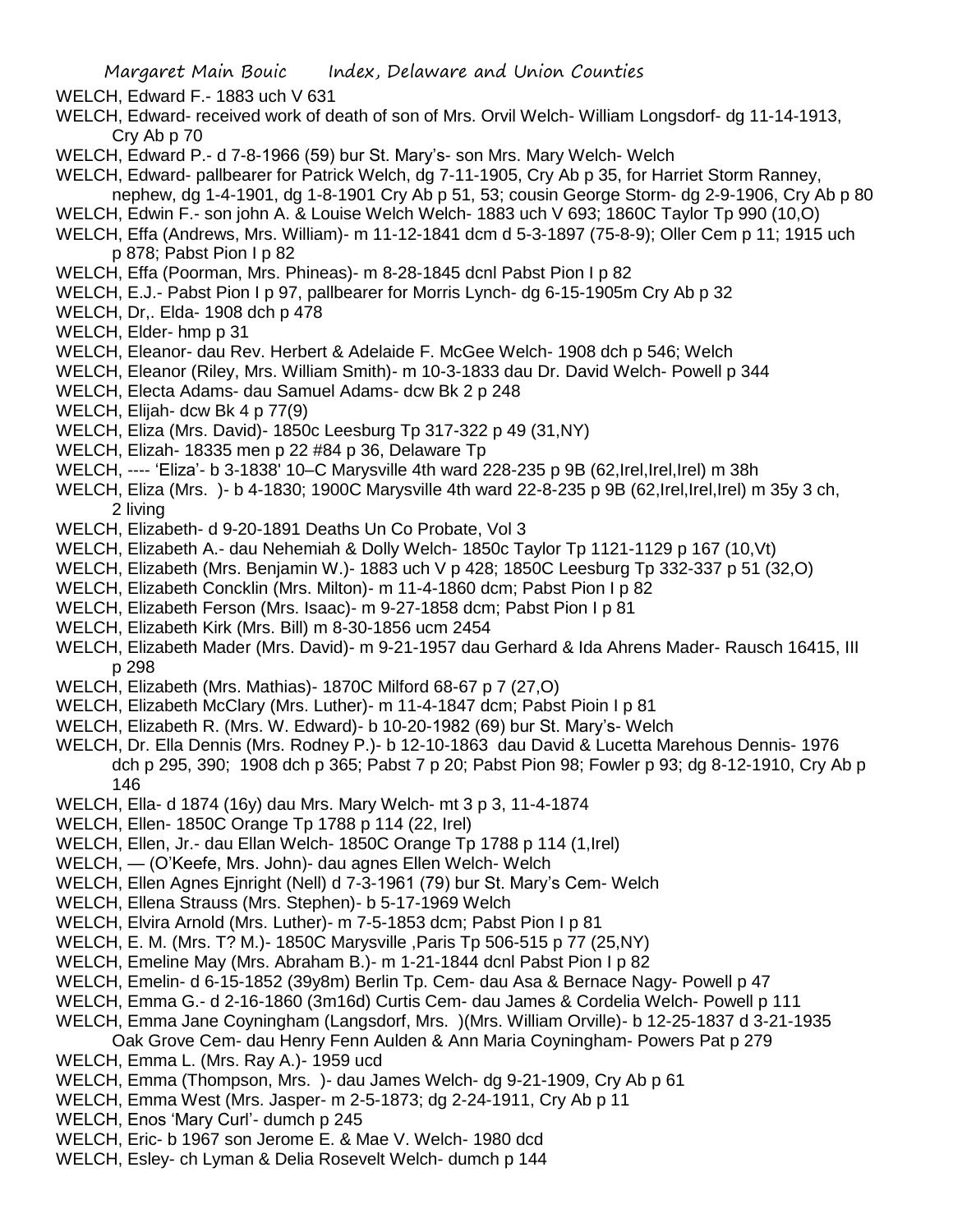WELCH, Ethel (Mrs. Harry B.)-Welch

- WELCH, Ethel- dau Herbert F. & Dorothy Welch- 1949, 1959 (11) ucd
- WELCH, Ethel M. (Mrs. Lester)- dau Wellen Elliott- Welch; 1949, 1971 ucd
- WELCH, Esther P. Smith (Mrs) d 1-4-1970 (78) bur Green Mound Cem- Welch
- WELCH, Ethel M. Shelton (Mrs. Edgar)- b 1-8-1892 m 12-29-1910 d 12-13-1975 bur Broadway Cem- dau John E. & Estella Yearsley Shelton- Welch; 1915 uch p 778; 1967 ucd
- WELCH, Ethel M. (Mrs. George H.)- 1910C Dover Tp p 112-117 p 5B (25,O,O,Va) m 3y, 1 ch
- WELCH, Ethel Ruth Tuller (Mrs. Arthur Clarence)- b 3-5-1917 m 9-9-1933 dau Charles Willis & Loureign Fisher Tuller- Weiser p 240
- WELCH, E,. Ethel Snedeker (Webster, Mrs. )(Mrs. )- d 11-14-1976 (90) Oak Grove Cem- Welch
- WELCH, Ethyln McKittrick (Mrs. Howard)- b 4-15-1919 dau James & Ethel Starr McKittrick- McKitrick p 365 WELCH, Eunice- dau Benjamin & Elizabeth Welch- 1850c Leesburg Tp 332-337 (8,O)
- WELCH, Eunice Brooks (Mrs. Joseph)- b 1-1745 m 1760 d 11-9-1827 dau Benjamin & Hanna Avery Brooks- 1908 dch p 650; dcc Pamela Wickham Docherty 67
- WELCH, Eunice (Wickham, Mrs. Ahaz/Elias)- b 1783 m 1802 d 1-26-1899 dau Joseph & Eunice Brooks Welch- 1908 dch p 650; dcc Pamela Wickham Docherty 33
- WELCH, Eva K. Rider (Mrs. Smith)- d 4-15-1979 (63) Jefferson Cem- dau John W. Rider- Rider; Welch WELCH, Falenia Biglow (Ms. A. A.)- 1880 dch p 651; Pabst Pion I p 98
- WELCH, Fannie, sister Louis Welch- dg 6-26-1906, Cry Ab p 103; niece of Harriet Storm Ranney, dg 1-4- 1901, Cry Ab p 51; cousin George Storm- dg 2-9-1906, Cry Ab p 80
- WELCH, Fay- son Ray A. Welch- Welch
- WELCH, F. C. 'Sally;- dcg p 17
- WELCH, Fidelia- d 6-5-1870 (44-11-12) Taylor Tp; Un Co Probate Deaths, Vol I p 24 (1867-1878); dau Lydia Welch- 1870C Taylor Tp 181-172 p 22 (44,Vt)
- WELCH, Fletcher- brother Catherine Welch Carper- dg 12-18-1900, Cry Ab p 47; 1880 dch p 546
- WELCH, Flora- 1869 wsc p 13; Pabst 8 p 25
- WELCH, Florence (Mrs. Lester J.)- 1983 ucd
- WELCH, Florence Maloney (Mrs. Dr. Dennis)- d 10-24-1960 (73) Ashley Union Cem- sister Miss Zella Maloney- dg 2-15-1916, Cry Ab p 25; Welch; 1976 dch p 390
- WELCH, Florence (Raylor, Mrs. )- dau Henry E. & Minnie Welch- Welch
- WELCH, Florence (Squier, Mrs. )- dau Clyde & Lillie Cowgill Welch- Welch
- WELCH, Florence- honorary pallbearer for Warren Heinlin- dg 9-22-1911, Cry Ab p 65
- WELCH, Florilla (Lewis, Mrs. Isaac)- Pabst 1 p 20
- WELCH, Fodilla (Lewis, Mrs. Isaac)- m 1-8-1808 onwq I
- WELCH, Foster- son Rodman P. & Dr. Ella Dennis Welch- 1976 dch p 393
- WELCH, Frances "Fannie" b 8-11-1857 d 2-15-1936 dau Augustus Aspinwall & Julia Ann Storm Welch-Powers Pat p 279; 1869 wsc p 13; Pabst 8 p 25
- WELCH, Frances D. (Mrs. Peter B.)- b 11-1866; 1900C Leesburg Tp 38-38 p 2B (33,O,O,O) m 16y, 4 ch, 3 living; 1910C Leesburg Tp West 135-140 p 6A 45,O); m 27y, 4 ch, 3 livng
- WELCH, Frances E- dau Rawson & Almyra Thrall Welch- 1850C Marysville Paris Tp 494-503 p 76 (2,O)- 1860C Marysville 1479-1471 p 195 (12,O)
- WELCH, Frances W. 'Kathrine'- 1961 dcd
- WELCH, Francis A. 'Ann Eliza Lain''Samantha Oliver'- b Vt. 5-17-1825 m 1848 m(2) 7-22-1855 son Ebenezer & Susan Bennett Welch- dumch p 144; Powell p 345
- WELCH, Frank- d 6-30-1890 (32y) Oakdale Cem 526 (C94)
- WELCH, Frank- d 12-7-1898 Deaths Un Co Probate, Vol 3
- WELCH, Frank son Francis A. & Ann Eliza Lain Welch- dumch p 144
- WELCH, Frank Phillip 'James Nina Filler'- b 8-25-1868 m 6-29-1892 d 9-13-1930 son Henry Augustus & May Myers Welch- Powers Pat p 279; dumch p 419; Welch
- WELCH, Franklin A.- b 7-30-1831 d 2-7-1832 son Amos D. & Clarissa Maine Welch- Asp 1220
- WELCH, Franklin 'Mary Jenkins'- m 8-5-1862 ucm 3337; son Edmund & Belinda Welch- 1883 uch V 684; 1850C Liberty Tp Un Co 1003-1020 p 150 (16,Vt); 1860C Taylor Tp 898 (26,Vt); 1870C Taylor Tp 189- 1880 p 23 (37,Vt); 1880C Taylor Tp 9-9 (46,Vt,vt,Vt)
- WELCH, Fred- brother Catherine Welch Carper- dg 12-18-1900; Cry Ab p 47
- WELCH, Fred 'Cheryl'- Welch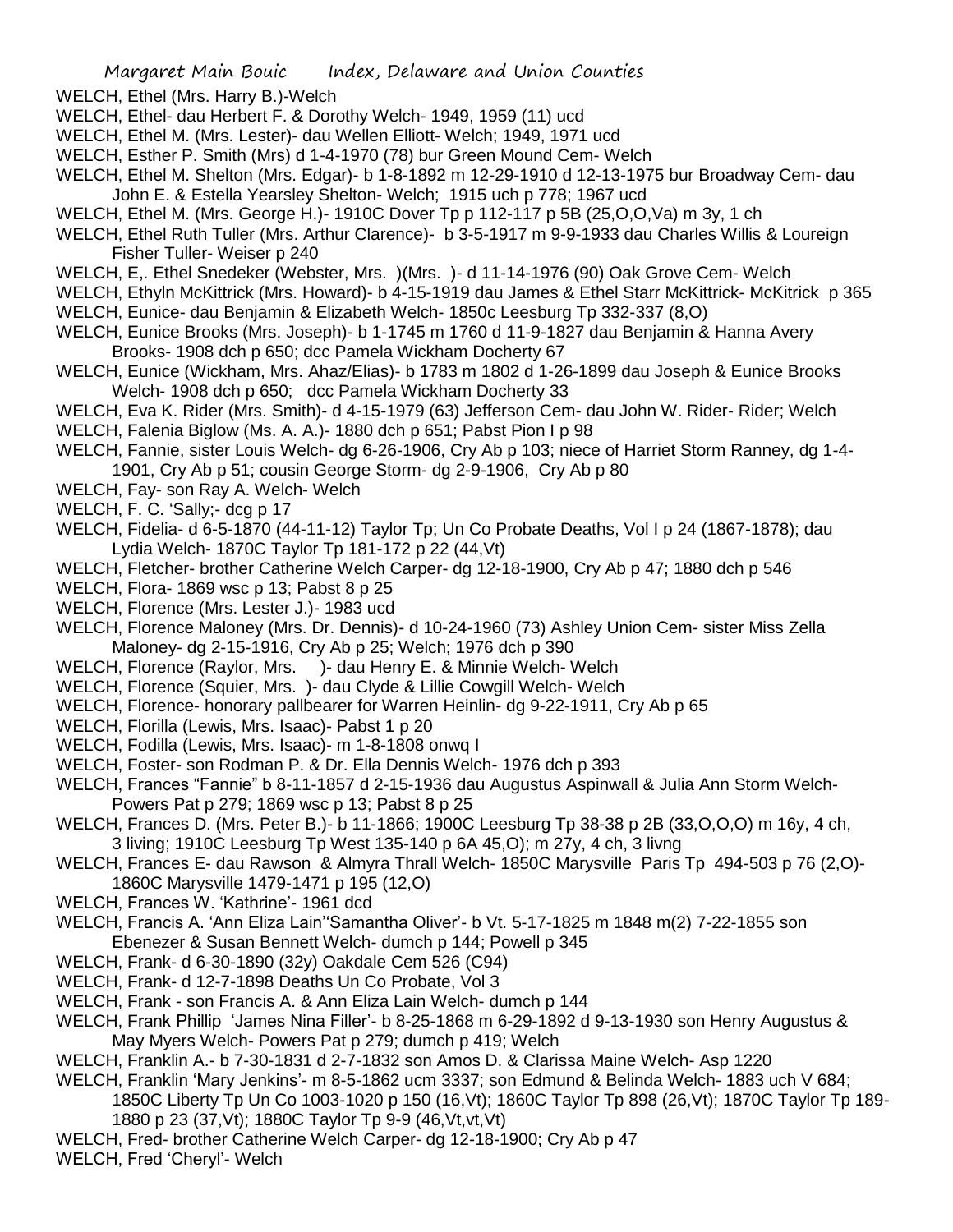- WELCH, Fred- son Jasper & Lida Viola Jones Welch- dg 2-24-1911, Cry Ab p 11; dg 2-16-1915, Cry Ab p 18
- WELCH, Fred- funeral 4-6-1887, Rebecca Main McMaster diary
- WELCH, Frederick C. 'Margaret Evans'- m 5-29-1856 dcm; 1880 dch p 319, 368; 1908 dch p 219; 1976 dch p 12; Pabst 2 p 9; Poe p 23; Pabst Pion I p 81, 98; 1835 men p 24 # 289 p 40 Delaware Tp
- WELCH, Frederick C. 'Sophia Miller'- m 2-1828, dcga p 42, Del Patron & Franklin Chronicle
- WELCH, Fremont- son John A. & Lois Welch- 1870C Taylor Tp 182-174 p 22 (10,O);
- WELCH, George- 1835 men p 44 # 22 p 79 Oxford Tp '
- WELCH, George- 1908 dch p 408; Pabst 1 p 4
- WELCH, Rev. George- hmp p 18
- WELCH, George 'Amanda Carey'- Welch
- WELCH, George A./W. 'Nettie A.'- b 2-1866 1900C Leesburg Tp 45-45 p 3A (34,O,O,O) m 13y, farmer 1910C Leesburg Tp 332 p 13B (44,O,O,O) m 23y; 1949 ucd
- WELCH, George 'Cynthia Purington'- Powell p 336
- WELCH, George H. 'Ethel M.'- b 10-1884 son Peter B. & Frances D. Welch- 1900C Leesburg Tp 38-38 p 2B (15,O,O,O); 1910C Dover Tp 112-117 p 5B (25,O,O,O) m 3y, odd jobs
- WELCH, George- son James b. & Imo Thompson Welch- Welch
- WELCH, George 'Susan' b 5-1831 1900C Marysville 233-241 (68,NJ.NJ.NJ) m 40y
- WELCH, ---- (Mrs. George)- d Monday b 1843 m 1858 dg 5-17-1901, Cry Ab p 80
- WELCH, George W.- son John A. & Louise Welch Welch- 1883 uch V 693; 1870C Taylor Tp 153-174 p 22 (7,O); 1880C Taylor Tp 201-203 p 20 (18,O,Vt,Vt)
- WELCH, Gerard- son Bill & Amelia Mason Welch- 1850C Paris Tp 465-473 p 72 (10,O); 1908 dch p 408
- WELCH, Gerard (Mrs. George)- dau Jacob Rice- dg 12-10-1901, Cry Ab p 112
- WELCH, Gladys (Mrs. Russell C.)- m 9-29-1929 d 5-9-1982 (75) bur Lardo- Welch
- WELCH, Glee- b 11-1879 son Ira & Sarepta Lane Welch- 1880C York Tp 184 p 18 (7/12,O,O,O)
- WELCH, Grace A. (Mrs. Albert I)- 1961, 1969, 1971 dcd
- WELCH, Grace (Rausch, Mrs. Emanuel)- b 1902 m 4-16-1928- Rausch (1(10)32 II 282
- WELCH, Grata J. (Enos, Mrs. David)- b 10-10-1843 m 2-22-1869 dau Amos D. & Clarissa Maine Welch- Asp 1225
- WELCH, Guy- hadc p 42 (CCC Oxford Tp)
- WELCH, H. A.- Pabst Pion I p 84, 98
- WELCH, H. A.- 'Isabell'- 1880C Jackson Tp 7-7 p 336A (39,O,Ny,NY)
- WELCH, Hannah Brisband (Mrs. )(Cahill, Mrs. John E.) 1915 uch p 656, 1036, 1037
- WELCH, Hannah- sister John Richard Welch- dg 4-7-1911, Cry Ab p 24
- WELCH, Hannah- dau John S. & Cintha Welch- Pabst Pion I p 83;1850C Liberty Tp Del Co 1594 p106 (7,O)
- WELCH, Harold- son Harry B. & Ethel Welch- Welch
- WELCH, Harriet (Bennington, Mrs. William Lincoln)- b 7-9-1871 d 5-20-1943 dau Henry Augustus & Mary Myers Welch- dumch p 419; Powers Pat p 279
- WELCH, Harriet Elizabeth- d 7-16-1830 (1-5-20) Powell p 97 dau F. C. & S. Welch; dcg p 51 Ohio State Gazette; dbt 17
- WELCH, Harriett (Mrs. Martin P.)- d 4-7-1977 (64) bur New Lexington- Welch
- WELCH, Hattie (Mrs. Carmel)- grandparents of Kenneth Welch- 1985 uch p 62
- WELCH, Harry B. 'Ethel'- d 7-22-1962 (86) bur Oak Grove Cem Welch
- WELCH, Harry Erwin "Bud" 'Helena'- d 7-28-1981 (68) Oak Grove Cem, Welch
- WELCH, Harry- son Mrs. Mary Murfield Welch- dg 2-8-1910, Cry Ab p 95
- WELCH, (Davis, Mrs. Ermil)- dau Harvey Welch- Welch
- WELCH, Harvey- d 10-17-1959 (79) father Mrs. Ermil Davis- Welch
- WELCH, Hazel Weaver (Mrs. Richard)- m 5-15-1931, Welch
- WELCH, Heather- b 1972 dau Anthony & Connie Welch- 1975 ucd
- WELCH, Helena (Mrs. Harry Erwin)- Welch
- WELCH, Helen Cirivello (Mrs. dau Ellen Agnes Enright Welch- Welch
- WELCH, Helen M. Cronkleton (Mrs. Dr,. Calvin)- m 2-25-1864 dcm d Monday at home of son Seward- dg 12- 15-1916, Cry Ab p 112, 113- dau David & Orpha Peet Cronkleton- 1908 dch p 731; Cronkleton; 1869
	- wsc; Pabst 8 p 21; dg 7-18-1911, dg 8-4-1911 Cry Ab p 49, 57
- WELCH, Henry- b 1845 d 1908 Oak Grove Cem Powell p 44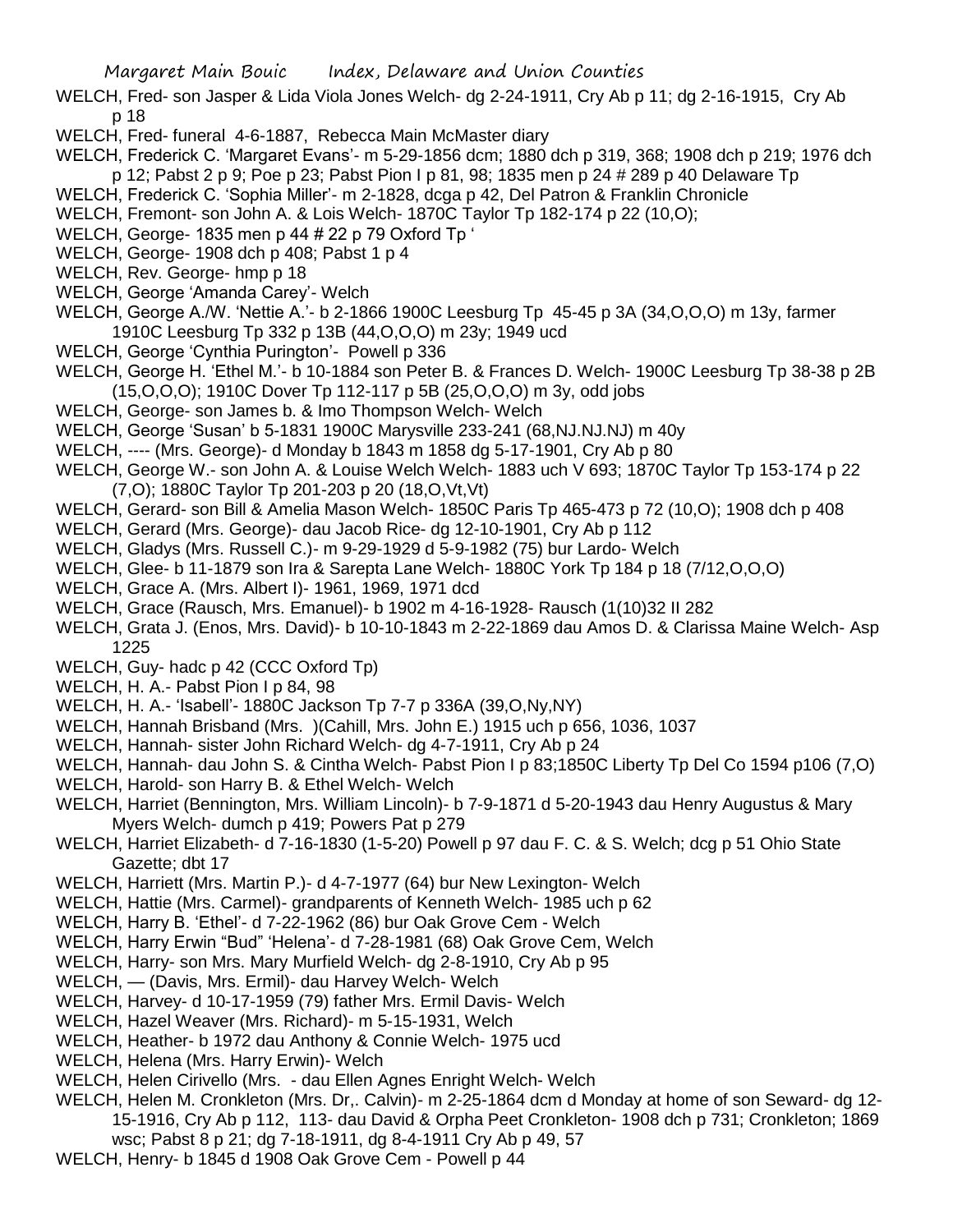- WELCH, 3 wk old dau Mr. and Mrs. Henry Welch- funeral Friday Oak Grove Cem dg 4-27-1915, Cry Ab p 44
- WELCH, Henry- son Lida Viola Welch- dg 2-16-1915, Cry Ab p 18
- WELCH, Henry- son Jasper & Lida Jones Welch- dg 2-24-1911, Cry Ab p 11
- WELCH, Henry A.- son Hiram & Nancy Welch- 1850c Troy Tp 2503 p 133 (9,O)
- WELCH, Henry A.- d age 4mo21d- son H. A. & Mary Welch- dg 7-13-1870, Cry Ab p 81
- WELCH, Henry- son H. A. & Isabelle Welch- 1880C Jackson Tp 7-7 p 236A (1,O,O,NY)
- WELCH, Henry Augustus 'Mary Myers''Laura Delia Riley'- b 11-4-1845 m(1) 10-2-1867 (2) 9-23-1880 son Augustus Aspinwall & Julia A. Storm Welch- 1880 dch p 357, 650; 1908 dch p 128, 156, 161, 408; dumch p 418, 419; 1976 dch p 236; dg 7-18-1879, Cry Ab p 81; dg 8-6-1874 Cry Ab p 117; dg 6-26- 1906, Cry Ab p 105;
- WELCH, Henry E. 'Minnie'- d 11-17-1967 (76) Oak Grove Cem Welch
- WELCH, Henry- nephew of Harriet Storm Ranney- dg 1-4-1901, Cry Ab p 51; conducted serves for E. M. Hall, dg 6-23-1916, Cry Ab p 70; pallbearer for Mrs. T. D. Tharp- dg 4-7-1916, Cry Ab p 45
- WELCH, Rev. Herbert 'Adelaide F. McGee'- b 11-6/7-1862 d 4-4-1969 (106y) son Peter A. & Mary L. Loveland Welch- 1908 dch p 232, 237, 238, 545; Welch; 1976 dch p 203
- WELCH, Dr. Herbert, Pres- OWU- conducted funeral of Dr. W. Milton Dumm- dg 7-20-1915, Cry Ab p 66, of Mrs. Anna S. Closson- dg 10-18-1910, Cry Ab p 165
- WELCH, Herbert Amos- b 5-15-1853 d 11-2-1862 son Amos D. & Clarissa Maine Welch- Asp 1228U
- WELCH, Herbert F. 'Dorothy'- 1949. 1959 ucd
- WELCH, Herbert- son H. A. & Isabelle Welch- 1880C Jackson Tp 7-7 p 236A (8,Mo,O,NY)
- WELCH, Herbert- son Harry B. Welch- Welch
- WELCH, Herbert- son Herbert F. & DorothyWelch- 1959 (4) ucd
- WELCH, Herman D. 'Kate Gaskill'- b 4-15-1850 son Amos D. & Clarissa Maine Welch- Asp 1227
- WELCH, Dr. H. Seward- son Dr. Calvin Welch- Welch; dg 8-4-1911, Cry Ab p 58
- WELCH, Hester (Mrs. Luther)- b 12-12-1804 d 3-16-1827 Wyatt Cem- Powell p 307
- WELCH, d 4-2-1827 (16days) Wyatt Cem, Powell p 307, son Luther & Hester Welch
- WELCH, Hester S.- dau T?M. & A. M. Welch- 1850C Marysville Paris Tp 506-515 p 78 (3,O)
- WELCH, Hiram- son H. A. & Isabelle Welch- 1880C Jackson Tp 7-7 p 236A (3,Mo,O,NY)
- WELCH, Hiram- fahter of H. A. Welch- 1880C Jackson Tp 7-7 p 236A (73,NY,Vt,Conn)
- WELCH, Hiram 'Nancy Wilcox' Pabst 6 p 53; 1880 dch p 533; 1908 dch p 294, 678, 732; Pabst Pion I p 98; hadc p 56; dcga p 42 m March 1828 Del Pat. & Frank Chron 3-27-1828; 1835 men p 63 #127 p 117 Troy Tp; 1850C Troy Tp 2503 p 133 (43,NY)
- WELCH, Honora (Mrs. Wm)- (51) dg 11-1-191, Cry Ab p 168
- WELCH, Hosea S.- d 6-26-1961; Welch; 1961 dcd
- WELCH, Howard ;Ethylin McKittirck'- McKitrick p 365
- WELCH, Howard- son John B. & Sarah Hubbard Welch- Welch
- WELCH, Huldah- 1850C Liberty Tp Del Co 1632 p 197 (18,O)
- WELCH, infant, Un Co Probate Deaths, Vol II p 39; (1879-1886)
- WELCH, I.- witness, Un Co Record office 6-1-1812, unec II p 37
- WELCH, Ida (Annasan, Mrs. )- dau Charles Welch- Welch
- WELCH, Ida May Shur (Mrs. Edward)- b 9-1-1853 d 12-23-1929 dau Samuel P, & Emily T. Truesdale Shur-1908 dch p 179, 827; Pabst Pion I p 84; dg 5-10-1911m Cry Ab p 39, dg 3-19-1912, Cry Ab p 104
- WELCH, Imo Thompson (Mrs. James G.)- d 1953- Welch
- WELCH, Imogene (Mrs. Edgar E.) 1959, 1971 ucd
- WELCH, Ira 'Adeline'- divorce 1827; dcga p 37 Delaware Patron & Franklin Chronicle
- WELCH, Ira D. 'Mary A.'- 1860C Taylor Tp 903-888 (37,NY); 1870C Taylor Tp 182-173 o 22 (47,Vt)
- WELCH, Ira M. 'Sarepta 'Reppie" Lane'- m 2-8-1877 ucm 6026 Oakdale Cem 478 -son John A. & Louise
	- Welch Welch- 1883 uch V 681, 693; 1860C Taylor Tp 889 (8,O); 1870C Taylor Tp 183-174 (18,O); 1880C York Tp 184 o 18 (28,O,Vt,Vt)
- WELCH, Isaac- dcw Bk 4 p 77 (9) will
- WELCH, Isaac- 1835 men p 37 #105 p 66 Liberty Tp; WELCH, Isaac- 1835 mdn p 63 #126 p 117, Troy Tp
- WELCH, Isaac 'Calista E. May'- m 9-15-1842 dcm; 1850C Berlin Tp 2003 p 122 (29,O)
- WELCH, Isaac 'Elizabeth Ferson'- m 9-17-1858 dcm; Pabst Pion I p 81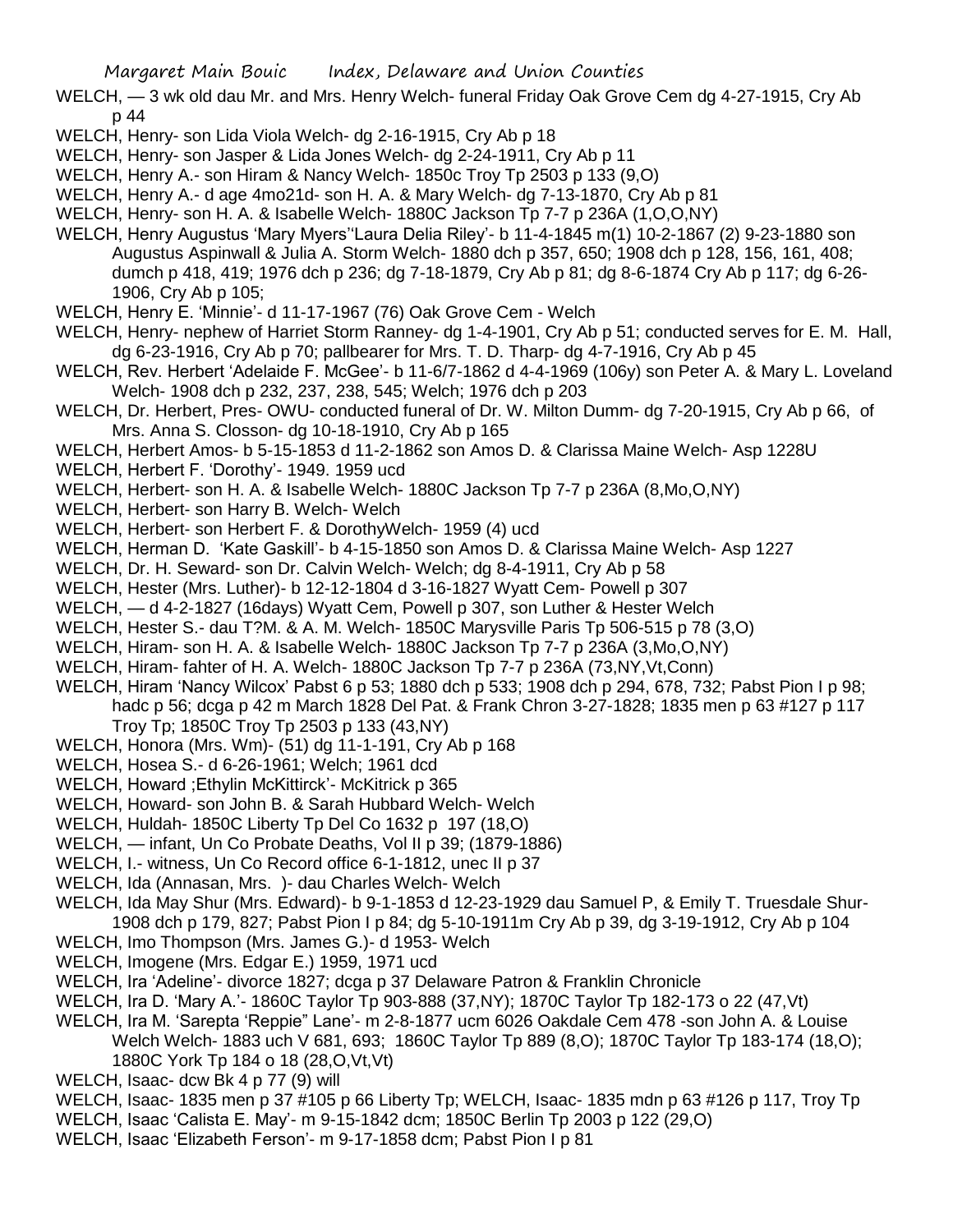- WELCH, Isaac 'Levena Hendrick'- 1908 dch p 267; dumch p 300; Fowler p 118; Pabst 7 p 1; Pabst Pion I p 77, 84. 98; Powers p 278, 283; 1820C Liberty Tp Delaware Co
- WELCH, Isaac 'Mary'- 1850C Liberty Tp Delaware Co 1632 p 107 (66,Vt)
- WELCH, Isaac- son-in-law of John Shaw- Pabst Pion II p 225
- WELCH, Isaac N.- Pabst 1 p 1
- WELCH, Isabel (Judy, Mrs. Richard)- m 12-12-1851 ucm 1741
- WELCH, Isabell (Mrs. H. A.)- 1880C Jackson Tp 7-7 p 236A (33,Ny,Ny,NY)
- WELCH, Israel- Pabst 7 p 1; 1820C Liberty Tp Delaware Co
- WELCH, Iva Marie- dau Herbert Welch- Welch
- WELCH, J.- witness, Un Co Record office 6-1-1812, unec II p 37
- WELCH, J. A,.- Pabst 8 p 21; 1883 uch V 680
- WELCH, Jack B.- Pabst Pion I p 98
- WELCH, Jack- b 1966 son Craig J. & Mary E. Welch- 1980 dcd
- WELCH, Jack- b 1961 son John B. & Lois W. Welch- 1975, 1979 ucd
- WELCH, Jack- son Stephen & Ellena Staruss Welch- Welch
- WELCH, James- 1883 uch V p 676
- WELCH, James- Un Co Probate Deaths Vol 1 p 2 (1867-1878)
- WELCH, James, auctioneer- d Chicago 9-11-1909, dg 9-21-1909, Cry Ab p 61
- WELCH, James- 1908 dch p 433; Pabst Pion I p 77, 78
- WELCH, James A.- 1908 dch p 103; 1869 wsc
- WELCH, James- son Asahel & Luretta Welch- 1976 dch p 233; 1850C Delaware Town 1098 p 85 (28,O)
- WELCH, James- pallbearer for Catherine Moynehan- dg 12-15-1911, Cry Ab p 78
- WELCH, James C. 'Imo Thompson''Mary Sarver'- b 10-25-1891 m 8-12-1958 d 9-8-1979 son George & Amanda Cary Welch- Welch; 1973, 1975, 1977, 1979, 1981 ucd
- WELCH, James 'Cordelia Lane'- m 4-4-1851 dcm; Pabst Pion I p 81
- WELCH, James- b 12-1894 son & Eliza Welch- 1900C Marysville 4th ward 228-235 p 39 (25,NY,Irel, Irel) teamster
- WELCH, James G.- b 10-1892 son George W. & Nettie A. Welch- 1900C Leesburg Tp 45-45 p 3A (7,O,O,O); 1910C Leesburg Tp 322 p 13B (17,O,O,O)
- WELCH, James G. 'Mary'- 1959, 1971 ucd
- WELCH, James- son Hiram & Nancy Welch- 1850C Troy Tp 2503 p 133 (14,O)
- WELCH, James- b 1964 son John C. & Lois W. Welch- 1975, 1979 ucd
- WELCH, James J. 'Margaret'- 1910C Marysville 4th ward 207-225 (43,Conn,Irel,Irel); m1y street paving
- WELCH, James M.- b Muskingum Co d 9-10-1909 (88y10m)-Oakdale Cem 2228 (194S)
- WELCH, James- son Mary Murfield Welch- dg 2-8-1910, Cry Ab p 95
- WELCH, James Nina Filler (Mrs. Frank Phillip )- b 9-9-1871 d 4-25-1960 Powers Pat p 279- dau William Simmons & Hester Filler- dg 6-20-1899, Cry Ab p 204; Welch
- WELCH, James P. 'Nancy H. Davids'- m 4-24-1861- Pabst Pion I p 81
- WELCH, James- attended funeral of Patrick Welch, from Springfield; dg 7-11-1905, Cry Ab p 35
- WELCH, James- son Richard & Hazel Weaver Welch- Welch
- WELCH, James- b 1967 son Robert E. & Mary E. Welch- 1979 ucd
- WELCH, James Terry- son Russell C. Welch- Welch
- WELCH, James-brother William Welch,Mrs. W. C. Alvord,Mrs. Frank Warren,dg 6-13-1916, Cry Ab p 67
- WELCH, Jane Conklin (Mrs. Abraham E.)- m 5-15-1853 dcm
- WELCH, Jane (Cramer, Mrs. Jonathan)- m 1-14-1849 dcm
- WELCH, Jane (Mrs. William)- mother of Sarah Jane Owen Welch- dg 9-26-1899, Cry Ab p 218
- WELCH, Jasper- son Charles Welch- Welch
- WELCH, Jasper 'Emma West''Lida Jones'- b 7-7-1846 m(1) 2-5-1873 (2) 4-18-1889 d 2-14-1911 (64-7-7); dg 2-24-1911, Cry Ab p 11
- WELCH, Jasper- son John S. & Cintha Welch- Pabst Pion I p 83; 1850C Liberty Tp Del Co 1594 p 106 (5,O)
- WELCH, Jasper, brother John Richaard Welch- dg 9-7-1911, Cry Ab p 24, brother Lodemia Davis (Mrs. Wm. P.)- dg 10-16-1906, Cry Ab p 124
- WELCH, Jean (Cox, Mrs. Olin)- dau Edwaard A. & Olive Sebley Welch- Welch
- WELCH, Jerry L.- son Carroll C. & Lucile Link Welch- Welch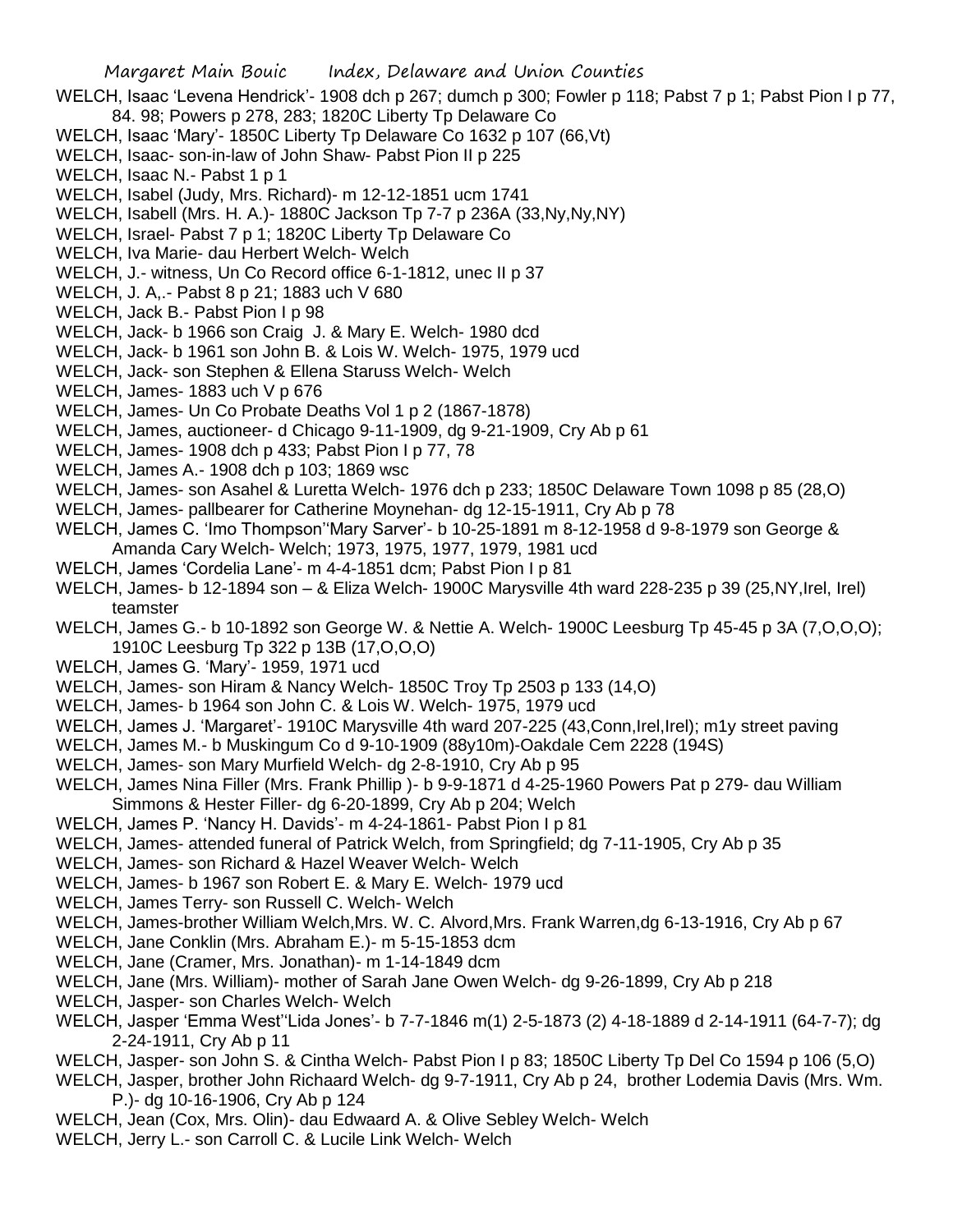- WELCH, Jerry L.-b 1960 son Chester L. & Thelma Phipps Welch- Welch; 1961 dcd; 1967, 1971, 1973, 1981, 1983 ucd
- WELCH, Jerry 'Paula'- 1967, 1971 ucd
- WELCH, Jerry P. 'Ruth J.'- 1969, 1971 dcd
- WELCH, Jerry P.- son W. Edward & Elizabeth R. Welch- Welch; Marysville p 49
- WELCH, Jerome E. 'Mae V.'- 1980 dcd
- WELCH, Jesse 'Angeline'- 1860C Taylora Tp 899 (30,Vt)
- WELCH, Jesse C. 'Sarah A. Turner'- m 4-20-1880, ucm 7163
- WELCH, Jesse- ch Frank & Mary Welch- 1860C Taylor Tp 898 (1,O)
- WELCH, Jesse H.- son Edmund & Belinda Welch- 1883 uch V 684; 1850C Liberty Tp un Co 1003-1020 p 150 (19,Vt)
- WELCH, Jessie Doty (Mrs. Emerson E.)- dumch p 144
- WELCH, Jessie Freshwater (Mrs. Stanley)(Benbow, Mrs. Albert)- b 12-8-1902 W, Va dau Charles & Nina Hindman Freshwater- Freshwater p 132A
- WELCH, J. J.- 1883 uch V 684
- WELCH, Joan (Coakley, Mrs. Jack)- dau Ray & Letha Drumm Welch- Welch
- WELCH, John- Pabst Pion I p 78
- WELCH, John- 1883 uch V 487
- WELCH, John- d May 1831 age 87, Marlborough Tp; dcga p 53 Ohio State gazette
- WELCH, John- dcw Bk 4 p 77 (9)
- WELCH, John- 1835 men p 65 #`115 p 122 Westfield Tp
- WELCH, John A.- d 4-22-1906 Deaths, Un Co Probate, Vol 3
- WELCH, John A.- 1883 uch V 679, 681, 684
- WELCH, John- uccp p 12, JB1 p 218
- WELCH, John A. 'Louise Welch- b 9-8-1819 m 11-3-1844 son Rebe & Lica Parker Welch- 1883 uch V 407, 693; 1850C Taylor Tp 1122-1140 p 167 (30,Vt); 1860C Taylor Tp 889 (40,O); 1870C Taylor Tp 183-174 p 22 (50,Vt); 1880C Taylor Tp 201-205 p 20, (60,Vt,Vt.Vt); 1900C Tayloir Tp 53-55 p A3 (80, Vt. Maine, Vt)
- WELCH, John- father of Bildad Welch- dg 9-2-1892, Cry Ab p 102
- WELCH, John B. 'Sarah Hubbard'- Welch
- WELCH, John B.- d 8-10-1856 (28y3m6d) E,. York Cem I-5 p 5 son of J. & H. Welch
- WELCH, John 'Catharine Wynegar'- license 7-2-1850 ucm 1547
- WELCH, John C.- son Carroll C. & Lucille Link Welch- Welch
- WELCH, John "Jack" 'Miriam Rodenfels'- d 1-10-1968 (61) bur Dayton, Welch
- WELCH, John- son David Welch- Powers Pat p 278
- WELCH, John- brother Ebenezer & Aaron Welch- 1880 dch p 191, 199, 418, 488; dumch p 144; Powers p 261; Powell p 170, 345; 1976 dch p 3, 6; Sunbury p 80; 1820C Delaware Town; Pabst 1 p 10, 5 p 1; ffd p 1
- WELCH, John- son Ellen Agnes Welch- Welch
- WELCH, John- son Franklin & Mary Jenkins Welch- 1870C Taylor Tp 189-180 p 23 (7,O); 1880C Taylora Tp 9- 9 (16,O,Vt,O)
- WELCH, John G. 'Lois W.'- 1975, 1979 ucd
- WELCH, John- son & Hannah Brsband Cahill- 1915 uch p 1037
- WELCH, John- son John Welch- Powers Pat p 278
- WELCH, John- son Philip Welch- Powers Pat p 134, 158, 27 8
- WELCH, John R. son Ira & Mary A. Welch- 1860C Taylor Tp 908-888 (3,O); 1870C Taylor Tp 182-173 p 22 (13,O)
- WELCH, John Richard- b 5-17-1861 Liberty Tp Del Co d 3-31-1911 (59-10-14);Oak Grove Cem dg 4-4-1911, p 23
- WELCH, John S. 'Cynthia Welch'- m 1-2-1842 dcm- Pabst Pion I p 81, 82; 1850C Liberty Tp Delaware Co 1594 p 106 (37,O)
- WELCH, John 'Sarah'- b 11-27-1670 m 1692 d 5-6-1728; dcc Pamela Wickham Docherty 264
- WELCH, John W.- son W. Edward & Elizabeth R. Welch- Welch
- WELCH, John- son Wm. & Honora Welch- dg 11-1-1910, Cry Ab p 168
- WELCH, Jonas- Pabst Pion I p 78
- WELCH, Jonathan- Pabst Pion I p 78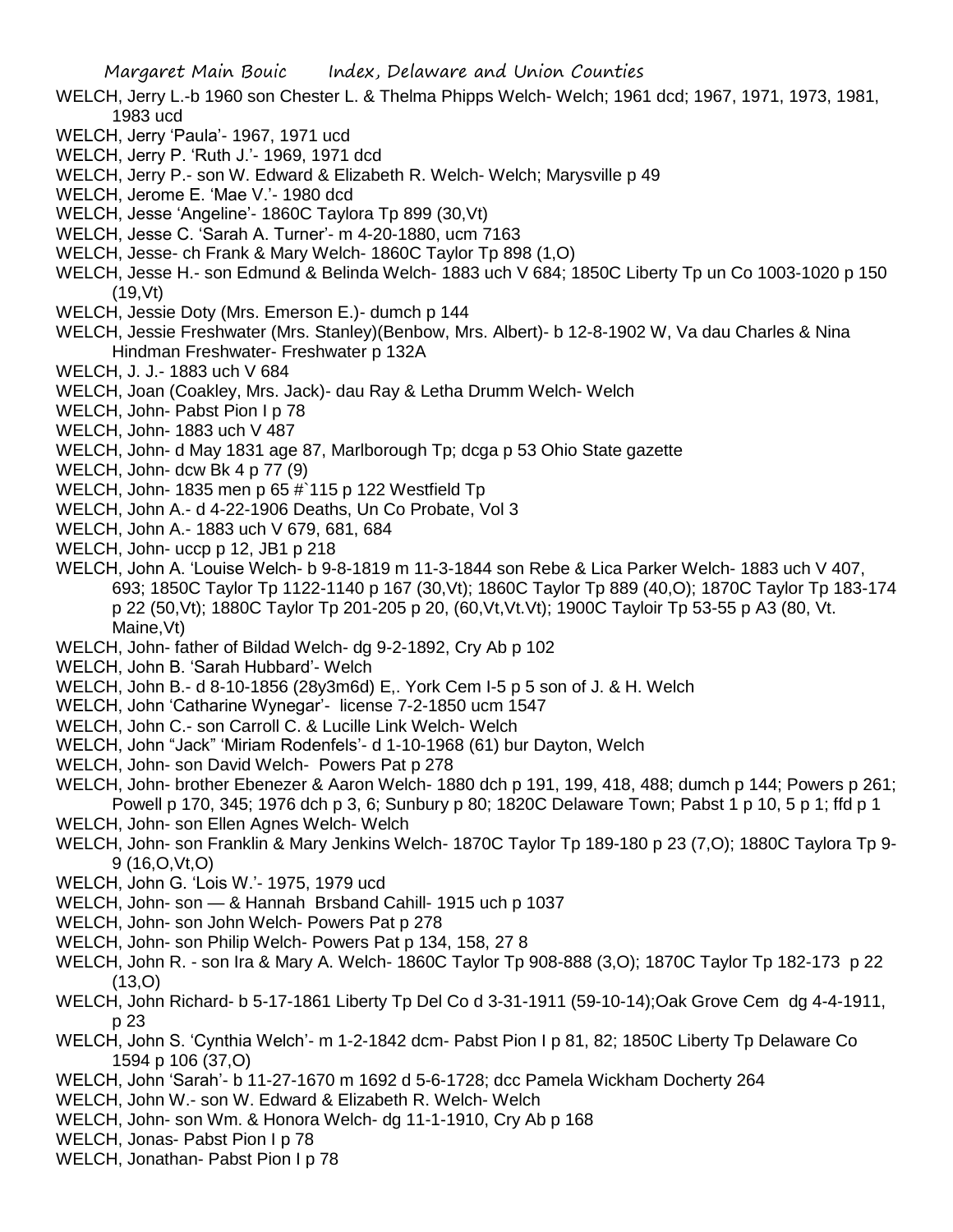- WELCH, Joseph 'Eunice Brooks'- b 10-19-1736 m 1760 d 2-15-1825 son Dr. Joseph & Lydia Rudd Welch dcc Pamela Wickham Doicherty 66
- WELCH, Dr. Joseph 'Lydia Rudd'- b 5-13-1706 n 12-1-1734 d 1776 son John & Sarah Welch- dcc Pamela Wickham Docherty 132

WELCH, Joseph 'Mary "Polly" Cutler'- son Dr. David Welch- Pabst Pion I p 78, 80; ped Robert Steen 28' 1830 Census; dcga p 24, Del Patron & Franklin Chronicle, 1824, administration notice

WELCH, Joseph- brother Mary Jane Watters- dg 8-13-1909, Cry Ab p 53

- WELCH, Joseph N.- son Walter S. & Maria Welch- 1910C Darby Tp 155-155 p 8A (54,O,O,O) horse dealer
- WELCH, Josephine, d 2-8-1895 Deaths, Un Co Probate, Vol 3
- WELCH, Josephine Blendina Maine (Mrs. Daniel C.)- b 5-7-1837 dau Isaac Burdick & Sally Budiington Maine-Asp 1073
- WELCH, Josiah- son Ebenezer & Susan Bennett Welch- dumch p 144; Pabst Pion I p 78
- WELCH, Josie- dau Wm. & Honora Welch- dg 11-1-1910, Cry Ab p 168
- WELCH, Joyce Woodruff (Ms. Kenneth W.)- m 5-10-1962- dau Albert Woodruff- Welch
- WELCH, Dr. J. R.- Fowler p 78
- WELCH, Juanita (Markov, Mrs. )- sister paul E. Welch- Welch
- WELCH, Judith (Jordan, Mrs. )- dau Robert Earl,Sr,. & Miriam Welch- Welch
- WELCH, Julia Ann Storm (Babcock, Mrs. Hezekiah)(Mrs. Augustus Aspinwall)- b 10-12-1816 m(1) 7-15-1834 (2) 7-29 or 8-16-1838 dcm Oak Grove Cem - dau George & Frances Douthit Storm- ; 1880 dch p 651; dumch p 419; Pabst Pion I p 82, 98; dcw Bk 2 p 324; Powers Pat p 264, 265, 279, 280; dg 1-8-1901, Cry Ab p 53
- WELCH, Julia (Mrs. )- b Ireland d (65y) In Memorian- dg 2-1-1895 Cry Ab p 5
- WELCH, Julia- dau Henry A. & Laura D. Riley Welch- dumch p 419
- WELCH, Julia (Iames, Mrs. )- sister Adelia R. Welch- Welch
- WELCH, Julia M. Deckermann (Mrs. Shur)- d 5-20-1968 (84) Oak Grove Cem- Welch
- WELCH, Julie Lynn- dau Arthur T.Welch- Welch
- WELCH, June Wygle (Mrs. Keith A.)- Welch
- WELCH, Karen- b 1955 dau Robert E. & Margaret Welch- 1967, 1971, 1973, 1975 ucd
- WELCH, Karyn Ann Wrenshall (Mrs. Michael Lowell)- m 6-12-1965 dau Dr, G, K, Wrenshall- Welch
- WELCH, Kate (Carper, Mrs. H. M.) m 1849 dg 1-15-1895, Cry Ab p 3
- WELCH, Kate Gaskill (Mrs. Herman D.)- Asp (1227
- WELCH, Katherine V.- b 3-28-1876 d 12-27-1965 dau John B. & Sarah Hubbard Welch- Welch
- WELCH, Kathrine (Mrs. Frances W.)- 1961 dcd
- WELCH, Kathryn (Buck, Mrs. )- dau Edward A. & Olive Sebley Welch- Welch
- WELCH, Keith A. 'June Wygle'- (47-1969)- Welch
- WELCH, Kenneth L. 'Marcia Green'- m 5-29-1955 son Russell & Lois Welch- 1985 uch p 62; 1949, 1959, 1967, 1971, 1973, 1975, 1979, 1981, 1983 ucd WELCH, Kenneth- 1979 ucd
- WELCH, Kenneth W. 'Joyce Woodruff'- m 5-10-1962 son Francis Welch- Welch
- WELCH, Kevin Christopher- b 1-1971 son Byron T. Welch- Welch
- WELCH, Laura Delia Riley (Mrs. Henry A.)- b 1-20-1849 m 1880 dau Jackson & Martha Ann Crawford Rileydumch p 419
- WELCH, Laura H. (Moses, Mrs. Henry)- b 5-9-1829 d 10-27-1901 dau Amos D. & Clarissa Maine Welch- Asp 1219
- WELCH, Laverne Rosebrook Current (Mrs. Ray)- m 9-21-1956- Welch
- WELCH, L. Byron- 1908 dch p 408
- WELCH, Leah (Bonnett, Mrs. William)- m 3-5-1846 ucm 1113
- WELCH, Lemuel- Pabst Pion I p 78
- WELCH, Lenora- dau Hiram & Nancy Welch- 1850C Troy Tp 2503 p 133 (2,O)
- WELCH, Lester- son Carmel & Hattie Crain Welch- Welch
- WELCH, Lester 'Ethel'- 1949, 1959 ucd
- WELCH, Lester 'Della'- Welch
- WELCH, Lester- son James G. & Imo Thompson Welch- Welch
- WELCH, Lester J. 'Florence'- 1983 ucd
- WELCH, Letha Drum (Mrs. Ray A.)- d 11-2-1954- Welch
- WELCH, Levena Hendrick (Mrs. Isaac)- Fowler p 118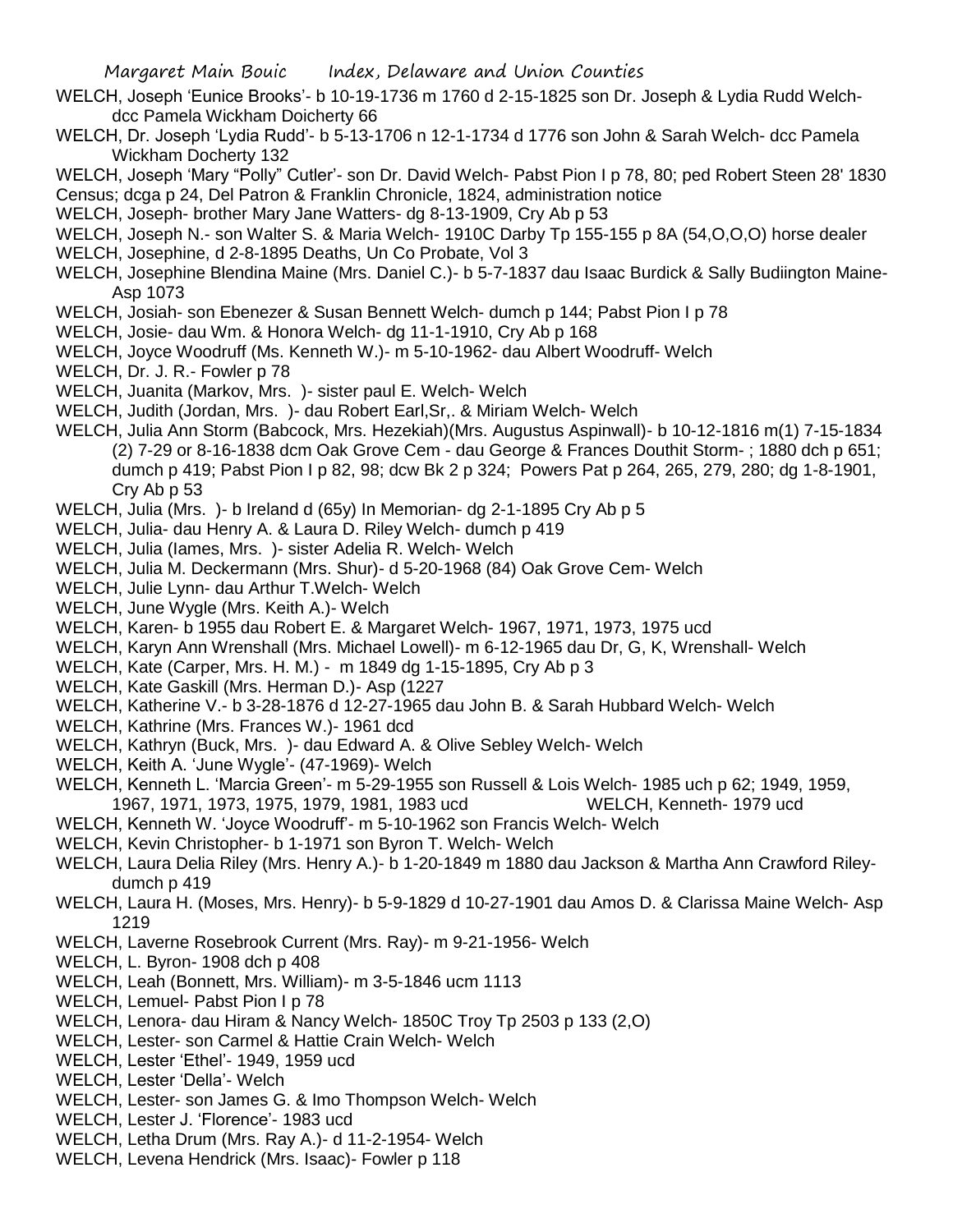- WELCH, Levi- son Ira & Mary A. Welch- 1870C Taylor Tp 182-173 (5,O)
- WELCH, Lewis- son Herbert F. & Dorothy Welch- 1949, 1959 ucd; 1976 dch p 195
- WELCH, Lida Jones (Mrs. Jasper)- 2nd wife m 4-18-1889; dg 2-24-1911, Cry Ab p 11
- WELCH, Lida Parker (Mrs. Rebe)- b 9-2-1802; 1883 uch V 693; 1860C Taylor Tp 890 (60,Vt)
- WELCH, Lila Viola- Pabst Pion I p 84; dg 2-19-1915 Cry Ab p 18 ; funeral Wednesday
- WELCH, Lillie Cowgill (Mrs. Clyde)- Welch
- WELCH, Lillie W. (Patten, Mrs. )- dau Calvin & Helen Cronkelton Welch- dg 7-18-1911, Cry Ab p 49
- WELCH, Linda Lee Glick (Mrs. Dale Richard)- m 9-30-1972 dau Edwards Glick- Welch
- WELCH, Lily E.- Pabst Pion I p 84
- WELCH, Lizzie- Pabst 8 p 109, 110
- WELCH, Lizzie- b April, 1870- dau Mathias & Elizabeth Welch- 1870C Milford 68-67 p 7 (2/12,O)
- WELCH, L. L.- 1908 dch p 433
- WELCH, Lodemia (Davis, Mrs. William P.)- d 10-8-1906 (55-9-16) dau John Welch- sister John Richard Welchdg 4-7-1911, Cry Ab p 24; dg 10-16-1906, Cry Ab p 124; Pabst Pion I p 83
- WELCH, Lois B.- 1883 uch V 681
- WELCH, Lois- niece of Harriet Strom Ranney- dg 1-4-1901, Cry Ab p 51
- WELCH, Lois (Mrs.. John .)- 1860C Taylor Tp 1122-1140 p 167 (24,Vt)
- WELCH, Lois M. Walke (Mrs. Russell C.)- m 1923; Welch; 1949, 1959, 1967, 1971, 1973, 1975, 1979, 1981, 1983 ucd
- WELCH, Lois W. (Mrs. John G.)1975, 1979 ucd
- WELCH, Loisa- dau Asahel & Loretta Welch- 1850C Delaware Town 1098 p 85 (25,O)
- WELCH, Loretta- dau Aaron Welch- Pabst Pion I p 86
- WELCH, Louelta- heir of Aaron Welch- dcw Bk 1 p 10
- WELCH, Louis 'Mary Hurlburt Lybrand'- b 8-27-1859 m 10-23-1894 d 6-24-1906 son Augustus Aspbwall & Julia Ann Storm Welch- Pabst 8 p 24; Powers Pion I p 84; 1908 dch p 555; 1869 wsc p 12; Powers Pat p 262, 279, 280; dg 6-26-1906, Cry Ab p 105
- WELCH, Louis- funeral of Luretta Welch at his home, dg 9-2-1892, Cry Ab p 102; recieved word of death of Gen A. M. Anderson- dg 4-19-1901, Cry Ab p 77; nephew, pallbearer for Mrs. Harriet Storm Ranney, dg 1-8-1901 Cry Ab p 53; cousin George Storm, dg 2-9-1906 Cry Ab p 80; dg 6-26-1906,dg 6-29-1906, Cry Ab p 105
- WELCH, Louisa C. (Scott, Mrs. Dorsey)- m 6-21-1851; ucm 1681
- WELCH, Louisa- dau Nehemiah & Dolly Welch- 1850C Taylor Tp 1121-1139 p 167 (19,Vt)
- WELCH, Louise M.- 1961, 1969, 1971 dcd
- WELCH, Louise/Lois (Welch, Mrs. John A.)- b 10-17-1824 m 11-3-1844; 1883 uch V 407, 693; 1860C Taylor Tp 889 (35,Vt);1870C Taylor Tp 183-174 p 22 (45,Vt);1880C Taylor Tp 201-203 p 20(55,Vt,Vt, Vt); 1900C Taylor Tp 53-55 p A3 (75,VT.NH,NH) m 55y; 8 ch 6 living
- WELCH, Lowell D 'Mildred'- 1969, 1971 dcd
- WELCH, Lowell Dennis- son Dr. Dennis & Florence Welch- Welch; 1976 dch p 390
- WELCH, Lucille Link (Mrs. Carroll C.)- Welch; 1961, 1969, 1971 dcd
- WELCH, Lucy Ann- dau David & Eliza Welch- 1850c Leesburg Tp 317-332 p 49 (2,O)
- WELCH, Lucy Aspinwall (Mrs. Bildad) Powers Pat p 278; dg 9-2-1892, Cry Ab p 102
- WELCH, Lucy D.- sister H. A. Welch- 1880C Jackson Tp 7-7 p 236A (46,O,NY,NY)
- WELCH, Lucy- dau Hiram & Nancy Welch- 1850C Troy Tp 1503 p 133 (17,O)
- WELCH, Dr. Luella- 1976 dch p 296
- WELCH, Luriella- sister William L. Welch- dcw Bk 4 p 212 (24)
- WELCH, Luretta (Mrs. Asahel)- b 6-19-1809 NY d (83) dau Bildad & Lucy Welch- Pabst Pion I p 84; dg 9-2- 1892 Cry Ab p 102, d last night; 1850C Delaware Town 1098 p 85 (41,NY)
- WELCH, Luther- son Aaron Welch- dcw 1 p 10; Pabst Pion I p 85, 86
- WELCH, Luther 'Elizabeth McClary''Elvira Arnold'- m(1) 11-4-1847 (2) 7-5-1853 dcn Pabst Pion I p 81
- WELCH, Lydia- Pabst Pion I p 98
- WELCH, Lydia- d 3-23-1891 Deaths, Un Co Probate, Vol 3
- WELCH, Lydia- 1870C Taylor Tp 181-172 p 22 (67,Vt); 1880C Taylor Tp 201-200 p 20 (77,Vt,Vt,Vt)
- WELCH, Lydia Ann Matilda- b 1-30-1848 d 10-29-1862 dau Amos D. & Clarissa Maine Welch- Asp 1226
- WELCH, Lydia (Elliott, Mrs. Harvey)- m 10-20-1878 ucm 6341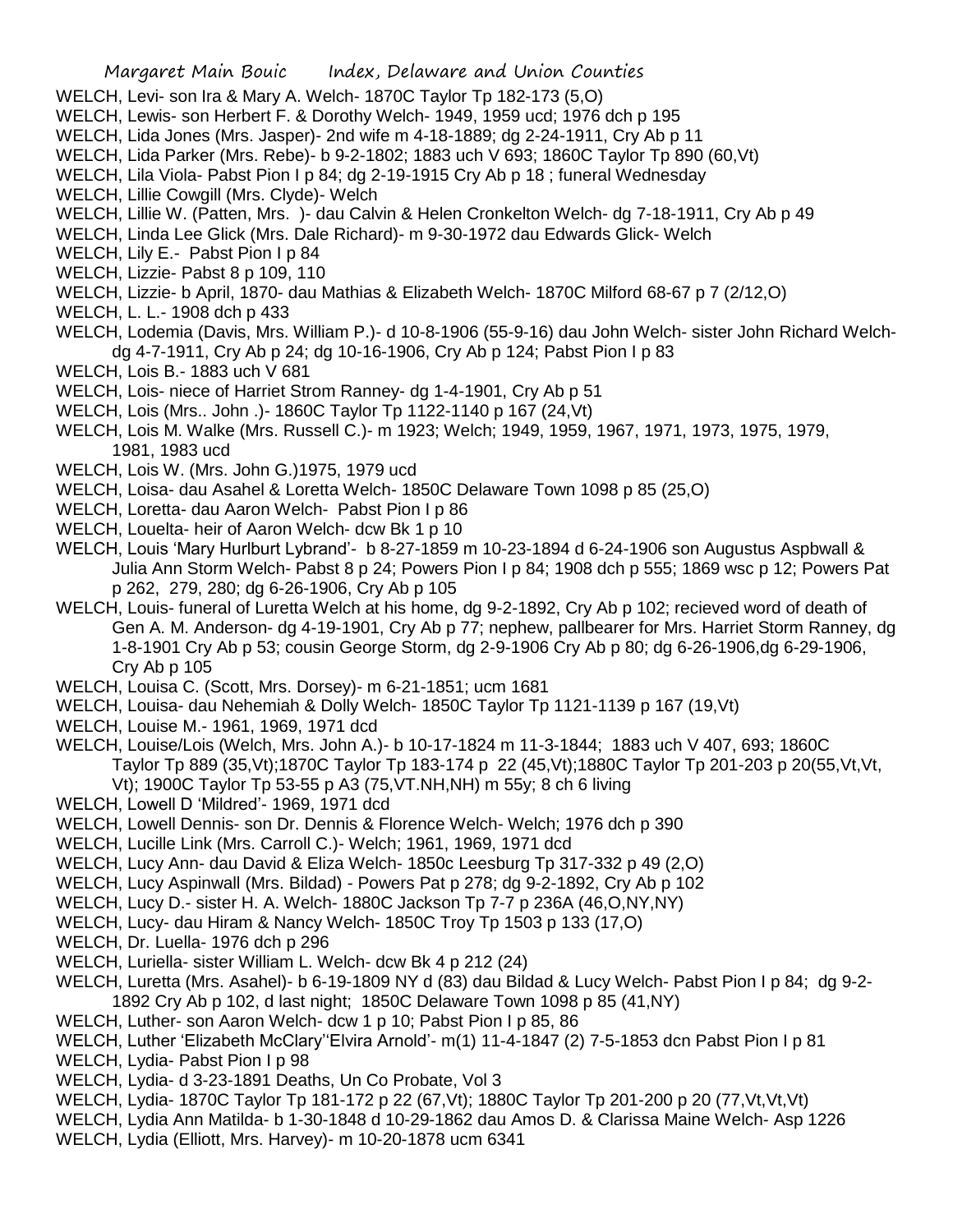- WELCH, Lydia- dau John A. & Louise Welch Welch- 1883 uch V 681, 693;; 1860C Taylor Tp 889 (7,O); 1870C Taylor Tp 183-174 p 22 (17,O)
- WELCH, Lydia Rudd (Mrs. Dr. Joseph)- b 4-12-1715 n 12-1-1734 dau Nathaniel & Abigail Harshorn Rudd- dcc Pamela Wickham Docherty 133
- WELCH, Lyman 'Delia Rosevelt'- son Francis A. & Samantha (Oliver Welch- dumch p 144
- WELCH, Mabel- dau Lyman & Delia Rosevelt Welch- dumch p 144
- WELCH, Mae V. (Mrs. Jerome E.)- 1980 dcd
- WELCH, Marcia Green (Mrs. Kenneth)- b 1935 dau Charles & Marjorie Parrish Green- 1985 uch p 62; Welch; 1959, 1967, 1971, 1973, 1975, 1979, 1981, 1983 ucd
- WELCH, Margaret (Mrs. )- d 10-31-1895 funeral St. Mary's ch- mother of Ed & Mary Welch- dg 11-1-1895; Cry Ab p 44
- WELCH, Margaret A. Davis (Mrs. James)- m 8-26-1862; ucm 3349
- WELCH, Margaret Ann (Clark, Mrs. Thornton)- m 3-31-1861 dcm; Pabst Pion I p 81
- WELCH, Margaret (Mrs. )(McLucas, Mrs. John)- Pabst Pion I p 78
- WELCH, Margaret- d 1-10-1864 (7y5m) Whitehall Cem- dau Daniel J. & S. Welch- Powell p 340
- WELCH, Margaret De Long (Mrs. Paul)- d 7-6-1979 (69) Oak Grove Cem Welch
- WELCH, Margaret Evans (Mrs. Frederick)- m 5-29-1856 dcm; Pabst Pion I p 81
- WELCH, Margaret Hagenlocker (Mrs. Robert)- dau William & Jennie Knotts Hagenlocker- Hagenlocker 2; 1967, 1971, 1973, 1975, 1979, 1981, 1983 ucd
- WELCH, Margaret (Mrs. James J.)- 1910C Marysville 4th ward 207-225 p 8B (35) m 1y
- WELCH, Margaret Karn (Mrs. Charles W.)- b 6-22-1888 d 10-13-1971 Oakdale Cem; Welch; 1910C Leesburg Tp West 138-143 p 6A (21,O,Ger,O)- m 4y, 2 ch
- WELCH, Margaret Kelly (Mrs. Peter)- m 11-18-1861 dcm; Pabst Pion I p 82
- WELCH, Margaret Louise Krider (Mrs. )- d 8-6-1978 (61) Green Mound Cem, Kilbourne- Welch
- WELCH, Margaret (Mrs. Martin)- Welch
- WELCH, Maria L. Mitchell (Mrs. )- dau David Mitchell,Jr.- 1883 uch V p 274
- WELCH, Maria (Mrs. Walter S.)- 1910C Darby Tp 155-155 p 8A (77,O,O,O) m 55y, 8 ch 5 living
- WELCH, Marian (Mrs. Robert E.,Sr.)- 1961 dcd
- WELCH, Marjorie Lybrand (Watkins, Mrs. Donald Burton)- b 8-29-1897 d 2-16-1954 dau Louis & Mary Lybrand Welch- Watkins; Powers Pat p 280; dg 6-26-1906 Cry Ab p 105
- WELCH, Martha Butler (Mrs. Charles H.)- Asp (1224)
- WELCH, Martha julia (Iames, Mrs. Samuel Raymond)- b 6-29-1887 m 9-27-1907 dau Henry Augustus & Laura Riley Welch- Powers Pat p 279
- WELCH, Martha Marie (Bruns, Mrs. James William)- b 8-1-1934 m 7-22-1950 dau Arthur Clarence & Ethel Ruth Tuller Welch- Weiser p 249
- WELCH, Martha- dau Nehemiah & Dolly Welch- 1850C Taylor Tp 1121-1139 p 167 (6,Vt)
- WELCH, Martha (Puppel, Mrs. ) dau Dr. Dennis & Florence Maloney Welch- Welch; 1976 dch p 390
- WELCH, Martha- dau Bill & Amelia Mason Welch- 1850c Paris Tp 465-473 p 72 (5,O)
- WELCH, Martin B.- brother Edward P. Welch- Welch
- WELCH, Martin- son Isaac & Calista A. Welch- 1850C Berlin Tp 2003 p 122 (5/12,O)
- WELCH, Martin 'Margaret'- Welch
- WELCH, Martin P. 'Harriett'- d 12-29-1978 (75) bur St. Mary's Cem- son Mary Welch- Welch
- WELCH, Mary- 1850C Liberty Tp Un Co 889-906 p 133 (19,England)
- WELCH, Mary- 1900C Taylor Tp 266-272 p 11B (63,O,O,Va), wid, 2 ch, 1 living; 1910C Taylor Tp 83-87 p 4A (72,O,O,Va) wid, 2ch, 1 living, housework, private family
- WELCH, Mary A.- 1869 wsc; Pabst 8 p 21
- WELCH, Mary- 1869 wsc p 13
- WELCH, Mary A.- b 6-1843 1900C Richwood 31-34 (56,O,O,NY) wid, 6 ch 5 living
- WELCH, Mary A.(Mrs. Ira)-1860C Taylor Tp 903-888 (26,O)1870C Taylor Tp182-173 p 22 (38,O)
- WELCH, Mary Ann (Butler, Mrs. J. H.)- m 1-1-1855 ucm 2221
- WELCH, Mary Ann Lodwig (Mrs. Clinton)- b 1852 d 1930 Marion, Cindy Diehl chart 23; dg 7-18-1911, Cry Ab p 50
- WELCH, Mary Ann Murfield (Mrs. Peter)- m 2-5-1860 dcm; Pabst Pion I p 82; dg 2-8-1910 Cry Ab p 94
- WELCH, Mary- dau Benjamin & Elizabeth Welch- 1850C Leesburg Tp 332-337 p 51 (10)
- WELCH, Mary (Mrs. Craig J.)- 1980 dcd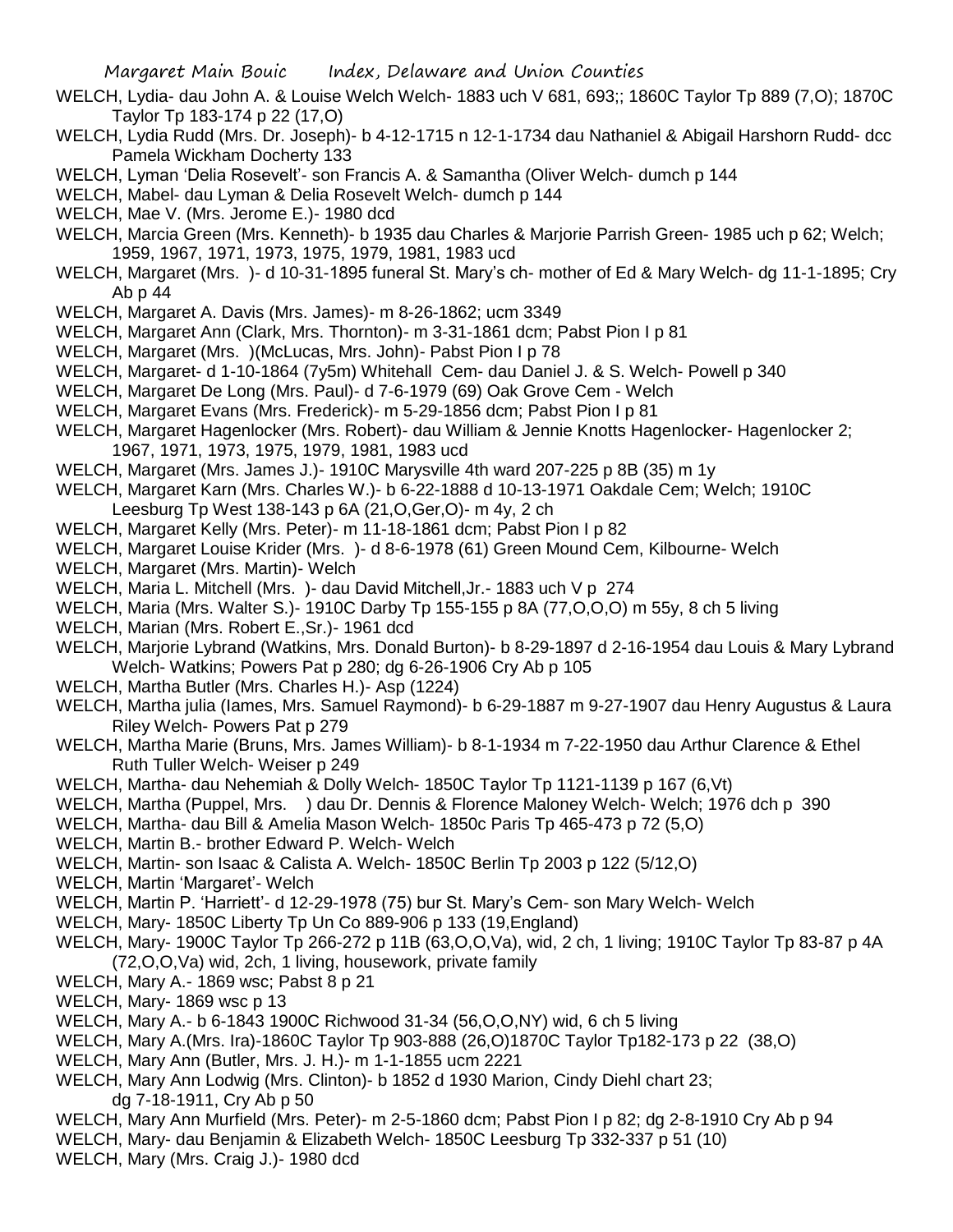- WELCH, Mary Curl (Mrs. Enos)- dau William & Margaret Arbagast Curl- dumch p 445
- WELCH, Mary "Polly" Cutler (Mrs. Joseph)- ped Robert Steen 29; dau Artemas Cutler
- WELCH, Mary E. (Mrs. )- mt 11-4-1874, mt 3 p 3
- WELCH, Mary E. (Mrs. Robert E.)- 1979 ucd
- WELCH, Mary Ellen (Ulrich, Mrs. Robert G.)- dau G. Sumner Welch- Welch
- WELCH, Mary E. Myers (Mrs. Calvin E.)- m 2-12-1871, uxm 4866
- WELCH, Mary Fairfield (Mrs. Charles H.)- Asp (1224)
- WELCH, Mary (Mrs. Frank)- 1860C Taylor Tp 898 (26,Va)
- WELCH, Mary (Gillard, Mrs. )- dau Roberet Earol,Sr. & Mirian Welch- Welch
- WELCH, Mary Henry (Mrs. ) d 12-18-1963 (82) bur St. Marys'mother of Edward P. Welch- Welch
- WELCH, Mary- dau Hiram & Nancy Welch- 1850C Troy Tp 2503 p 133 (6,O)
- WELCH, Mary Hurlburt Lybrand (Mrs. Louis) -b 4-22-1870 d 10-1950 dau Robert Guy & Mary K. Hurlburt Lybrand- 1908 dch p 555; Pabst 8 p 25; Powers Pat p 180, 271, 279
- WELCH, Mary "Polly"(Mrs. Isaac)- dumch p 300; 1850C Liberty Tp Del Co 1632 p 107 (65,Pa)
- WELCH, Mary (Mrs. James G.)- 1959, 1967, 1971, 1973, 1975, 1979, 1981 ucd
- WELCH, Mary Jane (Waters, Mrs. Wesley)- b 12-31-1836 m 8-14-1856 dcm d 8-10-1909 (72-7-9) dg 8-13- 1909, Cry Ab p 53, 54 Pabst Pion I p 82; dg 4-7-1911, Cry Ab p 24
- WELCH, Mary Jenkins (Mrs. Franklin)- m 8-5-1862 ucm 3337; 1870C Taylor Tp 189-180 (32,O); 1880C Taylor Tp 9-9 (42,O,O,Va)
- WELCH, Mary J. (Mrs. Nathaniel)- 1880C Taylor Tp 15-16 p 2 (24,O,Vt,Vt)
- WELCH, Mary- dau John S. & Cynthia Welch- 1850C Liberty Tp Del Co 1594 p 106 (15,O)
- WELCH, Mary L.- Pabst Pion I p 84
- WELCH, Mary L. Loveland (Mrs. Peter A.)- dau Oliver Loveland- 1908 dch p 545
- WELCH, Mary Lovina (Russell, Mrs. Hosea Lee)- b 5-9-1874 Marion, m 11-24-1897 d 8-10-1910 Marion dau Clinton & Mary Ann Lodwig Welch- Cindy Diehl chart 11
- WELCH, Mary M.- dau James J. & Margaret Welch- 1910C Marysville 4th ward 207-225 p 8B (2/12,O,O,O)
- WELCH, Mary M.- Pabst Pion I p 84
- WELCH, Mary- dau Mrs. Margaret Welch- dg 11-1-1895 Cry Ab p 44
- WELCH, Mary Margaret Haines (Mrs. Ralph Ranney)- m 12-30-1875 d 1896- Powers Pat p 279
- WELCH, Mary M. Myers (Mrs. Henry Augustus) m 10-2-1867 d 1876 Oak Grove Cem , Powell p 444; Powers Pat p 279; dumch p 419; 1908 dch p 172, 173, 174, 177, 178; dg 7 -13-1870 Cry Ab p 81
- WELCH, Mary (Mrs. Nathaniel G.)- b 5-1856; 1900C Taylor Tp 268-274 p 12A (44,O,Va,O) m 24y, 1 ch
- WELCH, Mary (Newman, Mrs. )- dau James Welch- dg 9-21-1909, Cry Ab p 61
- WELCH, Mary Sarver (Lockwood, Mrs. )(Mrs. James G.)- Welch
- WELCH, Mary Stansfield (Mrs. Newell)- m 7-20-1850 ucm 1554
- WELCH, Mary- sister Phoebe Smith (Mrs. Stewart) dg 5-30-1893, Cry Ab p 123
- WELCH, Mary (Wilbur, Mrs. William)- 1883 uch V 458
- WELCH, Mathias 'Elizabeth'- 1870C Milford 68-67 p 7 (31,Irel)
- WELCH, Matthias- Pabst Pion I p 78
- WELCH, Mattie (Mrs. Paul)- 1961, 1969 dcd
- WELCH, Maureen Albert (Mrs. Robert)- m 4-28-1979 dau Joseph Albert- Welch
- WELCH, Melinda- dau John A. & Lois Welch- 1870C Taylor Tp 183-174 p 22 (16,O)
- WELCH, Melissa- b 1970 dau Carl D. & Brenda K. Welch- 1979, 19981, 1983 ucd
- WELCH, Michael- Pabst Pion I p 78
- WELCH, Michael- b 1973 son Craig J. & Mary E. Welch- 1980 dcd
- WELCH, Michael E.- son Edgar E. & Imogene Welch- Welch; 1959 (12) ucd
- WELCH, Michael- b 1960 son Jerry & Paula Welch- 1967, 1981 ucd
- WELCH, Michael Lowell'Karyn Ann Wrenshall'- m 6-12-1965 son Lowell Welch- Welch
- WELCH, Mildred- pallbearer for Miss Mazie Dower- dg 4-25-1916, Cry Ab p 56
- WELCH, Mildred (Mrs. Lowell D.)- 1969, 1971 dcd
- WELCH, Mildred (Smith, Mrs. )- dau Harry b. Welch- Welch
- WELCH, Milton 'Elizabeth Concklin'- m 11-4-1860 dcm; Pabst Pion I p 82
- WELCH, Milton- son Nathaniel & Mary J. Welch- 1880C Taylor Tp 15-16 p 2 (2,O,Vt,O)
- WELCH, Minnie Olive- Pabst Pion I p 98
- WELCH, Minnie Ruth (Mrs. )- d 5-25-1981 (88) Oak Grove Cem Welch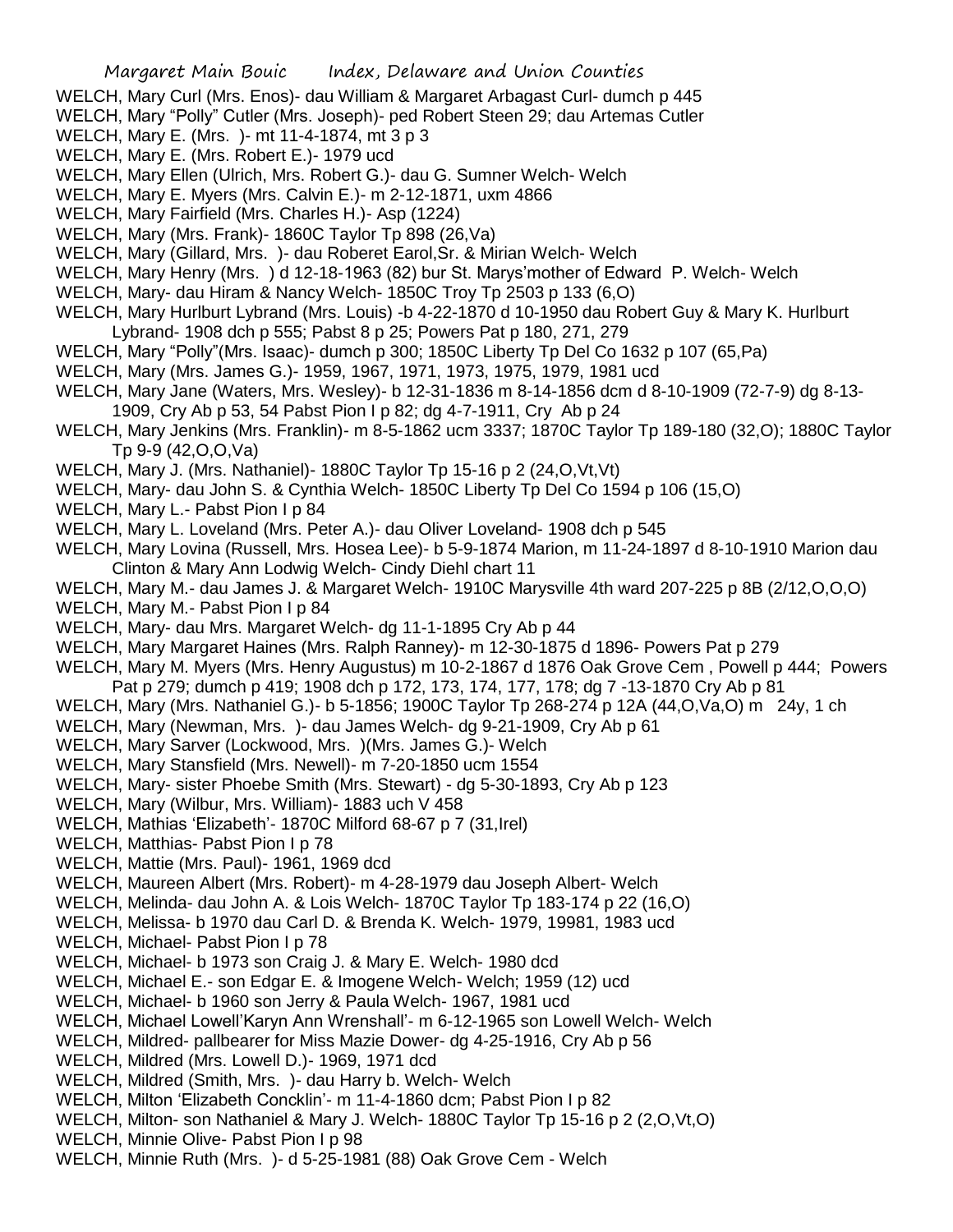- WELCH, Miriam Rodenfels (Mrs. John C.)- Welch
- WELCH, Mona Hanawalt (Mrs. C. F.)-dau George & Esther A. Baughman Hanawalt- Hanawalt 3
- WELCH, Morris- 1850C Orange Tp 1790 p 114 (30,Ireland
- WELCH, Moses- Pabst Pion I p 78
- WELCH, Nancy (Mrs. )- b Pa d 1-2-1887 Oakdale Cem 307 (82y) Pabst Pion I p 98; Deaths, Un Co Probate, Vol 3
- WELCH, Nancy Ann Kearns (Mrs. Darryl)- m 7-11-1970- Welch
- WELCH, Nancy Ann (Whitaker, Mrs. David)- m 4-27-1848 dcm: Pabst Pion I p 81
- WELCH, Nancy (Cramer, Mrs. Michael)- m 9-14-1843 Pabst Pion I p 81
- WELCH, Nancy H. Davids (Mrs. James P.)- m 4-24-1861 dcm; Pabst Pion I p 61
- WELCH, Nancy- b 1963 dau John G. & Lois W. Welch- 1975, 1979 ucd
- WELCH, Nancy Orr (Mrs. Ervin)(Darby, Mrs. Walter)- b 1894 m(1) 1914 (2) 1937 d 1972 dau Oliver & Rosetta Elizabeth Saxton Orr- W Brown VI p 769
- WELCH, Nancy- b 1963 dau Robert E. & Mary E. Welch- 1979 ucd
- WELCH, Nancy Wilcox (Mrs. Hiram)- m March 1828, dcga p 42, Dr, Pat & Fr Chron 3-27-1828; 1850C Troy Tp 2503 p 133 (43,Ky)
- WELCH, Naomi- d 6-6-1846 (2y11m) Berlin Tp Cem- Powell p 48; dau Benjamin & Alecta Welch
- WELCH, Nathan- son T? M. & E. M. Welch- 1850C Marysville Paris Tp 506-515 p 77 (6,O)
- WELCH, Nathaniel C. 'Mary J.'- son Edmund & Melinda Welch- Pabst Pion I p 78; dg 6-11-1909 Cry Ab p 37; 185OC Liberty Tp Un Co 1003-1020 p 150 (14,Vt); 1880C Taylor T; 15-16 p 2 (43,Vt,Vt,Vt) shoemaker; 1900C Taylor Tp 268-274 p 11B (63,Vt,Vt,Vt) m 24y
- WELCH, Nathaniel F.- son John A. & Louise Welch Welch- 1883 uch V 683; 1860C Taylor Tp 889 (1,O)
- WELCH, N. C.- 1883 uch V 684; unec II p 41 Justice of Peace Taylor Tp, Broadway
- WELCH, Nehemiah 'Dolly'- 1850C Taylor Tp 1121–1139 p 166 (48,Vt)
- WELCH, Nellie- dau Mathias & Elizabeth Welch- 1870c Milford 68-67 p 7 (5,O)
- WELCH, Nelva J. (Mrs. Russell S.)- 1961, 1969, 1971 dcd
- WELCH, Nettie (Finley, Mrs. Alfred)- dau Francis A. & Samantha Oliver Welch- dumch p 144
- WELCH, Nettie A (Mrs. George A. )- b 10-1867 -1949, 1959 ucd; 1900C Leesburg Tp 45-45 p 3A (32,O,O,O)
- m 13y, 2 ch; 1910C Leesburg Tp 322 p 13B (42,O,O,O) m 23y, 5 ch, 4 living
- WELCH, Newell 'Mary Stansfield'- m 7-20-1850 ucm 1554
- WELCH, Newton- brother Catherine Welch Carper- dg 12-18-1900, Cry Ab p 47
- WELCH, N. J.- 1980 dcd
- WELCH, Norman- son Hiram & Nancy Welch- 1850C Troy Tp 2503 p 133 (18,O)
- WELCH, Octa- dau George H. & Ethel M. Welch- 1910C Dover Tp 112-117 p 5B (2,O,O,O)
- WELCH, Ollie G (Mrs. ) wsc Grah p 42
- WELCH, Olive M.- 1961 dcd
- WELCH, Olive Sebley (Mrs. Edward A.)- d 1940- Welch
- WELCH, Ollie- son Mary Murfield Welch- dg 2-8-1910, Cry Ab p 95
- WELCH, O. P.- pallbearer for Mrs. Curilla Webster- dg 3-16-1915, Cry Ab p 26
- WELCH, Orilla L. Jackson (Mrs. Edmund T.- m 5-1-1878 ucm 6256; 1880C Taylor Tp 32-33 p 3 (20,O,Maine,O)
- WELCH, (Mrs. Orvil)- mother of William Langsdorf- dg 11-14-1913, Cry Ab p 70
- WELCH, Parmelia Menerva Benedict (Mrs. Nathaniel)- b 8-25-1839 m 1861 killed in wagon accident; dg 6-4- 1909, Cry Ab p 37
- WELCH, Patricia- dau Herbert F. & DorotyWelch- 1949, 1959 (12) ucd
- WELCH, Patrick, died tuberculosis 7-1905 (48)- dg 7-11-1905 Cry Ab p 35
- WELCH, -----(Mrs. Alvord sister Patrick Welch- dg 7-11-1905, Cry Ab p 35; sister William & James Welch, dg 6-13-1916 Cry Ab p 68
- WELCH, ---- (Warren, Mrs. Frank- dg 7-11-1905, Cry Ab p 35; sister William and James Welch, dg 6-13-1916, Cry Ab p 68
- WELCH, Patricia (Kelley, Mrs. Floyd)- dau Harry Erwin & Helena Welch- Welch
- WELCH, Patrick- d 2-4-1906 Deaths, Un Co Probate, Vol 3
- WELCH, Patrick 'Katie Dorsey'- m 10-14-1876 ucm 5956; Pabst Pion I p 7, 8
- WELCH, Paul E.- d 12-24-1974 (71) bur Prospect- Welch
- WELCH, Paul 'Margaret De Long'- brother W. Edward Welch- Welch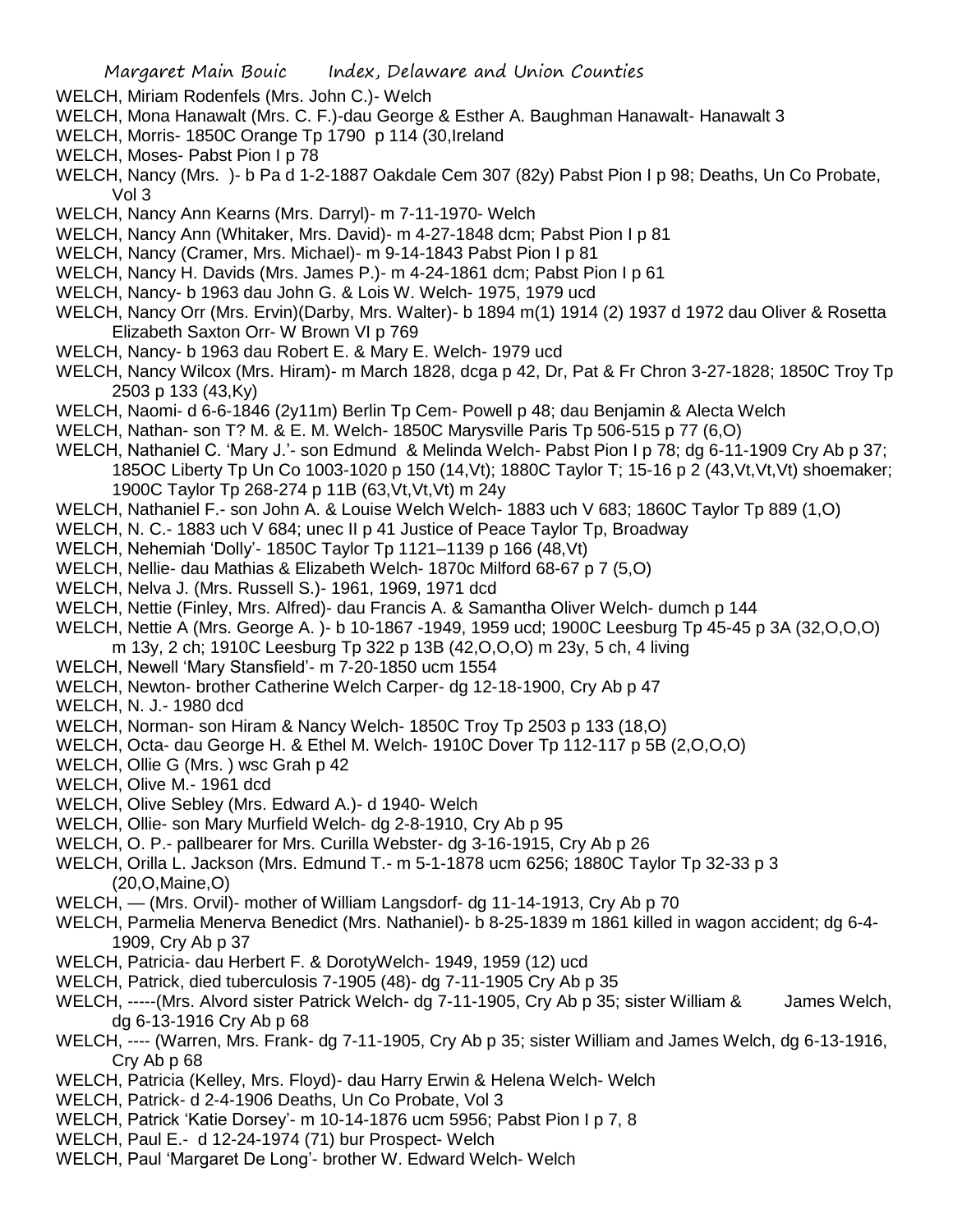- WELCH, Paul 'Mattie'- 1961, 1969, 1971 dcd
- WELCH, Paul S.- Pabst Pion I p 78
- WELCH, Paula (Mrs. Jerry)- 1969, 1971 dcd
- WELCH, Peggy Lou (Freshwater, Mrs. Raymond)- m 8-1952- Freshwater p 135, 139
- WELCH, Perry- son Francis A. & Susan Bennett Welch- dumch p 144
- WELCH, Peter- 1908 dch p 408; Pabst Pion I p 78'
- WELCH, Peter, d 9-4-1896 Deaths, Un Co Probate, Vol 3
- WELCH, Peter A. 'Mary L. Loveand'- 1908 dch p 545
- WELCH, Peter B. 'Frances D.'- b 6-1862 1900C Leesburg Tp 38-38 p 2B (37,O,NJ,O) m 16y farmer; 1910C Leesburg West 135-140 p 6A (47,O,NJ,O) Dutch m 27y
- WELCH, Peter 'Margaret Kelly'- m 11-18-1861 Pabst Pion I p 82
- WELCH, Peter 'Mary Ann Murfield'- m 2-5-1860- Pabst Pion I p 82
- WELCH, Phidelia- 1860C Taylor Tp 890 (36,Vt)
- WELCH, Philena Babcock (Taloman, Mrs. William H.)- b 7-1-1843 m 3-3-1863, d 3-18-1896 dau Augustus Aspinwall & Julia Ann Storm Welch- Powers Pat p 279; Pabst Pion I p 82; dg 3-20-1896, Cry Ab p 66
- WELCH, Philena Bigelow (Mrs. Augustus Aspinwall) b 1814, m 1834 d 2-16-1836 bur West Pioneer Cem, Franklin Co, Powers Pat p 278
- WELCH, Philip- Powers Pat p 278
- WELCH, Playford L. 'Thelma M.'- brother Paul E. Welch- Welch; 1961, 1969 dcd
- WELCH, Porter S.- son Shur & Juolia M Dackermann Welch- Welch
- WELCH, President of OWU in charge of funeral of Prof. Joseph Cullen Messick- dg 2-8-1910 Cry Ab p 21; dg 5-31-1910, Cry Ab p 127
- WELCH, Priscilla H. (Littell, Mrs. William G.)- m 2-5-1857 Pabst Pion I p 82
- WELCH, Ralph- son Henry & Minnie Welch- Welch
- WELCH, Ralph Ranney 'Mary Margaret Haines'- b 1-20-1849 m 12-30-1875 d 3-26-1892 Oak Grove Cem son Augustus Aspinwall & Julia Ann Storm Welch- Powers Pat p 279; 1908 dch p 156; Pabst 8 p 21, 25; 1869 wsc
- WELCH, Ralph- d Denver, Colorado- brother Samuel Welch- dg 11-11-1890 Cry Ab p 39
- WELCH, Ray A 'Emma L.'- 1959 ucd
- WELCH, Ray A. 'Letha Drumm''Laverne Rosebrook'- b 2-14-1901 m(2) 9-21-1956 d 11-26-1981 Oakdale Cem - son George & Nettie A. Carey Welch- Welch; 1910C Leesburg Tp 322 p 13B (9,O,O,O)
- WELCH, Ray- son George & Amanda Carey Welch- Welch
- WELCH, Raymond- son Robert E. & Margaret Welch- 1971 ucd
- WELCH, Mrs. R. C.- Pabst 8 p 40, 42
- WELCH, Rebe 'Lida Parker'- b 3-12-1797- 1883 uch V 693; 1860C Taylor Tp 890 (64,Vt)
- WELCH, Richard- Pabst Pion I p 78, 83
- WELCH, Richard 'Hazel Weaver'- m 5-15-1931- Welch
- WELCH, Richard- brother Jasper Welch, Mrs. Lodemia Davis- dg 10-16-1906, Cry Ab p 124
- WELCH, Richard- son Jasper & Lida Viola Jones Welch- dg 2-24-1911, Cry Ab p 11; dg 2-16-1915, Cry Ab p 18;
- WELCH, Richard- brother Mary Jane Watters- dg 8-13-1909, Cry Ab p 53
- WELCH, Richard- son Richard & Hazel Weaver Welch- Welch
- WELCH, Richard- son Stephen & Ellena Strauss Welch- Welch
- WELCH, Rilla- 1880 dch p 312; Pabst Pion I p 98
- WELCH, Robert- Pabst Pion I p 77, 79
- WELCH, Robert A.- son W. Edward & Elizabeth R. Welch- Welch
- WELCH, Robert Earl,Sr. 'Miriam'- d 3-19-1970 (56) Oak Grove Cem ; Welch; 1961 dcd
- WELCH, Robert Earl,Jr.- son Robert Earl,sr. & Miriam Welch- Welch; 1961 dcd
- WELCH, Robert E. 'Margaret Hagenlocker- Hagenlocker 2; 1967, 1971, 1973, 1975, 1979, 1981, 1983 ucd
- WELCH, Robert E.- 1979, 1981, 1983 ucd
- WELCH, Robert E. Jr.- d 3-24-1994 (55) cremated son Robert Earl,Sr. & Marian Welch- Welch
- WELCH, Robert E. 'Mary E.'- 1979 ucd
- WELCH, Robert G. 'Betty'- 1959 ucd
- WELCH, Robert- son James G. & Imo Thompson Welch- Welch;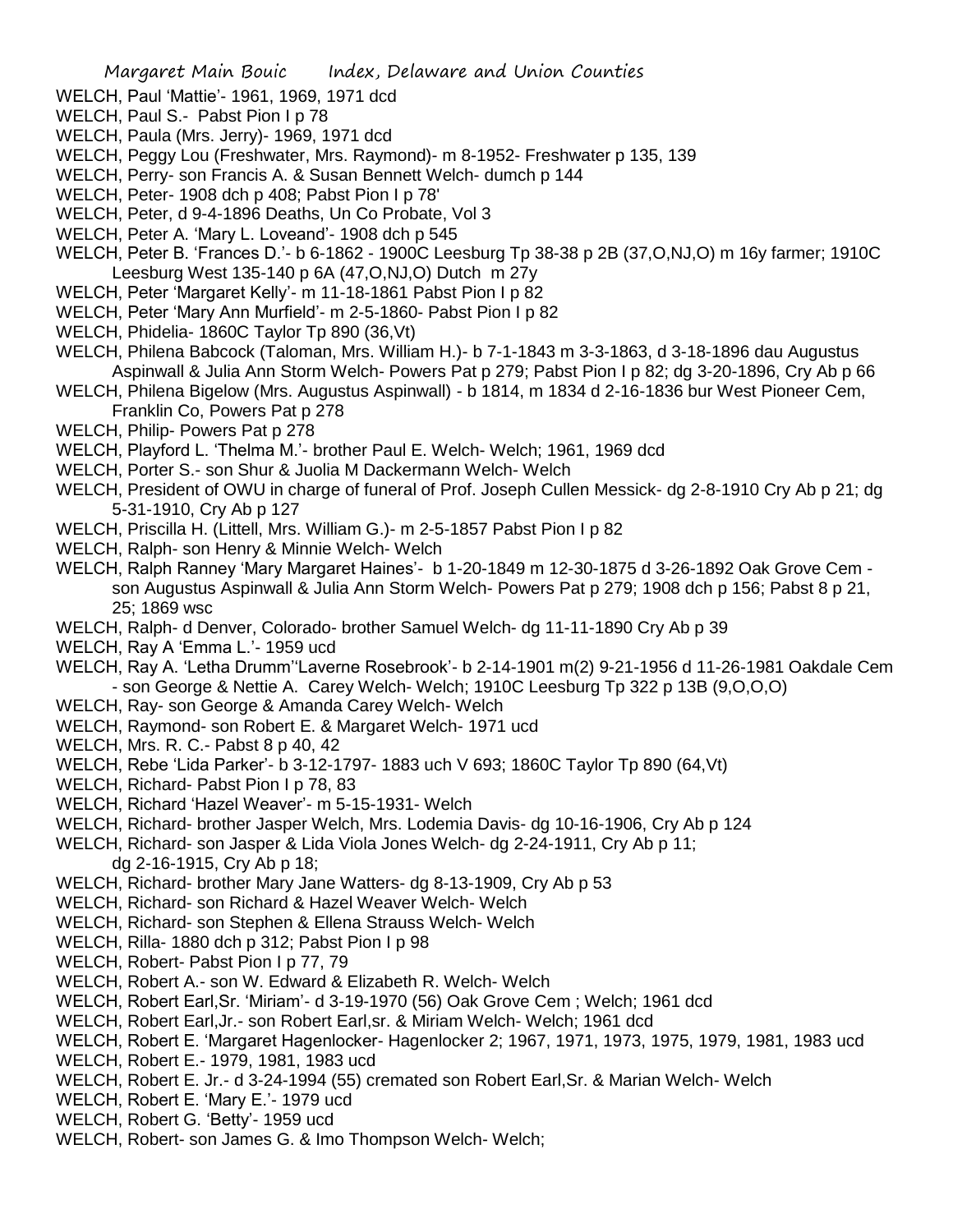- WELCH, Robert 'Maureen Albert'- b 1958 m 4-28-1979 son Kenneth & Marcia Green Welch- 1959, 1967 1971, 1973, 1975 ucd
- WELCH, Robert P.- son Nehemiah & Dolly Welch- 1850C Taylor Tp 1121-1139 p 167 (12,Vt)
- WELCH, Robert- son Richard & Hazel Weaver Welch- Welch
- WELCH, Robert 'Vivian'- 1980 dcd
- WELCH, Robin- ch Edgar E. & Imogene Welch- 1959 (3), 1971 ucd
- WELCH, Rodman P. 'Ella Dennis'- 1976 dch p 390; pallbearer for Maria Slack- dg 8-16-1910, Cry Ab p 146
- WELCH, Ron- son Russell S. & Nelva J. Welch- 1961 dcd
- WELCH, Ronald- son Richard & Hazel Weaver Welch- Welch
- WELCH, Rosana A.- dau Asahel & Juretta Welch- 1850C Delaware Town 1098 p 85 (21,O)
- WELCH, Roscoe- b 1868 d 1934- Powell p 377
- WELCH, Rose M. Neiderhouse (Mrs. Sumner)- d 6-11-1966 (85) Oak Grove Cem Welch; Pabst 8 p 31, 40
- WELCH, Rosetta- sister John Richard Welch- dg 4-7-1911, Cry Ab p 24
- WELCH, Rawson/Rosson 'Almira Thrall'- b 1-16-1819, Franklin Co, O. m 4-27-1846 dcm; Pabst Pion I p 81, 96, 97; dumch p 99; ped Robert Steen 14; Pabst Pion I p 79; 1850C Marysville Paris Tp 494-503 p 76 (31,O); 1860C Marysville 1479-1471 p 194 (41,O) woolen manufacture
- WELCH, R. P.- 1908 dch p 425
- WELCH, Ruel Girden- b 4-30-1853 (5m27d) Curtis Cem, Powell p 111- son James & Cordelia Welch
- WELCH, Russell- Sunbury p 123
- WELCH, Russell C. "Jack"'Gladys'- son Edgar M. & Ethel M. Shelton Welch- Welch
- WELCH, Russell C. 'Lois M. Walke'- b 7-15-1897 m 1923 d 6-13-1972, Oakdale Cem son Carmel & Hattie Crain Welch- Welch; 1949, 1959, 1967, 1971 dcd
- WELCH, Russell S. 'Nelva J.'- 1961, 1969, 1971 dcd
- WELCH, Ruth (Crow, Mrs. dau Charles Welch- Welch
- WELCH, Ruth J. (Mrs. Jerry P.)- 1969, 1971, 1980 dcd
- WELCH, Ruth (Shaw, Mrs. Jonathan Sr) b 8-12-1786 NY m 12-16-1806 onwq I d 1-21-1853 (66-5-9), dau Aaron & Content Luther Welch- dumch p 300; Powell p 361, 365; Pabst Pion I p 86, II p 225 ; dcc Richard Gillette 47; dcc Cuva Faust Vance 25
- WELCH, Sally (Mrs. Ebenezer)- d August 1830 (68y) dcga p 51, Ohio State Gazette
- WELCH, Sally (Mrs. F. C.)- d 8-3-1830 (68y) Powell p 97; dbg p 17; 1869 wsc; Pabst 8 p 21, 84
- WELCH, Sally/Sallie- sister William L. Welch- dcw Bk 4 p 212 (24)
- WELCH, Samantha Oliver (Dillingham, Mrs. Alfred)(Mrs. Francis A.)- m(2) 7-22-1855 d Thurday, Ashley, dg 12-15-1916 Cry Ab p 113- dau William & Annie Oliver- dumch p 144
- WELCH, Samuel 'Angelina M. Nimmon'- m 10-25-1838 dcm; Pabst Pion I p 79
- WELCH, Samuel- son Ebenezer & Susan Bennett Welch- dumch p 144
- WELCH, Samuel- brother Ralph Welch- dg 11-4-1890, Cry Ab p 37
- WELCH, Sanford- d 3-10-1849 (1y1m) Oakdale Cem 1705 (13E, 2nd row) son Bill & Amelia Welch
- WELCH, Sarah (Alldaffer, Mrs. William)- m 9-12-1839 dcm; Pabst Pion I p 81
- WELCH, Sarah- dau Asahel & Luretta Welch- 1850C Delaware Town 1098 p 85 (41,NY)
- WELCH, Sarah A. Turner (Mrs. Jesse C.)- m 4-20-1882, ucm 7163
- WELCH, Sarah- dau Ebenezer & Susan Bennett Welch- dumch p 144
- WELCH, Sarah (Mrs. John)- dcc Pamela Wickham Docherty 265
- WELCH, Sarah Hubbard (Mrs. John B) Welch
- WELCH, Sarah Jane ((Owen, Mrs. Rev.Cadwallader)- b 3-21-1828 m 11-24-1858 d 9-24-1899, dg 9-26-1899, Cry Ab p 218
- WELCH, Saraphene L. (Mrs. Walter)- d 6-19-1979 (70) bur Westerville- Welch; 1980 dcd
- WELCH, Sarepta "Reppie" Lane (Mrs. Ira M.)- m 2-8-1877 ucm 2026; 1880C York Tp 184 p 18 (28,O,O,O)
- WELCH, Scott- son James T. Welch- Welch
- WELCH, H Seward- d 9-1913 son Dr. Calvin Welch- Welch; dg 12-15-1916, Cry Ab p 112; pallbearer for Charles Sherman- dg 9-17-1901, Cry Ab p 100
- WELCH, Sewel- dg 8-4-1911m Cry Ab p 58; 1850C Liberty Tp Un Co 889-906 p 133 (23,Vt)
- WELCH, Sharon Kay (Elzey Mrs. Guy P.)- m 11-27-1968 dau Albert I. & Grace A. Welch- Welch; 1961 (8) dcd
- WELCH, Sharon L. (Cummings, Mrs. )- dau W. Edwaard & Eizabeth R Welch- Welch
- WELCH, Shur 'Julia M. Dackermann'- d 12-15-1974 (94) Oak Grove Cem Welch
- WELCH, Sidney- son Henry A. & Mary Myers Welch- dumch p 410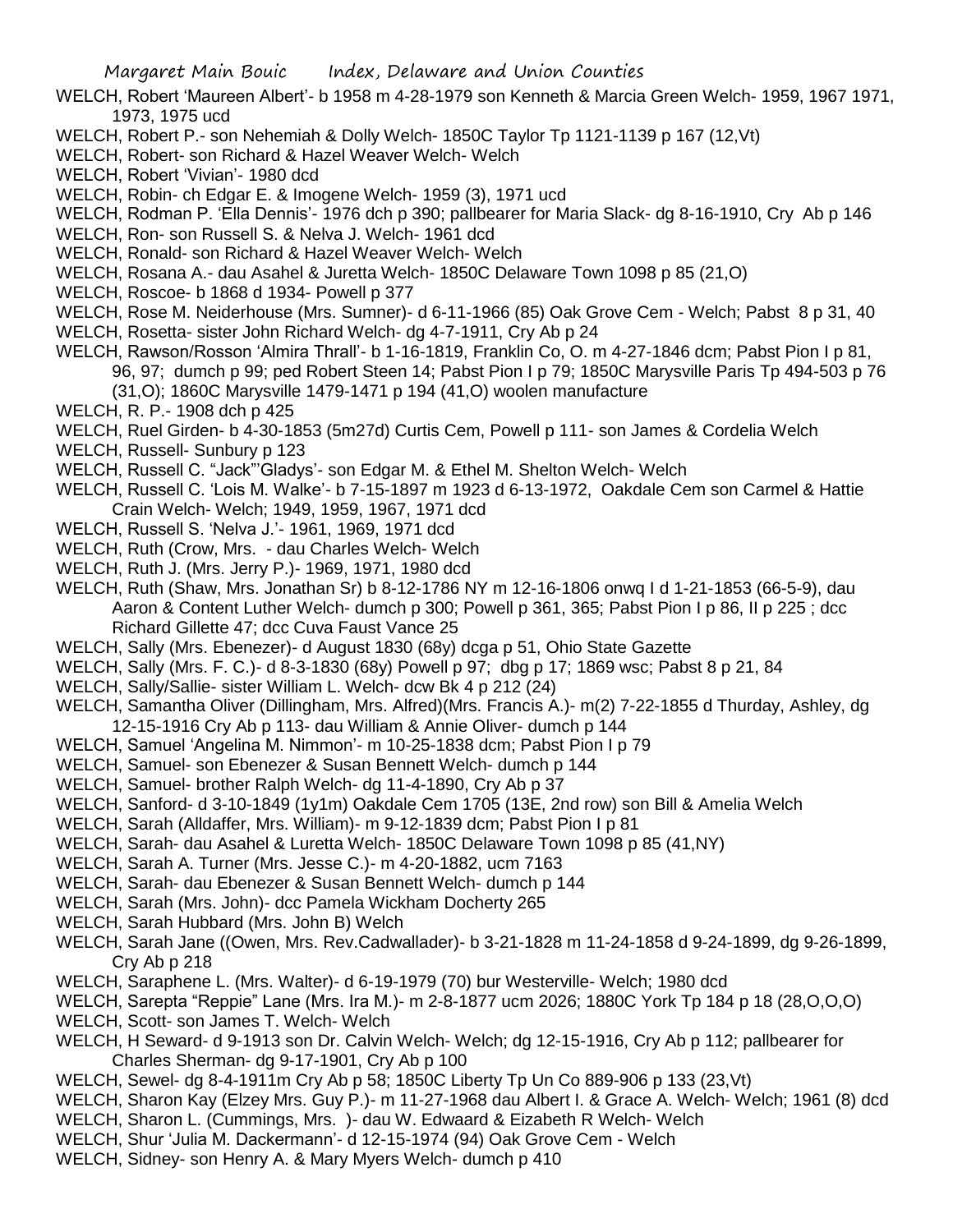- WELCH, S. L.- 1869 wsc; Pabst 8 p 21
- WELCH, Smith 'Eva K. Rider'- son Charles & Margaret Karn Welch- Elder;Welch
- WELCH, Solomon- 1820C Radnor Tp; Pabst Pion I p 79
- WELCH, Sophia- b 1802 d 1854 Oak Grove Cem Powell p 444
- WELCH, Sophia Miller (Mrs. Frederick C.)- m Feb 1828; dcga p 42, Del Patron & Fran. Chronicle
- WELCH, Stanley 'Jessie Freshwater'- Freshwater p 321A
- WELCH, Stella (Kunkle, Mrs. Charles Millard)- b 9-13-1959 Marysville ped Robert Steen 7; dau .Rawson & Almira Thrall Welch- Welch; 1860C Marysville 1479-1471 p 195 (2,O)
- WELCH, Stephen 'Ellena Strauss'-b 6-1-1890 m 5-17-1919 d 4-18-1976 son George & Nettie Carey Welch-Welch; 1910C Leesburg Tp 322 p 13B (19,O,O,O)
- WELCH, Stephen/Steven- son Robert Earl, Sr. & Marian Welch- Welch; 1961 (4) dcd
- WELCH, Stephen- Pabst Pion I p 79
- WELCH, C. Sumner 'Rose Neiderhouse'- d 4-1932 son Dr. Calvin Welch- dg 9-12-1916 Cry Ab p 112; Welch
- WELCH, Susan Bennett (Mrs. Ebenezer- dau Rev. Francis Bennett- dumch p 144; Powell p 345
- WELCH, Susan Beth- dau Jack Welch- Welch
- WELCH, Susan (Mrs. Daniel J.)- d 9-21-1878 (48y8m) Whitehall Cem- Powell p 340
- WELCH, Susan E.- dau Charles W. & Margret D. Welch- 1910C Leesburg Tp West 138-143 p 6A (3,O,O,O)
- WELCH, Susan Elizabeth (Farfan, Mrs. Roe Enrique) m 10-7-1972- Welch
- WELCH, Susan? (Mrs. Gra?) 1900C Marysville 4th ward (65,O,Pa,P) m 40y, 3 ch 2 living
- WELCH, Susan- dau Ira D. & Mary Welch- 1860C Taylor Tp 903-888 p 119 (6,O)
- WELCH, Susanna (Biber, Mrs. Francis)- dau Aaron Welch- dcw Bk 1 p 10
- WELCH, Sylvester- Pabst Pion I p 79
- WELCH, Tacy- ch Emerson E. & Jessie Doty Welch- dumch p 144
- WELCH, Terri Jean- ch Robert C. & Betty Welch- 1959 (5) ucd
- WELCH, Terri Lee- b 12-17-1955 ch Stanley & Jessie Freshwater Welch- Freshwater p 132
- WELCH, Thelma (Mrs. Chester L.)- 1967, 1971, 1973, 1979, 1981, 1983 ucd
- WELCH, Thelma (Mrs. Playford L.)- 1971 dcd
- WELCH, Thelma (Rhoads, Mrs. Lawrence)- dau Edgar H. & Ethel M. Shelton Welch- dau Edgar M. & Ethel M. Shelton Welch- Welch; 1971, 1973, 1975 ucd
- WELCH, Theodore M.- son Francis A. & Ann Eliza Lain Welch- dumch p 144; Powell p 345
- WELCH, Theodosius- Pabst Pion I p 79
- WELCH, Thomas Bradley- b 516-1965 son Stanley & Jessie Freshwater Welch- Freshwater p 132
- WELCH, Thomas- son Ebenezer & Susan Bennett Welch- dumch p 144; Pabst Pion I p 79
- WELCH, Thomas E. Sr.- Pabst Pion I p p 98 WELCH, Thomas E. Jr.- Pabst Pion I p 98
- WELCH, Thomas- son Fred & Cheryl Welch- Welch engaged to Kimberly Schilling
- WELCH, Thomas- son Wm. & Honora Welch- dg 11-1-1910, Cry Ab p 168
- WELCH, Thomas- brother W. Edward Welch- Welch
- WELCH, Timothy Adam- b 1-24-1960 son Stanley & Jessie Freshwater Welch- Freshwater p 132
- WELCH, T/ M.? 'E. M.'- 1850C Marysville Paris Tp 506-515 p 77 (29,O)
- WELCH, Tony- son Edgar E. & Imogene Welch- 1959 (1) ucd
- WELCH, Vest(i)a Wood (Mrs. Roscoe)- b 1871 d 1940 Marengo Cem- Powell p 377- dau Anson S. & Isabel Morehouse Welch- dumch p 205; dg 3-11-1913, Cry Ab p 22
- WELCH, Viola- dau Herbert F. & Dorothy Welch- 1959 (5) ucd
- WELCH, Virginia (Roesch, Mrs. Jack)- dau Shur & Julia M. Dackermann Welch- Welch
- WELCH, Vivian (Mrs. Robert)- 1980 dcd
- WELCH, Walter- d Monday son Henry A. & —Myers Welch- dg 8-6-1874, Cry Ab p 117
- WELCH, Walter- son Joseph & Lida Jones Welch- dg 2-24-1911; Cry Ab p 11
- WELCH, Walter R. 'Sara L.'- 1980 dcd
- WELCH, Walter S. 'Maria'- 1910C Daarby Tp 155 -155 p 8A (77,O,Pa, Md) farmer
- WELCH, Walter W. 'Saraphene L.'- Oak Grove Cem , Powell p 444; Welch; Pabst Pion I p 98
- WELCH, W. C.- d 1-7-1895 Deaths, Un Co Probate, Vol 3
- WELCH, W/U. D.- dau T? M. & E. M. Welch- 1850C Marysville Paris Tp 506-515 p 78 (6/12,O)
- WELCH, Webb- son Frank & Mary Welch- 1880C Taylor Tp 9-9 (,O,Vt,O)
- WELCH, Wesley- Pabst Pion I p 84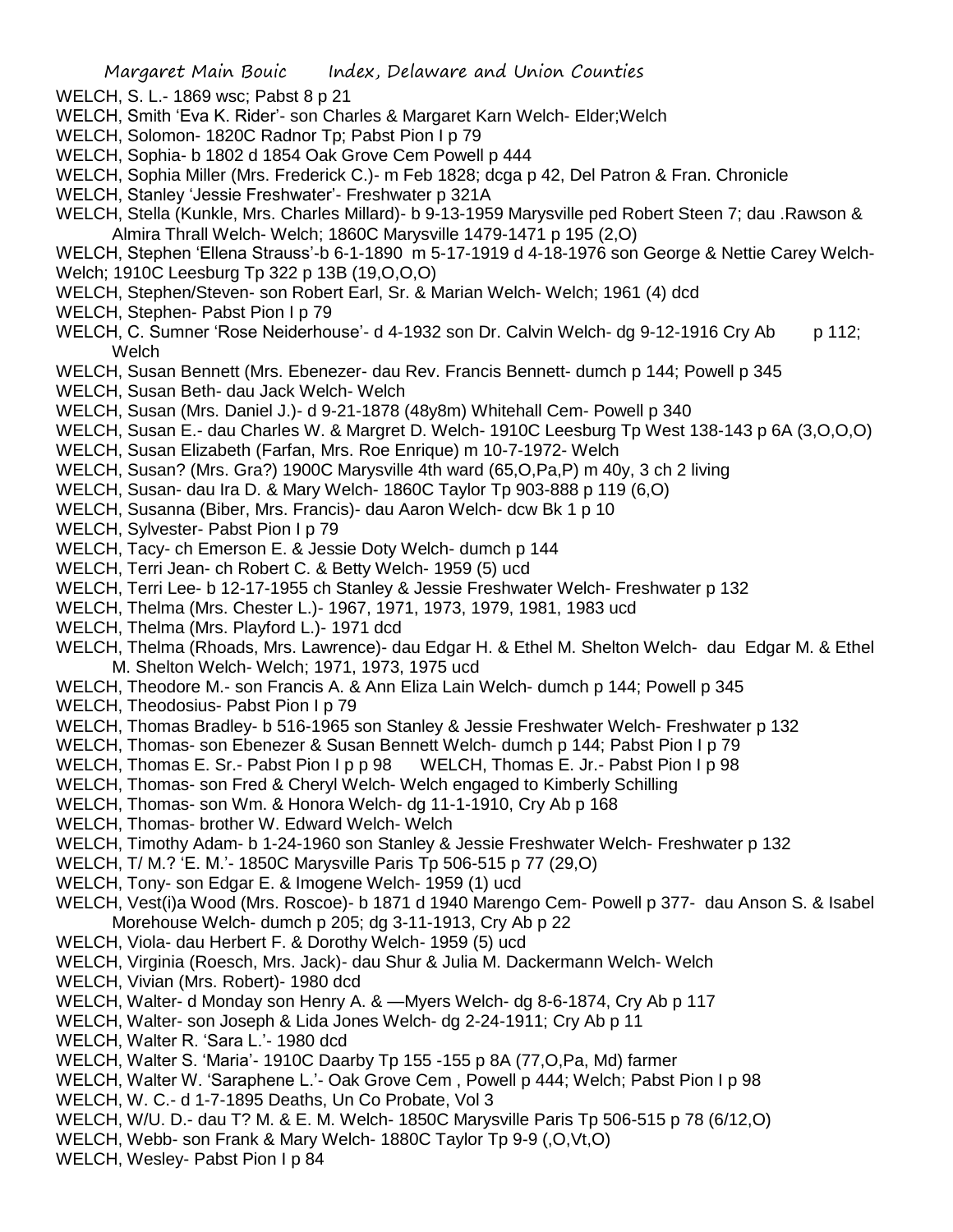- WELCH, W. H.- 1980 dcd
- WELCH, William- 1908 dch p 408; Pabst 6 p 42
- WELCH, William 1908 dch p 48
- WELCH, William- 1908 dch p 408; Pabst Pion I p 79
- WELCH, Elder William- performed marriage 525 dcm; delge 1998, XIV p 6
- WELCH, William d Monday, brother James, Mrs. W. c. Alvord, Mrs. Frank Warren; dg 6-13-1916; Cry Ab p 68
- WELCH, William- son Aaron Welch- dcw Bk 1 p 10; Pabst Pion I p 84, 85, 86
- WELCH, William- son Albert I. & Grace A. Welch- 1961 (5) dcd
- WELCH, William E.- son W. Edward & Elizabeth R. Welch- Welch
- WELCH, William Filler- b 8-25-1893 d 10-10-1919 son Frank Philip & James Hina Filler Welch- Powers Pat p 279
- WELCH, William- brother John Richard Welch- dg 4-7-1911, Cry Ab p 24
- WELCH, William- son John S. & Cintha Welch- Pabst Pion I p 83; 1850C Liberty Tp Del Co 1594 p 106 (9,O)
- WELCH, William L.- d 10-7-1865, dg 10-13-1865m Cry Ab p 49
- WELCH, William L- Pabst Pion I p 55, 98; 1850C Delaware Town 975 p 77 (38,NY)
- WELCH, William L.- partner Henry Chamberlain & Hosea Williams- dg 914-1894, Cry Ab p 188
- WELCH, William M. 'Adelaide Simmons'- b 8-6-1838 m 1-16-1961 son Amos D. & Clarissa Maine Welch- Asp 1223
- WELCH, William Orville 'Emma Jane Coyningham'- b 7-30-1840 m 10-29-1866 d 3-3-1894 Oak Grove son Augustus Aspinwall & Julia Ann Storm Welch- Powers Pat p 279; 1908 dch p 408
- WELCH, William P.- son David & Eliza Welch- 1850C Leesburg Tp 317-332 p 49 (7,O)
- WELCH, William- brother Patrick Welch- dg 7-11-1905, Cry Ab p 35
- WELCH, William S.- 1835 men p 25 #234 o 42 Delaware Tp
- WELCH, William- son Wm. & Honora Welch- dg 11-1-1910. Cry Ab p 168
- WELCH, William W.- Pabst Pion I p 84
- WELCH, Willis- son Rawson & Almira Thrall Welch- 1860C Marysville 1479-1471 p 195 (5,O)
- WELCH, Woodrow- brother W. Edward Welch- Welch
- WELCHANCE, C. V.- brother Thomas Freemont Welchance- dg 12-24-1909, Cry Ab p 79
- WELCHANCE, Thomas Freemont, d county Home, Monday (53) (no voice) brother C. V. Welchance- dg 12- 24-1909 Cry Ab p 79
- WELCHANCE/WELCHHONCE, John- adm 1831, 1834, dcga p 56, 63, Ohio State Gaz
- WELCHONCE, John- d 6-7-1831 (40y) Marlborough Tp, dcga p 54 Ohio State Gaz
- WELCHANSE, Emily- Tax duplicate, liberty Tp 1890/91; delge 1998, XIV p 9
- WELCHAUNS, Henry- 1908 dch p 408 son Ann Welchaunts- dcw Bk 2 p 21
- WELCHAUNTS, Ann- will, dcw Bk 2 p 21
- WELCHAUNTS, George- son Ann Welchaunts- dcw Bk 2 p 21
- WELCHUNTS, WELCHHANCH, Ann (Mattix, Mrs. Christopher)- m 4-12-1838 dcm
- WELCHUNTS, Christena (Newberry, Mrs. Horace)- m 3-16-1843 dcm
- WELCHUNTS, Emily Truex (Mrs. George)- m 11-24-1842 dcm; 1850C Delaware Town 1169 p 88 (38,O)
- WELCHUNTS, George'Emily Truex'-m 11-24-1842 dcm;1850C Delaware Town 1169 p 88 (53,Pa)
- WELCHUNGS, George, Jr.- son George & Emily Truex Welchaunch- 1850C Delaware Town 1169 p 88 (8,O)
- WELCHAUNTS (WELCHHAUNCH)- Harriett C.- dau George & Emily Truex Welchhaunch- 1850C Delaware Town 1169 p 88 (5,O)
- WELCHHAUNCH, Henry- son George & Emily Truex Welchhaunch- 1850C Delaware Town 1169 p 88 (6,O)
- WELCHHAUNCH, Julia A.- dau George & Emily Truex Welchhaunch- 1850C Delaware Town 1169 p 88 (3,O)
- WELCHHAUNCH, William- son George & Emily Truex Welchhaunch- 1850C Delaware Town 1169 p 88 (8/12,O)
- WELCHIMER, John 'Philena Patrick'- 1880 dch p 835; Powell p 281
- WELCHIMER, Philena Patrick (Mrs. John)- dau George & Rebecca Walker Patrick- 1880 dch p 835 WELCHIN, Dorothy (Mrs. Rev. Rchard)- Welchin
- WELCHIN, Heidi- dau Rev. Richard & Dorothy Welchin (11-1965) Welchin
- WELCHIN, Jewell- dau Rev. Richard & Dorothy Welchin (12-1965)- Welchin
- WELCHIN, Kimberly- dau Rev. Richard & Dorothy Welchin (14-1965)- Welchin
- WELCHIN, Rev. Richard 'Dorothy'- (37-1965) -Welchin
- WELCHOFF, Charles Frederick 'Florence Adelaide McKnight'- m 12-28-1932- Weiser p 222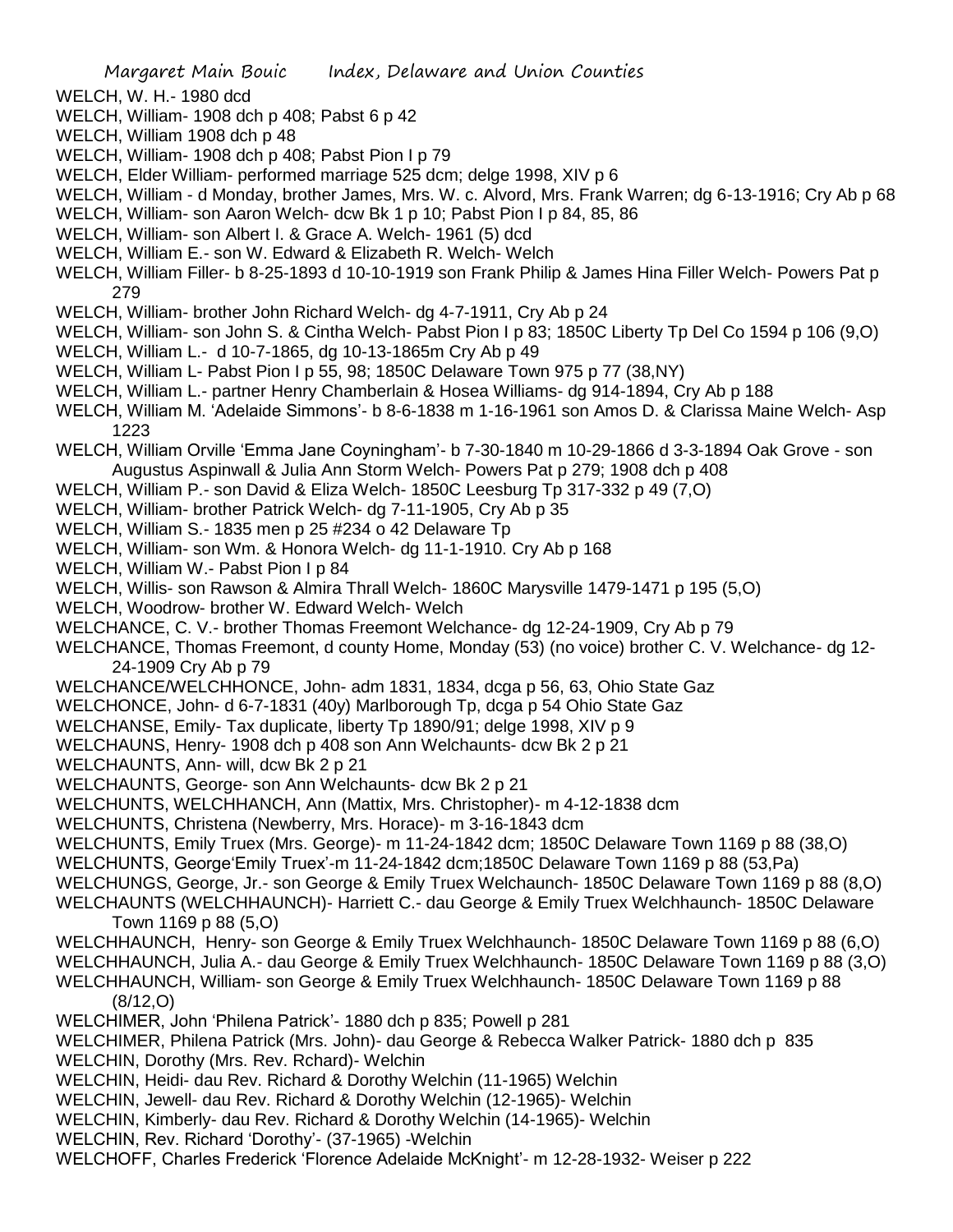- WELCHOFF, Charles Frederick, Jr.- son Charles Frederick & Florence Adelaide McKnight- Weiser p 223
- WELCHOFF, Florence Adelaide McKnight (Mrs Charles Frederick)- b 5-31-1907 m 12-28-1932 dau Arthur & Florence Mae Bauze McKnight- Weiser p 222
- WELCHOUSE, Emily Fenex (Mrs. George A.)- b 7-6-1820 m c 1840 d 6-15-1898 (78) funeral at Hyattsville- dg 6-21-1898, Cry Ab p 158
- WELCHOUSE, George A. 'Emily Fenex'- m c 184 d 1877- dc 6-21-188, Cry Ab p 158
- WELCHONCHE, ?- Elizabeth (McWilliams, Mrs. Gordon)- m 3-1-1846 dcm
- WELCHONCE, Jacob- d 8-2-1833 (18-5-24) Wyatt Cem, Powell p 307
- WELCHONCE, John- d 6-7-1831 (49y9m) Wyatt Cem, Powell p 307; 1830C Marlborough Tp, dcga p 54, Ohio State Gazette
- WELCHONS, Charles- 1840C Marlborough Tp 251 (20-30)
- WELCHONS, George- 1820C Delaware Town; Pabst 5 p 1
- WELCHONS, Rebecca- 1840C Marlborough Tp 251 (40-50)
- WELCOME, Ethel (Whittier, Mrs. Myron David)- m 10-3-1907- Asp (2378)
- WELD, Rev. Ernest- d 1-23-1964; hmp p 90, 167; Weld
- WELD, Ernest- b 1-1881 son theodore & Matilda C. Weld- 1900C Marysville 4th ward 318-328 p B13 (19,O,O,Va)
- WELD, H, A,- 1880 dch p 412
- WELD, Harry T 'Martha Robinson'- b 9-22-1877 d 10-2-1970 son Theodore & Matilda Smith Weld- Weld; 190C Marysville 4th ward 318-328 p B136 (22,Unk,O,O)
- WELD, Jane Porter (Mrs, Ludivious)- m 9-18-1857 ucm 2601 opc 51; dau William Cochran & Eleanor Lawrence Porter- dumch p 70
- WELD, Ludivious 'Jane Porter'- m 9-18-1857, ucm 2601; dumch p 70
- WELD, Matilda C. (Mrs. Theodore D.)- b 2-1842 1900C Marysville 4th ward p A13(58, O,Pa,Pa) m 24y, 3 ch
- WELD, Matilda Smith (Mrs. Frederick Dwight)- dau Rev. James Smith- hmp p 196
- WELD, Nellie- b 12-1878 dau Theodore & Matilda C. Weld- 1900C Marysville 4th ward 318-328 p B13 (21,O,O,O)
- WELD, Theodore D. 'Matilda C. Smith'- b 9-1843 m 10-5-1876 ucm 5947; hm p 87, picture p 90; 1900C Marysville 4th ward 318-328 p A13 (56,O,Vt,Vt) m 24y 3 ch; hardware dealer
- WELD, T. J.- Elder, Marysville Presbyterian Church, delge 1998, XIV p 4; dg 4-12-1901
- WELDEN, James R. 'Mary E. Sisson'- b 3-20-1845- As (485-1)
- WELDEN, Mary E. Sisson (Mrs. James R.)- dau Benjamin Franklin & Marietta York Sisson- Asp 485-1
- WELDEN, Sarah E. (Bogardus, Mrs. Edward)- m 7-4-1852 ucm 1830
- WELDER, Loretta Laura Ducker (Steiner, Mrs. )(Piesel, Mrs. )(Mrs. ) b 10-11-1887 d 4-11-1974 bur Kenton dau John & Carrie Stein Ducker- Welder
- WELDON, ------Nash p 127
- WELDON, A. Jackson-brother Francis Weldon 1910C Jerome Tp 235-241 p 11A (35,O,O,Can/Eng)
- WELDON, Ben- son Claude & Myrtle Weldon- 1949 ucd
- WELDON, Claude F. 'Myrtle'- d 11-15-1981 (67) Dublin Cem- Weldon; 1949, 1959, 1975, 1979 ucd
- WELDON, Crystal B. (Mrs. Donald F.)- 1975, 1983 ucd
- WELDON, ----Dodge (Mrs. )- dau Clarinda Dodge; dg 9-3-1874 Cry Ab p 118
- WELDON, Donald- b 1966 son Donald R. Weldon, Sr.- 1971, 1973 ucd
- WELDON, Donald F. 'Crystal B.''Sharon L.'- son Floyd W. & Helen Weldon- 1949, 1959 (16) 1971, 1973, 1975, 1983 ucd
- WELDON, Donald 'Mary Elizabeth Nunamaker'- McKitrick p 290
- WELDON, Dorothy Mae (Dodd, Mrs. )- dau Floyd W. & Helen Weldon- 1949 ucd
- WELDON, Edward- son Isaac & Nora Weldon- 1910C Leesburg Tp 18-19 p 1B (8,O,O,O)
- WELDON, Elaine- dau Claude F. & Myrtle Weldon- 1949, 1959 (11) ucd
- WELDON, Emma V.- dau Jesse & Martha Wooley Weldon- 1883 uch V 328; 1870C Jerome Tp 83 p 11 (11/12,O); 1880C Jerome Tp 130-133 p 15 (10,O,Can,O)
- WELDON, Everett L, 'Hazel A.- b 4-21-1889 d 3-12-1971 Forest Grove Cem son Isaac & Lenora Finch Weldon- Weldon; 1949, 1959, 1967, 1971 ucd; 1910C Leesburg Tp 18-19 p 1B (21,O,O,O) house carpenter
- WELDON, Florilla- dau Claude F. & Myrtle Weldon- 1949, 1959 (17) ucd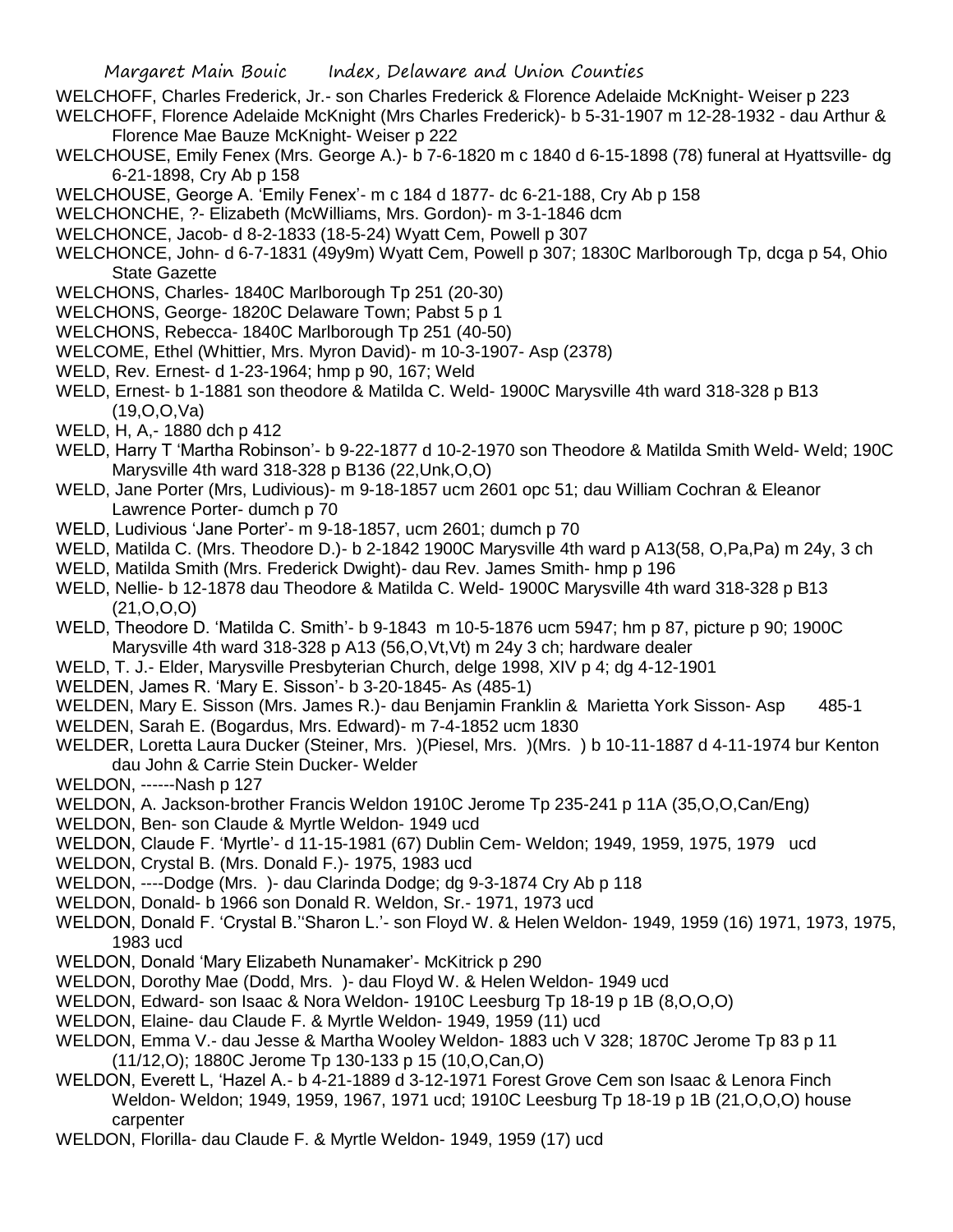- WELDON, William Floyd 'Helen'- d 9-16-1964 (53) bur Dublin- son Samuel & Blanche Murphy Weldon-Weldon; 1949, 1959 ucd
- WELDON, Francis- son Isaac & Nora Weldon- 1910C Leesburg Tp 18-19 p 1B (1,O)
- WELDON, Frances- dau Jesse & Martha Wooley Weldon- 1883 uch V 328 sisster A. Jackson Weldon- 1870C Jerome Tp 83 p 11 (13,O); 1880C Jerome Tp 130-133 p 15 (23,O,Can,O); 1910C Jerome Tp 235-241 p 11A (54,O,O,Can/Eng)
- WELDON, Frederick E.- son Jesse & Martha Wooley Weldon- 1883 uch V 328; 1880c Jerome Tp 130-133 p 15 (6,O,Can,O)
- WELDON, Hazel A. (Mrs. Everett L. ) b 7-13-1893 d 2-26-1969 Forest Grove Cem- dau Silas & Nina Van Horn Turner- Turner; 1949, 1959, 1967 ucd
- WELDON, Helen (Mrs. William Floyd)- Weldon
- WELDON, Isaac 'Nora'- son Jesse & Martha WooleyWeldon- 1883 uch V 328; 1870C Jerome Tp 83 p 11 (7,O); 1880C Jerome Tp (18,O,Can,.O); 1910C Leesburg Tp 18-19 P 1B (47,O, Can.O) m 26y
- WELDON, J.- 1981 ucd
- WELDON, James- son Isaac & Nora Weldon- 1910C Leesburg Tp 18-19 p 1B (16,O,O,O)
- WELDON, James P.- 1980 dcd
- WELDON, Jennie (Robinson, Mrs. )- div, sister Frances A. Jackson- 1910C Jerome Tp 235-241 p 11A ( 44,O,O,Can/Eng)
- WELDON, Jesse 1915 uch p 429 WELDON, Jesse- d in lumber yard- dg 3-6-1868, Cry Ab p 67
- WELDON, Jesse- son Isaac & Nora Weldon- 1910C Leesburg Tp 18-19 p 1B (13,O,O,O)
- WELDON, Jesse 'Martha Wooley'- b 1-5-1830 Canada m 5-11-1856 d 7-18-1880 son Isaac & Nursus Valley Weldon- 1883 uch V 328; 1870C Jerome Tp 85 p 11 (40,Can); 1880C Jerome Tp 1130-133 p 15 (50,Can,Can,Can)
- WELDON, Isaac 'Nursus Valley'- 1883 uch V 327
- WELDON, Joseph- son Isaac & Nora Weldon- 1910C Leesburg Tp 18019 o 1B (25,O,O,O), engineer, power house
- WELDON, Mae E.- dau Jacob H. Weldon- dg 2-21-1913, Cry Ab p 18
- WELDON, Martha- dau Isaac & Nora Weldon- 1910C Leesburg Tp 18-19 p 1B (6,O,O,O)
- WELDON, Martha Jane- dau Jesse & Martha Wooley Weldon- 1883 uch V 328; 1870C Jerome Tp 83 p 11 (5,O); 1880C Jerome Tp 130-133 p 15 (16,O,Can,O)
- WELDON, Martha Wooley (Mrs. Jesse)- dau Isaac & Elizabeth Wooley- 1883 uch V 328; 1870C Jerome Tp 83 p 11 (34,O); 1880C Jerome Tp 130-133 p 15 (44,O,Ger,NJ)
- WELDON, Mary Elizabeth Nunamaker (Mrs. Donald)- dau George & Mabel McKitrick Nunamaker- McKitrick p 290
- WELDON, Myrtle (Mrs. Claude F.)- 1949, 1959, 1975, 1979 ucd
- WELDON, Nora (Mrs. Isaac)- 1910C Leesburg Tp 18-19 p 1B (43,O,O,O) m 26y, 9 ch
- WELDON, Nursus B. (Smith, Mrs. Cyrus Eugene- m 11-17-1880 ucm 6839 1883 uch V 328; dau Jesse & Martha Wooley Weldon- 1870C Jerome Tp 83 p 11 (9,O); 1880C Jerome Tp 130-133 p 15 (19,Can,Can,Can)
- WELDON, Nursus Valley (Mrs. Isaac)- 1883 uch V 327
- WELDON, Richard- b 1968 son Donald D. F. Sr. Weldon- 1971, 1973 ucd
- WELDON, Robert- b 1972 son Donald D. F. Sr. & Sharon L. Weldon- 1973 ucd
- WELDON, Robert- 1883 uch IV p 527 534
- WELDON, Rudie- son Isaac & Nora Weldon- 1910C Leesburg Tp 18-19 p 1B (19,O,O,O)
- WELDON, Samuel 'Blanche Murphy'- Weldon
- WELDON, Samuel W.- son Jesse & Martha Wooley Weldon- 1883 uch V 328; 1880C Jerome Tp 130-133 p 15 (3,O,Can,O)
- WELDON, Sara E. "Lizzie"(Davis, Mrs. Thomas)- dau Jesse & Maartha Wooley Weldon- 1883 uch V 328; 1870C Jerome Tp 83 p 11 (11,O)
- WELDON, Sarah- dau Isaac & Nora Weldon- 1910C Leesburg Tp 18-19 p 1B (23,O,O,O)
- WELDON, Shannon- b 1971 ch Donald F. & Crystal B. Weldon- 1975, 1983 ucd
- WELDON, Sharon L. (Mrs. Donald F,. Sr)- 1971, 1973 ucd
- WELDON, Solomon J.- son Jesse & Martha Wooley Weldon- 1883 uch V 328; 1880C Jerome Tp 130-133 p 15 (6,O,Can,O)
- WELDTY, Ed 'Flossie'- 1949 ucd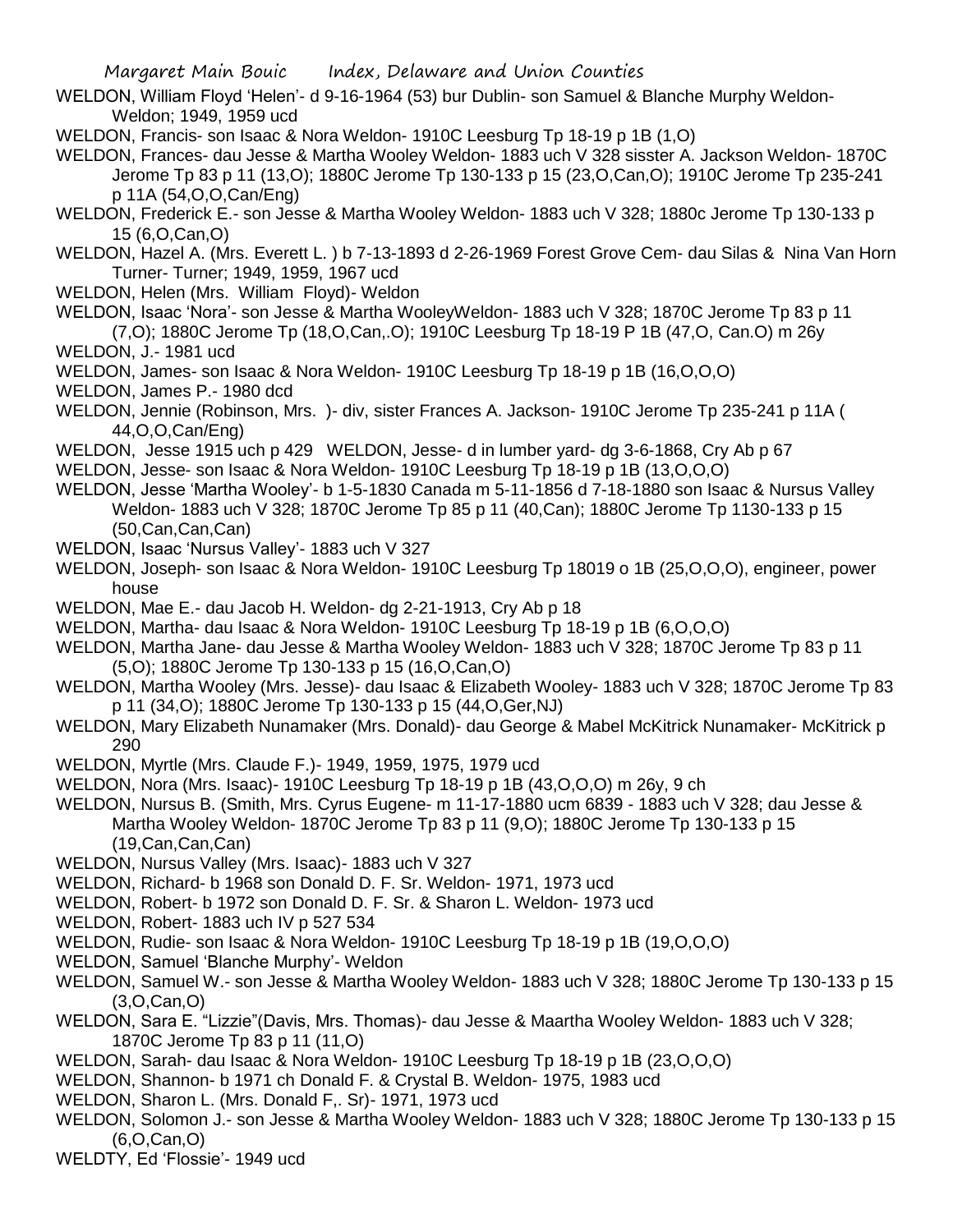WELDTY, Flossie (Mrs. Ed)- 1949 ucd

- WELDTY, Rose Mary- dau Ed & Flossie Weldty- 1949 ucd
- WELDY, John 'Luella Mae Haschel'- b 4-23-1934 m 4-18-1958- Weiser p 159
- WELDY, John Michael- b 12-3-1958 son John & Luella mae Haschel Weldy- Weiser p 159
- WELDY, Luella Mae Haschel (Mrs. John)- b 10-28-1937 m 4-18-1958 dau Clayton Earl & Viola Mae Hickman Haschel- Weiser p 159
- WELGE, James Michael 'Judith Ellen Staynor'- McKitrick p 269
- WELGE, James Michael, Jr.- b 6-4-1970 son James Michael & Judith Ellen Staynor Welge- McKitrick p 269 WELGE, Judith Ellen Staynor (Edwards, Mrs. Dennis)((Ritchfield, Mrs. Randall)(Mrs. James Michael)- b 7-6-

1947 dau Arthur & Mary Phyllis Decker Staynor- McKitrick p 269

- WELKER, Amelia Taylor (Mrs. John W.)- m 9-7-1842 dcm
- WELKER, Barbara Montgomery (Mrs. Franklin)- b 2-13-1929 m 9-1-1942 dau Joe & Ruth Hageman Montgomery- Maugans Anc p 27; opc 779
- WELKER, Benigna G. (Mrs. Rolley- Welker
- WELKER, Bertha B. Renn (Mrs. div- dau Thaddeus R. & Maggie M. Mann- Weiser p 551
- WELKER, Bessie- dau Mr.& Mrs. Welker- (1day) Oak Grove Cem, dg 7-18-1911, Cry Ab p 51
- WELKER, Bessie (Oller, Mrs. )- dau Jacob H. Welker- dg 2-21-1913 Cry Ab p 18
- WELKER, Betty (Mrs. Ed- Welker
- WELKER, Caroline Marie- b 10-31-1992 dau Rex & Diane Wilkinson Welker- Welker
- WELKER, Charles- 1908 dch p 407
- WELKER, Deborah Lee- b 8-26-1957 dau William L. & Shirley Jean Craddock Welker- Freshwater p 217
- WELKER, Diana Lynn- b 7-4-1953 dau Wiliam & Shirley Jean Craddock Welker- Freshwater p 217
- WELKER, Diane Wilkinson (Mrs. Rex)- m 6-24-1978 dau Paul & Ruby Wilkinson- Welker
- WELKER, Ed 'Betty'- son Orlan & Gayle Evans Welker- Welker
- WELKER, Edward- b 12-1879 son John & Emily Welker- 1880C Dover Tp 116-123 p 31 (6/12,O,O,O)
- WELKER, Emily (Mrs. John)- 1880C Dover Tp 116-123 p 31 (22,O,O,O)
- WELKER, Frances Landacre (Mrs. Wilbur)- dau Emanuel & Leah Mary Freshwater Landacre- Freshwater p 222
- WELKER, Franklin 'Barbara Montgomery'- m 9-1-1942 son Orland & Gayle Evan or Mary Loucks Welker-Maugans Anc p 27
- WELKER, Gayle Evans (Mrs. Orlan)- b 817-1903 d 1-7-1994 (90) Oak Grove Cem dau Lewis & Letha Lumbard Evans- Welker
- WELKER, Harlan A.- rtc 6; pallbearer for Reece Landacre- dg 4-3-1914, Cry Ab p 108
- WELKER, Harland- son Jacob H. Welker- dg 2-21-1913 Cry Ab p 18
- WELKER, Jacob d Tuesday (61) dg 2-21-1913m Cry Ab p 18
- WELKER, ----Matthews (Mrs. J. H.)- sister W. B . Matthews- dg 1-2-1903, Cry Ab p 165
- WELKER, John 'Emily'- 1880C Dover Tp 116-123 p 31 (39,O,Eng,Eng)
- WELKER, John W. 'Amelia Taylor'- m 9-7-1842 dcm
- WELKER, Mary Ileen (Raynolds, Mrs. Theodore Wayne)- m 2-5-1953 Maugans Anc p 128
- WELKER, ----Smith (Mrs,. Leonard)- dau William Smith- dg 1-17-1899 Cry Ab p 182
- WELKER, Mary Loucks (Mrs. Orland)- Maugans Anc p 27
- WELKER, Mary Ruth (Page, Mrs. Timothy)- m 8-25-1979 dau Franklin & Barbara Montgomery Welker-Maugans Anc p 27; Welker
- WELKER, Mary S. (Frey, Mrs. William)- m 11-11-1858 ucm 1802
- WELKER, Orlan E.- rtc p 6
- WELKER, Orland 'Mary Loucks'- Maugans Anc p 27
- WELKER, Orlan 'Gayle Evans'- d 1956 pallbearer for Reece Landon- dg 4-3-1914, Cry Ab p 108; Welker
- WELKER, Orland- son Jacob H. Welker- dg 2-21-1913, Cry Ab p 18
- WELKER, Rex Edwin 'Diane Wilkinson'- m 6-24-1978 son Franklin & Barbara Montgomery Welker- Welker; Maugans Anc p 27
- WELKER, Rolley 'Benigna G'- Welker
- WELKER, Ross- son Jacob H. Welker- dg 2-21-1913, Cry Ab p 18
- WELKER, Shirley Jean Craddock (Mrs. William L.)- b 2-11-1933 m 6-2-1951 dau Ralph Eugene & Lola Mae Larne Craddock- Freshwater 217
- WELKER, Tana Dee- b 2-25-1959 dau William L. & Shirley Jean craddock Welker- Freshwater 217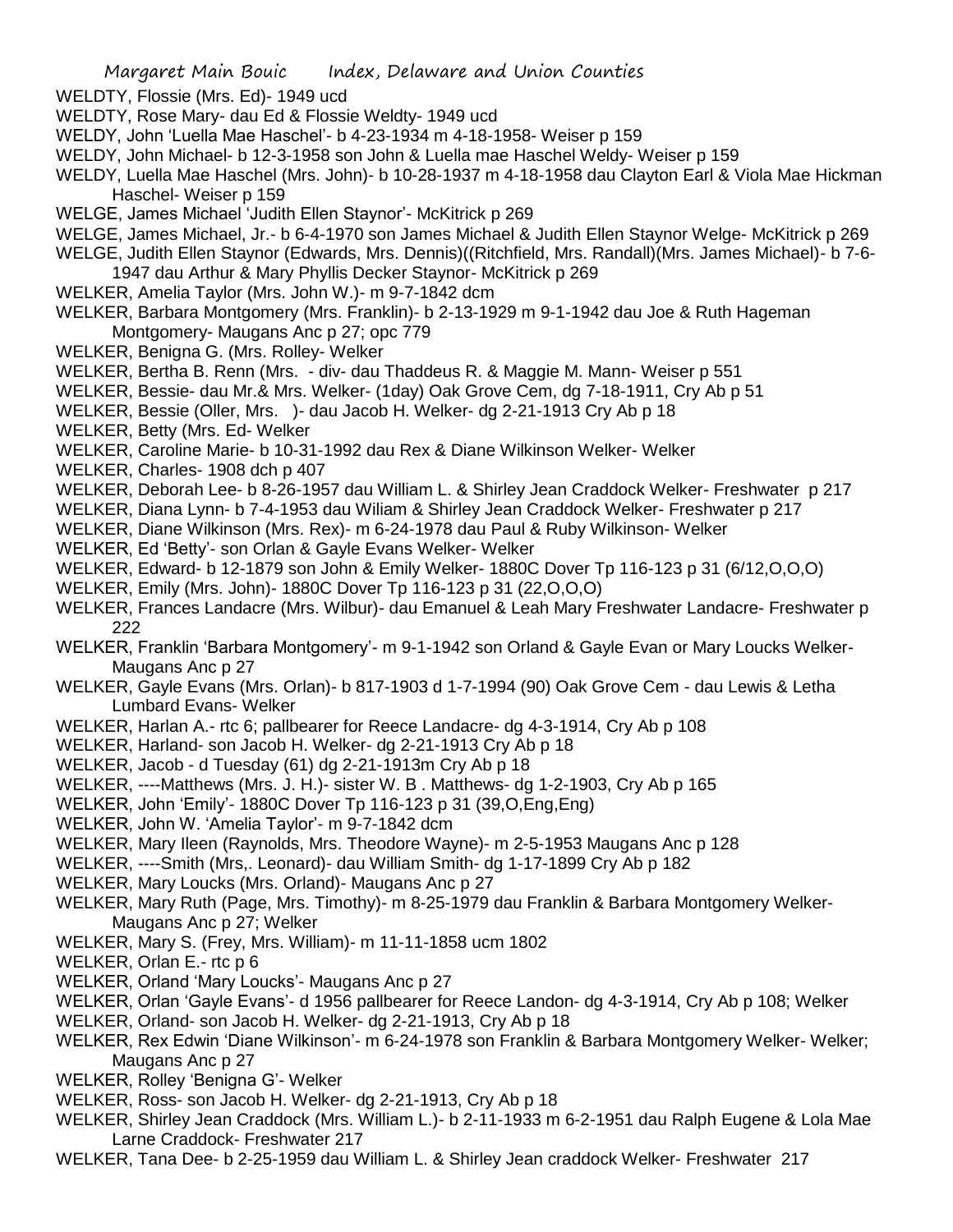- WELKER, Victor P.- son John & Emily Welker- 1880C Dover Tp 116-123 o 31 (2,O,O,O)
- WELKER, Walter F.- son Jaclb H. Welker- dg 2-21-1913, Cry Ab p 18
- WELKER, Wilbur 'Frances Landacre'- Freshwater p 222
- WELKER, William L. 'Shirley Jean Craddock'- m 6-2-1951 Freshwater p 217
- WELKER, Mrs. W. S.- sister Reacy Tilden Landacre- dg 4-17-1914, Cry Ab p 113
- WELKINS, David 'Elizabeth'- 1860C Liberty Tp Un Co 1106-1116 p 150 (31,O)
- WELKINS, Elizabeth (Mrs. David)- 1860C Liberty Tp Un Co 1106-1116 p 150 (23,Ky)
- WELKINS, Elmas F.- 1908 dch p 408
- WELKINS, James H.-son David & Elizabeth Welkins-1860C Lib. Tp Un Co 1106-1116 p 150 (6,O)
- WELKINS, Joseph L.- son David & Elizabeth Welkins- 1860C Liberty Tp Un Co 1106-1116 p 150 (4,O)
- WELLAMUS, Peter- hadc p 22 (1849 Concord Tp)
- WELLAR, Eddie J.- d 7-17-1880 (6m) Oakdale Cem 1799(131F)
- WELLAR, John B.- b Champaign Co d 7-4-1903 (7 m) Oakdale Cem 1795 (131F)
- WELLER, see THOMAS WELLER, POTTER OF BREDE, HIS FOREBEARS AND DESCENDANTS by
	- Raymond F. Walker in Marysville Library
- WELLER, ----------1915 uch p 399
- WELLER, Ada- dau Edward & Vina Browning Weller- 1883 uch V 151; 1870C Marysville Paris Tp 2-2 p 1 (2,O); 1880C Paris Tp 149-158 p 16 (12,O,O,O)
- WELLER, Alanne- ch Bill & Kay Weller- 1980 dcd
- WELLER, Albert- Marysville p 61
- WELLER, Albert 'Louise Kramer'- b 11-22-1914 m 12-27-1939, Weiser p 671
- WELLER, Alice Patrick (Mrs. Pearl Edwin)- d 1962- Weller
- WELLER, Barbara Louise- b 6-6-1951 dau William & Eva Hickok Weller- Weaver 1259622
- WELLER, Barbara O'Neill (Mrs. )- dau victor Carlisle Weller- Weller
- WELLER, Beatrice C. Williams (Mrs. Kenneth C.)- d 3-18-1979 (62) bur New Philadelphiadau Ettie Williams- Weller
- WELLER, Beatrice (Kolb, Mrs. Victor)(Jones, Mrs. Paul)- dau Dr. Victor & Lydia Loveless Weller- Richey 6,7; Longbrake 4,5; Loveless p 5; 1915 uch p 971
- WELLER, Betsey (Carter, Mrs. Asa B.)- m 11-30-1854 ucm 2202 dau Edwaard & Philadelphia Burgess Weller- 1915 uch p 971; Weller 20, 22
- WELLER, Bill 'Kay'- 1980 dcd
- WELLER, Billanda (Moore, Mrs. David)- dau Edwaard & Philadelphia Burgess Weller- Weller p 19, 22; 1850C Millcreek Tp 2043-2064 p 296 (15,O)
- WELLER, Blanche Ream (Mrs. Fred)- d 8-4-161 (82) bur Maple Grove Cem- Weller
- WELLER, Callie- dau Bill & Kay Weller- 1980 dcd
- WELLER, Catharine- dau James & Margaret Weller- 1860C Paris Tp 1419-1409 p 187 (5,NY)
- WELLER, Charlotte (Mrs. Thomas)- Weller p 13
- WELLER, Christopher Dwight- b 2-27-1957 son Russell Alvin & Jean Eleanor Bohner- Weiser p 352
- WELLER, D.- son Edward & Philadelphia Weller- 1860C Paris Tp 1424-1414 p 188 (12,O)
- WELLER, Dean- son John C. & Jeannette Elizabeth Weller- Weller
- WELLER, Dean 'Carol'- brother J. William Weller- Weller
- WELLER, Dennis R. 'Peggy L.'- 1981, 1983 ucd
- WELLER, Don E. 'Myrtle Holycross'- m 12-24-1916 d 9-27-1959 Maple Grove Cem- son Edward & Lavina Browning Weller- Weller
- WELLER, Douglas- b 1974 son Dennis R. & Peggy L. Weller- 1981, 1983 ucd
- WELLER, Edward-uccp p 23 NAT JB 2 p 345; ucc p 29, appr JB 3 p 334; 1860C Parais Tp 1424-1414 p 188 (52,Eng) potter, 1870C Paris Tp 178-179 p 24 (61,Eng); 1880C Marysville 183-187 p 18 (71,Eng,Eng,Eng)
- WELLER, Edward- son Edward- 1860C Paris Tp 1424-1414 p 188 (19,O); 1870C Marysville Paris Tp 22 p 1 (26,O); 1880C Paris Tp 149-153 p 16 (39,O,Eng,Eng)
- WELLER, Edward- 5th son of Thomas & Charlotte Weller- Weller p 18, 20, 21
- WELLER, —(Mrs. Edward)- d 2-1875; mt 3 8; mt 2-17-1875
- WELLER, Elizabeth- Un Co Probate Deaths, Vol 1 p 74 (1867-1878)
- WELLER, Ellen- 1870C Milford 10 p 1 (21,O)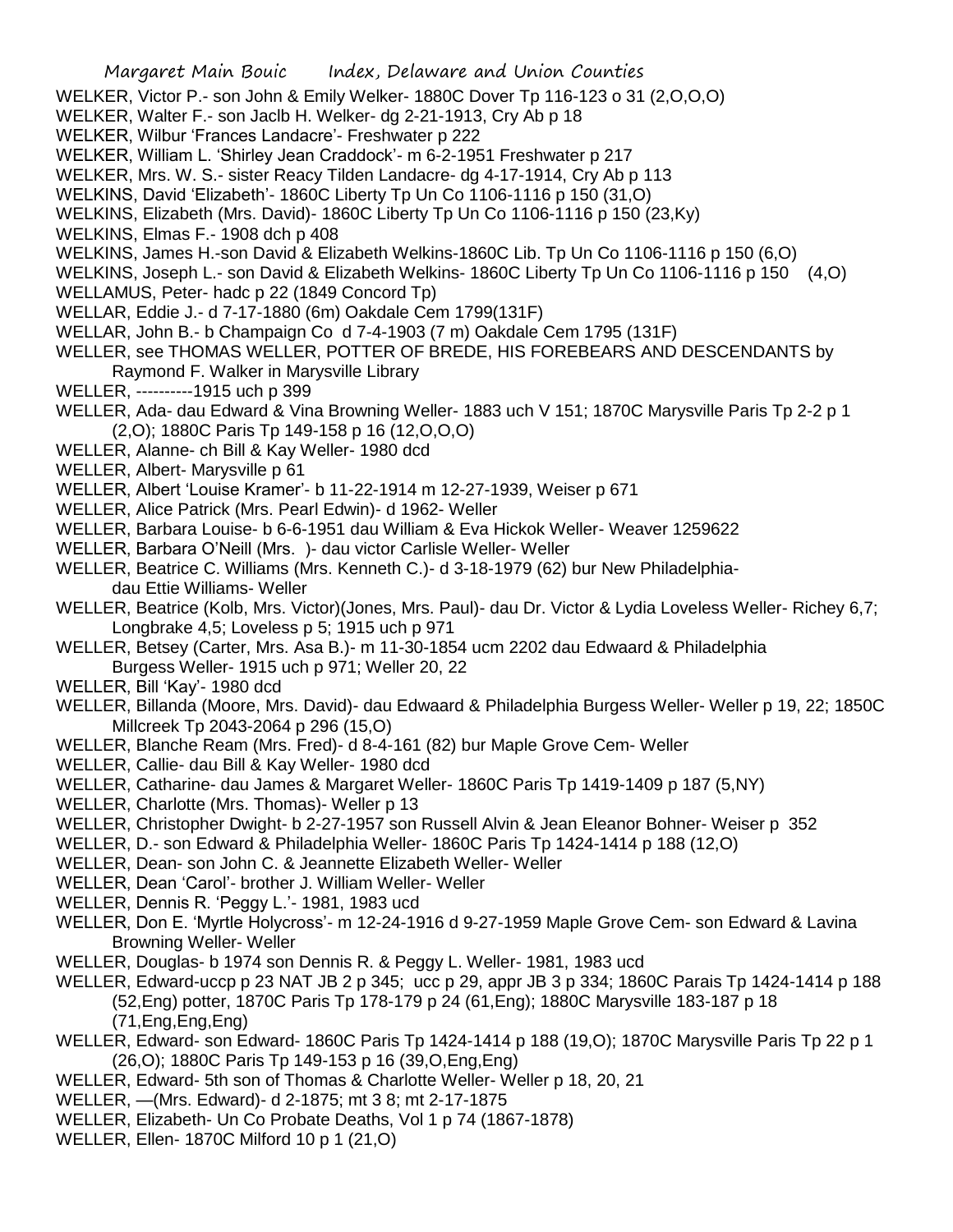- WELLER, Ethel G. -dau John B. & Lydia Loveless Weller-dg 11-9-1909 Cry Ab p 70; 1910C Marysville 235-257 (illegible)
- WELLER, Frances E.- b 6-1891- dau Thomas & Mary E. Weller- 1900C Marysville 14-14 p A1 (8,O,Eng,O); 1910C Marysville Village -232-232 p 9B (18,O,Eng,O)
- WELLER, Fred G.- son John B. & Lydia Loveless Weller- dg 11-9-1909 Cry Ab p 70- 1910C Marysville 235- 257 (illiegible\_
- WELLER, Howard 'loretta- d 9-23-1992 NH. Grad New Dover 1941; Weller
- WELLER, Howard S.- b 12-1894 son Thomas & Mary E. Weller- 1900C Marysville 1414 p A1 (5,O,Eng,O); 1910C Marysville Village 232-232 (15,O,Eng,O)
- WELLER, Infant- Un Co Probate Deaths, Vol 1 p 52 (1867-1878)
- WELLER, Jack Bailey 'Margaret Lemasters Clevenger'- Weller
- WELLER, James 'Margaret'- 186C Paris Tp 1419-1409 p 187 (61,Eng) pottring; 1870C Paris tp 176-177 p 24 (70,Eng)
- WELLER, Jelmer- 1870C Paris Tp 259-266 p 35 (22,O) lived with Frances M & Rebecca Hinton
- WELLER, Jennifer Beth- dau J. William & Judith A. Weller- Weller
- WELLER, John B. 'Ethel G.'- illebigle- 1910C Marysville 235257 p 9B
- WELLER, John 'Lydia Loveless' dg 11-9-1909 Cry Ab p 70
- WELLER, John- son Dr. Victor & Lydia loveless Weller- 1908 dch p 832
- WELLER, Joseph J.- d 1884 (2y3m) Oakdale Cem 315
- WELLER, Kay (Mrs. Bill)- 1980 dcd
- WELLER, Lois (Bassi, Mrs. )- dau Fred G. & Nora B. Hickenbotham Weller- Weller
- WELLER, Louise Kramer (Mrs. Albert)- b 11-15-1918 m 12-27-1939 dau Harry & Helen Weiser Kramer-Weiser p 671
- WELLER, Lovina Browning (Mrs. Edward R.)- m 4-2-1979 ucm 6462; 1880c Paris Tp 149-153 p 16 (19,O,O,O)
- WELLER, Lucinda Un Co Probate Deaths Vol 1 p 52 (1867-1878)
- WELLER, Ludinia Harris (Mrs. Edward R.)- m 12-23-1866 ucm 4109; W Brown VI p 775
- WELLER, Lydia Loveless (Mrs. John) d Sat dg 11-9-1909 Cry Ab p 70
- WELLER, Lydia "Lida" Loveless (Mrs. Dr. Victor B.)- b 1878 d 10-23-1948/7 (69) dau William & Mary Richey Loveless- 1908 dch p 326, 832; Fowler p 112; 1915 uch p 971, 986; 1880 dch p 374; Richey 5, 6; Longbrake 3,4; Loveless 1535; opc 566
- WELLER, Mae (Weeke, Mrs. Celbert)- dau Fred & Blanche Ream Weller- Weller
- WELLER, Malinda/Melinda (Moore, Mrs. David) dau Edward & Philadelphia Burgess Weller- 1883 uch V 151; 1915 uch p 971
- WELLER, Margaret LeMasters (Mrs. Jack Bailey)- b 1909- Maugans Anc p 189;; 1971, 1973, 1975, 1981, 1983 ucd
- WELLER, Marion (Overfield, Mrs. Lester)- dau Fred & Blanche Ream Weller- Weller
- WELLER, Mary E. (Leatherman, Mrs. Frederick R.)- m 1-12-1869 dau John Jacob & Mary Love Weller- Pabst 81
- WELLER, Mary (Guy, Mrs. William)- lic 7-1866; ucm 4031 dau Edward & Philadelphia Burgess Weller– 1915 uch p 151, 971; Weller p 22; 1850C Millcreek tp 2041-2064 p 296 (6,O); 1860C Paris Tp 1424-1414 p 188 (16,O
- WELLER, Mary Rumnens (Mrs. Thomas)- 1883 uch V 148
- WELLER, Matilda (Moore, Mrs. David)- m 6-10-1856 ucm 2429 see Tillie
- WELLER, Matthew- son Bill & Kay Weller- 1980 dcd
- WELLER, Melissa (Hawley, Mrs. G. D.)- m 4-22-1866 ucm 3956 dau Edward & Philadelphia Burgess Weller-Weller p 22; 1883 uch V 151; 1915 uch p 971; 1850C Millcreek Tp 2043-2064 p 296 (3,O); 1860C Paris Tp 1424-1414 p 188 (13,O)
- WELLER, Melvin 'Ruth Bailey'- b 1895 d 1918; Maugans Anc p 189; Weller
- WELLER, Michael Alvin- b 10-12-1953 son Russell Alvin & Jean Eleanor Bohner Weller- Weiser p 352
- WELLER, Minnie Irene (Chappell, Mrs. Charles Beatty)- 1915 uch p 1108
- WELLER, Myrtle (Epps, Mrs. Hamilton)- dau Edward & Lovina Browning Weller- Weller p 22;
- WELLER, Nelda Eileen (Wall, Mrs. Joseph Hollis)(Stephenson, Mrs. Lt. Col. Edward H.)- b 1918 dau Melvin & Ruth Bailey Weller- Maugans Anc p 189; 1985 uch p 145
- WELLER, Nellie- dau Edward & Lovina Browning Weller- 1883 uch V 151; 1880C Paris tp 149-153 p 16  $(5,0,0,0)$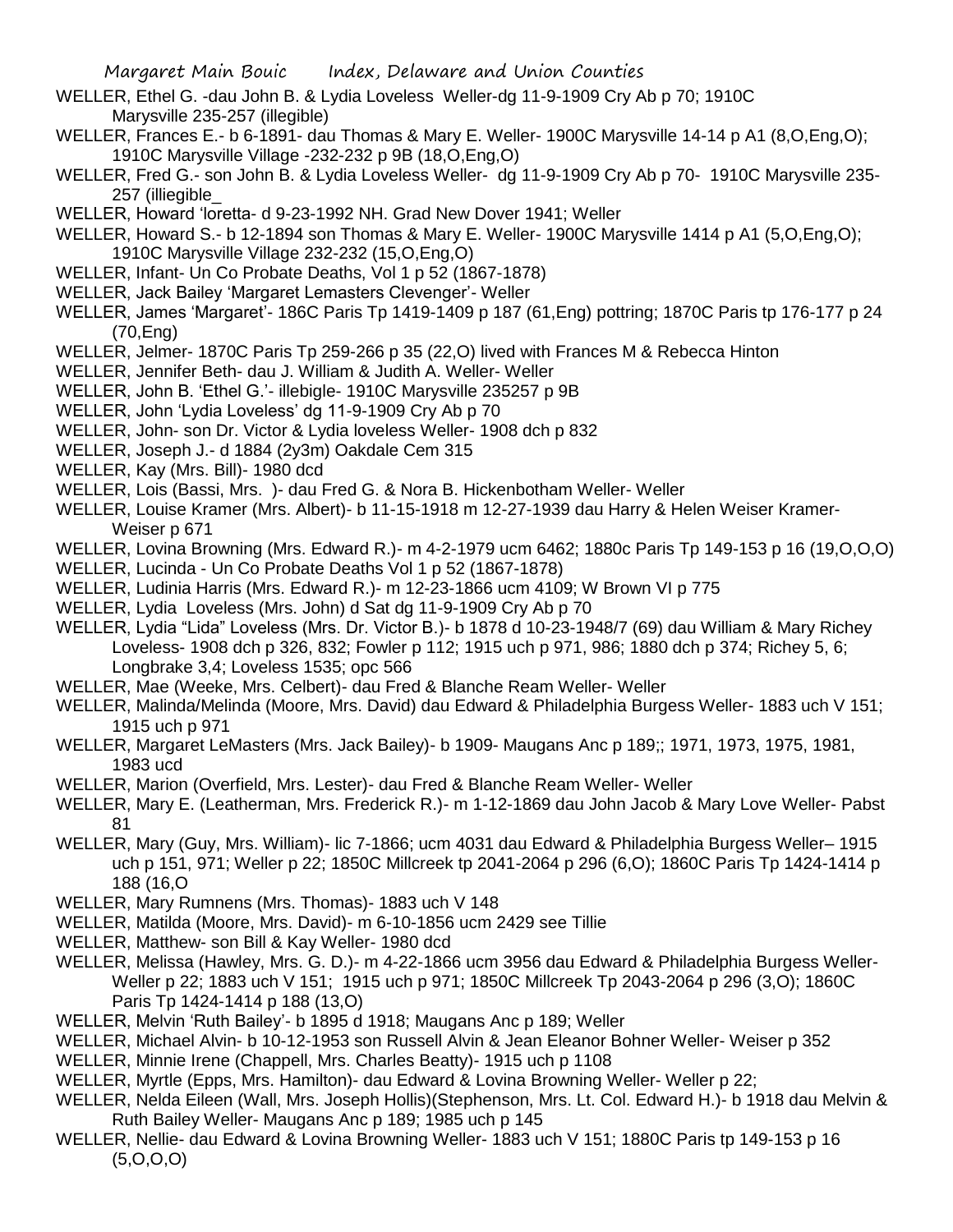- WELLER, Nora B. Rickenbotham (Mrs. Fred G.)- d 6-17-1962- Weller
- WELLER, Norma (Mrs. Victor)- d 3-9-1982 bur Westfield- Richey 6,7; Longbrake 4,5; Weller
- WELLER, Pearl Edwin 'Alice Patrick'- b 8-114-1880 d 1-13-1970 bur Fayette- son Edward & Lovina Browning Weller- Weller
- WELLER, Peggy L. (Mrs. Dennis R.)- 1981, 1983 ucd
- WELLER, Philadelphia Burgess (Mrs. Edward)- b Sussex, Eng d 2-14-1875 (66y4m) Oakdale Cem 314(125C); 1915 uch p 971; 1883 uch V 63, 148; 1850C Millcreek Tp 2043-2064 p 296 (41,Eng); 1860C Paris Tp 1424-1414 p 188 (51,Eng); Deaths, Un Co Probate, Vol 1 p 52
- WELLER, Robert E.- son Don E. & Myrtle Holycross Weller- Weller
- WELLER, Ronald- b 11-15-1946 son Albert & Louise Kramer Weller- Weiser p 671
- WELLER, Russell Alvin 'Jean Eleanor Bohner'- b 10-10-1930 m 6-14-19510 Weiser p 352
- WELLER, Ruth Bailey (Mrs. Melvin R.)- b 9-13-1896 m 1915 d 5-22-1978 (81) Shoup Cem, dau Winnie Fred & Roxanna Osborn Bayley- Weller
- WELLER, Sarah- Pabst 2 p 94
- WELLER, Stephen- son Victor & Norma Weller- Richey 7; Longbrake 5
- WELLER, Tella- dau Edward R. Weller- 1880C Paris Tp 149-153 p 16 (9,O,O,O
- WELLER, Thomas 'Charlotte'- Weller p 13; Millcreek Tp
- WELLER, Thomas 'Mary E' b 2-1828; 1900C Marysville 14-14-p A1 (72, Eng, Eng, Eng) m 11y; 1910C Marysville 222-232 (82,Eng,Eng,Eng) m2 26y
- WELLER, Thomas 'Mary Ruenenes'- 1883 uch V 148
- WELLER, Thomas 'Finira Layman'- ucm 1590; m 10-24-1850 son Edward & Philadelphia Burgess Weller 1883 uch V p 151; Marysville p 50; 1850C Mil Tp 2043-2064 p 296 (22, Eng); d 2-2-1918 – Weller p 22
- WELLER, Thomas 'Mary Rumenes' 1883 uch V p 148
- WELLER, Thomas 'Mary E.'- b 2-1828 190c Marysville 14-14 p A1 (72,Eng,Eng,Eng) m 11y
- WELLER, Tillie dau Edward & Lovina Browning Weller 1883 uch V p 151 –see Matilda
- WELLER, Timothy Alan b 7-26-1955 son Russell Alvin & Jean Eleanor Bohner Weller Weiser p 352
- WELLER, Victor Carlisle 'Norma' b 7-1877; son Victor B. & Lydia Loveless Weller 1915 uch p 971; Richey
	- 6,7; Longbrake 4, 5; Loveless p 5
- WELLER, Victor 'Patricia Grove'- m 10-1-1939 Weller
- WELLER, Victor Bariah 'Lydia Loveless' b 7-26-1877 son John B. & Emma Judy Weller Richey 5, 6; Longbrake 3, 4; 1915 uch p 971, 986; 1908 dch p 376, 424, 487, 832; Fowler p 112; 1883 uch V p 381;
- dg 6-27-1911 Cry Ab p 44; dg 11-9-1909 Cry Ab p 70; 1900C Dover Tp 96-98 p A5 (22,O,O,O)
- WELLER, William- son Edward & Philadelphia Weller- 1860C Paris tp 1424-1414 p 188 (19,O)
- WELLER, ---- (Mrs. William)- dg 9-12-1911, Cry Ab p 63
- WELLER, J. William 'Judith A.'- d 2-3-1994 (65) Weller– son John C. & Jeannette Weller Weller
- WELLER, William 'Elizabeth Highland' ucm 2063; m 1-1-1854
- WELLER, William 'Eva Hickok' Weaver (125962)
- WELLER, William Howard b 5-6-1945 son William & Eva Hickok Weller Weaver 125962
- WELLERS, George Russell 'Mary A. Baker; m 7-7-1863 dcm
- WELLERS, Mary A. Baker (Mrs. George Russell) m 7-7-1863 dcm
- WELLES, Edward- uccp p 16, intention JB 2 p 73
- WELLES, Elizabeth Deming (Foote, Mrs. Nathaniel)(Mrs. George Thomas) b 1595 m(1) 1615 d 7-26-1683 Powers Pat p 86
- WELLES, John Powers Pat p 127
- WELLES, Samuel cousin of Richard Treat Powers Pat p 306
- WELLES, Gov. Thomas 'Elizabeth Deming' Powers Pat p 86, 127
- WELLING, ----Cherry (Mrs. G. A.)- d 4-25-1911 dau dr J. N. Cherry- dg 5-2-1911, Cry Ab p 32
- WELLING. Henry- uccp p 46, heir of William Winchester, Record Book 2 p 14, 15
- WELLING, James- uccp p 46, heir of William Winchester, Record Book 2 p 14, 15
- WELLING, Rebecca- uccp p 46, heir of William Winchester- Record Book 2 p 14, 15
- WELLING, Sarah- uccp p 46, heir of William Winchester- Record Book 2 p 14, 15
- WELLING, William- uccp p 46, heir of William Winchester- Record Book 2 p 14, 15
- WELLINGTON, Anna (Cook, Mrs. Solomon) m 1839; d 11- -1864 dau Morgan Wellington 1883 uch V p 404
- WELLINGTON, Morgan 1883 uch v p 404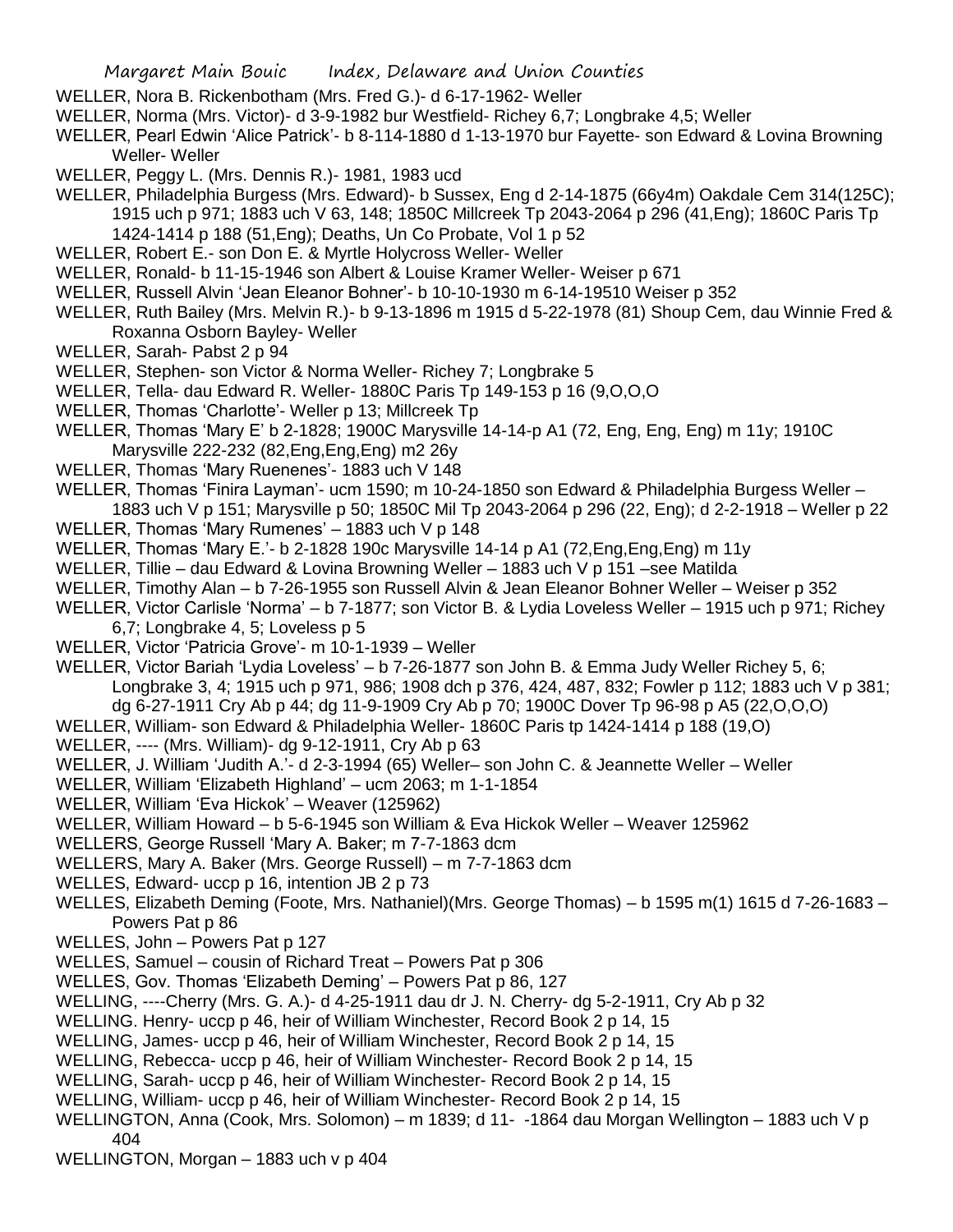Margaret Main Bouic Index, Delaware and Union Counties WELLMAN, Alonzo 'Maude' – 1967, 1971, 1973, 1975, 1979 ucd WELLMAN, 'Angelo Jo' –b 3-28-1978 dau Terry & Willett Wellman – Wellman WELLMAN, Carl 'Judy' – 1979, 1981, 1983 ucd WELLMAN, Carol (Mrs. William) – Wellman WELLMAN,Dale– b 1961/2 – son Lowell & Phyllis J. Wellman; 1973, 1975, 1979, 1981, 1983 ucd WELLMAN, Eugene- son Gordon Eugene & Shirley Ann McClary Wellman- Wellman WELLMAN, Fred- son Gordon Eugene & Shirley Ann McClary Wellman- Wellman WELLMAN, Gordon Eugene 'Shirley Ann McClary'- Wellman WELLMAN Gordon 'Karen'- son Gordon Eugene & Shirley Ann McClary Wellman- Wellman WELLMAN, Jeanette – b 1960/1 dau Lowell & Phyllis J. Wellman- 1973, 1975, 1979, 1981, 1983 ucd WELLMAN, Judy (Mrs. Carl) – 1979, 1981 ucd WELLMAN, Judy (Ormeroid, Mrs. Carrl) 1985 uch p 108 WELLMAN, Karen (Mrs. Gordon)- Wellman WELLMAN, Kevin- son Gordon Eugene & Shirley Ann McClary Wellman- Wellman WELLMAN, Loretta – b 1968 dau Lowell & Phyllis J. Wellman-1973, 1975, 1979, 1981, 1983 ucd WELLMAN, Lowell L. 'Phyllis J.' – 1973, 1975, 1979, 1981, 1983 ucd WELLMAN, Mark- son Gordon Eugene & Shirley Ann McClary Wellman- Wellman WELLMAN, Martha – dau William & Carol Wellman – Wellman WELLMAN, Maude (Mrs. Alonzo) – 1967, 1971, 1973, 1975, 1979 1983 ucd WELLMAN, Pamela – dau William & Carol Wellman – Wellman WELLMAN, Phyllis J. (Mrs. Lowell L.) – 1973, 1975, 1979, 1981, 1983 ucd WELLMAN, Rachel – b 1973 dau Lowell & Phyllis J. Wellman 1973, 1975, 1979, 1981, 1983 ucd WELLMAN, Ralph E. 'Ruth E' – 1973, 1979, 1981, 1983 ucd WELLMAN, Rita– b 1965 dau Lowell L. & Phyllis J. Wellman- 1973, 1975, 1979, 1981. 1983 ucd WELLMAN, Ruth E. (Mrs. Ralph E.) – 1973, 1979 ucd WELLMAN, Shirley Ann McClary (Mrs. Gordon Eugene)- d 7-17-2000 (69) Oller Cem- Wellman WELLMAN, Terry – son Eugene Wellman – dau Edwin E. Willett – Wellman WELLER, Werner- purchased aptmt for Wiley family- 1985 uch p 147 WELLMAN, William – b 1962; d 10-4-1967 son William & Carol Wellman – Wellman WELLMAN, William 'Carol' – Wellman WELLMYER, Mrs. WELLS, ------Page 1908 dch p 480 WELLS, ------(Ghelson, Mrs. J. H.) sister Charles, Samuel, Anna –dg 12-29-1903 Cry Ab p 213 WELLS, -----Pabst 3 p 34 6 p 13, 47; hit p 10, 43, 46; 1915 uch p 217, 414; unec II p 18 WELLS, Mr. –Powers Pat p 300 WELLS, Capt- of the 113th, killed, dg 10-2-1865 Cry Ab p 35 WELLS, Aaron – d 10-30-1893 (64-5-3) son Isaac & Sarah Trusler Wells – 1840C Mil Tp 1348 (10-15); 1870C Millcreek Tp 48-48 (41, Tn) works for Washington Bouic; 1880C Liberty Tp Un Co 119-122 p 13 (51, Tenn, Md, Va); NM p 7; Wells 113 WELLS, Aaron – son Isaac E. & Alice Wells – 1880C Washington Tp 62-65 p 7 (7, O, O, ) WELLS, Aaron –son Edward & Sophia Trout Wells – b 1872; d 1942 NM p 13; Wells 1194- Trusler 1394 WELLS, Aaron 'Sarah Gance' – Wells 1; Hutchisson p 6, 17, 18 WELLS, Abbie (Maine, Mrs Dairus James) – Asp (539) WELLS, Abigail J. Pounds (Mrs. Millard) – b 1851; d 1941; 1880C Millcreek Tp 48-52 p 6 (28, O, Pa, Pa); New Millcreek p 17; dcq Sarah Wells Morris:3- dau Richard M. & Sarah Bowersmith Pounds – Powell p 250; Pounds 1423; 1880 dch 733; dg 4-14-1914 Cry Ab p 112 WELLS, Abigail (Mrs. Abraham) – d 8-1-1853 (69 yrs) – Burnside Cem – Powell p 107 WELLS, Abraham 'Samantha Davis' – m 1825 – Powell p 317 WELLS, Abraham ' Dixon' – 1880 dch p 608, 697; 1908 dch p 455; Pabst 6 p 34 WELLS, Abram – Pabst 6 p 50 WELLS, Abraham- 1835 men p 26 #20 p 44 Genoa Tp WELLS, Abraham- 1835 men p 51 Freshwater 61 p 93, Porter Tp WELLS, Abraham 'Abigail' – d 5-19-1842 (71-5-5) Burnside Cem – Powell p 107

- WELLS, Abraham son Isaac & Margaret Wells Sue Gunter Letter
- WELLS, A. E. pallbearer for Ann Eliza Hawkins dg 7-22-1910 Cry Ab p 139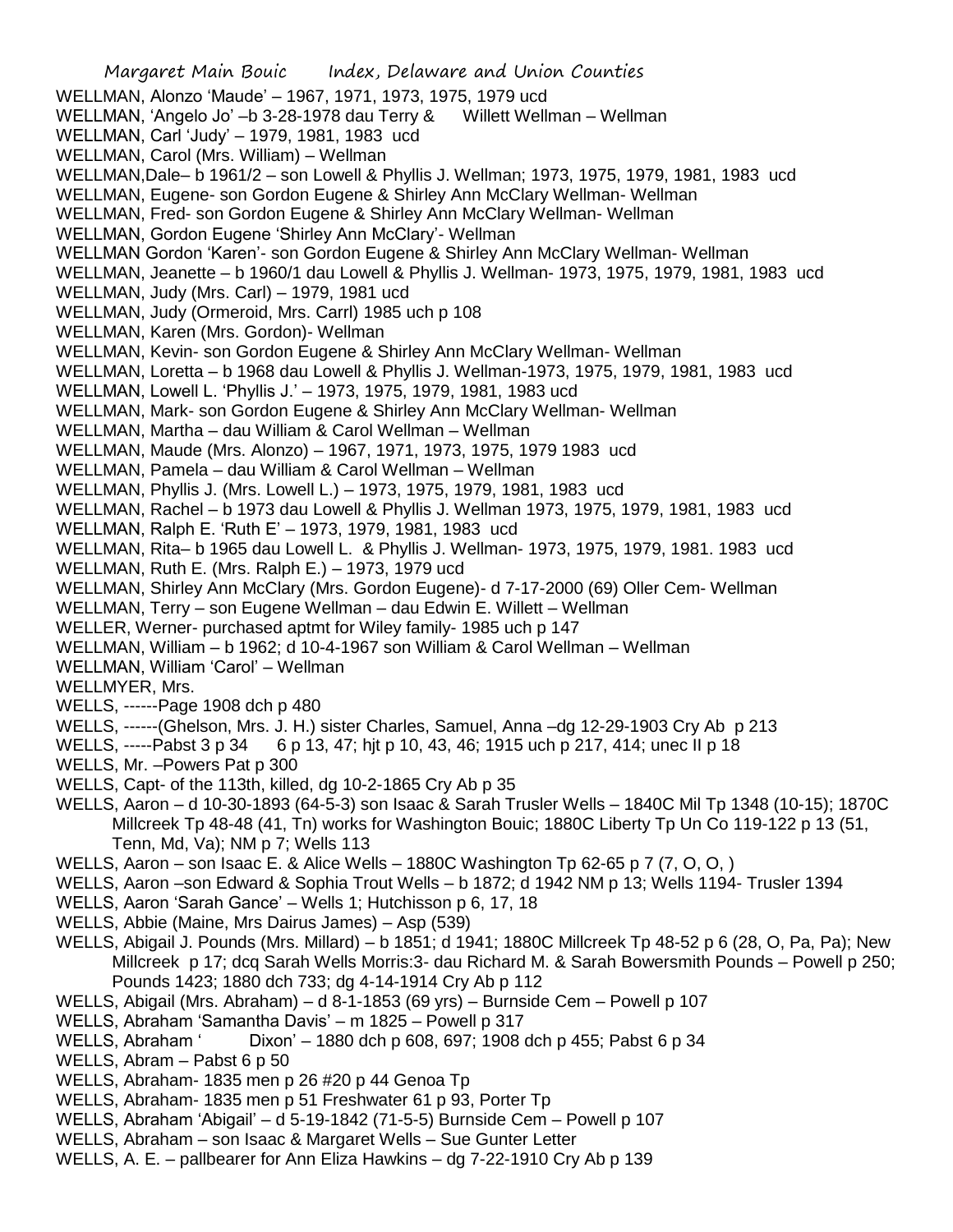- WELLS, Abraham 1838 Bonds- delge 1998 , XIV p 12
- WELLS, Abrahamson; dcc Robert Wells 16
- WELLS, Absalom 'Mary Galland' –ucm 306; m 9-18-1833- heir of Lewis Wells uccp p 50 bk 4 p 516; unec II p 35; unec XII p 69
- WELLS, Absalom 1840C York Tp 261 (20-30)
- WELLS, A. D. 1908 dch p 424
- WELLS, Ada Belle- Un Co Probate Deaths, Vol II p 5 (1879-1886)
- WELLS, G. Adeline (Boyd, Mrs. William) m 3-24-1859 dcm
- WELLS, Adeline (Maskill, Mrs. John) m 6-20-1850 ucm 1544 unec VI p 54, VII p 60 ; unec XIV p 17
- WELLS (Walz)(Walles), Ada m Catherine Scheider; dcc Pamela Wicham Docherty 22
- WELLS, Adaline M. dau John B & Nancy J. Wells 1850C Claibourne Tp 209 p 33 (4, Ind)
- WELLS, Addison M. 'Mary Elizabeth Bell b 9-12-1840; m 8-18-1867; d 4-13-1924 bur. Tulare, Calif. Ped Ella E. Wells Gorrell – son William Lewis & Charlotte Shout Wells – 1883 uch IV p 468, 535; hjt p 192; 1850C Dover Tp 811-827 p 122 (10, O) lived with James & Mary S. Guy; 1860C Jerome Tp 41-39 p 6 (19, O);- unec XII p 69; unec II p 35
- WELLS, A. E.- pallbearer for Anna Eliza Hawkins- dg 7-22-1910, Cry Ab p 139
- WELLS, Albert b 8-1851 1900C Millcreek Tp 82-84 p B4 (48, O, Pa, Pa) 7 ch, 5 living, farmer
- WELLS, Albert Dewitt 'Helen Close' b 10-17-1879 son John & Rachel McKirgan Wells opc 379; 1883 uch V p 352; Hutchisson p 50; Wells 1164; Trusler 1364; McKirgan; 1900C Millcreek Tp 116-120 pA6 (20, O, O, Tenn) teacher
- WELLS, Albert Francis 'Kathy Irene Soule' b 2-11-1913 m 2-14-1933; son Albert Harper & Emma Jane Longberry Wells – 1985 uch p 145; ped Caroline Wells Longardner 2 unec VI p 61
- WELLS, Albert Harper 'Emma Jane Longberry'- b 5-26-1865 m 12-26-1889 d 11-21-1944 son Jacob Caleb & Mary Jane Lovell Wells –ped Caroline Wells Longardner 4 unec VI p 61; 1985 uch p 145, 146; 1870C Washington Tp 32-30 p 5 (5, Ind)
- WELLS, Albert H. 'Samantha Moffitt' b 12-14-1834 m 5-7-1859 ucm 2885 d 3-15-1922 Byhalia Cem- son John D. & Edna Ann Counterman Wells; 1860C Washington Tp 1527-1536 p 207 (24, O);1870C York Tp 7-7 p 1 (34, O); 1880C Washington Tp 197-204 p 22 (44, O, O, O)- 1985 uch p 146; 1900C Washington Tp 134-134 p 6B (65, O, Md, O) m 42 y, farmer; 1910C Washington Tp 250-252 p 10B (74, O, Md, O) wid, farmer
- WELLS, Albert S. 1880C Richwood 365-384 p 34B (35, Va, Va, Va) shoe maker
- WELLS, Alcey Artis d 1-22-1832 (15 y, 3 m) Oakdale Cem 1697 (1SE 3rd row)
- WELLS, Alexander 'Rhoda' will dcw Bk 3 p 128 b 1783; d 1852 Oak Grove Cem Powell 443
- WELLS, Alfred son William a. & Stella Wells Wells; 1961 dcd
- WELLS, Alice E. (Hazen, Mrs. Henry)-dau John F. & Forotha Wells Powell p 310 m 1- -1864; 1883 uch V p 506
- WELLS, Allice (Mrs. Isaac E.) 1880C Washington Tp 62-65 p 7 )32, O, O, O)
- WELLS, Alice Elizabeth (Lamiell, Mrs. Don E.) b 10-9-1906; m 10-1-1939 dau Guy & Grace Bigelow Wells Wells; McKitrick p 278
- WELLS, Alpha Hostetter (Mrs. Claude Sedric) –div Fairfield Stuart Bible unec IV p 57
- WELLS, Ambrose 'Margaret J. Clark' ucm 3275; m 1-7-1862 1883 uch IV p 519
- WELLS, Andrew (15-1846) heir of Lewis Wells uccp p 50 rec bk 4 p 516
- WELLS, Angelia Dort (Mrs. Isaac B.) ucm 6113; m 9-11-1877; 1880C Jerome Tp 193-208 (26, O, O, O)
- WELLS, Angie Goddard (Mrs. ) dau Harrison C. & Emily McCutchen Goddard dg 12-22-1905-Cry Ab p 69
- WELLS, Ann –b 1847 dau Eliazar & Susan Wells Hutchisson p 18
- WELLS, Ann Case (Mrs. )- dau William H. Case –dg 3-24-1899 Cry Ab p 194
- WELLS, Ann Case (Mrs. Joseph) m 10-30-1846 ucm 1171 dau Augustus & Lucinda Curtis Case 1880 dch p 650; 1908 dch p 800-unec VI p 69
- WELLS, Ann Clay dau William & Margaret M. c. Wells 1850C Delaware Town 1161 p 87 (2, O); 1869 wsc; Pabst 8 p 21
- WELLS, Ann (Oglesbie, Mrs. James) dau William Wells 1883 uch V p 421; Powell 262
- WELLS, Ann dau Isaac & Olive Wells 1850C Jerome Tp 1762-1782 p 259 (8, O); 1860C Jerome Tp 62-61 p 9 (17, O); 1870C Jerome Tp 143 p 20 (28, O)
- WELLS, Ann dau Aaron & Sarah Gance Wells b 1814- Hutchisson p 18; Wells 17
- WELLS, Ann b 1847 dau Eliegar & Susan Wells Hutchisson p 18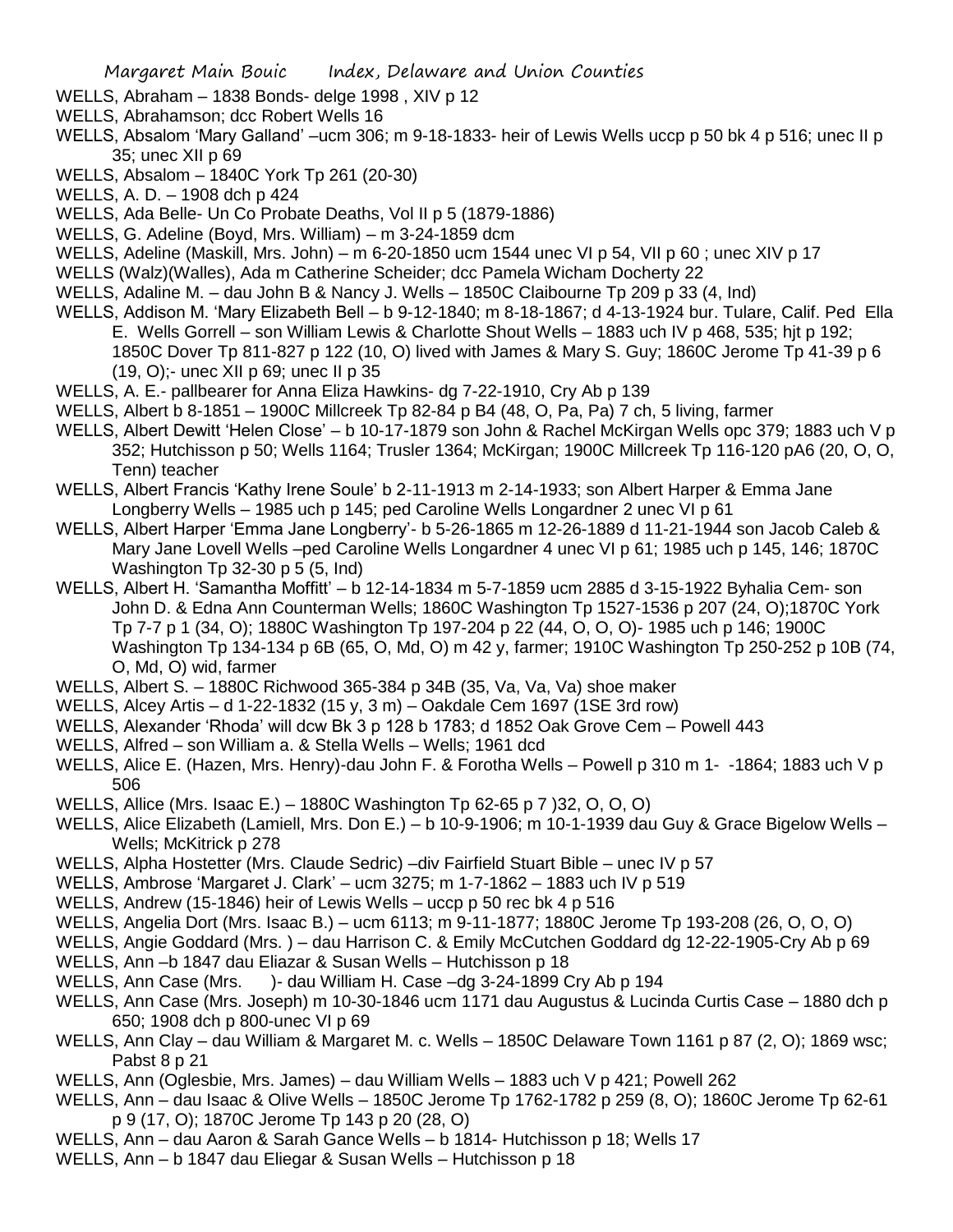- WELLS, Ann B dau William & Jane H. Gregg Wells 1850C Paris Tp, Marysville 480-489 p 74 (2, O)
- WELLS, Ann G dau Mary Jane Wells- 1860C Mil Tp 34 (2, O)-Wells 111; 1870C Millcreek Tp 49-49 p 6 (12, O)
- WELLS, Anna E. Rosette (Mrs. Charles E., Sr.)-dau George G. & Ann E. Eagan Rosette-dcq EW:5; funeral Wed, Oak Grove dg 1-24-1913 Cry Ab p 10 d Monday (69 y), member St. Peters Episcopal Church – sister John E, Firman, George Rosette – dg 6-30-1905 Cry Ab 34
- WELLS, Anna (Jordan, Mrs )-sister Samuel G, Charles Sr, Susan Goldston-dg 5-7-1912 Cry Ab p 123; dg 12-29-1903 Cry Ab p 213
- WELLS, Anna (Mrs. Osmond) –ped Joy Wells Dyer # 63 17 unec V p 52
- WELLS, Anna Belle 1910 Richwood 12-12 p 1A (54?, O, O, O) wid, 3 ch 1 living
- WELLS, Anna Nusbaum (Mrs. Nelson Ewing) Wells (11642); Trusler (13642)
- WELLS, Anna (Shindollar, Mrs. John) m 3-23-1865 dcm
- WELLS, Anna Phelps (Mrs. Phineas) ucm 3685; m 2-23-1865
- WELLS, Anna (Asbury, Mrs. Dr. T. B.) dau Isaac & N. Wells m 7-4-1872; ucm 5112
- WELLS, Anna B (Cassil, Mrs. David C)- ucm 4145; m 2-19-1867
- WELLS, Anna Archer (Mrs. Ira) 1949 ucd; Wells
- WELLS, Anna dau Sarah Wells 1850C York Tp 343-348 p 53 (9, O)
- WELLS, Annabella –b 3-1856; 1900C Richwood 46-50 p 2B (44, O, O, O) wid 3 ch, 1 living
- WELLS, Anna D. (Justice, Mrs. Joe M.) m 5-2-1981 dau Leroy Wells Wells
- WELLS, Annette L. (Mrs. Richard D.) 1975, 1979 ucd
- WELLS, Annie –dau Elisha & Elizabeth Wells –1860C Liberty Tp Un Co 1087-1097 p 148 (13, O)
- WELLS, Annie dau Levi & Caroline Poling Wells 1860C Allen Tp 800-809 p 111 (1, O)
- WELLS, Annie Miller (Mrs. Lewis) Wells
- WELLS, Arizona Burkam (Mrs. George) –dau Dr. Stephen & Rebecca J. Maple Burkam dumch p 101
- WELLS, Arlene Lamont (Mrs. Donald S.) d 2-24-1982 (71) bur. Mich dau James W. & Maybelle Johnson Lamont – Wells
- WELLS, Arnold son Bazzell & Mary wells 1850C Genoa Tp 400 p 41 (15, O)
- WELLS, Arthur 1869 wsc p 11
- WELLS, Arthur son Jane T. Wells 1870C Leesburg Tp 112-117 p14 (10, O)
- WELLS, Arvesta Welch (Mrs. Robert A.) m 1861 dcm; Pabst Pion I p 81
- WELLS, Athalinda (Dort, Mrs. Levi) ucm 582; license 12-12-1839- unec III p 38
- WELLS, Audrey Jane d 7 mo- dau Mr. & Mrs. Garfield Wells dg 10-20-1914 p 154, bur. Caldwell
- WELLS, Barbara (Gear, Mrs. ) dau Kenneth Eugene & Dora E. Ballard Wells Wells
- WELLS, Barbara (Timmons, Mrs. R. Jerome) dau Donald S. & Arlene Talmont Wells Wells
- WELLS, Barbara (Mrs. Gerald) 1961 dcd
- WELLS, Barbara Jo (Anderson, Mrs. David Lee) (Milhisor, Mrs. Patrick)- b 1952; m 7-1-1972 dau Calvin L. & Joan Wiley Wells – Wells – 1959, 1967, 1971 ucd
- WELLS, Barbara (Hankins, Mrs. )- dau Ervin R. & Helen M. Ladd Wells Wells
- WELLS, Basil/Bazil 'Mary Moure' b 6-6-1804 Va d 3-1-1895 (90-8-20) Genoa Tp; dg 3-8-1895 Cry Ab p 11 dg 8-9-1895 Cry Ab p 33; dg 6-23-1911 Cry Ab p 94
- WELLS, Basil–son Abrahamson Wells b 6-6-1802 d 3-1-1893 m Mary Moore;dcc Robert Wells 8
- WELLS, Bazaleel son John & Margaret Wells 1870C Claibourne Tp 97-95 (13, O)
- WELLS, Bazalell/Bezaleel 'Mary unec VIII p 2; dcga p 8 Delaware Patron & Franklin Chronicel 12-4-1822
- WELLS, Bazzelleel ch Rhoda Wells dcw Bk 3 p 317
- WELLS, Bazel 'Mary' b 6-6-1802; d 3-1-1893 Burnside Cem Powell p 106 –see Brazzle
- WELLS, Bazlier -1835 men p 27 #34 p 45 Genoa Tp
- WELLS, Beatrice (Mrs. Shirley) 1949 ucd
- WELLS. Bell Browning (Mrs. Heath)- m 1871 dg 2-19-1907, dg 2-22-1907 Cry Ab p 16, 19
- WELLS, Ben son Aaron & Sarah Gance Wells Hutchisson p 18; Wells 15
- WELLS, Benjamin 'Hannah Hewitt' m 9-10-1835; d 6-11-1839 see Asp 159
- WELLS, Benjamin 'Maryette' 1850C Milford Center, Un Tp 1185-1203 p 177 (32, Mass)
- WELLS, Benjamin unec IV p 8
- WELLS, Benjamin Theodore –son of Mary E. Carpenter & George B. Wells b 1-16-1883 d 2-13-1939; m Effie Della Bale 12-28-1910; dcc Robert Wells 2
- WELLS, Bernice (Mary) Cathcart (Mrs. Wilbur) d 7-6-1959 bur. Green Mound, Kilb Wells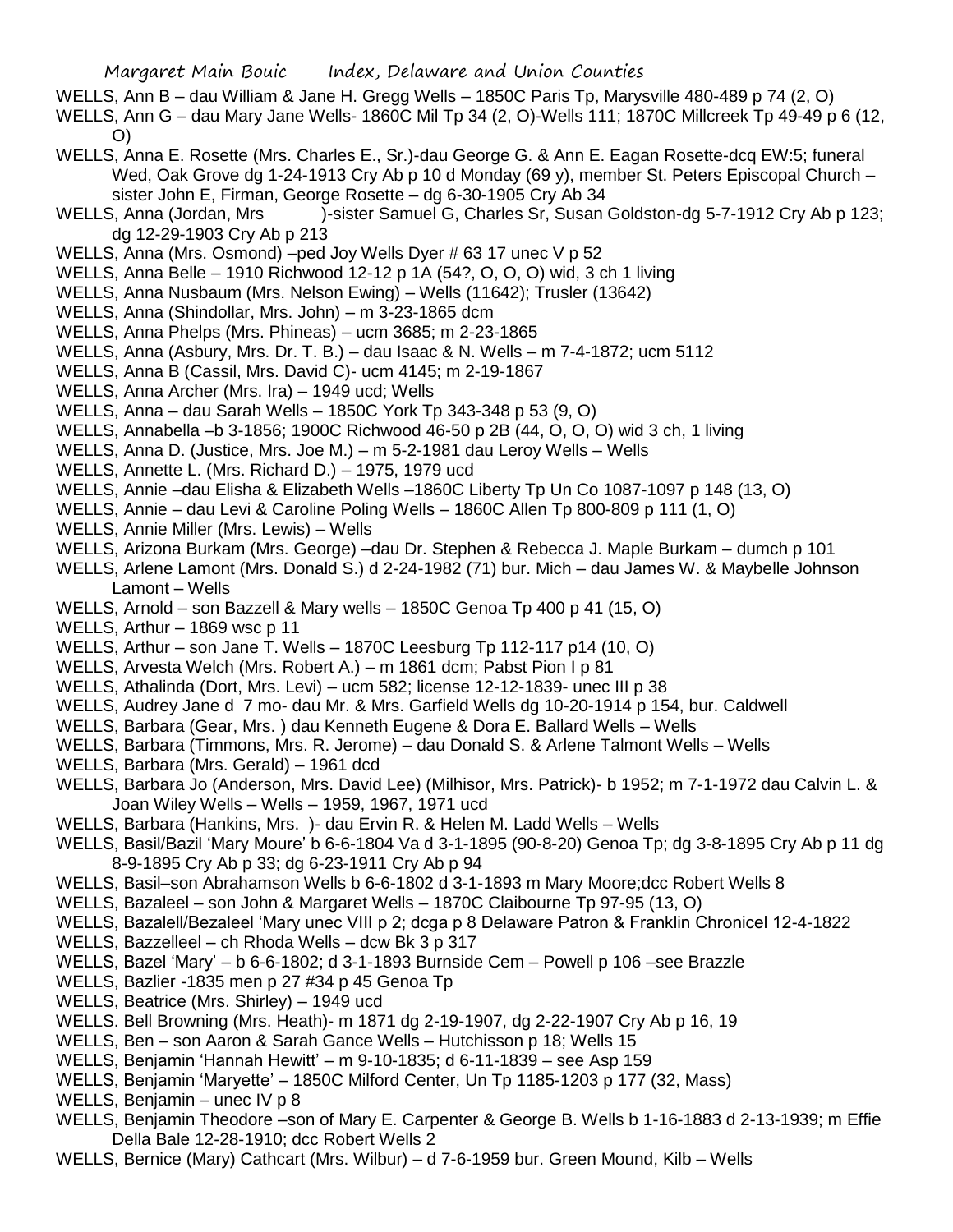- WELLS, Bert b 1885; d 12-5-1953 son Hillard & Abigail Pounds Wells Wells 11111; Trusler 13111 not m
- Pounds 14231; NM p 17; pallbearer for Henry Scott Pounds dg 4-14-1914 Cry Ab p 113
- WELLS, Bertha B. b April 1870; 1870C Leesburg Tp 229-236 p 29 (2/12, O)-dau Levi & Mary Baker Wells
- WELLS, Bertha G. dau L. K. & E. M. Wells Newhouse Cem p 1; d 9-15-1881 (3mo 2 d)
- WELLS, Bertha Johnson (Mrs. George) d 6-27-1957 (56) Pounds (14235), Wells (11115) Trusler (13115)
- WELLS, Bertha M. 1969 dcd
- WELLS, Bertha (Mrs. Oshie) Wells
- WELLS, Bertie b Jan 1885 son Albert Wells 1900C Millcreek Tp 82-84 p 4B (15, O, O, O)
- WELLS, Bessie Goodsell (Mrs. William) b 11-29-1879 dau Neman B. & Mary Stoddard Goodsell Asp 932-4
- WELLS, Beth Ann Schmelzer(Mrs. Wells) mother of Jeremy Wells 1985 uch p 123- dau John David & Ann Heizer Schmelzer
- WELLS, Betsy (Sprowl, Mrs. ) dau Aaron & Sarah Gance Wells Hutchisson p 18
- WELLS, Betsy dau Abraham & Samantha Davis Wells Powell p 317
- WELLS, Betsy- 1860C Allen Tp 848-858 p 116 (60, Pa)
- WELLS, Betty A. (Mrs. Robert L.) 1961, 1969, 1971, 1980 dcd
- WELLS, Betty Valentine (Mrs. Frederick L.) Wells
- WELLS, Betty Ann Mozingo dau of Margie May Moore & Edward Oscar Mozingo b 2-11-1929 m Robert Lee Wells 5-18-1950; dcc Betty Mozingo Wells 1; dcc Robert Wells 1
- WELLS, Bina J. 1981, 1983 ucd
- WELLS, Bird-d Colorado Springs, CA bur. Memphis, brother Marie & Mattie Wells –dg 6-8-1906 Cry Ab p 102
- WELLS, Blanche- dau Osburn W. & Sallie Wells 1880C Liberty Tp 181-186 p 20 (6, O, O, O)
- WELLS, Blanche (Kilbury, Mrs. Clark Richard) Kilbury Bible –unec VII p 61
- WELLS, Bliss –son John & Rachel Wells 1900C Millcreek Tp 116-120 p A6 (24, O, O, Tn), student; unec VIII p 40 Ostrander Grad
- WELLS, Bonnie –b 3-23-1895 Fairfield Stuart Bible –unec IV p 56
- WELLS, Bonnie Lou dau Frederick L. & Betty Valentine Wells Wells
- WELLS, Brazzle 'Mary Moore' dcw Bk 3 p 376; 1850C Genoa Tp 400 p 41 (46, Va) see Bazel
- WELLS, Brenda dau Bertha & Oshie Wells Wells 1969 dcd
- WELLS, Brent son Robert L. & Betty A. Wells b 1959- 1961, 1969, 1980 dcd
- WELLS, Bruce son Robert L. & Betty A. Wells- 1961 dcd (8); 1969, 1971 dcd
- WELLS, Bruce- 1869 wsc 11; Pabst 8 23
- WELLS, Bruce-son James W. & Susan Hensel Wells- 1860C Jerome Tp 55-53 p 8 (5, O)
- WELLS, B. W. d 1-30-1940 (85) father Dr. Frank Wells bur. Otterbien Cem –Wells; Mr. & Mrs. B. W. attended the funeral of E. J. Healley Sunday–dg 9-28-1915 Cry Ab p 79
- WELLS, Bryon 'Kate Brannon' –b 4-13-1871 d 1-5-1915 –Fairfield Stuart Bible; son Orlando & Elizabeth Stewart Wells – 1850C Liberty Tp Un. Co 16-17 p 3 (9, O, O, O)
- WELLS, Byron W. –son Isaac & Olive Wells -1860C Jerome Tp 62-61 p 9 (5, O); 1870C Jerome Tp 143 p 20  $(16, 0)$ ;
- WELLS, Bros. 1976 dch p 267
- WELLS, Bryon Bliss 'Gladys Grane'-b 11-6-1875; d 7-5-1953 bur. Mich. Son John & Rachel McKirgan Wells-Hutchisson p 40; 1883 uch V p 352; opc 738-Wells 1162; Trusler 1362; 1880C Millcreek Tp 50-55 p 6 (4, O, O, Tenn)
- WELLS, Calvin L. 'Joan Wiley' b 10-6-1925; m 1944; d 11-7-1967 bur. Claibourne Cem –son Ira & Anna Archer Wells – 1959, 1949, 1967, 1971 ucd; 1985 uch p 147
- WELLS, Carl brother Charles David Wells Wells
- WELLS, Carl son George & Bertha Johnson Wells Pounds 142353; Wells 11115-Trusler 13115
- WELLS, Carl E. 'Julia K. Aleshire'- b 1965 m 9-2-1989 son Kay C. & Charlene Wells 1969, 1971, 1980 dcd
- WELLS, Carlyle son J. Tilden & Jean Wells Wells
- WELLS, Carol dau Earl Wells 1969 dcd
- WELLS, Carol (Chapman, Mrs. )- dau Frederick L. & Gladys Malone Wells Wells
- WELLS, Carol Helen (16-1966) dau Earl R. & Patricia Wells 1961 dcd (10)
- WELLS, Caroline Mae (Longardner, Mrs. John K) b 2-24-1943 m 12-22-1962-dau Albert Francis & Kathryn Irene Soule Wells- ped Caroline Wells Longardner 1 unec VI p 61- 1985 uch p 145
- WELLS, Caroline 1860C Jerome Tp 17-15 p 3 (38, O)
- WELLS, Caroline mother-in-law of Gideon Artz- 1880C Concord Tp 195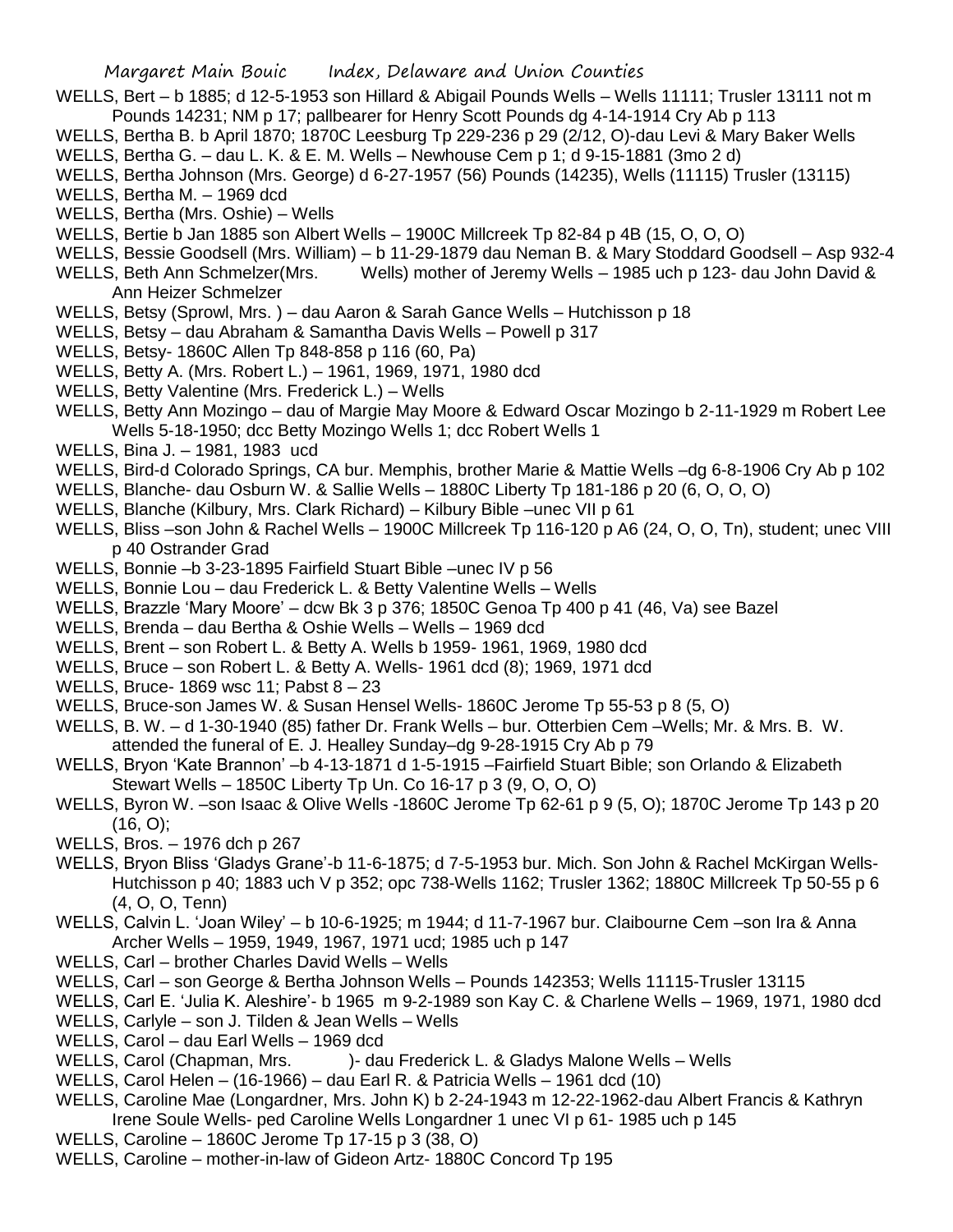- WELLS, Caroline (Mrs.)- Hutchisson p 17, 18
- WELLS, Caroline dau Rhoda Wells dcw Bk 3 p 317
- WELLS, Caroline Dort (Wells, Mrs. John W.)- m 11-8-1842 ucm 847; uccp p 29 JB 4 p 11 unec V p 60; uccp p 28 JB 3 p 394
- WELLS, Caroline Poling (Mrs. Levi) ucm 2686; m 2-13-1858; 1860C Allen Tp 848-858 p 116 (21, O)-also 800-809 (22, O
- WELLS, Carolyn Sue Chaffin (Mrs. Thomas Lee) m 7-9-1977 dau Leonard Chaffin Wells
- WELLS, Carrie B. (Parks, Mrs. William S.) b 8-12-1871 d 3-9-1911 Cry Ab p 19
- WELLS, Catharine Sanders (Mrs. William V)- m 4-22-1860 dcm
- WELLS, Catherine b 1810; d 1878 Oak Grove Cem Powell p 444
- WELLS, C. E. –son Ira & Anna Archer Wells Wells
- WELLS, Cathy dau Richard & Ramona Wells 1961 dcd (7)
- WELLS, Catherine 1870C Allen Tp 104-99 p 7 (26, O)
- WELLS, Catherine 1850C Concord Tp 2287 p 133 (34, O)
- WELLS, Catherine Crane (Mrs. George) m 11-8-1838 dcm
- WELLS, Catharine R. (Killpatrick, Mrs. Daniel) ucm 6608; m 12-4-1879
- WELLS, Catherine Vatura (Smiley, Mrs. Ralph Cameron) b 1909, dau Harry Burham & Louisa Ernst Wells ped Linda Smiley H 97; unec VII p 16
- WELLS, (WALZ)(WALLES), Catherine Schneider m Ada Wells; dcc Pamela Wickham Docherty 23
- WELLS, Celia M. (Hunt, Mrs. Richard A.) ucm 3196; m 6-29-1961
- WELLS, Celcillia (Wursbaugh, Mrs. John) ucm 4677; lic 1-18-1870
- WELLS, Chambers 1870C Allen Tp 14 p 4 (17, O)
- WELLS, Charles son Aaron wells Wells 1131
- WELLS, Charles –b 3-1881 son Albert Wells 1900C Millcreek Tp 82-81 p B4 (19, O, O, O) day laborer
- WELLS, Charles E. son William & Margaret Mary Catherine Bogan Wells dcq EW:4 'Anna E. Rosette' 1850C Delaware Town 1161 p 87 (2/12, O)
- WELLS, Charles son Daisy V. Morey Wells Wells
- WELLS, Charles D. 1967, 1971, 1973, 1975 ucd
- WELLS, Charlie 'Ethel Stirenett'- son Orlando & Elizabeth Stewart Wells - 1880C Liberty Tp Un Co 16-17 p 3 (5, O, O, O); Fairfield Stuart Bible – unec IV p 56, 57
- WELLS, Charles son Kenneth Eugene & Virginia Wells b 1961; 1969 dcd; Wells
- WELLS, Charles brother William A. Wells Wells
- WELLS, Charles M. son Samantha Wells 1860C Dover Tp 303 (7, O)
- WELLS, Charles David 'Velman' d 6-27-1978 (64) Wells
- WELLS, Charlie 1869 wsc p 12; Pabst 8 p 25
- WELLS, Charles 'Emma' son Hillard & Abigail Pounds Wells Wells 11112; Pounds 14232; Trusler 13112; pallbearer for Henry Scott Pounds –dg 4-14-1914 Cry Ab p 113
- WELLS, Charles S. 'Ruby M.'- 1910C Washington Tp (27, O, O, O) m 3 y farmer
- WELLS, Charles brother Chauncy Wells –dg 1-19-1912 Cry Ab p 88
- WELLS, Charles –brother Samuel G. Wells dg 5-7-1912 Cry Ab p 123; dg12-29-1903 Cry Ab p 213; dg 5-10- 1912 Cry Ab p 124
- WELLS, -----(Mrs. Charles J.) dau Silas Morey- dg 7-21-1914 Cry Ab p 138
- WELLS, Charles pallbearer for James Jameson dg 2-24-1914 Cry Ab p 98
- WELLS, Charles E. 'Anna E' –dg 1-21-1913 Cry Ab p 9
- WELLS, Charles E, Jr. son Charles E. & Anna E. Wells- dg 1-21-1913 Cry Ab p 9
- WELLS, Charles W.- b 3-8-1859; d 1-2-1873 Marlborough Cem Powell p 285
- WELLS, Charlota dau Caroline Wells 1960C Jerome Tp 17-15 p 3 (16, O) idiotic
- WELLS, Charlotte A. (Mrs. Harold G) 1980 dcd
- WELLS, Charlene (Mrs. Kay C) 1969, 1971, 1980 dcd
- WELLS, Charlotte Shout (Mrs. William L.)- b 10- -1820; m 2-27-1838 dcm; d 1-27-1866 dau Henry & Elizabeth Smith Shout – ped Ella Wells:15
- WELLS, Charlotte (Thrasher, Mrs. Enoch) ucm 2385; m 2-4-1856
- WELLS, Chauncey funeral at home of brother Charles Wells- dg 1-19-1912 Cry Ab p 88
- WELLS, Cheryl (Mrs. Randy) Wells
- WELLS, Cheryl Jean b 1955 dau Earl R. & Patricia Wells 1961, 1969, 1971 dcd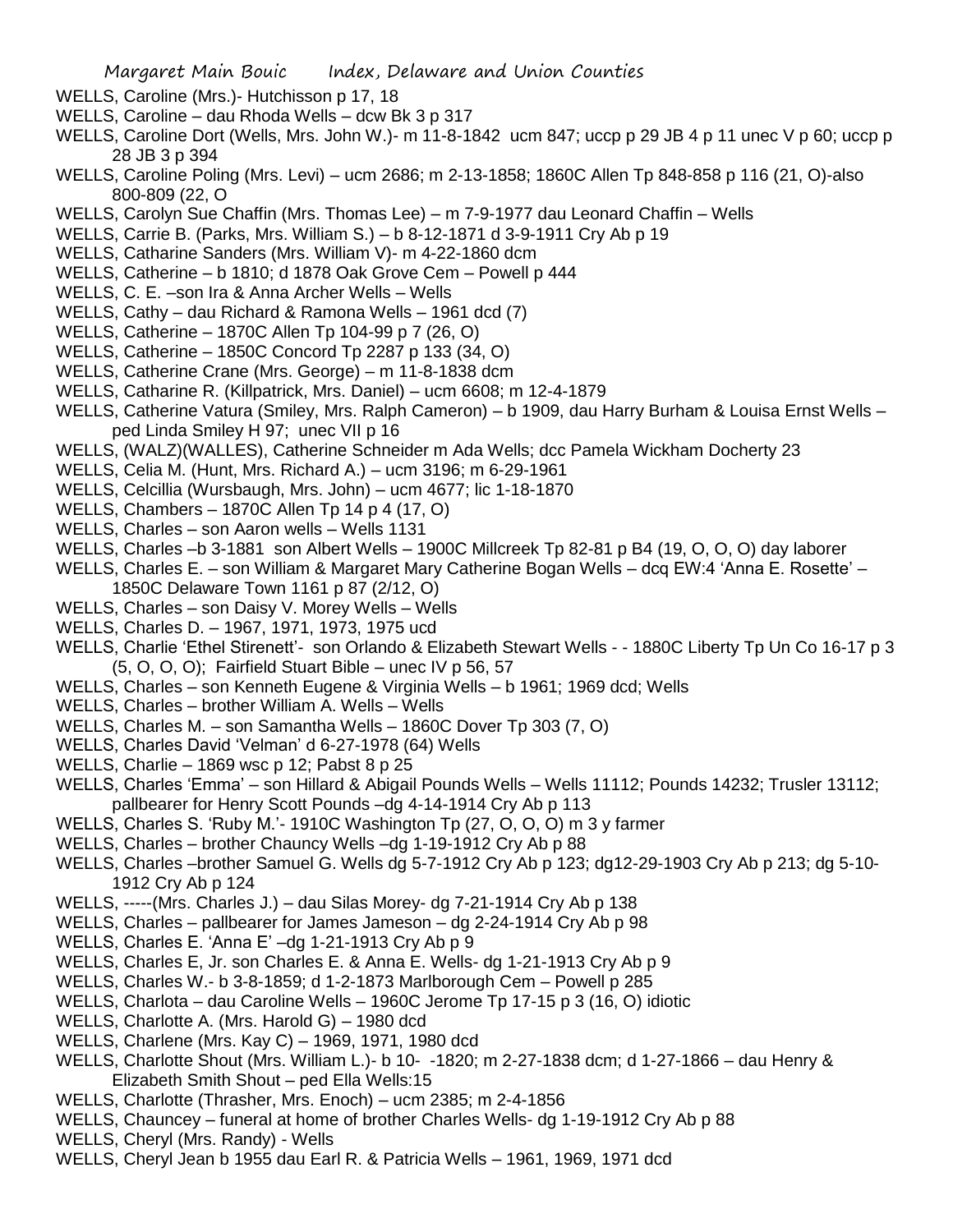- WELLS, Chester 'Mary Armstrong' m 10-21-1844 dcm
- WELLS, Chloe (Wright, Mrs. David) dau Israel Wells 1908 dch p 707; dg 10-23-1908, Cry Ab p 103
- WELLS, Christiana (Spain, Mrs. Enoch) b 9-5-1834 m 1-25/22-1852 ucm 1760; d 12-8-1916; 1850C Allen Tp 1536-1556 p 227 (16, O); 1870C Allen Tp 207-199 p 13 (35, O); 1880C Allen Tp 63-68 p 7 (48, O, Va, Va); unec XIV p 19, 66; ped Gladys Elaine Spain Chapman 9
- WELLS, Christiana (10-1846) heir of Levi Wells uccp p 50 red Bk 4 p 516
- WELLS, Christine Marie b 3-8-1944 dau William Woodrow & Victoria Habbegger Wells wells 116431; Trusler 136431
- WELLS, Christopher b 1970 son Richard D. & Mary Wells 1975, 1979, 1981, 1983 ucd
- WELLS, Clara (Powers, Mrs. Louie) dau Edward Wells wells 11956; Trusler 13956- Schultz p 9
- WELLS, Clara b 9-1886 dau Joseph & Allie Wells 1900C Jerome Tp 282-291 p 12B (13, O, O, O)
- WELLS, Clara (Helphenstine, Mrs. Oliver) b 1-18-1879 dau Orlando & Elizabeth Stuart Wells –Fairfield Stuart Bible; unec IV p 56
- WELLS, Clara Mae Couch (Mrs. Dan Wellington) b 1911-dau Sylvester Clarence & Edith Elizabeth Little Couch – ped Joy Wells Dyer # 68 3 unec V p 52
- WELLS, Clara E. Sawtelle (Maine, Mrs. George W.)(Mrs. Henry W.) m(1) 12-25-1872 (2) 1-31-1890 dau John M. & Susan Judkins Sawtelle – Asp (1661)
- WELLS, Clare Smith 'Laura R. Gossaage' m 6-18-1902; d 4-4-1969 (93) bur. Oak Grove –dau Joseph t. & Viola smith McKitrick Wells – Wells; 1880C Jerome Tp 271-281 p 30 (4, O, O, O)
- WELLS, Clarence M.-'Maud Smart'-son John & Rachel McKirgan Wells b 5-1878; d 4- -1923; NM p 41; Hutchisson p 50; Wells 1163; Trusler 1363; W. Smart (11754); opc 382; 1915 uch p 1088; 1883 uch V p 352; 1880C Millcreek Tp 50-55 p 6 (2, O, O, Tn); 1900C Millcreek Tp 116-120 p A6 (22, O, O, O) farmer; 1910C Millcreek Tp 76-80 p 4A (36,O,O,O) m 9y
- WELLS, Clarence 'Mattie Newhouse' Newhouse p 69; (13453), (11353)
- WELLS, Clarissa Ellen (Robinson, Mrs. Lemuel) b 12-29-1851-dau John D. & Eda Ann Counterman Wells; m 5-13-1871; ucm 4933; 1985 uch p 146; 1860C Washington Tp 1437-1447 p 195 (5, O); 1870C Washington Tp 31-29 p 5 (16, O)
- WELLS, Clarry dau Orlando & Elizabeth Stewart Wells– 1880C Liberty Tp Un Co 16-17 p 3 (1, O, O, O)
- WELLS, Clark son G. W. & Margaret Williams Wells 1880 dch p 697; 1850C Genoa Tp 348 p 36 (18, O); dcw Bk 4 p 429 (45) wit
- WELLS, Claude Lacy b 1907; d 1927 son Clarence M. & Maud Smart Wells W. Smart 117541; Wells 11631; Trusler 13631; 1910C Millcreek tp 76-80 p 4A (8,o,O,O)
- WELLS, Claude Sedric 'Alpha Hostetter' 'Lousie Moore' b 11-25-1902 m(2) 1952 –son Seymour & Jeanette Hannar Wells – Fairfield-Stuart Bible – unec IV p 57
- WELLS, Clyde 'Nora' Wells
- WELLS, Colesta J. (Sifritt, Mrs. Joseph J.) ucm 5990; m 12-17-1876-dau Jane T. Wells; 1870C Leesburg Tp 112-117 p 14 (13, O)
- WELLS, Cora b 1885; d 1887 Oak Grove Cem Powell p 443
- WELLS, Daisy V. Morey (Mrs.  $\longrightarrow$  ) d 12-19-1963 (81) bur W. Va Wells
- WELLS, Daisy G. dau L. L. & E. M. Wells Newhouse Cem p 1; d 9-29-1881 (3mo, 16d)
- WELLS, Dale F. d 7-2-1968 (46) bur. Oak Grove son William A. & Stella Wells- 1967, 1971 ucd
- WELLS, Daniel –b 3-22-1863 son Jacob Caleb & Mary Jane Lovell wells 1985 uch p 146; 1870C Washington Tp 32-30 p 5 (7, O)
- WELLS, Daniel son Theodore B. & Mabel G. Wells Wells
- WELLS, Daniel son Nelson Ewing & Anna Nusbaum Wells Wells 116423; Trusler 136423
- WELLS, Daniel W. 1883 uch IV p 471, 536 b 3-4-1842 son John D. & Eda Counterman Wells; d small pox, Civil War 3-3-1864 – 1985 uch p 146; 1860C Washington Tp 1437-1447 p 195 (18, O)
- WELLS, Dannie b 1959 son Harold J. & Mary I. Wells 1969, 1971 dcd
- WELLS, Danny- b 1955 son Harold A. & Ruth I. Wells 1973 ucd
- WELLS, David uccp 14 JB 1 p 303 –unec XV p 69
- WELLS, David son George & Bertha Johnson Wells –Pounds 142352; Wells 1111152 Trusler 131152
- WELLS, David Edward b 7-20-1847 d 1-26-1865 Tenn. of pneumonia, Byhalia Cem; son John d & Eda
- Counterman Wells Civil War 1985 uch p 145; 1860C Washington Tp 1437-1447 p 195 (13, O)
- WELLS, David Glenn son Rollen & Elma Shoup Wells Pounds 121621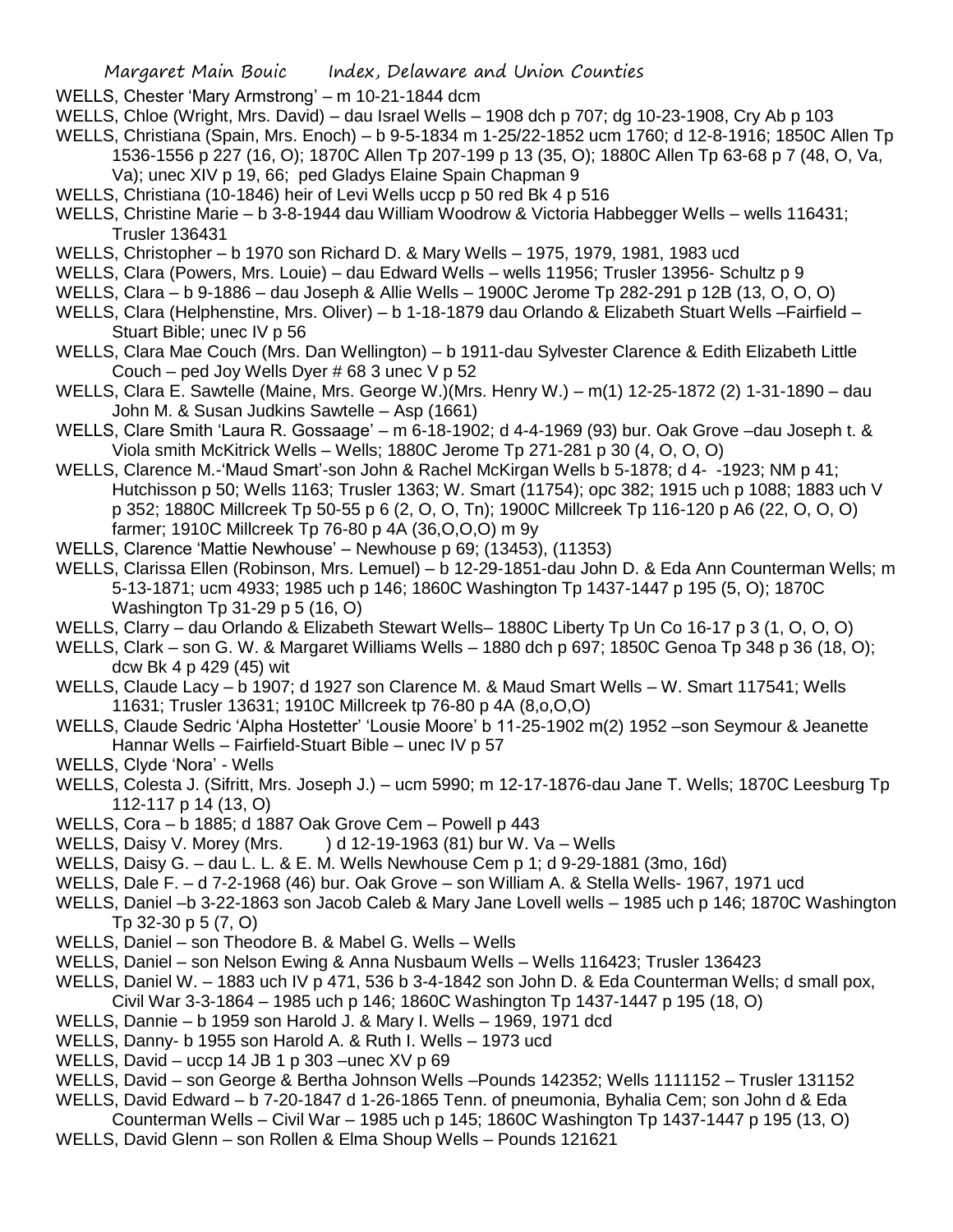- WELLS, David 'Kesiah Amrine' ucm 199; m 2-21 or 27 -1830; 1830C Paris Tp 292 (20-30); 1840C Marysville 821 (30-40); unec II p 27
- WELLS, David d 4-26-1863; 1883 uch V p 501, 519, V p 31
- WELLS, David brother Kenneth Eugene Wells Wells
- WELLS, David 'Wanda' Wells
- WELLS, David son Frederick L. & Betty Valentine Wells Wells
- WELLS, David brother Earl R. Wells Wells
- WELLS, David –son Kenneth E. & Virginia Wells Wells; 1969 dcd
- WELLS, David son Thomas & Elizabeth Wells 1850C Leesburg Tp 242-243 p 37 (13, O); 1860C Leesburg Tp 410 (23, O)
- WELLS, David B. 'Florence' 1961, 1969, 1971 dcd
- WELLS, David M.  $-$  1844 unec X p 54, unec XI p 12
- WELLS, David P. –son Denver P. & Doris Wells Wells
- WELLS, Davis M. 1851 unec VIII p 48
- WELLS, Deanna dau Gerald & Barbara Wells 1961 dcd
- WELLS, Deborah (Norris, Mrs. Isaac) ucm 4292; m 12-3-1867
- WELLS, Deborah dau Edward & Iona Wells 1961 dcd (17 mo)
- WELLS, Deborah dau Isaac N. & Olive Wells 1850C Jerome Tp 1762-1782 p 259 (10/12, O); 1860C Jerome Tp 62-61 p 9 (10, O); 1870C Jerome Tp 143 p 20 (20, O)
- WELLS, Delina Page dau William Page dcw Bk 2 p 380
- WELLS, Delilah Eliza (Mrs. John) m 2-28-1824 Madison Co- unec IV p 64
- WELLS, Della, Miss –90 (7-8-1989)- Wells
- WELLS, Dennis son Ossie O. & Margaret Bohan Wells Wells
- WELLS, Dennis 1980 dcd
- WELLS, Denver son Frederick & Gladys Malone Wells d 3-17-19 (48) bur. Arlington 1967 ucd; Wells
- WELLS, Dewitt E. 'Mary C.' d 1-3-1977 (70) bur. Green Mound, Kilb. brother Earl C. Wells 1961, 1969, 1971, dcd; Wells
- WELLS, Dewitt L. b 7-1879 son John W. & Elizabeth Rachel McKirgan Wells; 1880C Millcreek Tp 50-55 p 6 (7/12, O, O, Tenn)
- WELLS, D. F. 1883 uch IV p 520, 541
- WELLS, Dian (Dine) Gregory (Mrs. Ray)- 1959, 1967, 1971, 1973, 1979, 1981, 1983 ucd- dau Thomas & Tennessee Green Gregory -
- WELLS, Diana b 1964 dau Harold J. & Mary I. Wells 1969, 1971 dcd
- WELLS, Diane b 1958 dau Harold A. & Ruth I. Wells 1973 ucd
- WELLS, Don Wellington 'Clara Mae Couch' b 1906 son Byron & Kate Braman Wells; ped Joy Wells Dyer 2; unec  $V$  p 52
- WELLS, Donald brother Earl R. Wells Wells
- WELLS, Donald S. 'Arlene Lamont' Wells d 3-2-
- WELLS, Donald brother Kenneth Eugene Wells Wells
- WELLS, Donna J. (Mrs. Michael L.) 1980 dcd
- WELLS, Donnabell (Windsor, Mrs. ) dau William A. & Stella Wells Wells
- WELLS, Dora E. Ballard (Mrs. Kenneth Eugene) d 2-19-1975 (57) bur. Westerville dau Mabel Ballard **Wells**
- WELLS, Dorothy Eva b 7-26-1902 Paulding Co Ohio, dau Albert Harper & Emma Jane Longberry Wells 1985 uch p 145
- WELLS, Doris M. (Mrs. E. B.) 1980 dcd
- WELLS, Doris (Mrs. Denver P.) Wells
- WELLS, Dorotha (Mrs. John F.) 1883 uch V p 506
- WELLS, Doroth 1870 Allen Tp 14 p 1 (19, O)
- WELLS, Dotty S. 1968 dcd
- WELLS, E. 1915 uch p 446; 1883 uch V p 402
- WELLS, Earl R. 'Patricia' (Pete) d 12-7-1966 (38) 1961 dcd; Wells
- WELLS, ------------(Noble, Mrs. Paul) sister Earl R. Wells Wells
- WELLS, Earl 'Janis Denise Weiser' 'Suzanne' (17-1966); m 3-8-1969 son Earl R. & Patricia Wells 1961 dcd (11); Wells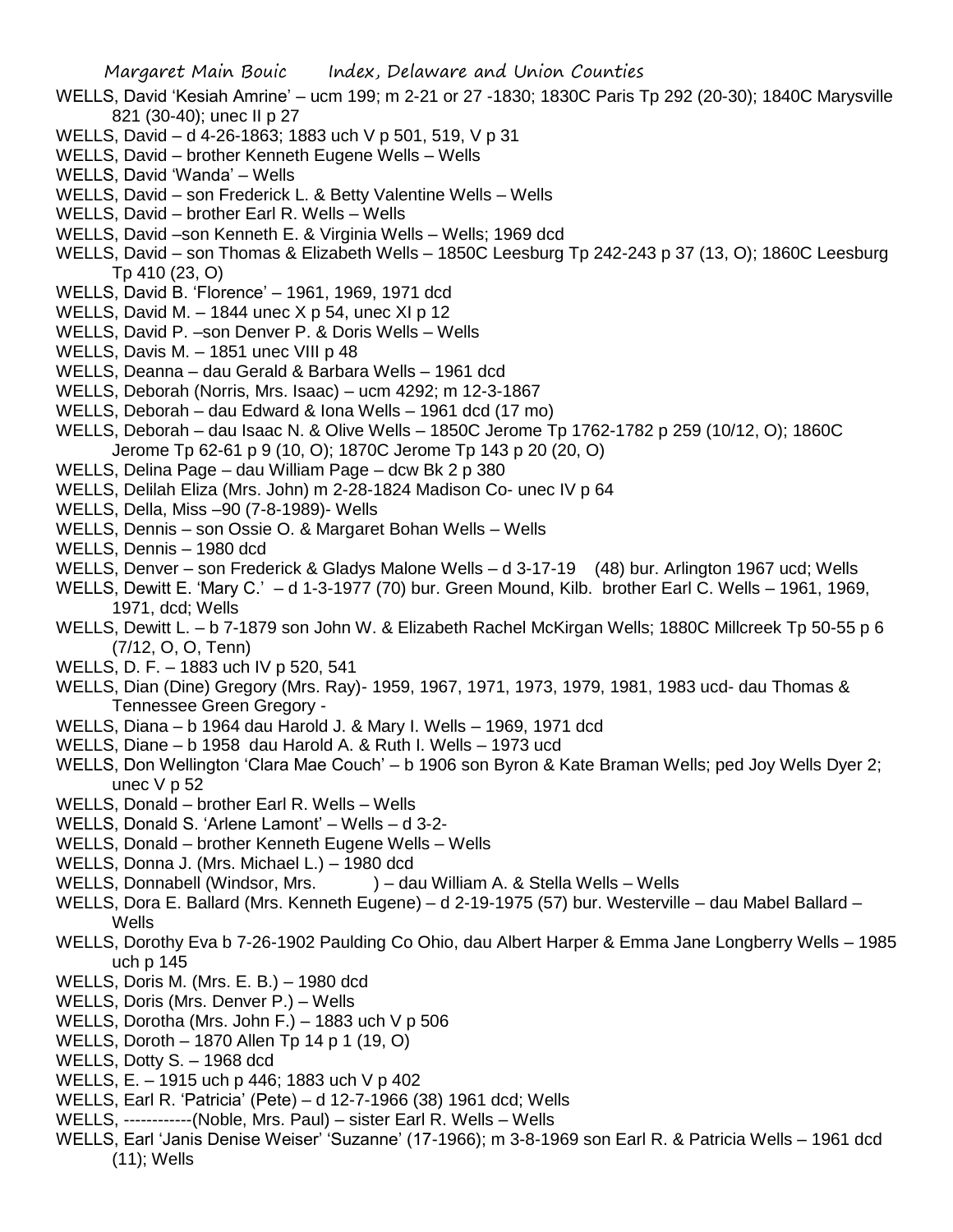- WELLS, Earl son Clarence & Mattie Newhouse Wells Newhouse p 69, 134531, 113531
- WELLS, Edd son Orlando & Elizabeth Stewart Wells 1880C Liberty Tp Un co 16-17 p 3 (17, O, O, O)
- WELLS, Eda Ann Counterman (Mrs. John D) m 3-11-1831, d 1867 bur. Byhalia Cem; unec II p 38; 1985 uch
	- p 145, 146; ped Caroline Mae Wells Longardner #86 17 unec VI p 61 m 3-11-1831; 1860C Washington Tp 1437-1447 p 195 (47, Pa); 1870C Washington Tp31-29 p 5 (57, O)
- WELLS, Eddie son De Witt E. & Mary C. Wells 1971 dcd
- WELLS, Edgar b Apr 1855, son John W. & Sabine Wells 1880C Allen Tp 78-86 p 9 (30, Vt, Vt, Vt); 1900C Allen Tp 132-136 p 6B (45, Vt, Vt, Vt); 1910C Allen Tp 166-168 p 6B (62, Vt, Vt, Vt)
- WELLS, Edith  $-$  1883 uch V p 465 unec XV p 12
- WELLS, Edith (Ryan, Mrs. Elling T.)- m 12-7-1855 ucm 2362; 1860C Leesburg Tp 537-511 p 71 (34, Va) unec V p 10; marriage slip –unec VIII p 35
- WELLS, Edgar A. d 5-5-1912 (64 y) b. Vermont, Oakdale Cem 2457 (165D)
- WELLS, Edgar son Osburn W. & Sallie Wells 1880C Liberty Tp, Union Co p 20 (4, O, O, O)
- WELLS, Edmund –son Earl & Janice Denise Weiser Wells Wells
- WELLS, Edna dau John & Sabine Wells 1880C Allen Tp 78-86 p 9 (25, Vt, Vt, Vt) b Feb 1859; 1900C Allen Tp 132-136 p 6B (41, Vt, Vt, Vt); 1910C Allen Tp 166-168 p 68 (55, Vt, Vt, Vt)
- WELLS, Edna dau Rollen & Elma Shoup Wells Pounds 12162?
- WELLS, Edward 1883 uch V p 338
- WELLS, Edward son Rusha Caudill Wells Wells
- WELLS, Edward 'Iona' 1961, 1969 dcd
- WELLS, Edd/Edward 'Mittie Hixon' Fairfield/Stuart Bible b 5-20-1863 d 12-27-1915; unec IV p 56, 57
- WELLS, Edward son Orlando & Elizabeth Wells 1870C Liberty Tp Un Co 252-252 p 30 (7, O)
- WELLS, Edward 'Sophina Trout' son Isaac & Sarah Trusler Wells 1850C Mil Tp 2008-2029 p 292 (8, O); Wells 119
- WELLS, Edward brother Lewis L. Wells 1880C Sc Tp 72 (17,O,-,-)
- WELLS, Edward 1883 uch IV p 534, 541
- WELLS, Edwin R. 'Percy Freshour' m 9-24-1868 dcm 515; delge 1998, XIV p 6; 1908 dch p 407
- WELLS, Effie N. –b May- 1880 dau J. & Nancy E. Wells 1880C Jackson Tp 7-7 p 224 ( O, O, O)
- WELLS, Effie Della Bale (Mrs. Benjamin Theodore)– b 6-26-1883 d 12-13-1954 m12-28-1910; dau David Bale & Dulcina Naomie Hulbert Bale dcc Robert Wells 3
- WELLS, Effie (Hasher, Mrs. Forrest E.) –dau Jay & Jane Morrison Wells m 2-24-1902; 1915 uch p 856
- WELLS, Electa (McGriffin, Mrs. Archibald) m 1-10-1849 dcm
- WELLS, Elisha 'Elizabeth '– 1883 uch IV p 512; 1860C Liberty Tp Un Co 1087-1097 p 148 (40, O); 1870C Taylor Tp 197-188 (50, O)
- WELLS, Eliza Deck (Mrs. Aaron) ucm 2497; m 12-18-1856
- WELLS, Eliza dau Bazzell & Mary Wells 1850C Genoa Tp 400 p 41 (17, O)
- WELLS, Elizabeth C.- d 1-9-1898 Deaths, Un Co Probate, Vol 3
- WELLS, Elizabeth Lawson (Mrs. John Thomas) Wells ped Christopher Jay Chapman 13; unec XIV p 57
- WELLS, Elizabeth (Mrs. Thomas T.) 1840C Leesburg 139 (50-60); 1850C Leesburg Tp 242-243 p 37 (50, Va); 1870C Leesburg Tp 229-237 (70, Va)
- WELLS, Elizabeth dau Joseph & Sarah Wells 1850C Jerome Tp 1788-1809 p 262 (21, Va); 1860C Jerome Tp 65-64 p 9 (31, Va); 1870C 158-151 p 21 (44, Va)
- WELLS, Elizabeth Reams (Mrs. James) m 1-7-1888; ucm 2665; 1915 uch p 837-836; unec IV p 65; 1860C Allen Tp 786-794 p 108 (23, O); 1870C Allen Tp 208-200 p 13 (35, O)
- WELLS, Elizabeth Blackstone (Mrs. James T.) 1883 uch V p 435; 1850C Leesburg Tp 242 (50, Va); 1860C Leesburg Tp 410 (60, Va); 1880C Leesburg Tp 4-4 p A175 (80, Va, Va, Va)
- WELLS, Elizabeth Stewart/Stuart (Mrs. Orlando) b 11-7-1840 d 12-26-1915 dau Orlando & Elsey Benedict Fairfield Stuart-ped Jay Wells Dyer # 63 9; unec V p 52 – ped Linda Smiley # 9 725; ucm 2835; m 2- 21-1859 – 1860C Liberty Tp Union Co 1058-1068 p 144 (19, O); 1870C Liberty Tp Union Co 252-252 p 30 (29, O); 1880C Liberty Tp Un Co 16-17 p 3 (39, O, NY, O); unclaimed letter 1852 unec IV p 19; unec IV p 56, 57; Fairfield Stuart Bible
- WELLS, Elizabeth (Mrs. Henry) 1850C Delaware Town 1052 p 82 (27, O) dg 5-18-1866 Cry Ab p 55
- WELLS, Elizabeth (Holycross, Mrs. George) ucm 766; m 1-1-1842 unec V p 59; uccp p 50 heir of Levi Wells rec Bk 4 p 516
- WELLS, Elizabeth Tharp (Mrs. Richard) m 10-28-1856 dcm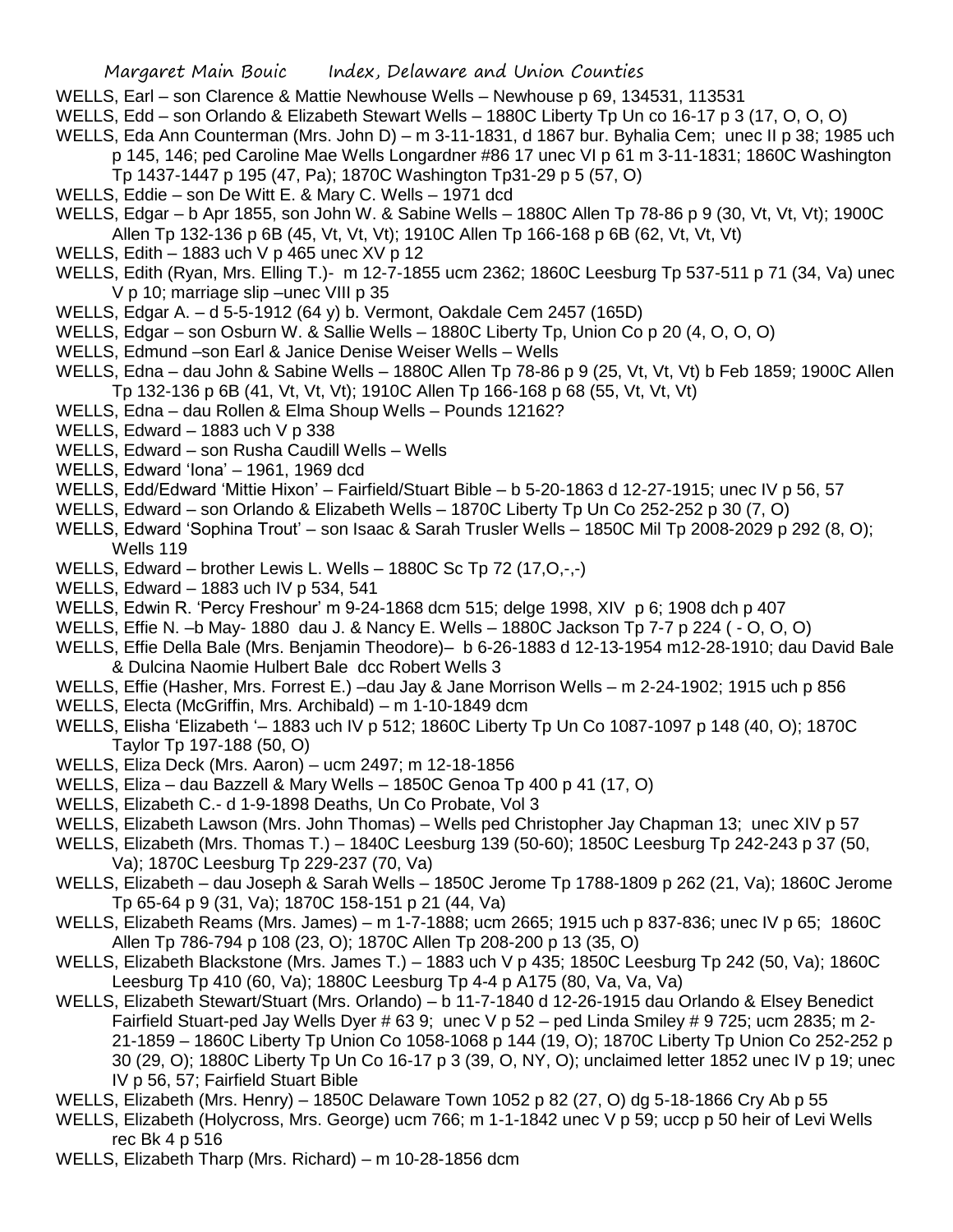- WELLS, Elizabeth Griste (Mrs. Nathaniel) m 4-13-1837 dcm
- WELLS, Elizabeth (Fish, Mrs. David) b 9-17-1827; m 10-21-1854 ucm 2183; d 4-5-1897 dcq EF:15; Fish (112) dau Isaac & Sarah Trusler Wells – 1850C Mil Tp 2008-2029 p 292 (22, Tenn); 1915 uch p 1102; Wells 112; Trusler 138; unec XVI p 59A
- WELLS, Elizabeth Stillman (Mrs. Elder) Asp p 127
- WELLS, Elizabeth (Mrs. Elisha) 1860C Liberty Tp, 1087-1097 p 148 (38, O); 1870C Taylor Tp 197-188 (47, O); 1880C Liberty Tp Un Co 187-192 p 20
- WELLS, Elizabeth Mason (Mrs. John) ped Marjorie Cody Dunn #67 27; unec VI p 20
- WELLS, Elder 'Elizabeth Stillman' Asp p 127
- WELLS, Elisha 1880C Liberty Tp Un Co 176-180 p 19 (19, O, O, Va)
- WELLS, Elisha 'Elizabeth' 1880C Liberty Tp Un Co 187-192 p 20 (60, O, NY, NY)
- WELLS, Eliezar 'Susan' –son Aaron & Sarah Gance Wells Hutchisson p 18
- WELLS, Ellan dau Mary Jane Wells Wells 1112; Trusler 1312
- WELLS, Ella E. Wells (Gorrell, Mrs. William F.) b 6-27-1878; m 8-6-1899; d 4-19-1954; dau Addison M. & Mary Elizabeth Bell Wells – ped Ella Wells:1
- WELLS, Ella (Mrs. Lewis L.) 1880C Sc Tp p 72 (23,o,-,-)
- WELLS, Ella Richey dau William W. & Ethel Richey Wells dcq EW:1; ERW:1 Wells
- WELLS, Ella Palmer (Mrs.) dau William & Mary Jane Claypool Palmer dg 11-10-1914 Cry Ab p 157
- WELLS, Ellen dau Bazzell & Mary Wells 1850C Genoa Tp 400 p 41 (3, O)
- WELLS, Elma Shoup (Mrs. Rollen) –dau John B. Weller & Margaret Bonar Shoup Pounds 12162
- WELLS, Elwood- b 6-1888 son Joseph & Ollie Wells- 1900C Jerome Tp 282-291 p 12B (11,O,O,O)
- WELLS, Emaline Corey (Mrs. Isaac H.) m 11-2-1859 dcm
- WELLS, Emeline (Toland, Mrs. Aaron) m 4-2-1840 dcm
- WELLS, Emily Lavina –b 12-27-1852 dau John D. & Eda Ann Counterman Wells- 1985 uch p 146
- WELLS, Emily (Batcher, Mrs. William) m 3-23-1871 ucm 4893
- WELLS, Emma dau James & Susan Hensel Wells 1880C Jerome Tp 179-193 p 21 (9, O, O, O)
- WELLS, Emma Jane Longberry (Mrs. Albert Harper) b 2-2-1872 m 12-20-1889 d 11-21-1944 dau Owen & Amanda E. Cossett Longberry – ped Caroline Wells Longberry 5 ; unec VI p 61; 1985 uch p 145 Or d 12-24-1933 Mich, 1985 uch p 145, 1146
- WELLS, Emma (Mrs. Charles) Wells 11112; Trusler 13112; Pounds (14232)
- WELLS, Emma (Hale, Mrs. Harry) 1908 dch p 737
- WELLS, Erma b 1881; d 1882 Oak Grove Cem Powell p 443
- WELLS, Erma Jean (Henson, Mrs. Earl) dau DeWitt E. & Mary C. Wells Wells
- WELLS, Erik E. d 10-19-1985 (15) bur. Green Mound son Earl & Janice Wells Wells
- WELLS, Ervin R. 'Helen Ladd' d 6-1-1976 (67) bur. Mesa, Ariz son George & Bertha Johnson Wells Pounds 142351; Wells 11151 Trusler 131151
- WELLS, Esta Rausch (Mrs. John) (Hickman, Mrs. Frank) b 11-9-1904 m (1) 5-10-1930 m(2) 12-31-1958 dau Leo & Magdalena Wolff Rausch – Rausch (1681) II 275
- WELLS, Rev. E. T. son of Mrs. Olive Wells –dg 1-13-1891 p 44 Cry Ab
- WELLS, Ethel –b 8- -1891 dau Joseph & Ollie Wells 1900C Jerome Tp 282-293 p 12B (8, O, O, O)
- WELLS, Ethel Stinnett (Mrs. Charlie) unec IV p 56 Fairfield Stuart Bible
- WELLS, Ethel Richey (Mrs. William) dau James McClure & Ella Susan Bartlett Richey dcq SW:3; ERW:1; dpc p 84; Richey; b 5-9-1875; m 4- -1909; d 3-6-1976 Oak Grove Cem; Newhouse p 55, 132122; Richey 158122; 1908 dch p 430, 521; 1880C Sc Tp 331 (5,O,O,O)
- WELLS, Etta G. d 3-10-1960 (83) mother of Tilden Wells Wells
- WELLS, Eugene son Daivy V. Morey Wells Wells
- WELLS, E(unice) (McNames, Mrs. Welcome) b 1826; m 10-29-1838 dau Isaac & Margaret Wells Sue Gunter Letter ogs Nov 1980 p 151
- WELLS, Eva Jane dau James & Elizabeth Reams Wells 1870C Allen Tp 208-200 p 13 (1/12, O);-b 4- 1870
- WELLS, Eva dau Caroline Wells 1860C Jerome Tp 17-15 p 3 (6, O)
- WELLS, Eva Belle (Bale, Mrs. Ezra Hulbert) m 3-29-1899 dg 8-25-1905 Cry Ab p 46
- WELLS, Evangeline M. (Artz, Mrs. Elisha L.) ucm 5766; m 10-21-1875; mt 3 p 17
- WELLS, Eve Elizabeth b 1819; d 1870 Oak Grove Cem Powell p 443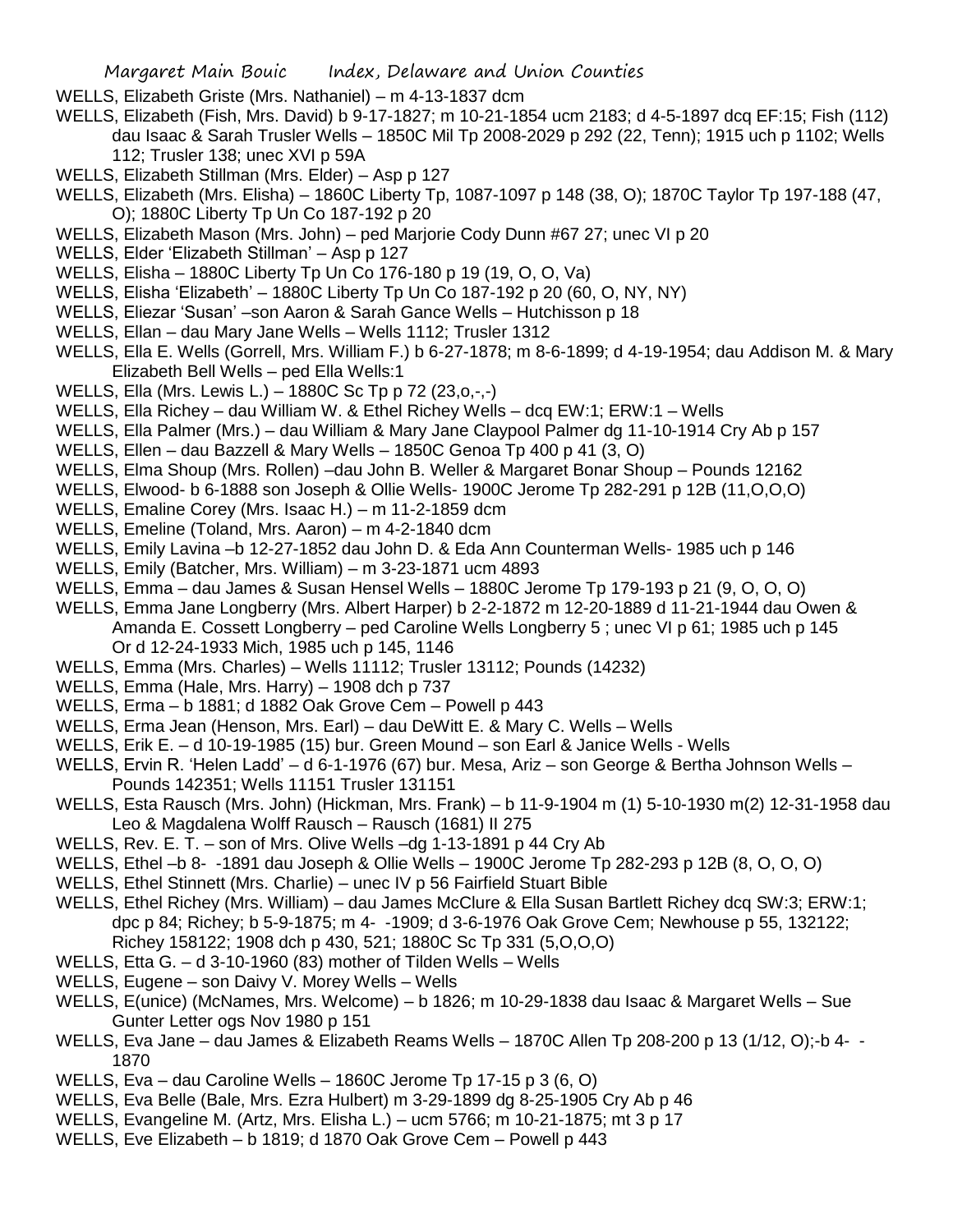- WELLS, Everett b 1878; d 1891 (13) son Joseph T. & Viola Smith McKitrick Wells –McKitrick p 278; 1880C Jerome Tp 271-281 p 36 (1, O, O, O)
- WELLS, Ezekiel 'Phebe Meacham' m 11-5-1778 Asp (147)
- WELLS, F. pallbearer for John L. Norton –dg 6-6-1905 Cry Ab p 31
- WELLS, Fanny A. Peabody (Mrs. Russell)- b 6-29-1825 son Benjamin & Martha Peckham Peabody- Asp (147)
- WELLS, Fanny (Hutchisson, Mrs. John Jefferson) Hutchisson p 68
- WELLS, Fermine- Sbc p 47; 1870C Leesburg Tp 152-159 p 19 (19,Va)
- WELLS, Flora E.- b 1-13-1870 d 2-12-1870 Byhalia Cem- dau Jacob Caleb & Mary Jane Lovell Wells- 1985 uch p 146; Deaths, Un Co Probate Bol 1 p 14 (1867-1878)
- WELLS, Flora Emma (Berridge, Mrs. John)- b 9-6-1905 dau Albert Harper & Emma Jane Longberry Wells-1985 uch p 145
- WELLS, Flora I. Hildreth (Mrs. William Luther)- m 4-9-1890; 1985 uch p 146
- WELLS, Florence (Mrs. David B.)- 1961, 1969, 1971 dcd
- WELLS, Francis L.- Deaths, Un Co Probate Vol 1 p 14 (1867-1878)
- WELLS, Frank- Deaths, Un Co Probate Vol 1 p 20 (1867-1878)
- WELLS, Frank- b 1-2-1862 Fairfield Sturart Bible unec IV p 56
- WELLS, -----(Mrs, Frank)- Oak Grove Cem . dg 7-9-1904, Cry Ab p 44
- WELLS, ----(Mrs. Frank) funeral dg 7-9-1909 Cry Ab p 44
- WELLS, Dr. Frank E. 'Nell'- d 1-29-1966 (77) Otterbein Cem- son B. W. Wells- 1961 dcd; Wells
- WELLS, Frank F.- son James & Susan Hensel Wells- 1870C Jerome Tp 149-147 p 20 (8,O); 1880C Jerome Tp 179 p 193 p 21 (19,O,O,O)
- WELLS, Frank- son J. A. Wells- brother Mrs. W. S. Parks- dg 3-14-1911, Cry Ab p 17; dg 3-21-1911, Cry Ab p 19
- WELLS, Frank M.- d 2-1946 Wells
- WELLS, Frank 'Mattie Roberts'- dg 10-4-1895, Cry Ab p 40
- WELLS, Frank- pallbearer for Calvin H. Blair- dg 10-5-1915, Cry Ab p 82
- WELLS, Frank T. 'Rosa Dodds'- b 1861; Dodds 3,4; Powell p 248
- WELLS, ----(Prichard, Mrs. Benjamin R.)- dau Frank W. Wells- Wells
- WELLS, ----(Jones, Mrs. Harry)- sister Frank W. Wells- Wells
- WELLS, Franklin- son Orlando & Elizabeth Wells- 1870C Liberty Tp Un Co 252-253 o 30 (8,O)
- WELLS, Fred- b 10-26-1865 Fairfield Stuart Bible- unec IV p 37
- WELLS, Fred 'Nell Woodaard'- d 8-22-1914 son Orlando & Elizabeth Stewart Wells- Fairfield Stuart Bible; unec IV p 56, 57; 1870C Liberty Tp Un Co 252-252 p 30 (9/12,O); 1880C liberty Tp 16-17 p 3 (10,O,O,O)
- WELLS, Frederick Lee 'Gladys Lulu Mabery'- ped Christofer Jay Chapman 6
- WELLS, Frederick Lee 'Gladys Malone''Betty Valentine'- b 4-3-1906 d 9-20-1965 bur Rockhill /S, C,- son John Thomas & Elizabeth Lawson Wells- Wells
- WELLS, —(Lee, Mrs. John)- dau Frederick L. & Gladys Malone Wells- Wells
- WELLS, —(Burnette, Mrs. Vernon)- dau Frederick L. & Gladys Malone Wells- Wells
- WELLS, F. T. ' Dodd'- parents of Robert Ashley- dg 12-30-1880, Cry Ab p 42
- WELLS, —(Mrs. F. T.- sister Mrs. Wiles Fleming- dg 1-4-1916 p 2
- WELLS, F. T.- son James W. & Susan Hensel Wells- dg 10-11-1907, Cry Ab p 74
- WELLS, F. W.- 1908 dch p 430
- WELLS, G. (Mrs. J. W.)- Darby Jerome Cem p 98, 104
- WELLS, Garfield- dg 10-20-1914, Cry Ab p 154
- WELLS, Gary L. 'Merrill'- 1973, 1975 ucd
- WELLS, Gary- son Oshie & Bertha Wells- Wells
- WELLS, Gene Core- b 8-13-1935 son John Eugene & Imogene Core Wells- Wells 11641; Trusler 13641
- WELLS, George- 1840C Scioto Tp (20-30)
- WELLS, George- 1870C Liberty Tp 252-252 p 30 (10,O)
- WELLS, George- d 11-10-1847 (31y 26d) New Millcreek Cem p 19; Powell p 250
- WELLS, George- son Aaron & Sarah gance Wells- Wells 1(10)
- WELLS, George- b 9-1883 son Albert Wells- 1900C Millcreek Tp 82-84 p B4 (16,O,O,O) farm laborerr
- WELLS, George 'Arizonia Burkam'- dumch p 101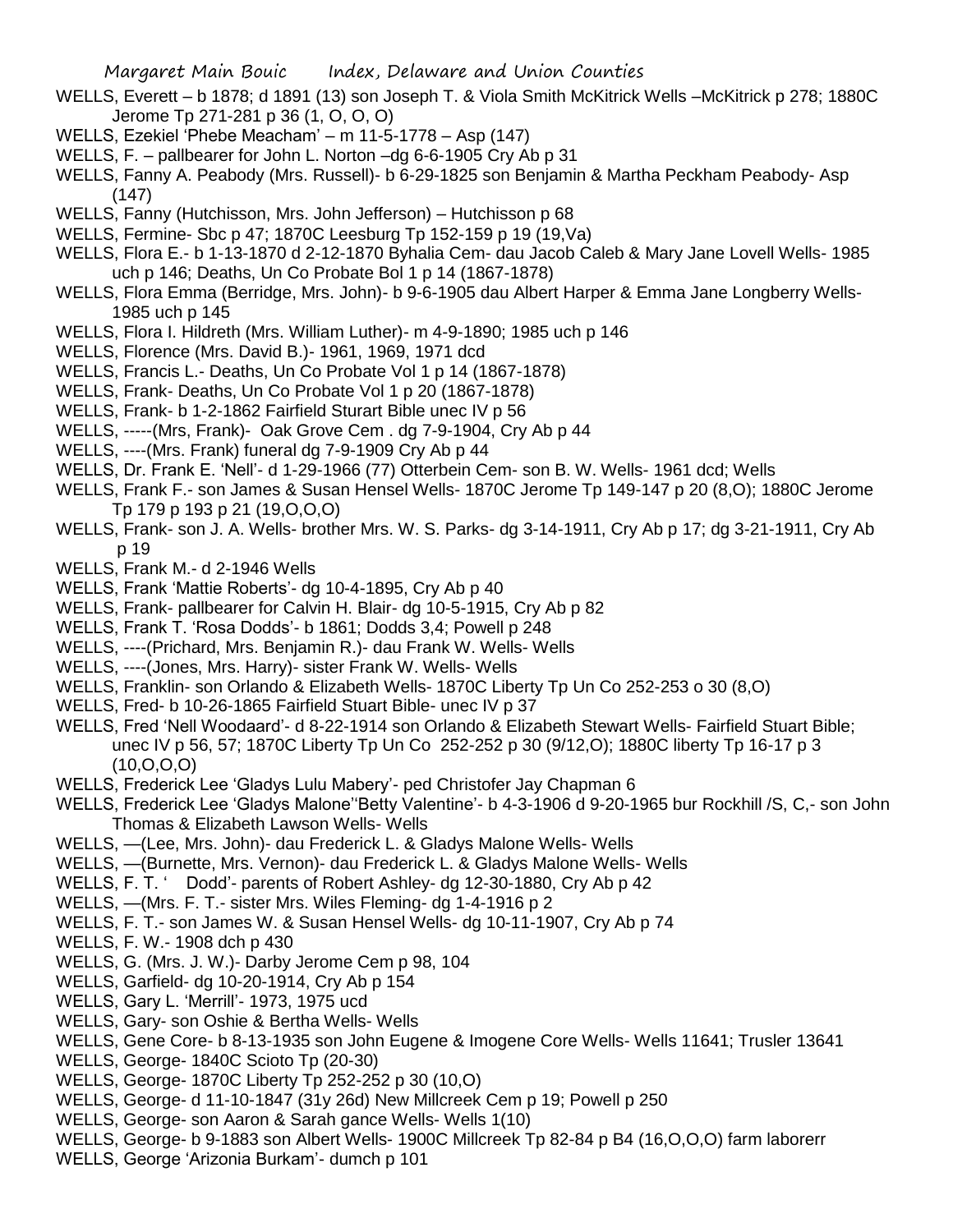- WELLS, George 'Bertha Johnson'- son Millard & Abigail J. Pounds Wells- Pounds 14325; Wells 11115; Tursler 13115; pallbearer for Henry Scott Pounds; dg 4-14-1914, Cry Ab p 113
- WELLS, George B. 'Mary E. Carpenter'- b 8-20-1848 d 7-17-1934 son Basil & Mary Moore Wells- dcc Robert Wells 4
- WELLS, George , 'Catherine Crame'- m 11-8-1838 dcm
- WELLS, George- son Charles E. & Anna E. Wells- dg 1-21-1913 Cry Ab p 9
- WELLS, George E.- d 5-13-1860 (3-6-17) Jerome Cem, DJ Cem p 99- son J. W. & S. Wells-
- WELLS, George- son Isaac & Margaret Wells- Sue Gunter letter
- WELLS, George- b 1869- son John & Margaret Wells- 1870C Claibourne Tp 97-95 (2,O); 1880C Claib. Tp 13- 14 p B191 (11,O,O,Md); unec VIII p 2
- WELLS, George M.- son Catherine Wells- 1850C Concord Tp 2287 p 133 (5,O)
- WELLS, George W.- dcw Bk 4 p 55(7) exec of Joshua W. Pierce; dcw Bk 4 p 124(14) witness; dcw Bk 4 p 327 (34) witness, surety Peter Hoy
- WELLS, George W.- Hutchisson p 63
- WELLS, George W. 'Margaret Williams'- son Abraham & Dixon Wells- 1880 dch p 696; Powell p 22; 1850C Genoa Tp 348 p 36 (38,Pa); dcw Bk 4 p 429 (45) exec of James Ross
- WELLS, George 'Zona Burkham'- b 5-20-1860 d 10-25-1936 son Orlando & Elizabeth Stuart Wells- ped Linda Smitly # 97; unec VI p 16; Fairfield Stuart Bible, unec IV p 56, 57 ; 1880C Liberty Tp UnCp 16-17 p 3  $(20, 0, 0, 0)$
- WELLS, Gerald 'Barbara'- son William A. & Stella Wells- Wells; 1961, 1969, 1971, 1980 dcd
- WELLS, Gertrude Ellenor- b 5-30-1905 d 1937 dau Seymour & Jeanette Hannar Wells- Fairfield Sturart Bibleunec IV p 57
- WELLS, Gertrude- b 2-24-1873 Fairfield Stuart Bible, unec IV p 57- dau Orlando & Elizabeth Stewart Wells-1880C Liberty Tp un Co 16-17 p 3 (7,O,O,O)
- WELLS, Gladys Crane (Mrs. Bryson Bliss) Hutchisson p 50; Wells (1162); Trusler (1362)
- WELLS, Gladys (Huey, Mrs. Floyd)- d 1976; 1985 uch p 78
- WELLS, Gladys Luli Mabery (Mrs. Frederick Lee)- b 11-17-1905 d 12-23-1976 dau Charles Henry & Orphra Pearl Simpson Mabery- ped Christofer Jay Cchapman 7; unec XIV p 57
- WELLS, Gladys Malone (Mrs. Frederick L.)- Wells; 1967, 1971, 1973 uycd
- WELLS, Gertrude Isabel- d 6-11-1899 Fairfield Stuart Bible; unec IV p 57
- WELLS, G. R.- 1980 dcd
- WELLS, Grace Bigelow (Mrs. Guy)- b 11-19-1885 m 12-24-1905 d 3-22-1979 Forest Grove Cem- dau E. McClelland & Elizabeth Manning Bigelow- McKitrick p 278; Wells
- WELLS, Grace(Bonker, Mrs. John)- b 12-26-1867 dau Orlando & Elizabeth stewart Wells- Fairfield Stuart Bible, unec IV p 6, 57; 1880 Liberty Tp Un Co 16-17 p 3 (12,O,O,O)
- WELLS, Grace (Cumston, Mrs. )- sister DeWitt E. Wells- Wells
- WELLS, Grace- dau Orlando & Eelizabeth Stuart Wells- 1870C Liberty Tp Un Co 252-252 p 30 (20)
- WELLS, Grandma- Oakdale Cem 1691 13E, 2nd row
- WELLS, Gregory Alan- on Mr. and Mrs. DeLorne Stump- Wells; engaged to Karen Marie Jones
- WELLS, Griffin 'Sarah Tonguet'- m 8-6-1863 ucm 3459 son Russell & Mary Wells- 1840C Genoa Tp 400 p 41  $(13,0)$
- WELLS, M. Guy 'Grace Bigelow'- b 10-27-1880 m 12-24-1905 d 3-10-163 son Joseph T & Viola Smith McKitrick Wells- McKitrick p 278
- WELLS, G. W. performed marriage 489, delge 1998, XIV p 5
- WELLS, G. W. 'Susan Hensel'- 1883 uch V 312
- WELLS, Gwen Ellen- dau John F. Wells- Wells
- WELLS, Hannah- 1870 Allen Tp 104-99 p 7 (36,O)
- WELLS, Hannah (Benjamin, Mrs. Nathan)- Powers Pat p 74
- WELLS, Hannah Hewett (Maine (Mrs. Henry)(Mrs. Benjamin)- dau Ekanah & Elizabeth Miner Hewett= Asp (159)
- WELLS, Harold A. 'Ruth I. 1973 ucd
- WELLS, Harold G. Charlotte A.'- 1980 dcd
- WELLS, Harold J. 'Mary I.'- 1969, 1971 dcd
- WELLS, Harold- son William A. & Stella Wells- 1961 dcd
- WELLS, Harriet- b 1801 d 1876 Powell p 443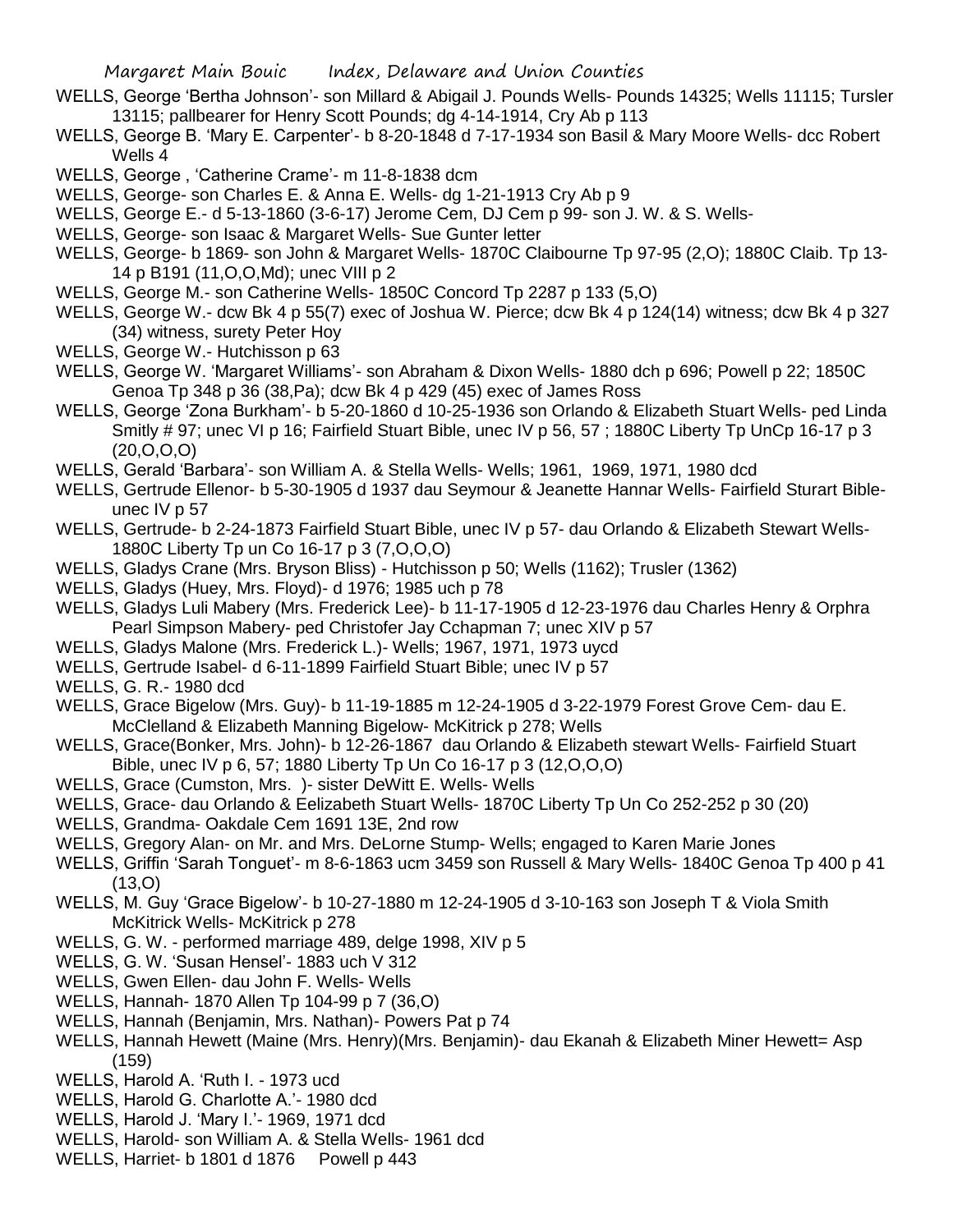- WELLS, Harriet (Baker, Mrs. John)- m 4-2-1842 dcm
- WELLS, Harriet (Clevenger, Mrs. John P)- b 1-2-1827 m 12-8-1850, ucm 1605 dau James & Elizabeth Backstone Wells- 1915 uch p 827. 835, 836; 1883 uch V 435; unec VIII p 3, unec XIV p 18; 1880C Leesburg Tp 4 p 175A (52,O,Pa,Va)
- WELLS, Harriet- dau Thomas T. & Elizabeth Wells- 1850c Leesburg Tp 242-243 p 37 (23,O)
- WELLS, Harry B.- son Heath & Beth Browning Wells- dg 2-22-197, Cry Ab p 19
- WELLS, Harry Burkam 'Louisa Ernst'- b 1884 d 1962 son George & Zona Burkham Wells- ped Linda Smiley #97 6; unec VII p 16
- WELLS, Harry Casper 'Jean Peck'- b 3-1891 son Albert Harper & Emma Jane Longberry Wells- 1985 uch p 145
- WELLS, Harry- son William A. & Stella Wells- 1961 dcd
- WELLS, Hattie (Mrs. )- Pabst 5 p 20
- WELLS, Hattie (Klingle, Mrs. )- sister William A. Wells- Wells
- WELLS, Hazel- b 5-26-1913 d 12-9-1914 scarlet fever- dau Wm. Wells- dg 12-11-1914, dg 112-15-1914, Cry Ab p 160, 164
- WELLS, Heath/Hester 'Belle Browning'- b 1853 m 1871 dg 2-19-1907, dg 2-22-1907, Cry Ab p 16, 19; son Richard & Marinda Wells-
- WELLS, Helen Close (Mrs. Albert Dewitt)- Wells (1164); Trusler (1364); McKirgan
- WELLS, Helen Hortense (Stauffer, Mrs. Allen)- dau Albert Dewitt 7 Helen Close Wells- Wells 11644; Trusle 13644; Hutchisson p 50
- WELLS, Helen Ladd (Mrs. Ervin R.)- d 8-16-1966 (51) bur Kesa, Ariz- Wells
- WELLS, Helen L. Arnold (Mrs. Theodore B.)- b 3-26-1916 d 10-15-1898 (72) bur Marion, Wells
- WELLS, Helen Marie- d (6y) Oak Grove Cem- dau Wm. Wells- dg 12-11-1914, dg 12-15-1914, Cry Ab p 163, 164
- WELLS, Henry- b 1814 d 1871 Oak Grove Cem , Powell p 443; hadc p 22
- WELLS, Henry- son Edward & Sophina Trout Wells- Wells 1191; Trusler 1391
- WELLS, Henry 'Elizabeth- dg 5-18-1866 Cry Ab p 55; 1850C Delaware Town 1052 p 82 (30,O)
- WELLS, Henry- son Orlando & Elizabeth Wells- 1860C Liberty Tp un Co 1058-1068 p 144 (2/12,O)
- WELLS, Henry- son Rhoda Wells- dcw Bk 3 p 317
- WELLS, Henry W. 'Clara E. Sawtell'- m 1-31-1890 see Asp (1661)
- WELLS, H. G. McKitrick p 9, 10, 14
- WELLS, Hiram 'Lodernia Brown'- m 7-12-1852 ucm 1829; unec IV p 10, XV p 19
- WELLS, Hiram- son Thomas T,. & Elizabeth Wells- 1850C Leesburg Tp 242-243 p 37 (19,O)
- WELLS, Howard- b 1852- son John & Margaret Wells- 1870C Claibourne 97-95 (18,O); unec VIII p 2
- WELLS, Hugh- 1835 men p 51 # 71 p 73 Porter Tp; 1838 bonds, delge 1990, XIV p 12
- WELLS, Hugh- son Isaac & Margaret Wells- see Gunter letter
- WELLS, Hugh 'Polly Vining'- Powell p 313
- WELLS, I. E.- 1860C Millcreek Tp 50 (17,O) male
- WELLS, Ida E.- mt 3 p 8 WELLS, Ida- dau Sarah Wells- 1870C Claibourne Tp 222-220 p 28 ((8,0)
- WELLS, Ilse Mariette (Mann, Mrs. Melford Thompson, Jr) m 8-7-1971 dau J. Tilden & Jean Wells- Wells
- WELLS, Imogene Core (Mrs. John Eugene- dau Judge Harry Core- Wells (11641); Trusler (13641)
- WELLS, Iona (Mrs. Edward)- 1961 dcd
- WELLS, Ira 'Anna Archer'- Wells
- WELLS, Isaac- 1835 men p 51 # 70 p 73 Porter Tp; 1838 bnds, delge 1998, XIV p 12
- WELLS, Isaac- son Abraham & Samantha Davis Wells- Powell p 317; 1850C porter Tp 3060 p 166 (15,O)
- WELLS, Isaac B. 'Angelia Dort'- m 9-11-1877 ucm 6113 son James & Susan Hensel Wells-dg 10-11-1907, Cry Ab p 74 ; 1870C Jerome Tp 149-147 p 20 (15,O); 1880C Jerome Tp 193-208 p 22 (25,O,O,O) stone mason'
- WELLS, Isaac E.- Deaths Un Co Probate, Vol II p 38 (1879-1886
- WELLS, Isaac E. 'Alice'- 1880C Washington Tp 62-65 p 7 (36,O,O,O)
- WELLS, Isaac H. 'Emelina Corey'- son Isaac E. & Alice Wells- m 11-2-1859 dcm
- WELLS, Isaac H.- 1880C Washington Tp 62065 p 7 (13,O,O,O)
- WELLS, Isaac- son James & Susan Hensel Wells- dg 10-11-197, Cry Ab p 74
- WELLS, Isaac 'Margaret- d 10-20-1849 Ogle Co. Illiois- see Gunter letter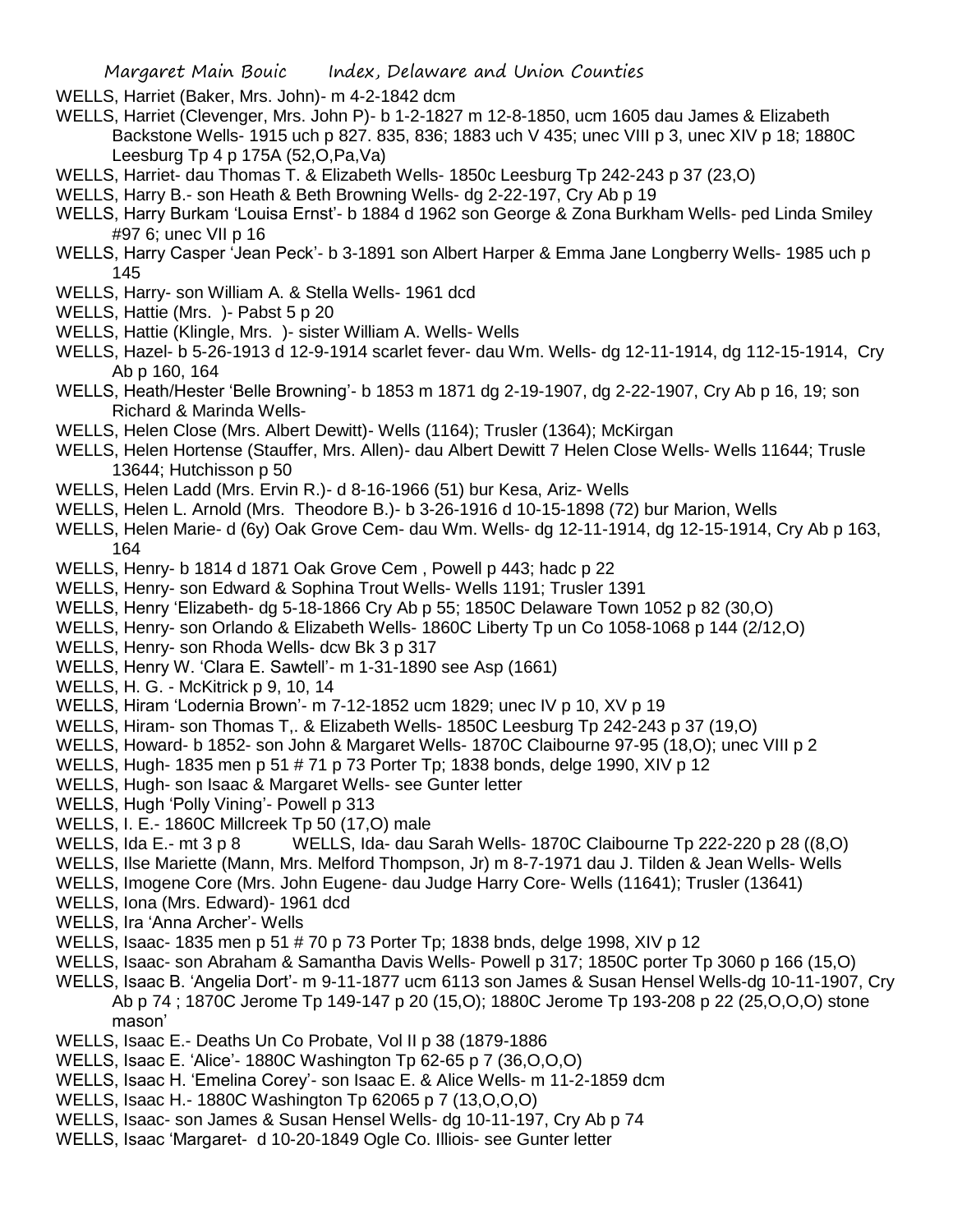- WELLS, Isaac N,. 'Olive'- d 10-20-1849 see Gunter letter; hjt p 59; 1915 uch p 422; 1883 uch V 286; 1850C Jerome Tp 1762-1782 p 259 (33,Va); 1860C Jerome Tp 62-61 p 9 (43,Va); 1870C Jerome Tp 143 p 19  $(53,Va)$ ; uccp p 34, witness JB 4 p 4; unec XVI p 30
- WELLS, Isaac 'Saarah Trusler' b 9-15-1798 m 3-8-1825 d 10-6-1844 New Millcreek Cem p 7- son Aaron & Sarah Gance Wells- Wells 11; Hutchisson p 18; 1883 uch V 278, 346, 352; sxq Erma Fish 10; Sarah Wells Morris 10; 1840C Millcreek Tp p 58 (40-50); hjt 45, 47
- WELLS, Israel- 1908 dch p 707
- WELLS, J.- Powers p 249
- WELLS, J. petit jury, unec IV p 59
- WELLS, Mrs. J.- relative of Mary J. Wells- dg 3-17-1903, Cry Ab p 174
- WELLS, J. A. (Mrs. )- mother Mrs. W. S. Parks, Frank, Mary, etc dg 3-14-1911, Cry Ab p 17
- WELLS, Jack- son Daisy Wells- Wells
- WELLS, Jacob Caleb 'Mary Jane Lovell'- b 10-14-1833 m 5-25-1854 Ind d 718-1915 son John D. & Eda Ann Counterman Wells- 1985 uch p 146; ped Caroline Mae Wells Longardner # 86 8; unec II p 38, VI p 61l; 1870C Washington Tp 32-30 p 5 (36,O)
- WELLS, James- adm of Isaac White- uccp p 30 JB 3 p 244; unec III p 61, IV p 34, XI p 11, XII p 54
- WELLS, James- brother Maggie, Lewis Wells- dg 6-3-1910
- WELLS, James- son Abraham & Samantha Davis Wells- Powell p 317
- WELLS, James B.- son Jesse & Mary Warrick Wells- 1908 dch p 529
- WELLS, James Christian (1-1846 heir of Levi Wells- unec XII p 69; uccp p 50, Record Bk 4 p 516
- WELLS, James- son David B. & Florence Wells- 1961 (15), ucd
- WELLS, James D.- b 2-26-1832 son John D. & Eda Ann Counterman Wells- 1985 uch p 145m146
- WELLS, James 'Elizabeth Reams'- m 1-7-1858 ucm 2665; 1915 uch p 827, 836; mt 1-27-1858; unec IV p 65; XII p 30, m slip; 1860C Allen Tp 796-794 p 108 (27,O); 1870C Allen Tp 208-200 p 13 (35,O)
- WELLS, James- son Isaac & Maargaret Wells- see Custer letter
- WELLS, James- 'Lavina Hollenbeck'- b 5-10-1831 son Joseph & Sarah Wells- 1850C Jerome Tp 1788-1809 p 262 (20,Va); Robert Wells letter
- WELLS, James L.- Pabst 3 p 17
- WELLS, James 'Lovina'- b 3-7-1817 d 5-11-1901 Jerome Cem IOOF p 114, 122; 1883 uch V 325
- WELLS, James M. 'Lucy Allen'- m 7-4-1859 dcm son G. W. & Margaret Williams Wells- 1880 dch p 697; 1850C Genoa Tp 348 p 36 (15,O)
- WELLS, James 'Margaret Crall'- Freshwater p 118
- WELLS, James N.- 1860C Leesburg Tp 511 (9,Va0
- WELLS, James P 'Sarah Keener'- m 216-1838, ucm 480; unec III p 30
- WELLS, ---- (Morrill, Mrs. H. D.)- dau James W. & Susan Hensel Wells- dg 10-11-1907, Cry Ab p 74
- WELLS, ----(Hecker, Mrs. Louis)- dau James W. & Susan Hensel Wells- dg 10-11-1907, Cry Ab p 74
- WELLS, James 'Sarah Hicks'- m 1-11-1832; ucm 245; unec II p 34
- WELLS, James 'Susannah Miller'- parents of John D. 1880 dch p 1985 uch p 148
- WELLS, James- son Susanna Wells- 1850C Allen Tp 1536-1556 p 227 (16,O)
- WELLS, James T.- Pabst Pion I p 128
- WELLS, James Thomas 'Elizabeth Blackstone'- 1883 uch V 435; mt 7-31-1852; 1850C Leesburg Tp 240 (60); 1860C Leesburg Tp 410 (70,Pa)
- WELLS, James W. 'Nola Susan Davis'- m 1-2-1976 son Oshie Wells- Wells; son Bertha Wells
- WELLS, James W. 'Susan Hensel' m 10-9-1853 ucm 2009 d Sunday, dg 10-11-1907, Cry Ab p 74; unec VIII p 11, unec XVI p 30; 1860C Jerome Tp 55-53 p 8 (28,Va) 1870C Jerome Tp 148-147 p 20 (39,Va); 1880C Jerome Tp 179-193 p 21 (49,O,Va,Va) farmer
- WELLS, Jane H. Gregg (Mrs. William H.)- m 5-13-1839 ucm 558; 1850C Paris Tp, Marysville 480-489 p 74 (25,O)
- WELLS, Nancy Jane Morrison (Mrs. Jay) m 3-7-1879 ucm 6447; 1915 uch p 856
- WELLS, Jane T.- 1870C Leesburg Tp 112-117 p 14 (45,O)
- WELLS, Janell- b 1971 dau Gary L. & Merrill Wells- 1973, 1975 ucd
- WELLS, Janet Marie (Robertson, Mrs. )- m 1-1-1961- dau Ervin R. & Helen Ladd Wells- Wells
- WELLS, Janie D. Weiser (Mrs. )(Kinkleman Mrs. Chris)- m 1-12-1981 dau Gerald E. & Frena M. A. Weiser 1961 (9), 1858 dcd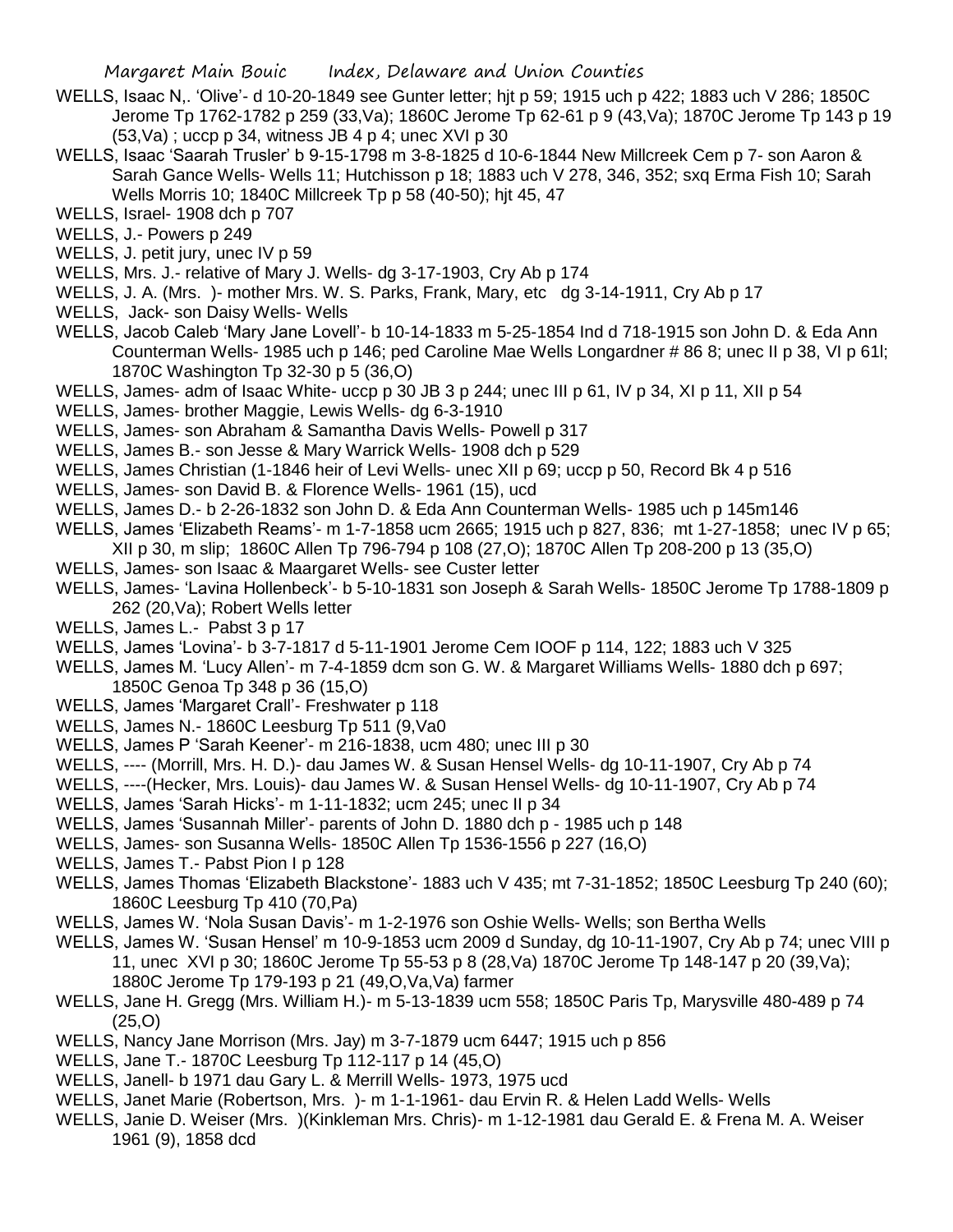- WELLS, Jay 'Nancy Jane Morrison'- b 1854 m 3-7-1879 ucm 6447 d 3-4-1930 York Cem B119 p 73- son John & Margaret Wells- 1915 uch p 856; unec VIII p 2; 1860C Claibourne Tp 97-95 (16,O)
- WELLS, Jay- b 1965 son Ronnie & Judy Young Wells- Wells; Gregory; 1967, 1971 ucd
- WELLS, ----Nuss (Mrs. Dr. J. B.- dau Elizabeth Nuss- dg 2-13-1912, Cry Ab p 97
- WELLS, Bina Jean Wiley(Mrs. Calvin L.)- m 1944 dau Joseph Henry & Fern Madaline Chapman Wiley- 1985 uch p 147; 1949, 1959, 1973, 1975, 1979 ucd
- WELLS, Jean (Cuthbert, Mrs. Roy)- dau DeWitt E. & Mary C,. Wells- Wells
- WELLS, Jean (Devanna, Mrs. )- dau Ervin R. & Helen Ladd Wells- Wells
- WELLS, Jean H.- research Wells, Simpson, Page, Mabery- unec VI p 14, XII p 3
- WELLS, Jean (Mrs. J. Tilden)- Wells
- WELLS, Jean Patricia (Solomon, Mrs. R. Jack)- m 7-29-19 dau Ray B,. & Dine M. Gregory Wells- Wells; Gregory; ; 1959 (17) ucd
- WELLS, Jean Peck (Mrs. Harry Casper)- 1985 uch p 145
- WELLS, Jeannie- b 1971 dau M. B. & Doris M. Wells- 1980 dcd
- WELLS, Jeanette Hanner (Mrs. Seymour)- m 9-14-1901 Fairfield Stuart Bibe; unec IV p 56, 57
- WELLS, Jennie- 1915 uch p 422
- WELLS, Jennie E.- b 1962 dau Kay C. & Charlene Wells- Wells; 1969, 1971, 1980 dcd
- WELLS, Jennie M.- d 10-24-1881 (15-3-21) Jerome Cem, D J Cem p 99- dau James W. & Susan Hensel Wells- 1870C Jerome Tp 149-147 p 20 (4,O); 1880C Jerome Tp 179-193 p 21 (14,O,O,O); Deaths, Un Co Probate, Vol II p 19 (1879-1886)
- WELLS, Jeremiah- d 1-17-1873; 1883 uch IV 534; Hutchisson p 17
- WELLS, Jeremiah 'Sarah Trusler'- son Aaron & Sarah Gance Wells- Wells 12
- WELLS, Jeremy- dau Beth Ann Schmelzer Wells-1985 uch p 123
- WELLS, Jeremy- b 1972 son Richard D. & Mary or Annette Wells- 1975, 1979, 1981, 1983 ucd
- WELLS, Jesse 'Mary Warrick'- 1908 dch p 529
- WELLS, Jessie (Jolliff, Mrs. )- dau William A. & Stella Wells- Wells
- WELLS, J. N.- Justice of Peace- unec XVI p 599, XVII p 35, 71
- WELLS, J. 'Nancy '- 1880C Jackson Tp 7-7 p 224 (23,O,O,Md)
- WELLS, Joe L.'Zada Mae Malone'- b 12-10-1906 m 9-2-1936 d 12-20-1993 (87) Oakdale Cem son Levi & Melvina Poling Wells- Wells
- WELLS, Jon B.- b 1848 d 1869 Oak Grove Cem , Powell p 443
- WELLS, John- 1915 uch p 372; 1883 uch V 606
- WELLS, John Barness- Marysville p 43
- WELLS, John B.- son Henry & Rhoda Wells- grandson Rhoda Wells- dcw Bk 3 p 317
- WELLS, John B. 'Nancy J.'- 1850C Claibourne Tp 209 p 33 (31,O)
- WELLS, John S. 'Eda Ann Counterman' -b 11-21-1807 m 3-11-1831 d 1867 bur Byhalia- son James & Susannah Miller Wells- ped Caroline Mae Wells Longardner 16; 1985 uch p 145-146; unec II p 38;, VI p 61; 1860C Washington Tp 1437-1447 p 195 (52,Md) farmer
- WELLS, John 'Delilah Elza'- m 2-28-1824 Madison Co unec IV p 64
- WELLS, John D.- Deaths, Un Co Probate Vol 1 p 30 (1867-1878)
- WELLS, John D. 'Mary A.'- 1870C Washington Tp 31-29 p 5 (62,Md)
- WELLS, John- b 1844 son Eliezer & Susan Wells- Hutchisson p p 18
- WELLS, John 'Elizabeth Mason'- ped Marjorie Cody Dunn #67 26; unec VI p 20
- WELLS, John 'Esta Rausch'- b 3-4-1898 m 5-10-1930 d 1-7-1957 Rausch (1681) II p 275, III p 299
- WELLS, John Eugene 'Imogene Core'- b 12-16-1908 son Albert DeWitt & Helen Close Wells- Hutchisson p 50; Wells 11641; Trusler 13641
- WELLS, John F. 'Dorotha' 1883 uch V 506
- WELLS, John F.- 1870C Claibourne Tp 244-241 p 31 (17,O)
- WELLS, John son Frederick L. & Betty Valentine Wells- Wells
- WELLS, John H.- b 1855 son Jacob Caleb & Mary Jane Lovell. Wells- 1985 uch p 146; 1870C Washington To 32-30 p 5 (13,Ind)
- WELLS, John- son Henry & Elizabeth Wells- 1850C Delaware Town 1052 p 82 (2,O)
- WELLS, John- son John & Margaret Wells- 1870C Claibourne Tp 97-95 (10,O); 1880C Claib. Tp 13-14 p B191 (2,O,O,Md); unec VIII p 2
- WELLS, John- 1880C Jackson Tp 10-10 p 228B (23,O,O,O) farm hand with Joseph Temple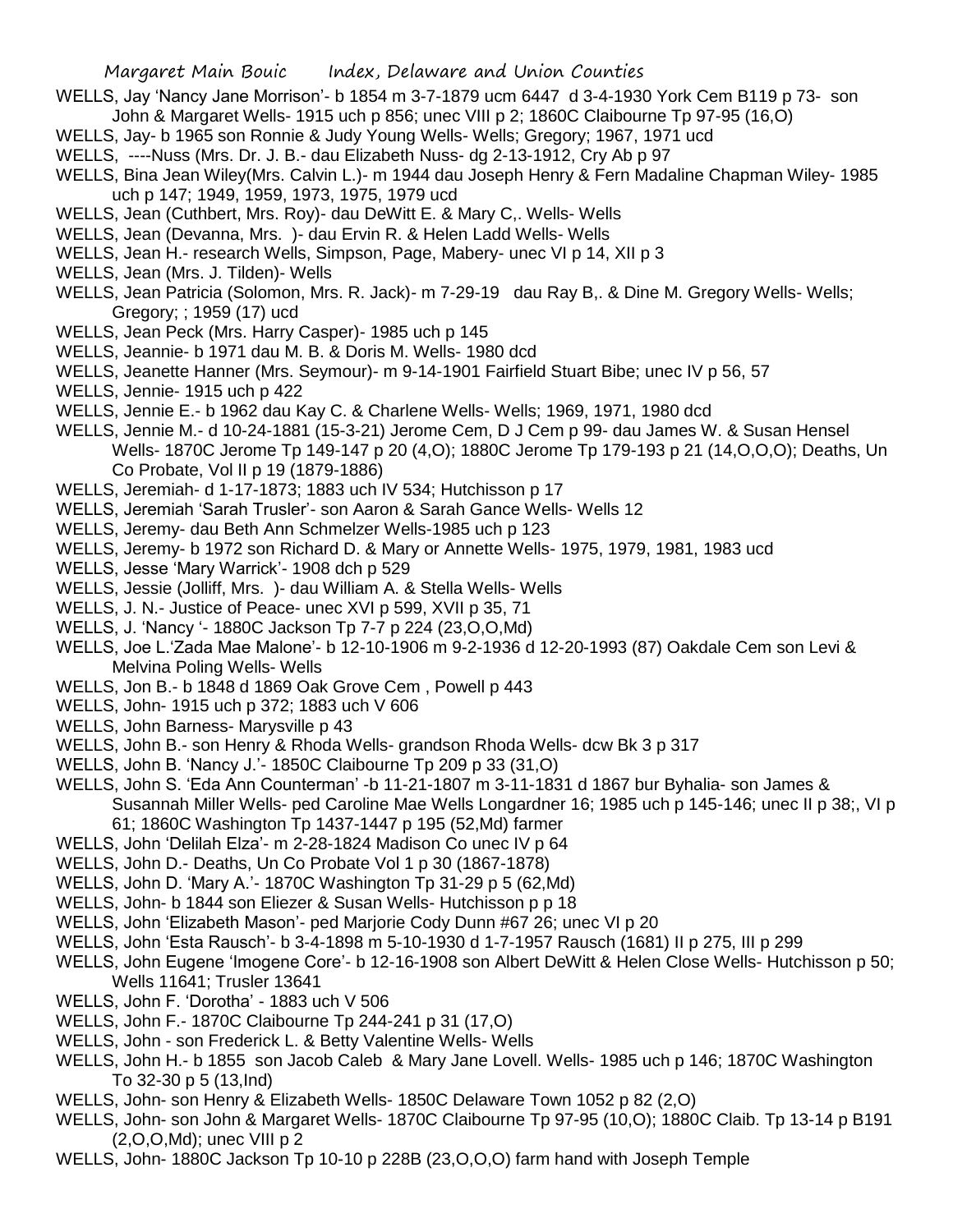- WELLS, John 'Margaret'- son Bazaleel & Mary Wells- unec VIII p 2; 1850C Genoa Tp 371 p 39 (23,O); 1870C Claibourne Tp 9795 (43,O); 1880C Claib. Tp 13-14 p B191 (52,O,Va,O)
- WELLS, John 'Margaret'- ped Janet Cook Payne # 274 30; unec XI p 19
- WELLS, John- brother Oshie Wells- Wells
- WELLS, John P.- son A. & E. Wells- New Millcreek Cem p 7
- WELLS, John S.- son Donald S. & Arlene Lamont Wells- Wells
- WELLS, John Thomas 'Elizabeth Lawson'- ped Christofer Jay Chapman 12; Wells; unec XIV p 57
- WELLS, John W.- d 5-3-1855 (33-7-15) Jerome Cem, DJ Cem p 98
- WELLS, John W.- son J. W. & G.- d 2-3-1857 (\$-4-21) Jerome Cem p 98
- WELLS, John W. 'Caroline Dort'- m 11-8-1842 ucm 847; uccp p 28; uccp p 29. JB 4 p 11
- WELLS, John W. 'Rachel McKirgan'- b 11-7-1835 d 2–6-1887 New Millcreek Cem p 41; son Isaac & Sarah Trusler Wells- Hutchisson p p 18; Wells 116; Trusler 136; 1883 uch V 352l 1840C Millcreek Tp 1348 (- 5); 1850C Mil Tp 2008-2009 p 292 (14,O); 1860C Mil Tp 50 (24,O); 1870C Mil Tp 46-46 p 6 (34,O); 1880C Mil Tp 50-55 p 6 (44,O,Tenn,Va)' d 2-3-1887 Un Co Probate, Vol e
- WELLS, John W. 'Sabine'- 1880C Allen Tp 78-86 p 9 (65,Vt,Vt,Vt)
- WELLS, J. W. 'S.'- parents of George E., Jennie M., Octavia- Darby Jerome Cem p 99, 104
- WELLS, Joseph- unclaimed letter, unec IV p 19
- WELLS, Joseph- town marshal- 1976 dch p 138
- WELLS, Joseph- b 1828 d 1882, Oak Grove Cem Powell p 443 WELLS, Joseph- 1883 uch V 284
- WELLS, —(Mrs. Joseph)- d Wednesday, 9 sons, 2 daus; dg 429-1904, dg 5-3-1904, Cry Ab p 242, 243
- WELLS, Joseph 'Ann Case'- m 10-30-1846 ucm 1171 son Joseph & Sarah Wells-; 1880 dch p 650; 1908 dch p 800; unec VI p 69
- WELLS, Joseph- son Caroline Wells- 1860C Jerome Tp 17-15 p 3 (10,O)
- WELLS, Joseph H. 'Sarah Ann Jones'- m 9-14-1848 dcm; 1880 dch p 411, 650; 1869 wsc; Pabst 8 p 21
- WELLS, Joseph- son James & Susan Hensel Wells- dg 10-11-1907, Cry Ab p 74; 1880C Jerome Tp 179-193 p 21 (7,O,O,O)
- WELLS, Joseph L. 'Zada Mae'- m 9-2-1936; son Melvina Wells- Wells; 1949, 1959, 1967, 1971, 1973, 1975, 1979, 1981, 1983 ucd
- WELLS, Joseph 'Mary'- 1883 uch V 76
- WELLS, Joseph 'Ollie'- 1900C Jerome Tp 282-291 p 12B (41,O,O,O) m 15y
- WELLS, Joseph P.- stepson William M. & Malvina Denman- 1910C Allen Tp 98-100 p 4B (3,O,O,O)
- WELLS, Joseph- son Rufus Wells, grandson Joseph- d Englewood, ILL- Oak Grove Cem ; dg 4-21-1896, Cry Ab p 68
- WELLS, Joseph 'Sarah Rogers'- b 9-22-1787 m 3-2-1808 d 12-17-1866 (79-2-3) Jerome Cem, DJ Cem p 103; son Joseph Wells- ped Ella Wells 8; 1850C Jerome Tp 1788-1809 p 262 (62,Va)
- WELLS, Joseph T. 'Mary J.'- dg 3-17-1903 Cry Ab p 174
- WELLS, Joseph T. 'Viola Snith McKitrick '- McKitrick p 278; 1880C Jerome Tp 271-281 p 20 (30, O, O, O)
- WELLS, Joshua M.- son Rhoda Wells- dcw Bk 3 p 327
- WELLS, J. T.- Wells
- WELLS, Joyce (Berry, Mrs. )- dau Theodore B. & Mabel G. Wells- Wells
- WELLS, J. R.- unclaimed letter unec XI p 15
- WELLS, Judah 'Temperance Meacham'- Asp (147j)
- WELLS, Judy (Stephenson, Mrs )- dau Oshie & Martha Wells- Wells
- WELLS, Judy Young (Mrs. Ronnie)- 1967 1971 ucd
- WELLS, Julia A. (Sellars, Mrs. John H.- m 3-16-1843 dcm
- WELLS, Julia K. Aleshire (Mrs. Carl E.)- m 9-2-1989 dau Robert E. & Carol D. Aleshire- Wells
- WELLS, Julia (Mrs. )(Maine, Mrs. Jonas Chapman)- Asp (433)
- WELLS, Julie- b 1959 dau Ronnie 7 Judy Young Wells- 1967 , 1971 ucd
- WELLS, K. Adams (Mrs. Russell)- Wells
- WELLS, Karen- dau Oshie & Martha Wells- Wells- 1969 dcd
- WELLS, Kate Brannon (Mrs. Byron)- b 1878 d 1956 dau Benjamin & Rebecca Jane Moses Brannon- ped Joy Wells Dyer 6 35; unec V p 52
- WELLS, Kate- dau Mary Jane Wells- Wells 1113; Trusler 1313
- WELLS, Katie Ann- b 4-9-1985 dau Randy & Cheryl Wells- Wells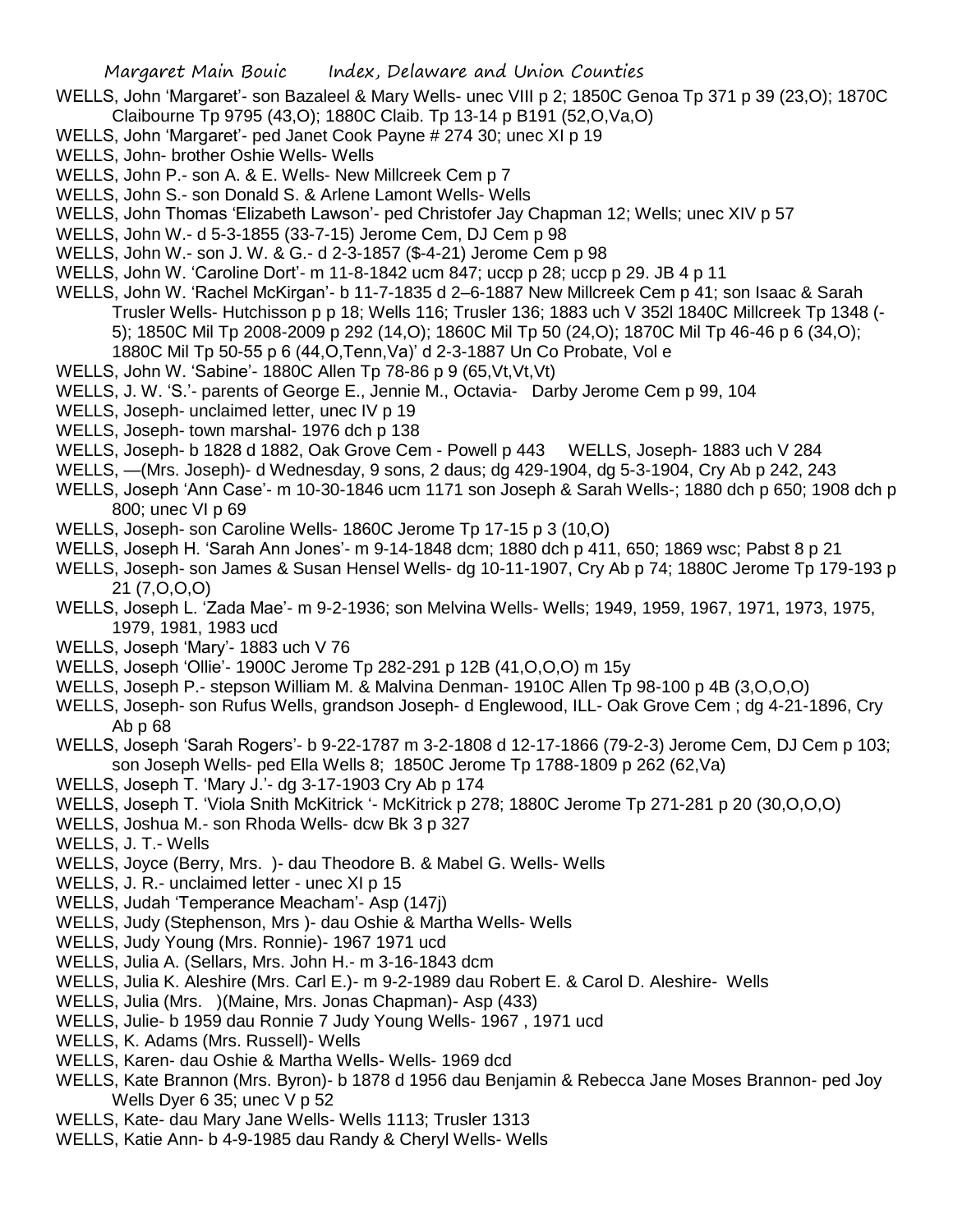- WELLS, Kathryn Irene Soule (Mrs. Albert Francis)- b 12-2-1913 m 2-14-1933 dau John James & Gertie Irene Perry Soule- ped Caoline Wells Longardner 3; unec VI p 61; 1985 uch p 145
- WELLS, Kathyrn (Mullins, Mrs. )- dau William A. & Stelola Wells- Wells
- WELLS, Kathryn (Mrs. Roy)- 1949 ucd
- WELLS, Kathy Hamilton (Mrs. Mark E.)- Wells
- WELLS, Kay C. 'Charlene;- Wells; 1969, 1971, 1980 dcd
- WELLS, Kenneth- brother Earl R. Wells- Wells
- WELLS, Kenneth Eugene 'Dora E. Ballard''Virginia'- d 9-24-1982 (87) bur Fairview Memorial- Wells; 1961, 1969 dcd
- WELLS, Kesia Amrine (Mrs. David)- m 2-21/27-1830 ucm 199; 1830c Paris Tp 343 p 292 (15-20) unec II p 27
- WELLS, Kimberly- dau Oshie & Maartha Wells- Wells; 1969 dcd
- WELLS, Ladorna Brown (Mrs. Hiram)- m 7-12-1852 uc 1829U
- WELLS, Ladorna (Marvin, Mrs. John S.)- m 9-20-1866 ucm 4037
- WELLS, Ladyne Allison Smock (Mrs. Richard Brice)- 2980 dcd
- WELLS, Larry- son Richard & Ramona Wells- 1961 (3) dcd
- WELLS, Larry- son Shirey & Beatrice Wells- 1949 ucd
- WELLS, Laura A. Gossage (Mrs. Clare S.)- m 6-18-1902 d 11-5-1969 Oak Grove Cem dau Dallas Gossage-McKitrick p 278
- WELLS, Laura (Conklin, Mrs. George0- m 4-2-1842 dcm
- WELLS, Laura (Moody, Mrs. Rev. William)- dau Osmond Wells- dcq Arthur Jewell 11; dumch p 500; 1880 dch p 825
- WELLS, Laurida (Seely, Mrs. Herrick B.)- m 6-24-1862 dcm
- WELLS, Lavilla (Layman, Mrs. John)- see Sevilla- m 2-26-1860 ucm 2991 d 1920- Wells
- WELLS, Lavina Lovina (Mrs. James)- b 2-12-1825 d 3-30-1901 Jerome IOOF Cem 1883 uch V 325 Jerome Cem p 114; d 3-30-1900 Deaths, Un Co Probate, Vol 3
- WELLS, Lawrence Lester- b 8-1897 d Michigan- son Albert Harper & Emma Jane Longberry Wells- 1985 uch p 145
- WELLS, ----(Mrs. Lawrence)- Pabst 8 p 40, 43
- WELLS, Lawrence 'Maxine'- Wells
- WELLS, (Mrs. L. C.) sister Mrs. F. L. Wharton- dg 8-22-1916 Cry Ab p 86
- WELLS, Leanne- b 1969 dau Gary L. & Merrill Wells- 1973, 174 ucd
- WELLS, Leland- brother Earl R. Wells- Wells
- WELLS, Leland- brother Kenneth Eugene Wells- Wells
- WELLS, Lena Rose- b 4-18-1895 d California- dau Albert Harper & Emma Jane Longberry Wells- 1985 uch p 145
- WELLS, Lena- dau Rollen & Elma Shoup Wells- Pounds 12162?
- WELLS, Le Roy- son Theodore & Mabel G. Wells- Wells
- WELLS, Levi 'Caroline Poling'- m 2-14-1858 ucm 2686; 1883 uch IV p 518, V p 471; 1860C Allen Tp 848-858 p 116 (24,O), also 1860C Allen Tp 800-809 p 110 (22,O)
- WELLS, Levi (5-1846)- heir of Levi Wells- uccp p 50, record book 4 p 516; unec XII p 69
- WELLS, Levi 'Mary Baker' m 11-6-1867 ucm 4275son Thomas & Elizabeth Wells- 1850C Leesburg Tp 242- 243 p 37 (10,O); 1870C Leesburg Tp 410 (20,O); 1870C Leesburg Tp 229-236 p 29 (29,O)
- WELLS, Levi 'Susannah Teeters'- m 5-11-1911; 1883 uch V 82; unec VII p 19; 1840C Allen Tp 749 (50-60)
- WELLS, Levi 'Susannah'- uccp p 24 est. JB 2 p 358; uccp p 50, record book 4 p 516; unec III p 47, VI p 67, XII p 69
- WELLS, Levi son Susanna Wells- d 8-11-1907 (69y,3m) Oakdale Cem 2054 (85E); 1850C Allen Tp 1536- 1556 p 227 (13,O); d 8-21-1907, Deaths, Un Co Probate, Vol 3
- WELLS, Lewis 'Annie Miller'- Wells
- WELLS, Lewis- son Isaac N. & Olive Wells- 1850C Jerome Tp 1762-1782 p 159 (6,O); 1860C Jerome Tp 62- 61 p 9 (16,O); 1870C Jerome Tp 143 p 20 (26,O)
- WELLS, Lewis L. 'Ella'- 1880C Scioto Tp 72 (23,O -,-) carpenter
- WELLS, Lewis W.- hjt p 192
- WELLS, Liddia (Page, Mrs. Robert E.)- dau Isaac & Margaret Wells- Sue Gunster letter
- WELLS, Lille May Tonguet- m 1888; unec VIII p 1
- WELLS, Lillian Ann- dau Edwin Wells- Wells; engaged to Douglas E. Hostetler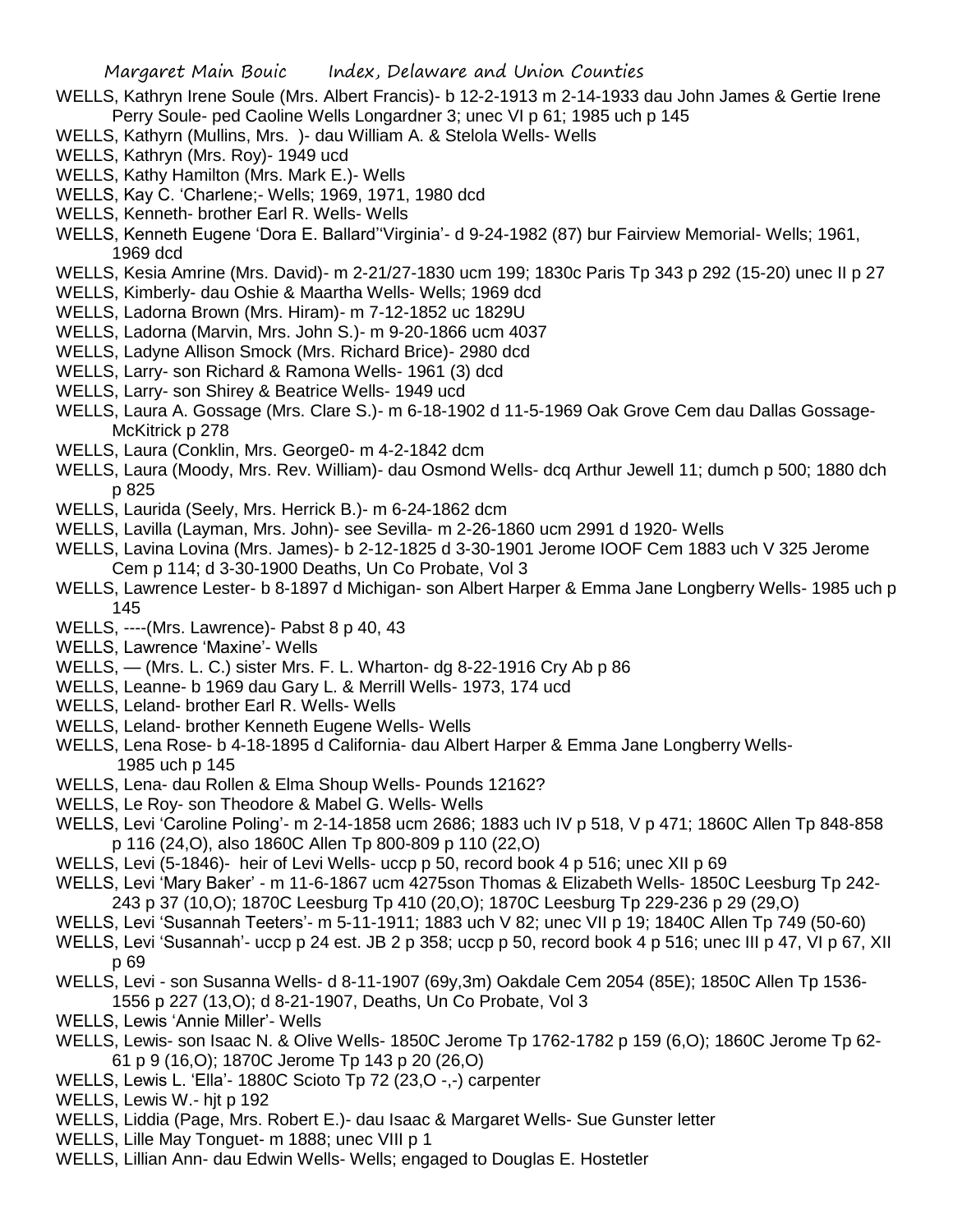- WELLS, Lillian (Rigsby, Mrs. )- dau Lewis & Annie Miller Wells- Wells
- WELLS, Lilly A.- dau Albert M. & Samantha Moffitt Wells- 1870C York Tp 7-7 p 1 (4,O); 1880C Washington Tp 197-293 p 22 (15,O,O,O)
- WELLS, Linda Jean- dau Frederick L. & Gladys Malone Wells- Wells; 1967 ucd
- WELLS, Linda Lou- b 1952 dau Earl R & Patricia Wells- 1961, 1969, 1971, 1980 dcd
- WELLS, Linda (Mrs. Raymond)- 1969 dcd
- WELLS, Lisa Darlene- b 1960 dau Karl R. & Patricia Wells- 1961, 1969, 1971 dcd
- WELLS, Lodornia Brown (Mrs. Hiram)- m 7-12-1852 ucm 1829; unec XV p 19
- WELLS, Logan Tyler- d 2-22-1986 (5m) Green Mounds Cem- son Richard Brice & Ladyne Wells- Wells
- WELLS, Loisa B.- dau John & Margaret Wells- 1850c Genoa Tp 371 p 39 (3,O)
- WELLS, Lonnie O. 'Sarah Jane'- d 9-24-1983 (77) bur Forest Grove Cem- Wells
- WELLS, Loomis- b 1853 d 1868 Oak Grove Cem Powell p 443
- WELLS, Louis- brother Maggie Wells- dg 6-3-1910 Cry Ab p 128, brother James Wells-
- WELLS, Louisa Caroline (Mackan, Mrs. James)- m 2-19-1857 ucm 2526 d 2-14-1916 Fairview Cem p 12- opc 548- dau Isaac & Sarah Trusler Wells- Wells 118, Trusler 138; Hutchisson p 18; unec V p 10; 1985 uch p 65; dg 4-2-1909, Cry Ab p 21; 1840C Millcreek Tp 1348 (-5); 1850C Mil Tp 2008-2092 p 292 (10,O); 1880C Scioto Tp 110-113 (39,O,Tenn,Va)
- WELLS, Louisa Ernst (Mrs. Harry Burham)- b 1883 d 1948 dau Joseph & Catherine Meyer Ernst- ped Linda Smiley # 97 7; unec VII p 16
- WELLS, Louise Moore (Mrs. Clude Sedric)- m 1952 Fairfield Stuart Bible; unec IV p 57
- WELLS, Lovina (Stillman, Mrs. John)- see Asp 1119
- WELLS, L. S.- 1869 wsc p 13; Pabst 8 p 22, 25, 52
- WELLS, L. S.- brother Hester/Heath Wells- dg 2-191907, Cry Ab p 16
- WELLS, L. S.- notice of death of S. J. Blanpid- dg 3-23-1897, Cry Ab p 111
- WELLS, (Mrs. L. S.)- sister S. J. Blanpid- dg 3-23-1897, Cry Ab p 111
- WELLS, —(Mrs. L. S)- sister Mrs. F. L. Wharton- dg 8-22-1916 Cry Ab p 86; dg 9-1-1916, Cry Ab p 89
- WELLS, Lucinda- b 1840 dau Eliezar & Susan Wells- Hutchisson p 18
- WELLS, Lucy Allen (Mrs. James)- m 7-4-1859 dcm; 1880 dch p 697
- WELLS, Lurinda (Seely, Mrs. H. B.)- dau James & Lovina Wells- 1883 uch V 325
- WELLS, L. W. -son Donald S. & Arlene Lamont Wells- Wells
- WELLS, Mabel G. (Mrs. Theodore B.)- d 5-28-1986 (73) bur Marion- Wells
- WELLS, Mabel (McIntire, Mrs. Walter Edward)- McIntire (1733)
- WELLS, Mable- d (3) Oak Grove dau Wm. Wells- dg 12-11-1914, dg 12-15-1914 Cry Ab p 163, 164; 165 Wells
- WELLS, Madonna Whie (Mrs. Perry)- m 6-19-1993 dau Donald & Linda White- Wells
- WELLS, Mae Milton (Mrs. Ralph- Maugans Anc p 155
- WELLS, Maggie- dau John & Margaret Wells- 1880C Claibourne Tp 13-14 p 31A (13,O,O,-)
- WELLS, Maggie (Mrs. )- sister John H. Price (colored)- dg 11-26-1908, Cry Ab p 85
- WELLS, Maggie- d Sunday (21) sister Lewis & James Wells- dg 6-3-1910, Cry Ab p 128, teacher, Radnor
- WELLS, Malinda- dau Lonnie O. & Sarah Jane Wells- Wells
- WELLS, Margaret- 1850C Delaware Town 1161 p 76 (80,NJ)
- WELLS, Margaret A. (Bice, Mrs. Walter)- b 1-4-1943 d 1-2-1988 bur Westerville- dau Ossie O. & Margaret Bahan Wells- Wells
- WELLS, Margaret A. Grier (Mrs. Mason)- dpc p 36, 97. 98, 103; hmp p 328
- WELLS, Margaret Belfield (Mrs. Harry)- 1915 uch p 775
- WELLS, Margart Bohan (Mrs. Ossie)- Wells
- WELLS, Margaret (Bouic, Mrs. Washington Allen)- b 5-12-1833 m 12-20-1849 ucm 1484 d 1–6-1908 New Millcreek Cem p 12 dau Isaac & Sarah Trusler Wells- Wells 1151; Trusler 1351; Bouic (13); Lakin (1(10)763); 1840C Millcreek Tp 1348 (5-10); 1850C Mil Tp (17,O); 1860C Mil Tp 49 (26,O) ; 1880C Mil Tp 134
- WELLS, Maargaret (Bruce, Mrs. John W.)- b 1867 m 1885; unec VIII p 2
- WELLS, Margaret Crall (Ms. James)-Freshwater p 118
- WELLS, Margaret E. (Stevens, Mrs. A. L.)- (74) Oak Grove Cem ; dg 5-26-1914; Cry Ab p 124
- WELLS, Margaret (Freshwater , Mrs. John)- b 6-23-1847 m 12-15-1870 d 9-14-1935- Freshwater p 118, 122, 149, 150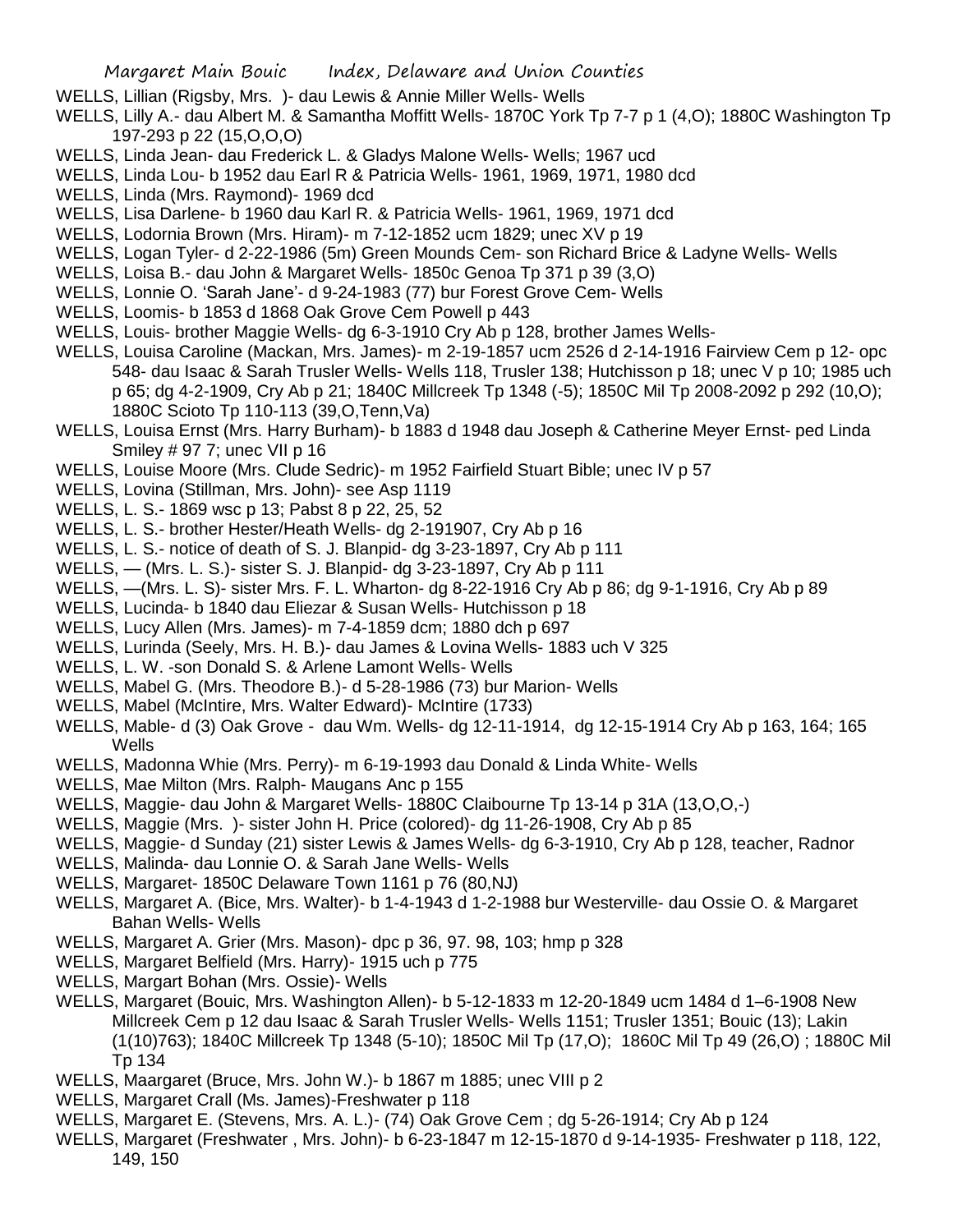- WELLS, Margaret (Mrs. Isaac)- see Gunter letter
- WELLS, Margaret J. Clark (Mrs. Ambrose)- m 1-7-1862 ucm 3275
- WELLS, Margaret (Mrs. John)- unec VIII p 2; 1850C Genoa Tp 371 p 39 (-, Md) 1870C Claibourne Tp 97-95 (41,O); 1880C Claib. Tp 13-14 p B191 (51,Md,Md,Md)
- WELLS, Maargaret (Mrs. John)- ped Janet Cook Payne # 274; unec XI p 19 31
- WELLS, Margaret- dau John & Margaret Wells- 1870C Claibourne Tp 97-95 (3,O); unec VIII p 2
- WELLS, Margaret (Joliff, Mrs. Eli)(Holt, Mrs. William) m 1-11-1856 ucm 2378; 1883 uch V 441
- WELLS, Margaret Mary. Catherine Bogan (Mrs. William)- dcq Ella Richey Wells 9; 1850C Delaware Town 1161 p 87 (38,Mass)
- WELLS, Margaret- dau Thomas & Elizabeth Wells- 1850C Leesburg Tp 242- 243 p 37 (16,O)
- WELLS, Margaret Williams (Mrs. G. W.)- d 6-9-1880 (70y9m) Powell p 22, Galena Cem- 1880 dch p 697; 1850C Genoa Tp 348 p 36 (41,Pa)
- WELLS, Margie V. (Griffith, Mrs. Everett B.)- b 7-22-1913 Ky m 6-18-1930 d 8-29-1983 (70) bur Milford- dau Lewis & Annie Miller Wells- Wells
- WELLS, Margie- dau William,Jr. & Maargie Wells- 1961 (15) dcd
- WELLS, Margie (Mrs. William, Jr.)- 1961 dcd
- WELLS, Marianne- dau Lawrence & Maxine Wells- Wells
- WELLS, Marie- Pabst 7 p 28
- WELLS, Marie- sister Mattie & Bird Wells- dg 6-8-1906, Cry Ab p 102
- WELLS, Marilla W.- dau Isaac N. & Olive Wells- 1850C Jerome Tp 1762-1782 p 259 (4,O); 1870C Jerome 143 (22,O)
- WELLS, Marilyn Ann (Beals, Mrs. Maarvin)- b 9-2-1936 dau Albert Francis & Kathryn Soule Wells- 1985 uch p 145
- WELLS, Marinda (Matthews, Mrs. Rev. Henry)- m 1-12-1820, dcga p 10 Franklin Chronicle
- WELLS, Marinda (Mrs. Richard)- parents of Heath Wells- dg 2-22-1907, Cry Ab p 19
- WELLS, Marion- 1870C Millcreek Tp 7-7 p 1 (21,O) farm labor for George Longbrake
- WELLS, Marion- brother Kenneth Eugene Wells- Wells
- WELLS, Marion (Kirkpatrick, Mrs. James)- 1880 dch p 665
- WELLS, Mariona- b 1813 d 1885 Oak Grove Cem , Powell p 443
- WELLS, Marjorie (Ruebush, Mrs. Max Edwin)- b 1-19-1919 m 4-12-1941 dau Ralph & Mae Milton Wells-Maugans Anc p 155
- WELLS, Dr. Mark 'Kathy Hamilton''Felicia Jones' b 2-17-1949 Kenton d 9-14-197- son Calvin & Joan Wiey Wells- 1959, 1967 ucd
- WELLS, Martha A.- b 1-12-1859 d 7-10-1859 Byhalia Cem- dau Jacob Caleb & Mary Jane Lovell Wells- 1985 uch p 146
- WELLS, Martha Ann (Mrs. Nathaniel)- dcw Bk 3 p 126
- WELLS, Martha Ann (Spooner, Mrs. James)- m 2-7-1855 dcm
- WELLS, Martha (Edwards, Mrs. )- dau Frederick L. & Gladys Malone Wells- Wells
- WELLS, Martha (Fryman, Mrs. Thomas)- d Sunday, Thompson Tp (63) Shoup Cem- dg 5-30-1911, Cry Ab p 39
- WELLS, Martha "Mattie" Newhouse (Mrs. Clarence)- dau Stiles & Mary Ann Oliphant Newhouse- Newhouse p 69, 13453, 11353; 1870C Scioto Tp 142 (7.O) 1880C Scioto Tp 36 (17,O,O,O)
- WELLS, Marvel W.- hjt p 199 dau Isaac & Olive Wells- 1860C Jerome Tp 62-61 p 9 (12,O); 1870C Jerome Tp 1436 p 20 (22,O)
- WELLS, Mary- 1975 ucd
- WELLS, Mary- 1870C Allen Tp 104-99 p 7 (64,O)
- WELLS, Mary Ann Brodrick (Mrs. Richard)- b 11-8-1823 lic 86-1854 ucm 2151 d 1878 or 4-12-1880 dau Isaac, Sr & Hannah Wood Brodrick- 1883 uch V 457, 472; dumch p 71; 1915 uch p 463; 1870C Allen Tp 55- 54 p 4 (37,O)
- WELLS, Mary Ann (Fout, Mrs. William)- b 6-5-1844 m 6-16-1864 ucm 3601- dau John D. & Eda Counterman Wells- 1985 uch p 146; 1860C Washington Rp 1437-1447 p 195 (16,O)
- WELLS, Dr. Mary Ann (McVay, Mrs. Tom D.)- m 12-21-1968 dau Calvin L. & Jkoan Wiley Wells- 1959 (12), 1967 ucd
- WELLS, Mary Armstrong (Mrs. Chester)- m 10-21-1844 dcm
- WELLS, Mary Baker (Mrs. Levi); m 11-6-1867 ucm 4275; 1870C Leesburg Tp 229-236 p 29 (21,O)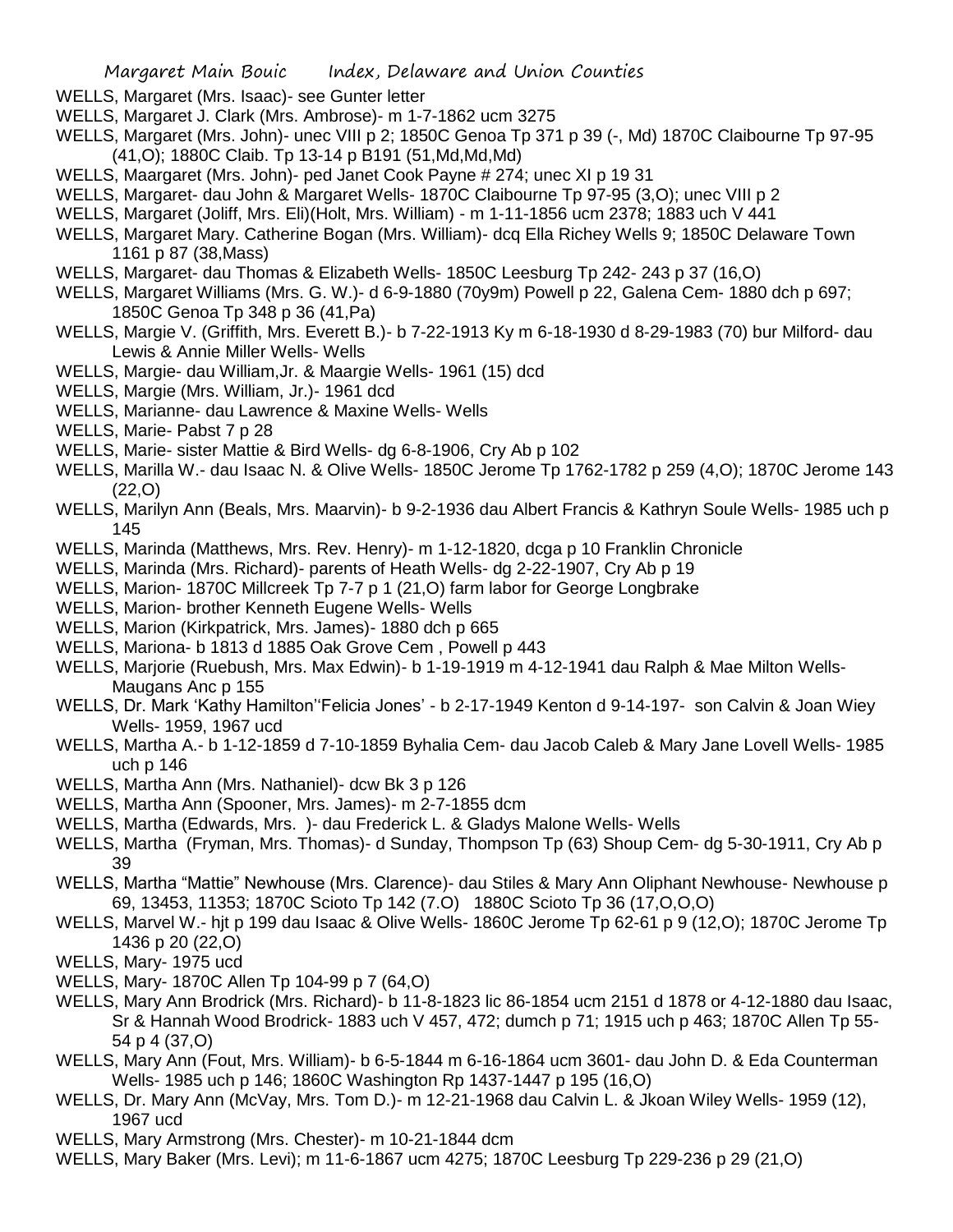- WELLS, Mary (Mrs. Bazaleel) unec VIII p 2
- WELLS, Mary (Mrs. Basil)- dg 6-23-1911; Cry Ab p 44
- WELLS, Mary (Bird, Mrs. Albert)- m 12-16-1852, ucm 1891; unec II p 38, VIII o 9 m XV p 30l
- WELLS, Mary B.- dau William & Margaret M. C. Wells- 1850C Delaware Town 1161 o 87 (8,O)
- WELLS, Mary- dau Calvin & Joan Wiley Wells- 1949 ucd
- WELLS, Mary (Carson, Mrs. Roy)- m 10-20-1984
- WELLS, Mary C.- dau Clarence & Martha Newhouse Newhouse p 69, 13453, 11353
- WELLS, Mary- mother of Catherine Kirkpatrick- 1880C Millcreek Tp 61-68 p 7 (54,Tenn,Md,Va)
- WELLS, Mary Cunningham (Mrs. Joseph)(Belt, Mrs. Robert)- b 9-2-1832 m 1-29-1866 dau Ezekiel & Sarah Cunningham- 1883 uch V 81
- WELLS, Mary D. (Mrs. DeWitt E)- Wells; 1961, 1969, 1971, 1980 dcd
- WELLS, Mary E.- b 1848 d 1884 Oak Grove Cem , Powell p 443
- WELLS, Mary E. Carpenter (Mrs. George B.)- d12-9-1900; dcc Robert Wells 5
- WELLS, Mary E.- dau Catherine Wells- 1850C Concord Tp 2287 p 133 (10,O)
- WELLS, Mary Ellen (Poyhonen, Mrs. )- dau Donald S. & Arlene Lamont Wells- Wells
- WELLS, Mary E. (Platt, Mrs. Edward W.)- m 12-30-1858 dcm
- WELLS, Mary E.- dau Samantha Wells- 1860C Dover Tp 303 (3,O)
- WELLS, Mary Galland (Mrs. Absolem)- m 9-18-1833 ucm 306; unec II p 35
- WELLS, Mary (Haines, Mrs. Joshua B)- 1915 uch p 936
- WELLS, Mary I. (Mrs. Harold J.)- 1969, 1971 dcd
- WELLS, Mary- dau Isaac & Olive Wells- 1860C Jerome Tp 62-61 p 9 (8,O); 1870C Jer Tp 143 p 20 (17,O)
- WELLS, Mary- dau Mrs. J. A. Wells- sister Frank, Mrs. Samuel Spahn, etc- dg 3-14-1911, Cry Ab p 17
- WELLS, Mary- dau James & Susannah Miller Wells- sister John D. Wells- 1985 uch p 145
- WELLS, Mary Jane- d 1-25-1892 (66y14d) New Millcreek Cem p 7- dau Isaac & Sarah Trusler Wells- Wells 111; Trusler 132; 1840C Millcreek Tp 1348 (10-15); 1850C Mil Tp 2008-2029 (24,Tenn); 1870C Mil Tp 49-49 (44,Tenn)
- WELLS, Mary Jane Lovell (Mrs. Jacob Caleb)- b 6-28-1836 Dayton, m 5-25-1954 Ind d 2-20-1890 Byhalia Cem- dau John & Margaret Knapp Lovell- 1985 uch p 146 ; ped Caroline Wells Longardner 9; unec II p 38 VI p 61; 1870C Washington Tp 32-30 p 5 (34,O)
- WELLS, Mary- dau John & Margaret Wells- 1870C Claibourne Tp 97-95 (8,O); 1880C Claibourne Tp 13-14 p B191 (18,O,O,Md)
- WELLS, Mry (Jordan, Mrs. James)- 1883 uch V 441
- WELLS, Mary-dau Joseph Wells sister Rufus M., Mattie- dg 5-8-1905 Cry Ab p 24
- WELLS, Mary (Mrs. Joseph)- 1883 uch V 76
- WELLS, Mary J. (Mrs. Joseph T.)- b 1885 d Kansas- dg 3-17-1903, Cry Ab p 174
- WELLS, Mary J.- dau Samuel & Nancy Dunlap Wells- 1850C Allen Tp 1533-1553 p 227 (1,O
- WELLS, Mary K.- b 3-1880- dau Isaac E. & Alice Wells- 1880C Washington Tp 62-65 7 (2/12,O,,O,O)
- WELLS, Mary (Lauer, Mrs. James)- m 3-19-1881; ucm 6941
- WELLS, Mary Lee (Chapman, Mrs. Carroll Leon)- b 3-3-1936 m 7-28-1954 dau Frederick Lee & Gladys Luli Mabery Wells- ped Christofer Jay Chapman 3; unec XIV p 57
- WELLS, Mary L.- dau Elisha & Elizabeth Wells- 1860C Liberty Tp Un Co 1087-1097 p 148 (12,O); 1870C Taylor Tp 197-188 p 24 (21,O)
- WELLS, Mary (Louer, Mrs. James)- b 1862 m 1881, unec VIII p 2
- WELLS, Mary L. (Mrs. William)- 1880C Washington Tp 91-95 p 10 (30,O,O,O)
- WELLS, Mary (Maine, Mrs. Ezekiel)- d 1-12-1693 dau Thomas & Naomie Wells- Asp (2)
- WELLS, Mary (Marques, Mrs. William)- m 11-19-1813, Madison Co, unec VI p 10
- WELLS, Mary M. (Heller, Mrs. Martin)- Oak Grove Cem d Sunday sister Samuel, Charles, William; dg 12-19- 1903 Cry Ab p 213
- WELLS, Mary Miller (Mrs. William)- m 12-12-1845; ucm 1018; unec 7 p 16
- WELLS, Mary Moore (Mrs. Basil/Brazzle)- b 1-1-1808 d 6-18-1886 Burnside Cem dau Daniel Moore;; dcc Robert Wells- 9; dcw Bk 3 p 376; Powell p 106; 1850C Genoa Tp 400 p 41 (42,O)
- WELLS, Mary- dau Oshie & Bertha Wells- Wells
- WELLS, Mary (Mrs. Richard D.)- 1981, 1983 ucd
- WELLS, Mary (Schultz, Mrs. Afred)- dau Edward Wells- Wells 1195; Schultz p 9; Trusler 1395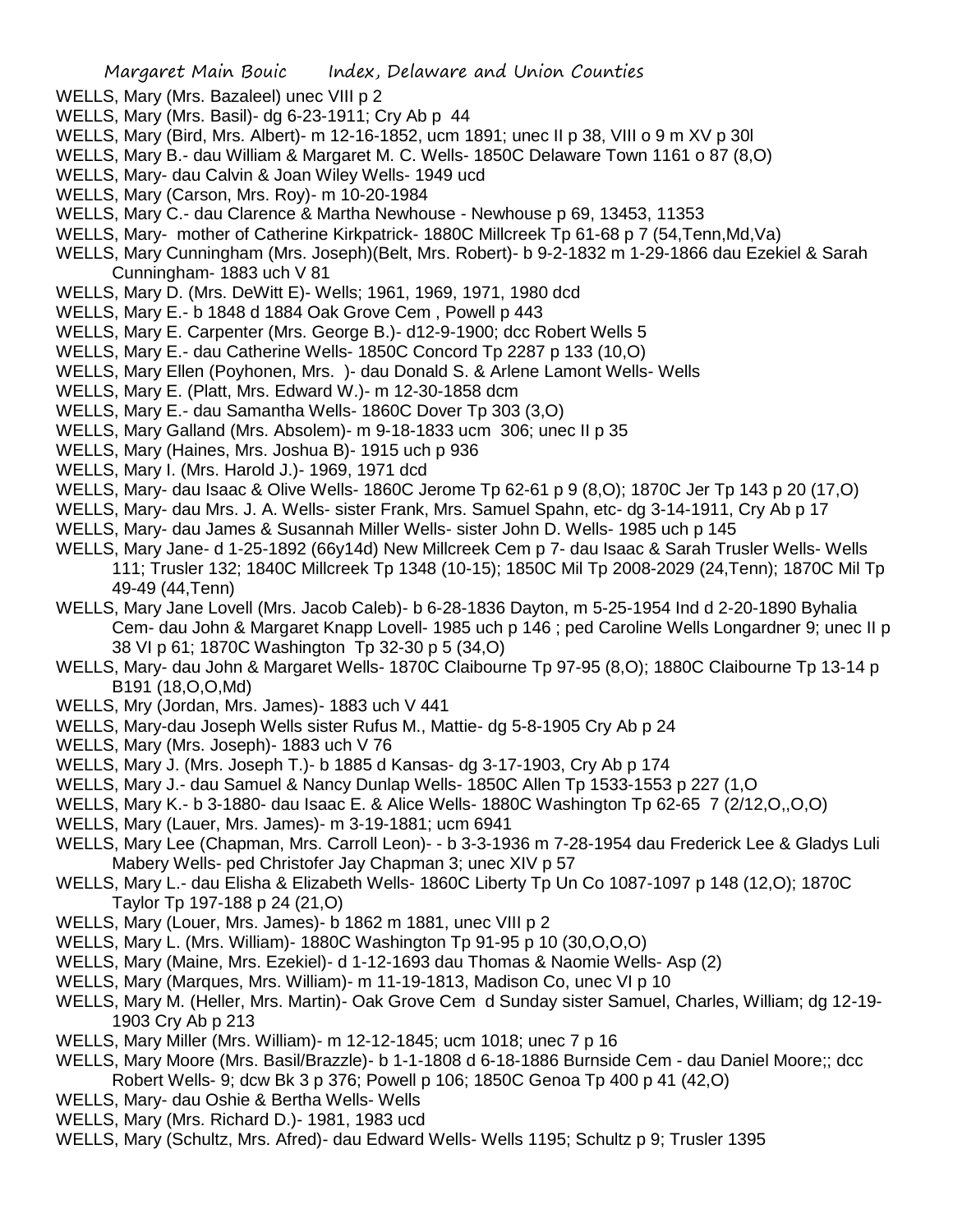- WELLS, Mary "Polly" (Utley, Mrs. Dr.)- dau G. W. & Margaret Williams Wells- 1880 dch p 697; 1850C Genoa Tp 348 p 36 (9,O)
- WELLS, Mary V.- b 9-1888 dau Annabella Wells- 1900C Richwood 46- 50 (11,O,WVa ,O)
- WELLS, Mary (VanVorhes, Mrs. )(Lauer, Mrs. James)- b 6-19-1861 d 1-15-1954 dau John & Margaret Wellsped Janet Cook Payne #275 15; unec VI p 19; XI p 5, XII p 7
- WELLS, Mary Warrick (Miller, Mrs. Hiel)(Mrs. James)- 1908 dch p 529
- WELLS, Mary (Wilcox, Mrs. )- sister B. W. Wells- Wells
- WELLS, Mary- dau William & Jane R. Gregg Wells- 1850C Paris Tp Marysville 480-489 p 74 (4,O)
- WELLS, Mary (Mrs. William)- 1850C Marysville , Paris Tp 507-516 p 78 (64,Md)
- WELLS, Mary (Mrs. William C.)- 1979, 1981 ucd
- WELLS, Maryetta (Mrs. Benjamin)- 1850C Union Tp Milford Center 1185-1203 p 177 (30,Vt)
- WELLS, Mason 'Margaret A. Grier'- hmp p 328
- WELLS, Matilda- dau Henry & Elizabeth Wells- 1850C Delaware Town 1052 p 82 (4,O)
- WELLS, Matilda- dau Isaac W. & Olive Wells- 1850C Jerome Tp 1762-1782 p 259 (4,O); 1860C Jerome Tp 62-61 p 9 (14,O); 1870C Jerome Tp 143 p 20 (24,O)
- WELLS, Matilda- dau Rhoda Wells- dcw Bk 3 p 317
- WELLS, Mattie, Miss- Pabst 8 p 31
- WELLS, Mattie (Hixon, Mrs. Guy)- b 9-25-1886, unec IV p 56
- WELLS, Mattie sister Marie, Bird, Rufus M.,- dg 5-8-1905 Cry Ab p 24; dg 6-8-1906 Cry Ab p 102
- WELLS, Mattie Roberts (Mrs. Frank) d 10-4-1895 Cry Ab p 40
- WELLS, Maud Smart (Mrs. Clarence M.)- b 1881 d 3-6-1945 New milcreek cem p 41- dau Asa R. & Laura Edson Smart- Wells (1163); Trusler (1363) dumch p 353; 1915 uch p 1088; opc 576; 1910C Millcreek Tp 76-80 p 4A (28,O,O,O) m 9y, 1 ch
- WELLS, Maude Myrtle-b 4-1893 d Calif. dau Albert Harper & Emma Longberry Wells- 1985 uch p 145
- WELLS, Maxine (Cawley, Mrs. William)- dau Rusha Caudil- Wells
- WELLS, Maxine (Mrs. Lawrence)- Wells
- WELLS, May D.- New Millcreek Cem p 17- dau Millaard & Abigail Pounds Wells- Wells 11117; Pounds 14237; Trusler 13117
- WELLS, M. B. 'Doris M.;- 1980 dcd Wells M. D.- 1880 dch p 301
- WELLS, Melissa Rine- b 6-1978 dau James W. & Nola Susan Davis Wells- Wells
- WELLS, Melvina (Burnizer, Mrs. Thomas)- b 5-30-1861 dau Jacob Caleb & Mary Jane Lovell Wells- 1985 uch p 146; 1870C Washington Tp 32-30 p 5 (9,O)
- WELLS, Melvina-; 1949 ucd
- WELLS, Merrill J. (Mrs. Gary L.)- 1973, 1975 ucd
- WELLS, M. G. son J. T. Wells- Wells
- WELLS, Michae L. 'Donna J.'- 1980 dcd
- WELLS, Michael- b 1966 son M. B. & Doris M. Wells- 1980 dcd
- WELLS, Michael- b 1955 son Robert L. & Betty . Wells- 1961, 1969, 1971 dcd
- WELLS, Mike- son Oshie & Bertha Wells- Wells
- WELLS, Mildred Margaret Wells (Black, Mrs. Lee William)- b 12-21-1915 m 11-14-1940 d 8-24-1969 dau Seymour & Jeanette Hannar Wells- unec IV p 57
- WELLS, Millard 'Abigail Pounds'- son May Jane Wells- Pounds (1111) ; Trusler 1311; dcq Sarah Wells Morris 2; 1860C Millcreek Tp 34 (7,O); 1870C Mil Tp 49-48 p 6 (17,O); 1880C Mil Tp 48-52 p 6 (27,O,Pa,Pa)
- WELLS, Milton- son Abraham & Samantha Davis Wells-Powell p 317; 1850C Porter Tp 3060 p 166 (18,O)
- WELLS, Milton A.- b 1843 d 5-13- 1866 (22) Oak Grove Cem p 443- son Henry & Elizabeth Wells- ; 1908 dch p 408' 43 Ohio Volunteers- dg 5-18-1866, Cry Ab p 56
- WELLS, Milton D.- d Saturday, dg 1-13-1911, Cry Ab p 2; Co D. 121st O.V.I.- Regimented Quartermaster-1908 dch p 408
- WELLS, Milton- son Henry & Elizabeth Wells- 1850c Delaware Town 1052 p 82 (6,O)
- WELLS, Minerva (Sifrit, Mrs. Thomas L.)- m 5-7-1873 ucm 5278; dau Jane T. W. Lee- 1870C Leesburg Tp 112-117 p 14 (15,O
- WELLS, Mintie (Orsborn, Mrs. George W.)- m 12-29-1881, ucm 7107 dau Jane T. Wells- 1870C Leesburg Tp 112-117 p 14 (8,O); unec XIV p 13
- WELLS, Miriam- b 3-1892 dau Albert Wells- 1900C Millcreek Tp 8084 p B4 (8,O,O,O)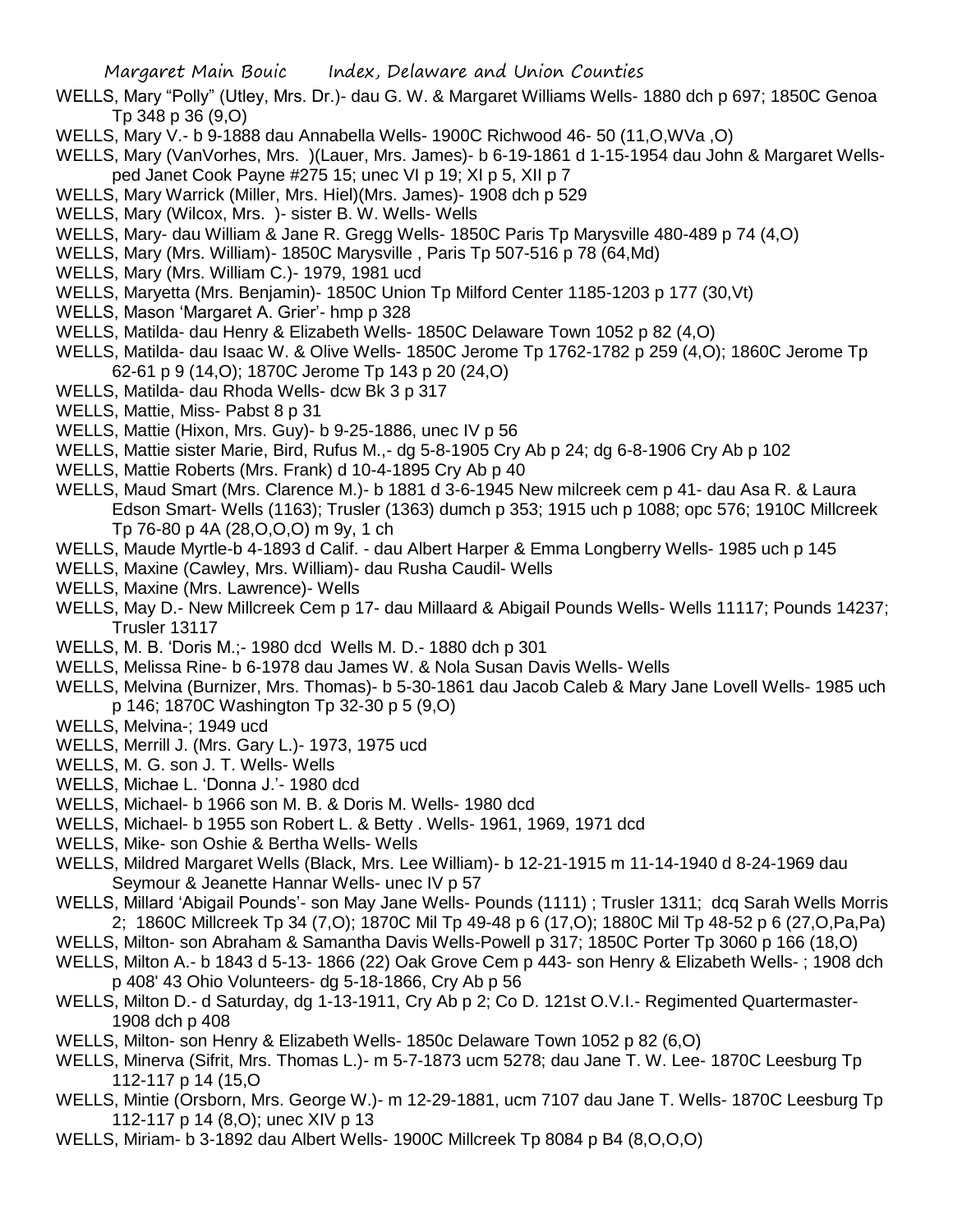- WELLS, Miriam (Davis, Mrs. A.)- dau Millard & Abigail Pounds Wells- Pounds 14233; Wells 11113; Trusler 13113
- WELLS, Miriam- Sbc p 47
- WELLS, Missouri- b 1842 d 1863 Oak Grove Cem , Powell p 443 dau Henry & Elizabeth Wells- 1850C Delaware Town 1052 p 82 (9,O)
- WELLS, M. W.- 1883 uch IV 519
- WELLS, Mittie Hixon (Mrs. Edd) Fairfield Stuart Bible- unec IV p 56
- WELLS, Morrison b 9-6-1871 ch of Albert H. & Samantha moffitt Wells- 1985 uch p 146
- WELLS, Myrtle I.- b 1886 d 1890 New Millcreek Cem p 17; Wells 11116; Trusler 13116; Pounds 14236 dau Millaard & Abigail Pounds Wells-
- WELLS, Nancy- 1850C Paris Tp 591-605 p 91 (18,O) Wells, Nancy- 1969 dcd
- WELLS, Nancy- dau Aaron & Sarah Gance Wells- Hutchisson p 18
- WELLS, Nancy (Davis, Mrs. )- dau Dora E. Ballard Wells- Wells
- WELLS, Nancy Dunlap (Mrs. Samuel)- m 9-26-1844 ucm 987; 1850C Allen Tp 1533-1553 p 227 (30,O) unec VI p 16
- WELLS, Nancy (Holycross, Mrs. Daniel) m 5-27-144 ucm 967; unec VI p 15
- WELLS, Nancy (Mrs. J.)- 1880C Jackson Tp 7 07 p 224 (18,O,Va,O)\
- WELLS, Nancy J. (Mrs. John B.)- 1850C Claibourne Tp 209 p 33 (22,Ky
- WELLS, Nancy (17-1846 heir of Levi Wells- uccp p 50 record book 4 p 516; unec XI p 64
- WELLS, Nancy L. Partridge(Mrs. Robert R) dau Ephraim & Nancy A. Maine Paratridge- Asop 1113
- WELLS, Nancy Morrison (Mrs. Jay)- m 1879; unec VIII p 2
- WELLS, Nancy S. (Butler, Mrs. Joel D) m 5-24-1839 dcm
- WELLS, Nancy T. d 3- 27-1848 (3y) dau Isaac & Sarah Trusler Wells- Wells 11(10)
- WELLS, Nancy (Mrs. William)- d 9-27-1842 (59) Oakdale Cem 1696 (15E, 3rd row); 1883 uch V 63
- WELLS, Naomi (Mrs. Thomas)- Asp p 5
- WELLS, Nathan- 1908 dch p 424
- WELLS, Nate- dcw Bla 4 p 55(7) witness
- WELLS, Nathan- uccp p 24 adm, JB2 p 358; uccp p 50 adm, record book 4 p 516; unec XI p 67, XII p 69
- WELLS, Nathan- son Aaron & Sarah Gance Wells- Hutchisson p 18
- WELLS, Nathaniel- d 2-15-1831 (39y4m) Burnside Cem Powell p 104
- WELLS, Nathaniel 'Elizabeth Griste'- m 4-13-1837 dcm; son C. W. & Maargaret Williams Wells- hadc p 26; 1880 dch p 697; 1835 men p 26 # 19 p 44, Genoa Tp; 1850C Genoa Tp 348 p 36 (14,O)
- WELLS, Nathaniel 'Martha Ann'- dcw Bk 3 p 126
- WELLS, Nell (Mrs. Dr. Frank)- Wells; 1961 dcd
- WELLS, Nell Woodard (Mrs. Fred)- Fairfield Stuart Bible; unec IV p 56
- WELLS, Nellie- d 6-18-1985 (83) Otterbein Cem- Wells
- WELLS, Nelson Ewing 'Anna Busbaum'- b 1911 son Albert DeWitt & Helen Close Wells- Hutchisson p 50; Wells 11642; Trusler 13642
- WELLS, Nelson E.- 1969 dcd
- WELLS, Noble- son Benjamin & Maryetta Wells- 1850C Milford Center, Un Tp 1185-1203 p 177 (1,O)
- WELLS, Nola Susan Davis (Ms. James W.)- m 1-2-1976 dau Raymond Davis & Mrs. Noel Cunningham Wells
- WELLS, Nora Senter (Hoy, Mrs. )(Mrs. Clyde)- d 11-1986 (80 bur Hilliard- Wells
- WELLS, Norwood- son Etta G. Wells- Wells
- WELLS, Oddie (Powell, Mrs. )- sister Oshie Wells- Wells
- WELLS, Octavia (Billingsley, Mrs. Samuel T.)- m 12-21-1880 ucm 6863 dau James & Susan Hensel Wells-1870C Jerome Tp 149-147 p 20 (6,O)' 1880C Jerome Tp 179-190 p 246 (16,O,O,O)
- WELLS, Octavia- d 6-16-1884 (17-5-1) Jerome Cem, DJ Cem p 104 dau J. W. & G. Wells
- WELLS, Olive (Mrs. Isaac N)- 1850C Jerome Tp 1762-1782 o 259 (27,O) 1860C Jerome Tp 62-61 p 9 (38,O); 1870C Jerome Tp 143 p 19 (47,O)
- WELLS, Olive/Oley- dau James & Susan Hensel Wells- 1870C Jerome Tp 149-147 p 20 (2,O); 1880C Jerome Tp 179-193 p 21 (11,O,O,O)
- WELLS, Ollie (Mrs. Joseph)- 1900C Jerome Tp 282-291 p 12B (39,O,O,O) m 15y, 5 ch
- WELLS, Olive McMaster (Mrs. )- aunt of Olive Wells McMaster Thrall- dg 3-17-1903, Cry Ab p 174
- WELLS, Olive (Mrs. Rev. Wesley)- parents of Rev. E. T. Wells- dg 1-13-1891, Cry Ab p 44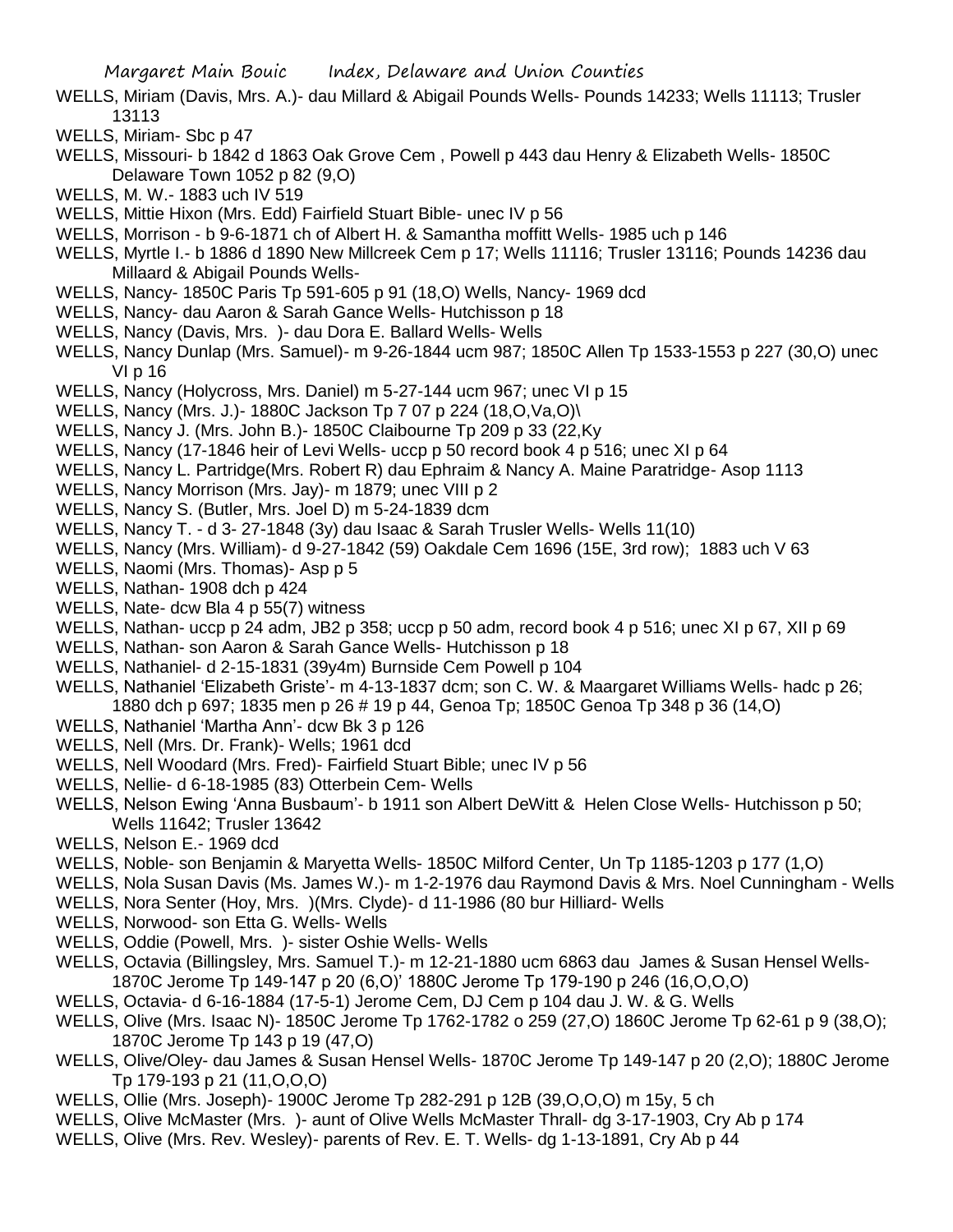- WELLS, Orlando 'Elizabeth Stewart'- b 4-8-1830 m 2-21-1859 ucm 2835 d 1884; son Osmond & Anna Wells-1883 uch V p 398; Fairfield Stuart Bible; unec 18 p 56, 57; ped Joy Wells Dyer # 63 8; unec V p 52; ped Linda Smiley #97 unec VII p 16, XIV p 14; 1860C Liberty Tp Un Co 1058-1068 p 144 (30,O); 1870C Lib Tp 252-252 p 30 (40,O); 1880C Lib Tp 16-17 p 3 (50,O,Conn,NY)
- WELLS, Orline/Orlena Adeline (Waters, Mrs. Lyman J.)- b 10-9-1843 m 10-21-1869 d (67-8-8) Galena Cemdau Basil/Bassell & Mary Wells- dg 6-23-1911 Cry Ab p 44; 185C Gnoa Tp 400 p 41 (8,O)
- WELLS, Orville- brother Oshie Wells- Wells
- WELLS, Orville- son Rushe Caudill Wells- Wells
- WELLS, Osburn W. 'Sallie'- dcq Arthur Jewell 22: ped Joy Wells Dyer Freshwater 63 16; unec V p 52; 1880C Liberty Tp 181-186 p20 (42,O,NY,O)
- WELLS, Oshie 'Bertha'- d 1-4-1969 (51)- bur St. Joseph's Cem, Columbus- Wells
- WELLS, Osie- b 5-1896 dau Joseph & Ollie Wells- 1900C Jerome Tp 282-291 p 12B (4,O,O,O)
- WELLS, Osmond- 1870C Liberty Tp Un Co 252-252 (32,O) lived with Orlando Wells-
- WELLS, Ossie 'Margaret Bohan'- brother Oshie Wells- Wells; 1980 dcd
- WELLS, Otto D.- son Levi & Mary Baker Wells- 1870C Leesburg Tp
- WELLS, Patricia (Mrs. Earl R.)- Wells; 1961 1969, 1971, 1980 dcd
- WELLS, Patricia Jane (Gottschalk, Mrs. Robert)- b 11-30-1933dau Albert Francis & Kathryn Souod Wells-1985 uch p 145; no ch
- WELLS, Paul- son Daisy V. Morey Wells- Wells
- WELLS, Pearle L.- d 9-19-1982 (77) dau Clare Smith & Laura A. Gossage Wells- Oak Grove Cem Wells; McKitrick p 278
- WELLS, Percy Ann Freshour (Mrs. Edwin R.)- m 9-24-1868, delge 1998,, XIV 6
- WELLS, Perry A.- 180C Claibourne Tp 37-39 p D192 (50,O,Pa,O) farmer, niece & nephew lived with him
- WELLS, Perry 'Madonna White'- m 6-19-1993 dau Russell P & Patricia Wells- Wells
- WELLS, Peter- son Isaac & Margaret Wells- Sue Gunter letter
- WELLS, Peter- son Samuel Wells- unec VII p 19
- WELLS, Peter- heir of William Page- dcw Bk 2 p 38
- WELLS, Phebe Meacham (Mrs. Ezekiel)- b 12-5-1763 m 11-5-1778 dau Samuel & Phebe maine Meacham-Asp 147
- WELLS, Philip McKirgan- son William Woodrow & Victoria Habbeger Wells-Wells 116432; Trusler 136432; McKirgan
- WELLS, Phineas 'A nna Phelps' m 2-23-1865 ucm 3685
- WELLS, Phyllis Joy (Dyer, Mrs. )- b 1930 ped 1; dau Don Wellington & Clara Mae Couch Wells; unec V p 52
- WELLS, Polly- d 9-11-1838 (21-11-10) dau Abraham & Abigail Wells- Burnside Cem, Powell p 107
- WELLS, Polly (Corner, Mrs. Richard)- dau Isaac & Margaret Wells- Sue Gunter letter
- WELLS, Polly (Greene, Mrs. Nicholas)- m 1808 d 1-24-1871 (80y10m) dau Elder & Elizabeth Stillman Wells-Asp p 127
- WELLS, Polly Vining (Mrs. Hugh)- d 10-11-1833 (26-4-19) Bennington Tp Powell p 31
- WELLS, Elizabeth Rachel McKirgan (Mrs. John)- b 6-11-1844 Tenn m 2-25-1873 d 7-21-1925; New Millcreek Cem p 41; Wells (116); Trusler (136) dau James L. & Elizabeth McKirgan Wells- opc 565l 1883 uch V 352; 1880C Millcreek Tp 5055 p 6 (35,Tenn,Tenn,Tenn); 1900C Mi Tp 116-120 [ A6 (54,Tn.Tn,Tn) wic 5 ch, 3 living b 6-1845
- WELLS, Ralph- Deaths, Un Co Probate Vol II p 20 (1879-1886)
- WELLS, John Ralph b 2-8-1881 d 8-28-1881 son John & Rachel McKirgan Wells- Wells 1165; Trusler 1365; Hutchisson p 50; McKirgan
- WELLS, Ralph 'Mae Hilton'- Maugans Anc p 155
- WELLS, Ralph- son William A. & Stella Wells- 1961 dcd
- WELLS, Ramona (Mrs. Richard)(Maloney, Mrs. )- Wells; 1961 dcd
- WELLS, Randy- son Eddie Wells- Wells
- WELLS, Randy 'Cheryl'- Wells
- WELLS, Randy- son Edward & Iona Wells- 1961 (2) dcd
- WELLS, Ray 'Dine Gregory'- 1959, 1967, 1971, 1973, 1975, 1979, 1981, 1983 ucd
- WELLS, Raymond 'Linda'- 1961, 1969 dcd
- WELLS, Raymond- son Ossie O. & Margaret Bohan Wells- Wells
- WELLS, R. E.- son Ira & Anna Archer Wells- Wells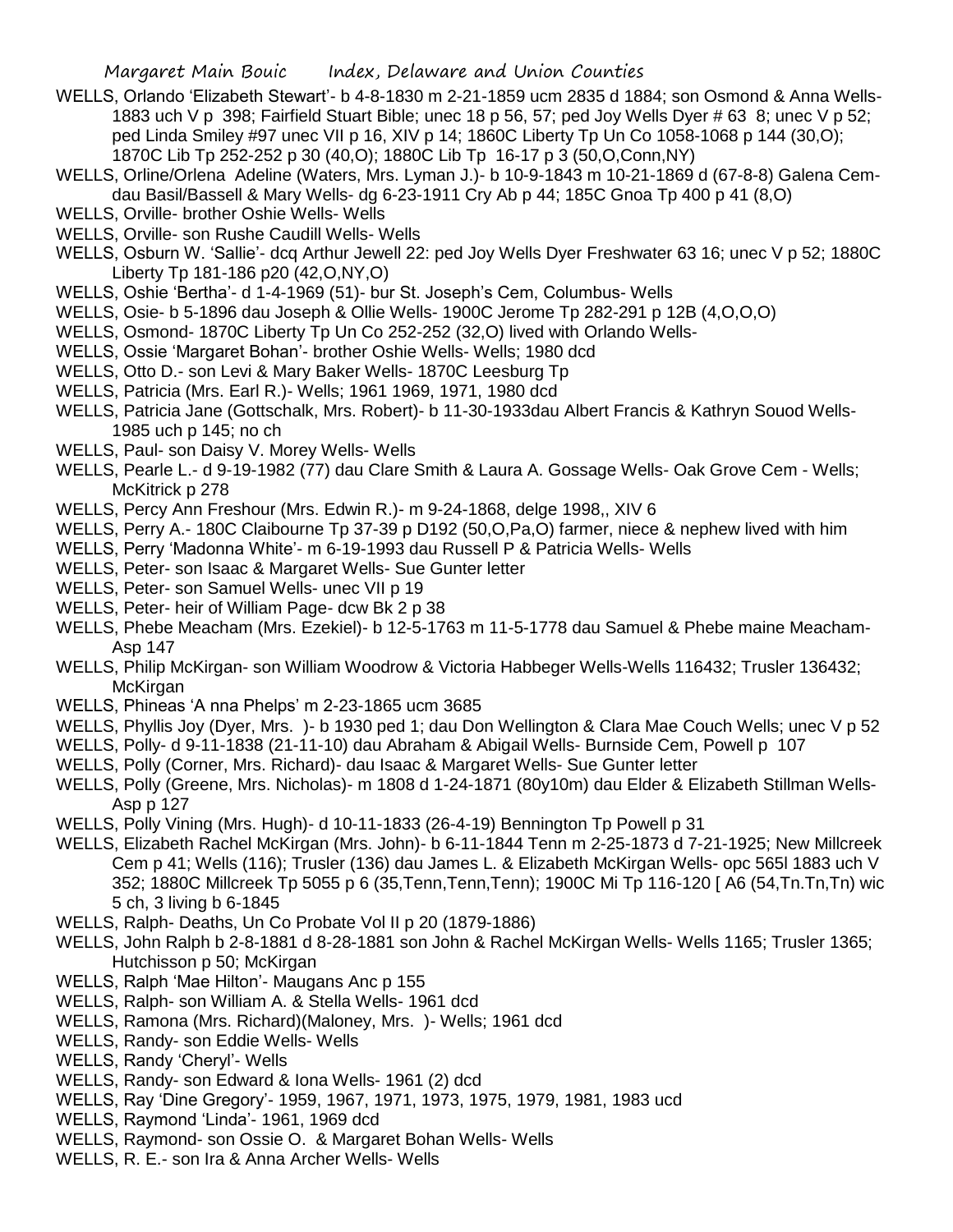- WELLS, Rebecca Jean- b 11-27-1978 dau Michael & Donna J. Wells- 1980 dcd
- WELLS, Rebecca- dau James Thomas & Elizabeth Wells- 1850C Leesburg Tp 242-243 p 37 (21,O); 1860C Leesburg Tp 410 (28,O); 1870C Leesburg 229-237 p 29 (39,O)
- WELLS, Rebecca R. (Chase, Mrs. Rev. Philander, Jr.)- 11-10-1822 dau Bezaleel Wells; dcga p 8; Del Patron & Franklin Chronicle
- WELLS, Rebecca (Reeves, Mrs. William) unec XII p 60
- WELLS, Rex W,- 1908 dch p 415
- WELLS, Rhoda (Mrs Alexander)- b 1783 d 1856 dcw Bk 3 p 128; will dcw Bk 3 p 17 Oak Grove Cem , Powell p 443
- WELLS, Richard b 1799 d 5-27-1870 (71) Oak Grove Cem, Powell p 443; dg 6-10-1870, Cry Ab p 81
- WELLS, Richard B. 'Lille May Tonguet'- b 1858 son John & Margaret Wells- unec VIII p 2; 1880C Claibourne Tp 13-14 p B191 (22,O,O,Md)
- WELLS, Richard D. 'Annette'- 1975, 1979 ucd
- WELLS, Richard D. 'Mary'- 1981, 1983 ucd
- WELLS, Richard 'Elizabeth Sharp'- m 10-28-1856 dcm
- WELLS, Richard E. 'Ramona'- Wells; 1971 dcd
- WELLS, Richard- son Ervin R. Wells- Wells
- WELLS, Richard (20-1846)- heir of Levi Wells- uccp p 50, record book 4 p 516, unec XII p 69
- WELLS, Richard 'Marind'- dg 2-22-1907, Cry Ab p 19
- WELLS, Richard 'Mary Ann Brodrick'- lic 8-6-1854 ucm 215; dumch p 91; 1915 uch p 463; 1883 uch V 457, 472; 1870C Allen Tp 55-54 p 4 (48,O)
- WELLS, Richard Bruce 'Ladyne Allison'- 190 dcd
- WELLS, Richard- b 1969 son William C. & Mary Wells- 1975, 1979, 1981 ucd
- WELLS, Ricky- b 1959 son Harold A. & Ruth I, Wells- 1973 ucd
- WELLS, Ricky- son Oshie & Martha Wells- Wells
- WELLS, Ricky- son Richard E. & Ramona Wells- 1961 (11) dcd
- WELLS, Robbie- d 12-11-1890 (3m26d) Fairview Cem, Powell p 248 son Frank & Rosa Dodds Wells- Wells
- WELLS, Robert- 1835 men p 2613 p 44 Genoa Tp
- WELLS, Robert son Charles David & Velma Wells- Wells
- WELLS, Robert- heir of Mary Lott- dcw Bk 2 p 331
- WELLS, Robert A. 'Arvesta Welch'- m 4-24-1861; 1880 dch p 408; Pabst Pion I p 81
- WELLS, Robert Ashley- b 6-15-1890 d 21-11-1890 (6mos) Fairview Cem- dg 12-30-1890 Cry Ab p 42
- WELLS, Robert- brother Earl R. Wells- Wells
- WELLS, Robert H., 'Nancy A. Partridge'- Asp (1113)
- WELLS, Robert- brother Kenneth Eugene Wells- Wells
- WELLS, Robert Lee 'Betty Ann Mozingo' b 10-8-1930 m 5-18-1950 son Benjamin Theodore & Effie Della Bale Wells- dcc Robert Wells 1; Betty Mozingo Wells 1; 1961, 1969, 1971, 1980 dcd
- WELLS, Robert (15-1956) son Nelson Ewing & Ann Nusbaum Wells- Wells 116421; Trusler 136421
- WELLS, Robert- b 1967 son William G. & Mary Wells- 1975, 1979, 1981 ucd
- WELLS, Roberta (Beaver, Mrs. Paul)- dau Joseph & -ada Malone Wells- Wells; 1949, 1959 ucd
- WELLS, Robert (Collins, Mrs. )- dau Dora E. Ballard Wells Wells
- WELLS, Rollen 'Elma Shoup'- Pounds (12162)
- WELLS, Ronald- on Charles David & Velma Wells- Wells
- WELLS, Ronnie 'Judy Young'- son Ray & Dina Gregory Wells- Gregory; 1967, 1971 ucd
- WELLS, Rosa- b 3-25-1874 d 10-9-1875 New Millcreek Cem p 41- dau John & Rachel McKirgan Wells- Wells 1161; Deaths, Un Co Probate Vol I p 60 (1867-1878); Hutchisson p 50' Trusler 1361; McKirgan; ; 1883 uch V 352; nt 3 p 29
- WELLS, Rosa Dodds (Mrs. Frank)- b 1861 d 1926 dau Robert A. & Cyntia long Dods- Ds=dds 3,4; opc 319 Fairview Cem p 1, Powell p 248; dg 2-27-1900 Cry Ab p 10
- WELLS, Rosalinda (Morton, Mrs. Edmond M.)(Chambers, Mrs. Harvey)-b 1826 m 9-24-1844 dcm d 1903 Fargo Cem- dau Abraham & Samantha Davis Wells- Powell p 312, 317
- WELLS, Rosanna- dau Aaron & Sarah Gance Wells- b 1819; Hutchisson p 18; Wells 19
- WELLS, Rosanna (Mrs. )- half sister Lillian Riddle Saeman- dg 5-19-1914, Cry Ab p 121
- WELLS, Roisemay (Ladige, Mrs. )- dau Theodore B. & Mabel G. Wells- Wells
- WELLS, Roxana- dau Albert H. & Samantha Moffitt Wells- 1870C York Tp 7-7 p 1 (9,O)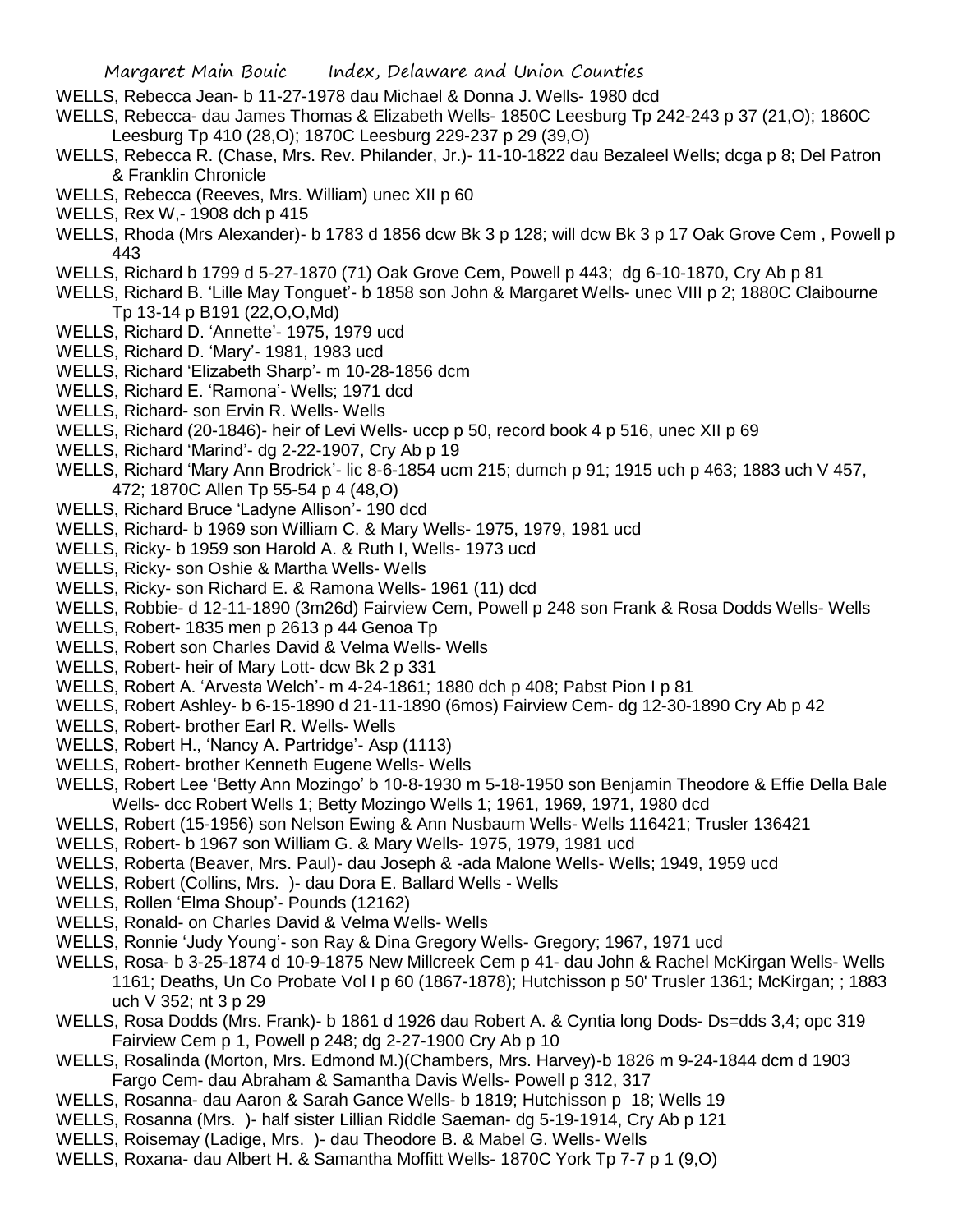- WELLS, Roxanna (Vanausdle, Mrs. William M.) Lic 7-26-1880 ucm 6758
- WELLS, Roxy M.- dau Albert M. & Samantha Moffitt Wells- 1880C Washington Tp 197-204 p 22 (919,O,O,O)
- WELLS, Roy- b 10-1893 son Joseph & Ollie Wells- 1900C Jerome Tp 282-291 p 12B (7,O,O,O)
- WELLS, Roy 'Kathryn'- 1949 ucd
- WELLS, Ruby (Jolliff, Mrs. )- dau William A. & Stella Wells- Wells
- WELLS, Ruby M. (Mrs. Charles S.)- 1910C Washington Tp 112-12 p 11A (26,O,O,O) m 3y, no ch
- WELLS, Rufus M. d 5-8-1905 (59), dg 5-8-1905, Cry Ab p 24- son Joseph Wells- father Joseph Wells- dg 4-21- 1896, Cry Ab p 68
- WELLS, Rufus 'Stella Jones'- 1908 dch p 689
- WELLS, Rusha Caudill (Mrs,. )- d 10-3-1980 (79) Marlborough Cem- Wells
- WELLS, Russell 'Fanny M. Peabody'- Asp (394-3)
- WELLS, Russell 'K. Adams'- Wells
- WELLS, Russell Leroy III- b 2-22-1983 son Russell & K. Adams Wells- Wells
- WELLS, Russell- son Rusha Caudill Wells- Wells
- WELLS, Ruth- 1850C Mar ysville ,Paris Tp 507-516 p 78 (16,O)
- WELLS, Ruth Ackerman (Mrs. )- dau Guy & Gladys Bauman Ackerman- Ackerman
- WELLS, Ruth (Amrine, Mrs. Andrew)- m 4-28-1829 ucm 186; unec II p 27
- WELLS, Ruth (Cahill, Mrs. Vaughn D.)- 1915 uch p 1038
- WELLS, Ruth C. (Stone, Mrs. Edwin E.)- m 2-19-1854 ucm 2079; unec VIII p 20, XVI p 42; mt 2-22-1854
- WELLS, Ruth- dau Daisy V. Morey Wells- Wells
- WELLS, (Ebling, Mrs. Ralph)- dau Daisy V. Morey Wells- Wells
- WELLS, —(Wyant, Mrs. Robert)- dau Daisy V. Morey Wells- Wells
- WELLS, Ruth I.- 1969 dcd
- WELLS, Ruth I. (Mrs. Harold)- 1973 ucd
- WELLS, Ruth M.- b 1846 d 1868 Oak Grove Cem Powell p 443
- WELLS, Ruth- grandchild Rhoda Wells- dcw Bk 3 p 317
- WELLS, Ruth (Tenety, Mrs. Edward J.)- m 4-26-1986- Wells
- WELLS, Ryan Benjamin- b 11-3-1981 son Brice & Ladyne Smock Wells- Wells
- WELLS, S. (Mrs. J. W.)- Darby Jerome Cem p 99
- WELLS, Sabine (Mrs. John W.)- 1880C Allen Tp 78-86 p 9 (60,Vt,Mass,Vt)
- WELLS, Sabra (Maine, Mrs. Rufus)- m 2-3-1803- Asp (329)
- WELLS, Safina- b Va d 1-9-1892 (73y4m) Oakdale Cem 704 (165D)
- WELLS, Sallie- d 3-13-1897 Deaths, Un Co Probate, Vol 3
- WELLS, Sallie (Mrs. Osburn W.)- 1880C Liberty Tp Un Co 181-186 p 20 (33,O,O,O)
- WELLS, Sally- b 1967 dau Kay C. & Charlene Wells- 1969, 1971, 1980 dcd
- WELLS, Sally (Rosecrans, Mrs. Jacob)- dau Isaac & Margaret Wells- Sue Gunter letter
- WELLS, Sally (Watson, Mrs. Del)- dau DeWitt & Mary C. Wells- Wells
- WELLS, Sam- brother Mrs. Daniel Sharidan who d 7-18-1896 Cry Ab p 79
- WELLS, Samantha d 1-1-1904 Deaths, Un Co Probate, Vol 3
- WELLS, Samantha- 1860C Dover Tp 303 (27,O)
- WELLS, Samantha Davis (Mrs. Abraham)- b 7-18-1808 m 1825 d 12-19-1898 (91) dau Isaac & Betty Vining Davis- Powell p 317; dg 12-23-1898, Cry Ab p 176; 1850C Porter Tp 3060 p 166 (42,NY)
- WELLS, Samantha Moffitt (Mrs. Albert)- b 5-1841 m 5-7-1859; ucm 2885; 1985 uch p 146; 1860C Washington Tp 1527-1536 p 207 (20,O); 1870C York Tp 7-7 p 1 (29,O); 1880C Washington Tp 197-204 o 22 (39,O,O,O); 1900C Wash. Tp 134-134 p 6B (59,O,O,O) m 42y, 4 ch, 2 living
- WELLS, Samuel- Powers p 87
- WELLS, Samuel- heir of Levi Wells- uccp p 50, record book 4 p 516; unec XII p 69
- WELLS, Samuel- 1860C Leesburg Tp, unec VII p 19
- WELLS, Samuel- 1880 dch p 528; 1908 dch p 408, 492; 1820C 49
- WELLS, Samuel G. d Sunday Thompson Tp (73); dg 12-19-1903 Cry Ab p 213; dg 5-7-1912, dg 5-10-1912 Cry Ab p 123, 124; dg 5-10-1916; Co I 4th O.V.I. Brother Charles,Susa Soldston, Anna Jordan
- WELLS, Samuel- son James & Elizabeth Reams Wells- 1860C Allen Tp 786-794 p 18 (2,O); 1870C Allen Tp 208-200 p 13 (10,O)
- WELLS, Samuel 'Nancy Dunlap'- m 9-26-1844 ucm 987; hadc p 28 (1849 Harlem Tp); 1850C Allen Tp 1533- 1553 p 227 (30,O); unec VI p 16; unclaimed letter, unec III p 40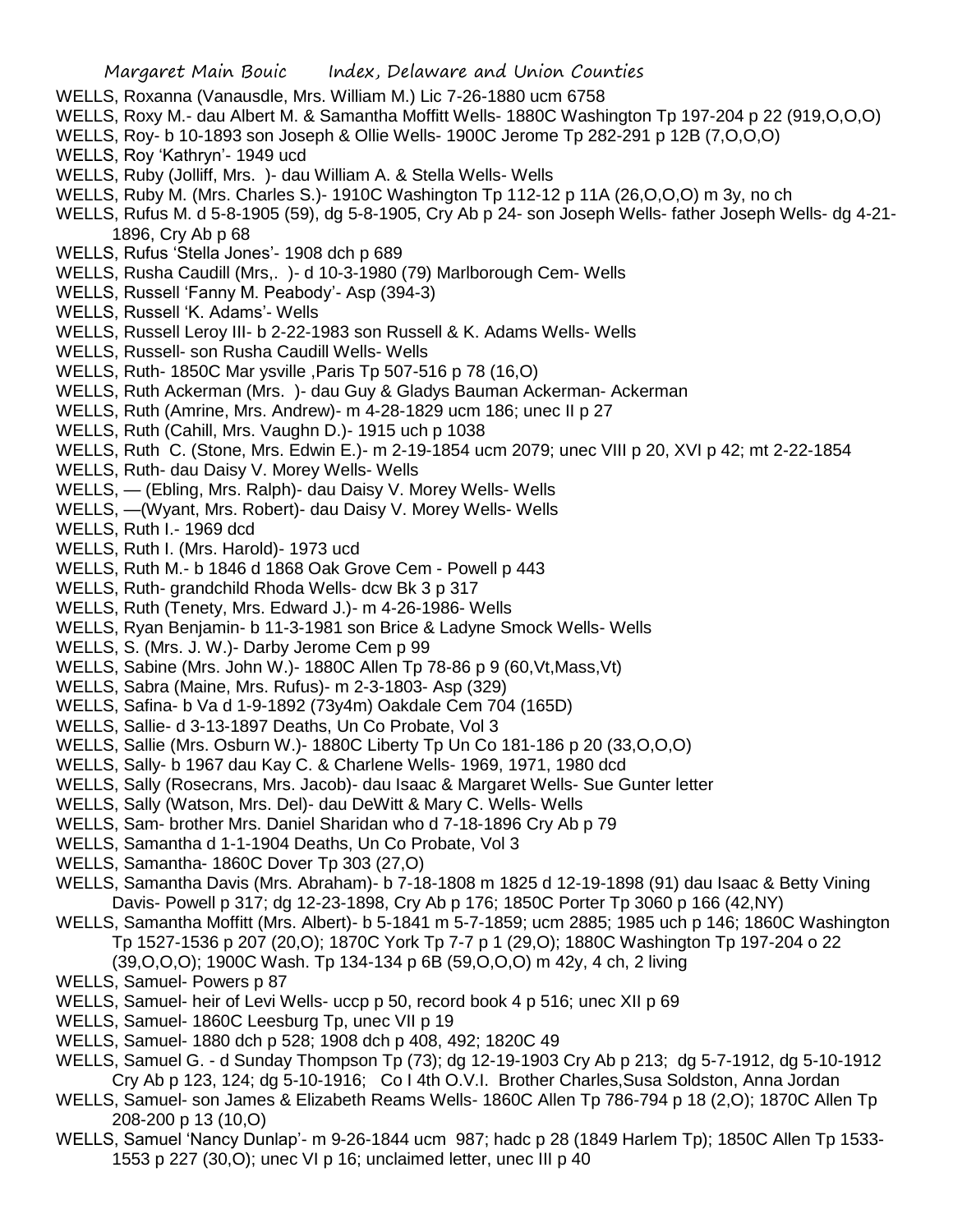- WELLS, Samuel- son William & Margaret M. C. Wells- 1850C Delaware Town 116 p 87 (11,O)
- WELLS, Sandra Ann- b 1953 dau Earl R. & Patricia A. Wells- 1961, 1979, 1971 dcd
- WELLS, Sandra Leigh- dau Richard & Ramona Wells- Wells; engaged to Martin Robert Crosby
- WELLS, Sandy- dau Richard E. . & Ramona Wells- 1961 (2) dcd
- WELLS, Sarah- Deaths, Un Co Probate, Vol I p 38 (1867-1878)
- WELLS, Sarah- 1908 dch p 429
- WELLS, Sarah- Deaths, Un Co Probate, Vol II p 3 (1879-1886)
- WELLS, Sarah- 1860C Jerome Tp 41-39 p 6 (18,NH)
- WELLS, Sarah- 1870C Claibourne Tp 222-220 p 28 (28,O)
- WELLS, Sarah- 1850C York Tp 343-348 p 53 (37,O)
- WELLS, Sarah- 1870C Allen Tp 138-131 p 9 (55,O)
- WELLS, Sarah A.- d 1-25-1892 (66y14d) New Millcreek Cem p 7; Wells 114; Trusler, 134; 1840C Millcreek Tp 1248 (5-10)
- WELLS, Sarah- dau Albert Wells- b 9-1880; 1900C Millcreek Tp 82-84 p B4 (19,O,O,O)
- WELLS, Sarah Ann Jones (Mrs. Joseph- m 9-14-1848 dcm; 1880 dch p 650
- WELLS, Sarah- dau B & M.- Burnside Cem, Powell p 106
- WELLS, Sarah- dau Caroline Wells- 1860C Jerome Tp 17-15 o 3 (15,O)
- WELLS, Sarah E. (Amrine, Mrs. Henry)- b 2-11-1852 m 10-3-1872 ycn 5144 dau Joseph & Mary Cunningham Wells- 1883 uch V 76, 81
- WELLS, Sarah E. (Bradshaw, Mrs. Thoms)- m 2-28-1864 ucm 3545
- WELLS, Sarah E.- dau Mary Jane Wells- 1860C Millcreek Tp 34 (13,O) or 1860C Mil Tp 45 (14,O)
- WELLS, Sarah Gance (Mrs. Aaron)- dau Rudolf & Widow McDade Gance- Hutchisson p 6, 17; Wells (1)
- WELLS, Sarah Hicks (Mrs. James)- m 1-11-1832, ucm 245; unec II p 34
- WELLS, Sarah- dau Isaac E. & Allice Wells- 1880C Washington Tp 6265 p 7 (13,O,O,O)
- WELLS, Sarah Jane (Mrs. Lonnie O.)- d 1977- Wells
- WELLS, Sarah Keener (Mrs. James P.)- m 2-16-1838 ucm 480; unec II p 30
- WELLS, Sarah (Kniss, Mrs. John)- b 1819 d 1898 dau John & Elizabeth Mason Wells- ped Marjorie Cody Dunn 13; unec VI p 20
- WELLS, Sarah McConnell (Mrs. Jesse)(Miller, Mrs. Jacob)(Minerman, Mrs. John)- 1908 dch p 529
- WELLS, Sarah (McPeak, Mrs. Tobias)- d 9-2-1895 dau Edwaard & Sophina Trout Wells- Wells 1192; Trusler 1392
- WELLS, Sarah M.- b 4-11-1835 dau Joseph & Sarah Wells- 1850C Jerome Tp 1788-1809 p 262 (16,Va) Robert Welles letter
- WELLS, Sarah (Morris, Mrs. C. Emmet)- b 9-12-1880 m 1-29-1911 d 1-6-1967; dcq SWM 1; dau Millard & Abigail Pounds Wells- Wells 11113; Trusler 13113; Pounds 14233
- WELLS, Sarah- b 2-24 dau Nelson Ewing & Anna Nusbaum Wells- Wells 116422; Trusler 136422
- WELLS, Sarah Rogers (Mrs. Joseph)- b 12-12-1788 d 6-3-1870 (89-7-21) Jerome Cem, Darby Jerome p 103; dau James Rogers- ped Ella Wells 9; 1850C Jerome Tp 1788-1809 p 262 (52,Ireland); 1860C Jerome 65-64 p 9 (70,Ind); 1870C Jerome Tp 153-151 p 21 (81,Ireland)
- WELLS, Sarah- dau Russell & Mary Wells- 1850C Genoa Tp 400 p 41 (10,O)
- WELLS, Sarah S. (McVey, Mrs. Rufus)- m 7-22-1872 ucm 5119
- WELLS, Sarah Steitz (Mrs. )- dau Jacob, Sr. & Catherine Steitz- dg 8-20-1912, Cry Ab p 148
- WELLS, Sarah Tonguet (Mrs. Griffin)- m 8-6-1863 ucm 3459
- WELLS, Sarah Trusler (Mrs. Isaac)- b 2-15-1804 m 3-8-1825 d 7-12-1872 New Millcreek Cem p 7- dau John & Elizabeth Trusler- dcq Erma Fish 11; Sarah Wells Morris 11; Wells (11); Trusler 13 Hutchisson p 18; 1883 uch V 346, 352; 1850C Millcreek Tp 2008-2029 (48,Va); 1860C Mil Tp 50-49 (54,Va); 1870C Mil Tp 46-46 p 6 (66,Va)
- WELLS, Sarah W. (Hughes, Mrs. Adam)- b 4-15-1845 m 1-26-1865 ucm 3674 d 9-24-1926 Jerome IOOF Cem, Darby Jerome Cem p 117
- WELLS, Sary Ann- b 3-23-1838 dau John D. & Eda Ann Counterman Wells- 1985 uch p 146
- WELLS, Savilla (Layman, Mrs. John)- m 2-26-1860 unec V p 10- dau Isaac & Elizabeth Trusler Wells- see Lavilla; 1850C Millcreek Tp 200-2029 p 292 (12,O)
- WELLS, Scharlott (Thrasher, Mrs. Enoch)- marriage slip, unec VIII p 66
- WELLS, Scott- b 1968 son Gary L. & Merrill Wells- 1973, 1975 ucd
- WELLS, Selinda (Fount, Mrs. Andrew J.)- Byhalia Cem- unec XI p 63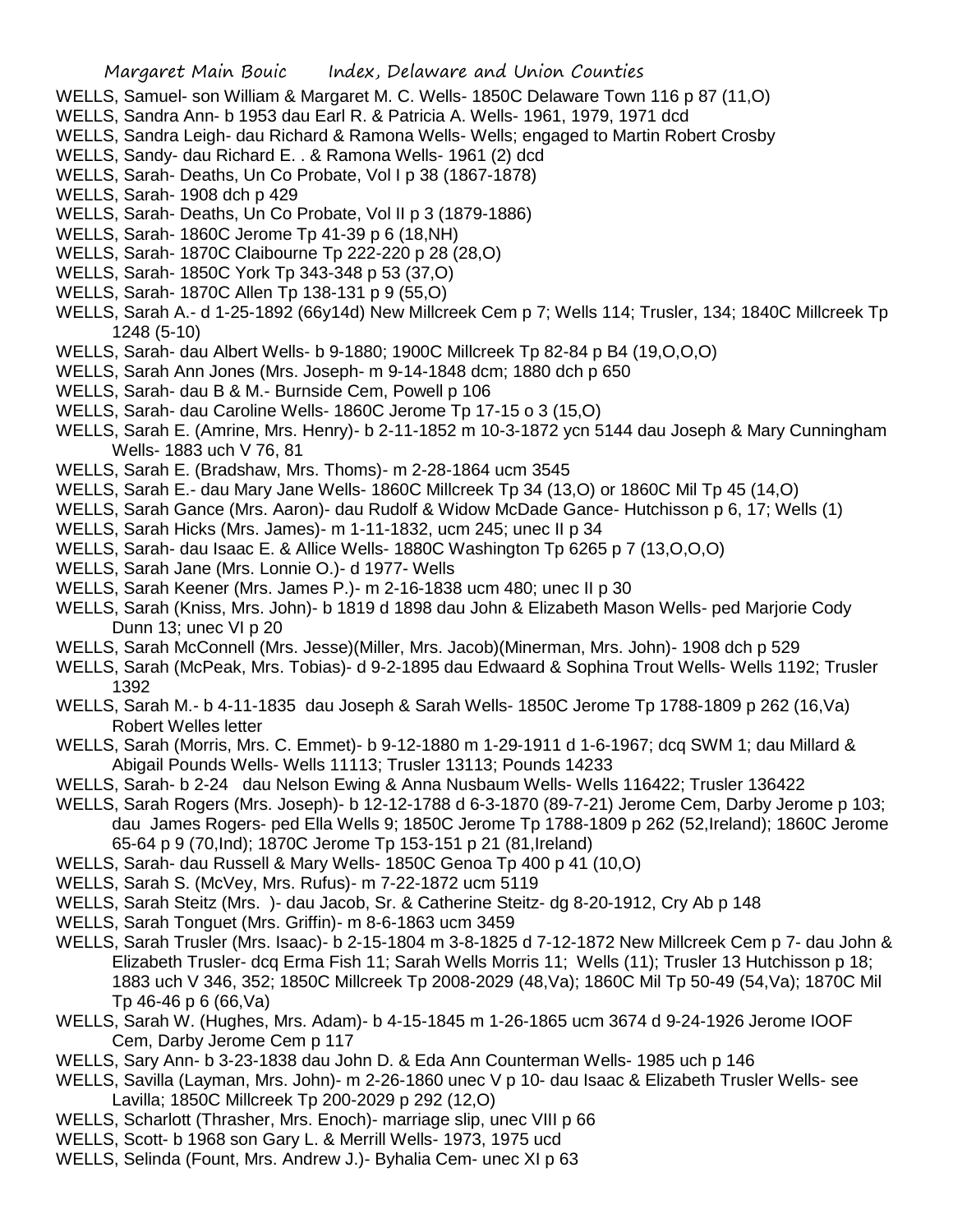- WELLS, Seymour 'Jeannette Hanner'- b 2-24-1877 m 9-14-1901 d 1-30-1938 son Orlando & Elizabeth Stewart Wells- Fairfield Stuart Bible, unec IV p 56, 57; 1880C Liberety Tp Un Co 16-17 p 3 (3, O, O, O)
- WELLS, S, H.- palbearer for Cyrus Platt- dg 1-31-1899; Cry Ab p 185
- WELLS, —(Mrs. S,. H,)- dau Mrs. H. C. Goddard- dg 12-12-1905 Cry Ab p 67
- WELLS, Sharlotte- Deaths, Un Co Probate, Vol II p 38 (1879-1886)
- WELLS, Sharon (Starkey, Mrs. )- dau Ossie O. & Margaret Bohan Wells- Wells
- WELLS, Shirley 'Beatrice- son Lewis & Annie Miller Wells- Wells; 1949 ucd
- WELLS, Simeon- son Samantha Wells- 1860C Dover Tp 303 (4,O)
- WELLS, Simeon- son Samuel & Nancy Dunlap Wells- 1850C Allen Tp 1533-1553 p 227 (5,O)
- WELLS, Simon W.- son Isaac & Olive Wells- 1870C Jerome Tp 143 p 20 (9,O)
- WELLS, Sophrona (Hartman, Mrs. James)- m 7-20-1843 Madison Co, unec IX p 66
- WELLS, Stanley James- son William Woodrow & Victoria Habbegger Wells- Wells 116433; Trusler 136433
- WELLS, Stella Jones (Mrs. Rufus)- dau Nicholas & Elizabeth Warner Jones- 1908 dch p 689
- WELLS, Stella (Mrs. William A.)- Wells; 1961 dcd
- WELLS, Sue- dau Ray & Dine M. Gregory Wells- 1959 (15) ucd'
- WELLS, Susala- dau William & Jane H. Gregg Wells- 1850C Paris Tp Marysville 480-489 p 74 (9,O)
- WELLS, Susan (Mrs. Eliezar)- b 1823 Hutchisson p p 18
- WELLS, Susan (Goldston, Mrs. )-sister Samuel W., Chrles,Sr.,Anna Jordon- Wells
- WELLS, Susan Hensel (Mrs. James)- m 10-9-1853 ucm 2009 dau George & Mary Howell Hensel- 1883 uch V 312; unec VIII p 11, XVI p 30; 1860C Jerome Tp 55-53 p 8 (26,O); 1870C Jerome Tp 149-147 p 20 (37,O); 1880C Jerome Tp 179-193 p 21 (47,O,Pa,Pa); dg 5-7-1912, Cry Ab p 123
- WELLS, Susan (Mrs. Levi)- 1883 uch V 82
- WELLS, Susanna- 1850C Allen Tp 1536-1556 p 227 (56,Pa)
- WELLS, Susanna (Blue, Mrs. Adrian C.)- 1915 uch p 729
- WELLS, Susannah (Blue, Mrs. Josiah)- b 1932 d 1909, ped John Robert Gray 23 19; unec III p 35
- WELLS, Susanna (Orahood, Mrs. Joseph)(Blue, Mrs. Jonah)- m 10-30-1852 ucm 1872, unec VII p 58, XV p 19; ; 1883 uch V 82
- WELLS, Susannah (Orahood, Mrs. )(Gray, Mrs. Silas George)- b 1832 d 1903, 1985 uch p 62
- WELLS, Susanna (13-1846 heir of Levi Wells- uccp p 50, record book 4 p 516
- WELLS, Susanna- dau Susanna Wells- 1850C Allen Tp 1536-1556 p 227 (19,O)
- WELLS, Susanna Teeters (Mrs. Levi)- m 5-16-1811, unec VII p 19, XII p 60; uccp p 50, record book 4 p 516
- WELLS, Susannah- dau James & Elizabeth Reams Wells- 1870C Allen Tp 208-200 (5,O)
- WELLS, Susannah Miller (Mrs. James)- parents of John D. Wells- 1985 uch p 145
- WELLS, Susannah (Reichert/Richarts, Mrs. Tobias Frederick)- m 2-7-1861 dcm; 1908 dch p 652; dg 9-11- 1914, Cry Ab p 147
- WELLS, Susie- 1869 wsc 11; Pabst 8 p 24
- WELLS, Sylvia (Walters, Mrs )- dau William A. & Stella Wells- Wells
- WELLS, T. A.- pallbearer for Emanuel Corbin- dg 5-26-1911, Cry Ab p 37
- WELLS, Ted- brother Kenneth Eugene Wells- Wells
- WELLS, Temperance Meacham (Mrs. Judah)- dau Samuel & Phebe Maine Meashcm- Asp 1471
- WELLS, Terri- b 1975 ch William C. & Maray Wells- 1979, 1981 ucd
- WELLS, Theodore- brother Earl Wells- Wells
- WELLS, Theodore B. 'Mabel G.'- Wells
- WELLS, Theodore B. 'Helen L. Arnold;- Wells
- WELLS, Thomas- soldier (70-1859) unec XIII p 34
- WELLS, Thomas A.- son James W, & Susan Hensel Wells- dg 10-11-1907, Cry Ab p 74; 1860C Jerome Tp 55-58 p 8 (1,O); 1870C Jerome Tp 149-147 p 20 (10,O)
- WELLS, Thomas- pallbearer for Mrs. Catherine Steitz- dg 8-23-1916
- WELLS, Thomas Edward- b 11-26-1871 d ca 1792 son Jacob Caleb & Mary Jane Lovell Wells- 1985 uch p 146
- WELLS, James Thomas 'Elizabeth Blackstone'- d 8-15-1860 (71) Claibourne Cem; 1915 uch p 273; 1883 uch IV p 433, 434; 1850C Leesburg Tp 242-243 p 37 (60,Pa); mt 10-9-1859 (70)
- WELLS, Thomas Lee 'Carolyn Sue Chaffin'- m 7-9-1977 son Robert L. & Betty A. Wells- Wells; 1961 (10), 1969, 1980 dcd
- WELLS, Thomas 'Naomi'- hmp p 5 Thomas- Powers Pat p 300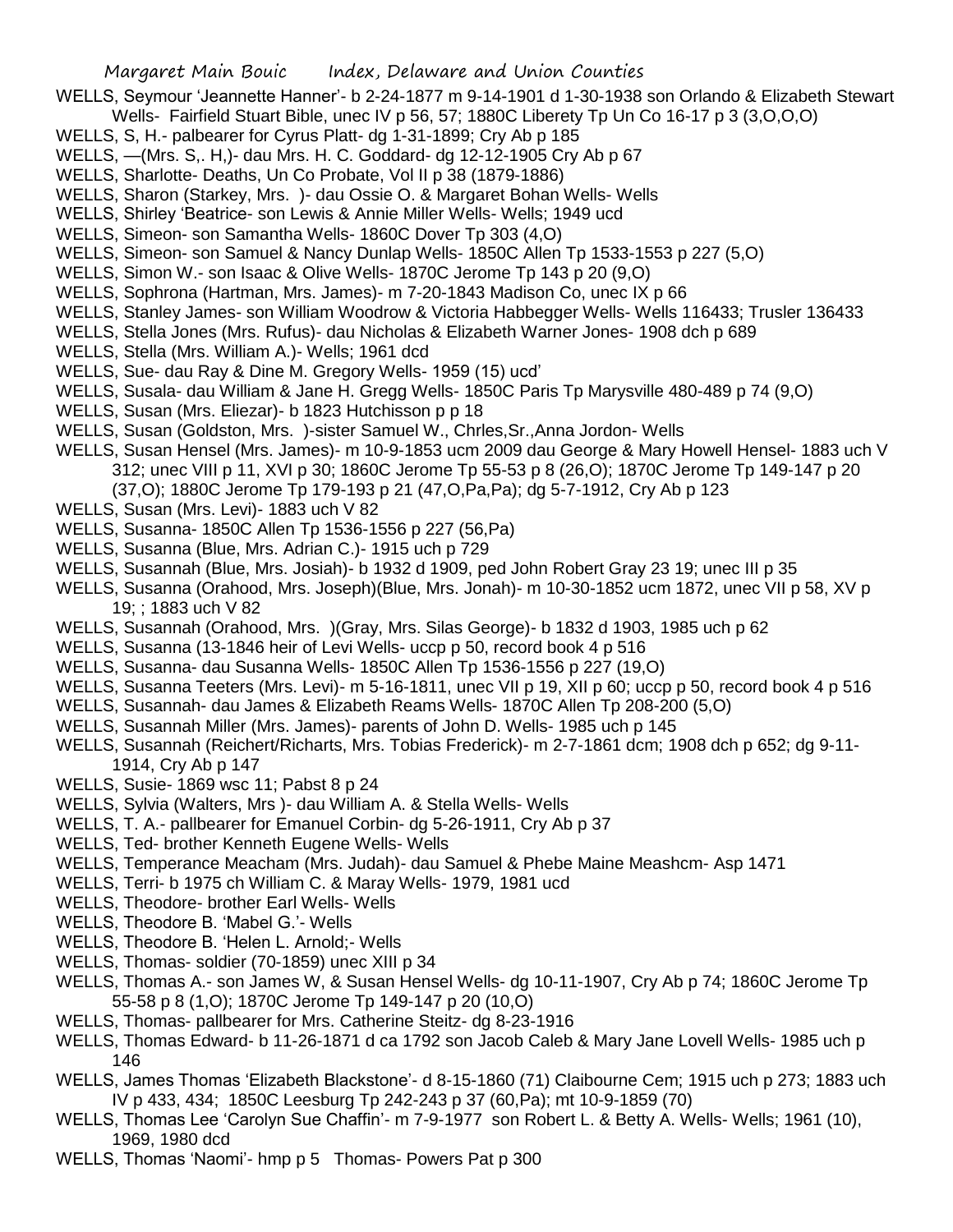- WELLS, Thomas- son Samuel Wells- unec VII p 19
- WELLS, Thorneton- grand-son Rhoda Wells- dcw Bk 3 p 317
- WELLS, Tilden 'Jean'- d 3-25-1988 (79) cremated; Wells
- WELLS, Tobias- Nash p 391
- WELLS, Tony- b 1961 son Ronnie & Judy Young Wells- Wells; Gregory; 1967, 1971 ucd
- WELLS, Travis Noel- b 10-21-1974 son Dr. Mark & —Hailton Wells- Wells
- WELLS, Unati L.-dau John D. & Eda A. Wells- 1860C York Tp 1437-1447 p 195 (7,O)
- WELLS, Unice (McNames, Mrs. Weilcome)- b 1826 m 10-29-1838 dau Isaac & Margaret Wells- Sue Gunter Letter
- WELLS, Valandingham- b 1964; son John & Margaret Wells- unec VIII p 2; 1870C Claib. Tp 97-95 (5,O)
- WELLS, Velma (Mrs. Charles David)- Wells
- WELLS, Verda Marie (Rutherford, Mrs. Hail)- b 1-11-1908 dau Albert Harper & Emma Jane Longberry Wells-1985 uch p 145
- WELLS, Vickie- b 1964 ch Kay C. & Charlene Wells- 1969, 1971, 1980 dcd
- WELLS, Victoria Ellen (Jones, Mrs. Paul)- m 1-17-1867, unec VIII p 15
- WELLS, Victoria Habbegger (Mrs. W. Woodrow)- Wells (11643), Trusler (13643); McKirgan
- WELLS, Viola Smith McKitrick (Mrs. Joseph T.)- b 6-4-1851 d 1931 dau Harvey Smith & Harriet Cleora Hemenway McKitrick - McKitrick p 278; 1880C Jerome Tp 271-281 (29,O,O,Va) ;1900C Jerome Tp 85- 92 p 4A (48,ILL, O,Vt)
- WELLS, Virginia (Mrs. Kenneth Eugene)- Wells; 1961, 1969 dcd
- WELLS, Virginia (Rupert, Mrs. )- dau Ervin R. Wells- Wells
- WELLS, Virginia W. (Sharadin, Mrs. Daniel)- m 12-7-1865 dcm dau William & Margaret M. C, Wells- 1850C Delaware Town 1161 p 87 (7,O)
- WELLS, Vivian (Derring, Mrs. )- dau Ossie O. & Margaret Bohan Wells- Wells
- WELLS, Volley- son John & Margaret Wells- 1880C Claibourne Tp 13-14 p B191 (16,O,O,Md)
- WELLS, W.- hit p 45
- WELLS, Wanda (Mrs. David)- Wells
- WELLS, Wealthy (Wilson, Mrs. Elias)- b 3-20-186 Pa d 10-27-1887- dumch p 260
- WELLS, Wellington -b 6-9-1859 d 1889 Fairfield Stewart Bible, unec IV p 56, 57- son Orlando & Elizabeth Stewart Wells- 1860C Liberty Tp un Co 1058-1068 p 144 (1,O); 1870C Lib Tp 252-252 p 30 (11,O); 1880C Lib Tp 16-17 p 3 (20,O,O,O)
- WELLS, Wesley J.- 1880 dch p 383; Monnett p 13
- WELLS, Wesley- b d 1899, New Millcreek p 13
- WELLS, Wilbur- son Abraham & Samantha Davis Wells- Powell p 317; 1850C Porter Tp 3060 p 166 (12,O)
- WELLS, Rev. Wesley 'Olive'- parents of Rev. E. T. Wells- dg 1-13-1891, Cry Ab p 44
- WELLS, Wilbur 'Berniece Cathard'- Wells
- WELLS, William- mt 2-11-1857
- WELLS, William- unec XII p 51, Dover Tp
- WELLS, William- d 9-1-1862- 1883 uch IV p 468
- WELLS, William- uccp p 38, sec JV 4 p 157
- WELLS, William- d 3-9-1864- 1883 uch IV p 458
- WELLS, WILLIAM- unec III p 39, V p 30
- WELLS, William- d 6-18-1916 York Cem B31 p 63
- WELLS, Capt. William- Powers Pat p 164
- WELLS, William- 1840C Concord Tp p 119 (20-30)
- WELLS, William- b 1818, Watkins Cem,Civil War
- WELLS, William- Leesburg Tp 1825, unec XVI p 31
- WELLS, William- 1915 uch p 452, 517; 1883 uch V p 71, 418, 421; Powell p 262
- WELLS, William- Pabst 1 p 4, 6; 1840C Berlin Tp 202 (40-50)
- WELLS, William- 1880 dch p 313; 1908 dch p 307, 451; hjt p 194
- WELLS, William A.- 1910C Paris Tp 55-56 p 4A (82,O,unk,unk) inmate
- WELLS, William A.- son Denver P. & Doris WellsWells
- WELLS, William A. 'Stella'- d 11-14-1960 (80) Green Mound Cem, Kilbourne- Wells
- WELLS, William- pallbearer for Mrs. R. D. Conger- dg 8-2-1910, Cry Ab p 142
- WELLS, William- d 6-15-1846 (9m15d) Burnside Cem, Powell p 106 son Bazel & Mary Moore Wells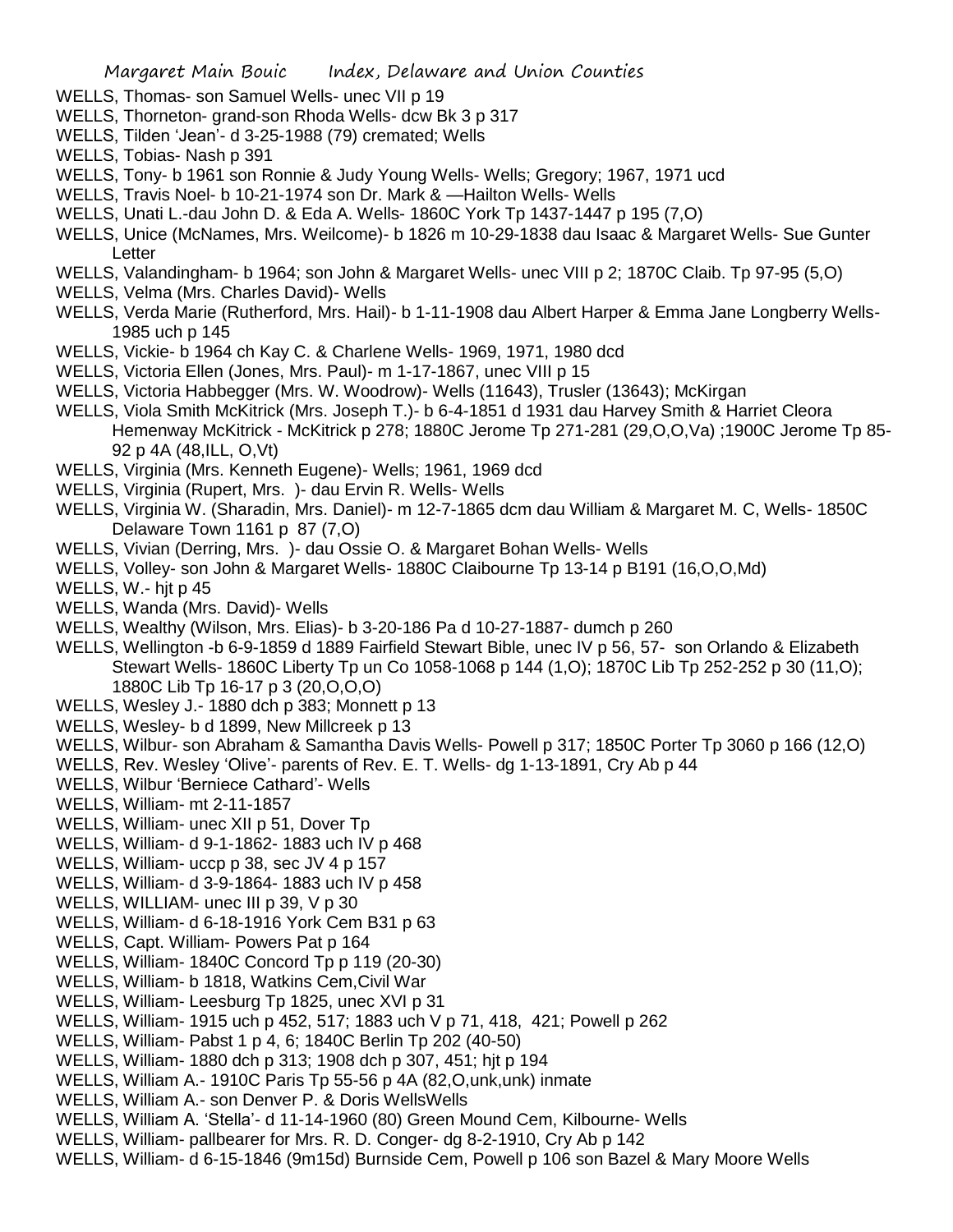- WELLS, William 'Bessie Goodsell'- Asp (912-4)
- WELLS, William- son Frederick L. & Gladys Malone Wells- Wells
- WELLS, William G. 'Mary'- 1975, 1979, 1981 ucd
- WELLS, William G. Jr.- son William & Maargaret M. C. Wells- 1850C Delaware Town 1161 p 87 (16,O)
- WELLS, William H. 'Jane F. Gregg'- m 5-13-1839 ucm 558; 1840C Paris Tp 918 (15-20)
- WELLS, William Henry. 'Mary L.- b 12-1-1849 son John D. & Eda Ann Counterman Wells- 1985 uch p 146; 1860C York Tp 1437-1447 p 195 (11,O); 1870CWashington Tp 31-29 p 5 (20,O); 1880C Washington Tp 91-95 p 10 (30,O,O,Ky)
- WELLS, William J.- mt 2-11-1857
- WELLS, William 'Jane'- 1850C Marysville Paris Tp 480-489 p 74 (37,O)
- WELLS, William- son James & Elizaeth Reams Wells- 1870C Allen Tp 208-200 p 13 (2,O)
- WELLS, William- b 1872 son John & Margaret Wells- unec VIII p 2; 1880C Claibourne Tp 13-14 p B191 (8,O,O,Md)
- WELLS, William L.- d 10-18-1843 (29-7-110 Jerome Cem, Darby Jerome Cem p 98
- WELLS, William Lewis 'Charlotte Shout'- b 3-1814 m 2-27-1838 dcm d 10-18-1843 son Joseph & Sarah Roberts Wells- ped Ella E. Wells
- WELLS, William Luther'Flora I. Hildreth'- b 7-26-1867 m 4-9-1890 d 4-3-1959 Ind. son Jacob Caleb & Mary Jane Lovell Wells- 1985 uch p 146; 1870C Washington Tp 32-30 p 5 (3,Ind)
- WELLS, William M.- son John B. & Nancy J. Wells- 1850C Claibourne Tp 209 p 33 )(3/12,O)
- WELLS, William 'Margaret Mary Catherine Bogan.'- 1850C Delaware Town 1161 p 87 (47, NY); dcq Ella Richey Wells 8
- WELLS, William, Jr. 'Margie'- 1961 dcd
- WELLS, William 'Mary'- d 2-3-1857, mt 2-11-1857; 1840C Paris Tp 917 p 40 (60-70); 1850'C Marysville , Paris Tp 507-516 p 18 (70,Delaware)
- WELLS, William 'Mary Miller'- m 1-12-1845 ucm 1018; unec VI p 16
- WELLS, William 'Nancy'- d 2-3-1887 (77) Claibourne Cem p 6, 63; 1883 uch IV 541
- WELLS, William- 1870C York Tp 77-76 p 10 (45,O) family of Peltiah Webster, dau laborer
- WELLS, William- son William,Jr. & Margie Wells- 1961 (9) dcd
- WELLS, William 'Nancy'- d 2-3-1857 (77) Oakdale Cem 1695 (15E, 3rd row)
- WELLS, Wiliam T.- son Aaron Wells- 1880C Millcreek Tp 218
- WELLS, William T.- 1880C Millcreek Tp 78-82 p 7 (20,O,O,O)
- WELLS, William- son Thomas T. & Elizabeth Wells- 1850C Leesburg Tp 242-243 (27,O); 1860C Leesburg Tp 410 (36,O)
- WELLS, William V. 'Catharine Sanders'- m 4-22-1860 dcm
- WELLS, William W.- son Charles E. & Anna E. Wells- dg 1-21-1913; Cry Ab p 9
- WELLS, William W. 'Ethel Richey'- son Charles E. & Anna E, Rosette Wells- dcq Ella Richey Wells 1
- WELLS, William Woodrow 'Victoria Habbegger'- b 4-7-1913 son Albert DeWit & Heleh Close Wells- Wells 11643; McKirgan; Hutchisson p p 50; Trusler 13643
- WELLS, W. R.- son Etta G. Wells- Wells
- WELLS, W, T,.- pallbearer for Frederick Berlet- dg 5-12-1905 Cry Ab p 26
- WELLS, W. W.- b 1833 d 1855 Oak Grove Cem Powell p 443
- WELLS, Zada Mae Malone (Mrs. Joseph)- b 8-27-1917 Un Co m 9-2-1936 d 10-22-1986 Oakdale Cem dau Elmer & Bessie J. Mosher Malone- Wells;1949, 1959, 1967, 1971, 1973, 1974, 1979, 1981, 1983 ucd
- WELLS, Zelinda (Fout, Mrs. Andrew Jackson)- b 3-17-1840 m 1-11-1858 ucm 2678; Byhalie Cem- dau John D. & Eda Counterman Wells- 1985 uch p 146; unec V p 10, XII p 29
- WELLS, Zona Burkham (Mrs. George)- b 1865 d 1929 dau Stephen & Rebecca Jane Marple Burkham- ped Linda Smiley # 97 13; unec VII p 16
- WELMAN, Abigail Boston (Mrs. Stephen)- b 8-5-1683 n 4-27-1706 d 11-22-1768- dau Thomas & Hannah Boston- dcc Helen Wornstaff Kern 171
- WELMAN, Abigail (Cooper, Mrs. Thomas)- b ca 4-26-1719 m 7-16-1743 -dau Stephen & Abigail Boston Welman dcc Helen Wornstaff Kern 85
- WELMAN, Elizabeth (Mrs. Thomas)- m 1642 d after 1672/3 dcc Helen Wornstaff Kern 681
- WELMAN, Helen Adams (Mrs. Isaac)- b 1-1662 m 3-13-1678 dau Richard & Elizabeth Adams- dcc Helen Wornstaff Kern 341